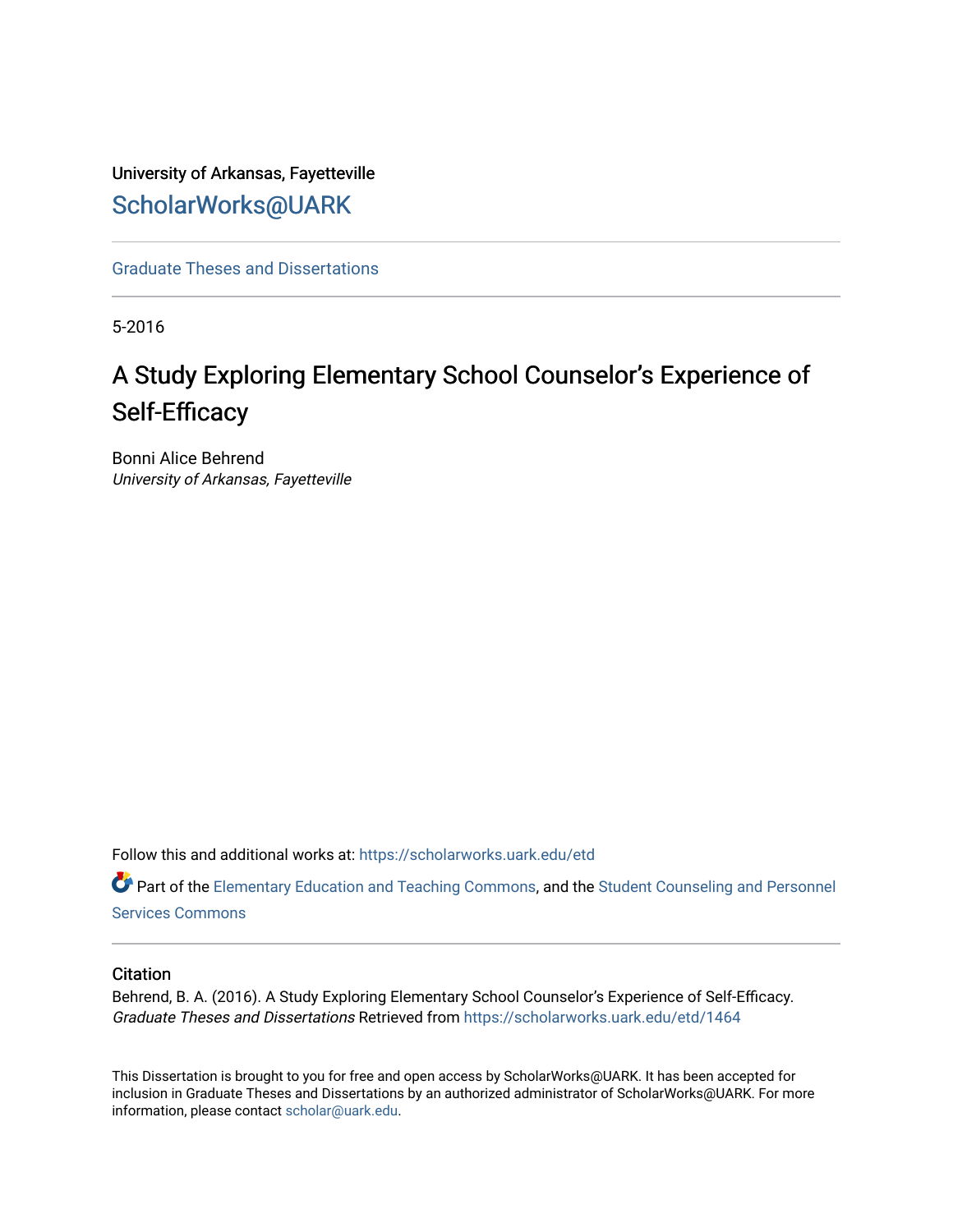A Study Exploring Elementary School Counselor's Experience of Self-Efficacy

A dissertation submitted in partial fulfillment of the requirements for the degree of Doctor of Philosophy in Counselor Education

by

Bonni Behrend

### Missouri State University Bachelor of Science in Psychology, 2002 University of Arkansas Master of Science in Educational Statistics and Research Methods, 2011 University of Arkansas Master of Science in Counseling, 2013

### May 2016 University of Arkansas

This dissertation is approved for recommendation to the Graduate Council.

\_\_\_\_\_\_\_\_\_\_\_\_\_\_\_\_\_\_\_\_\_\_\_\_\_\_\_\_\_\_ \_\_\_\_\_\_\_\_\_\_\_\_\_\_\_\_\_\_\_\_\_\_\_\_\_\_\_\_\_\_\_

Dr. Kristin Higgins Dissertation Director

\_\_\_\_\_\_\_\_\_\_\_\_\_\_\_\_\_\_\_\_\_\_\_\_\_\_\_\_\_

\_\_\_\_\_\_\_\_\_\_\_\_\_\_\_\_\_\_\_\_\_\_\_\_\_\_\_\_\_\_\_

Dr. Roy Farley **Dr. Kristi Perryman** 

Committee Member Committee Member

Dr. Ed Bengtson Committee Member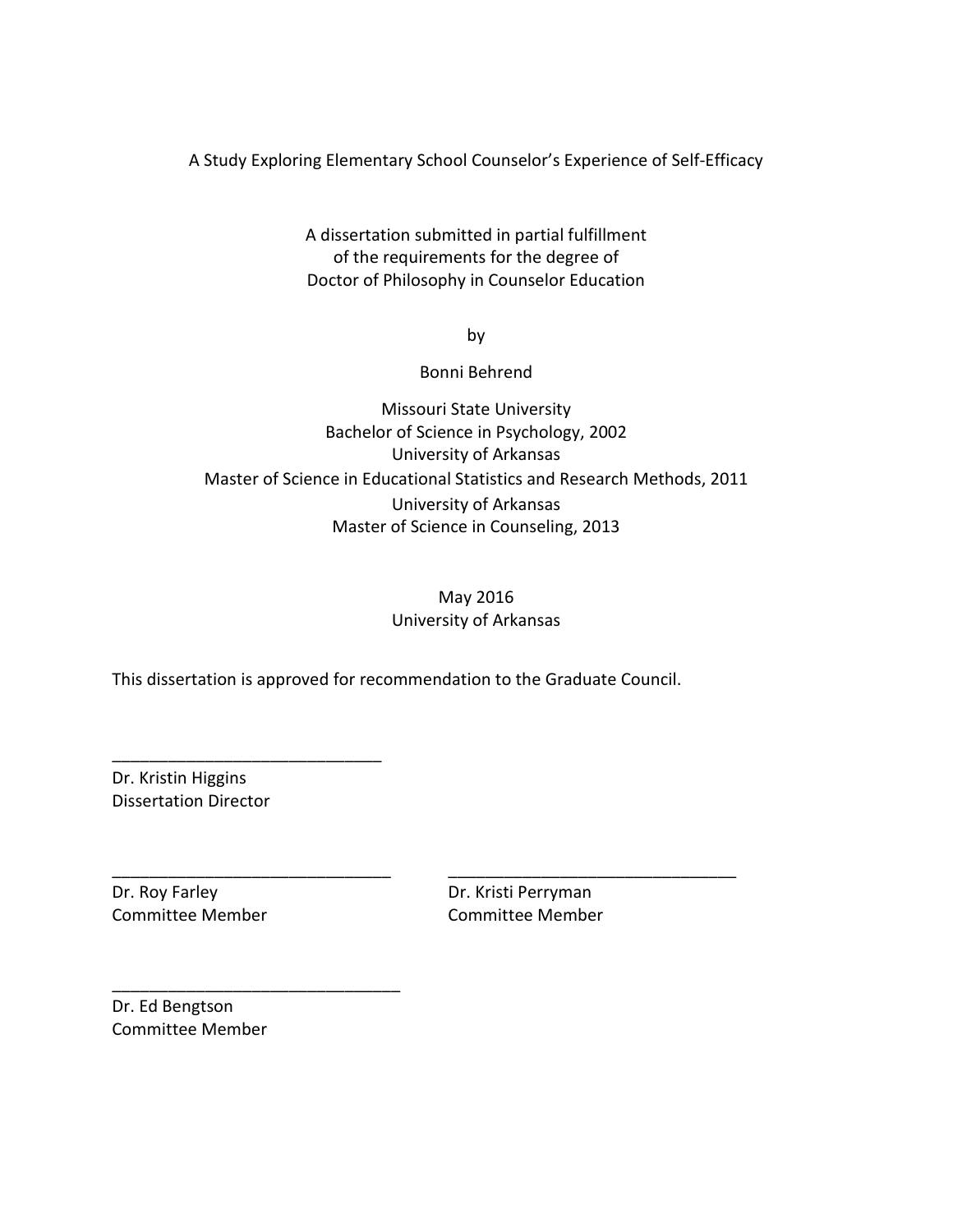#### **Abstract**

School Counselors are vital to a healthy school system. However, due to the multifaceted nature of the work, the role of an elementary school counselor can be challenging to define. This increases the likelihood for role ambiguity in the workplace which can lead to a lowered sense of efficacy. Because not much research exists on the internalized process of efficacy with elementary school counselors, the purpose of this study was to explore how elementary school counselors manifest self-efficacy in the workplace. Findings suggest that the efficacy of the elementary school counselors interviewed was primarily based on the quality of the relationships between the counselor and stakeholders within the school system such as: teachers, children, administrators, and parents. Efficacy was also affected by the overall school climate, the level of perceived support and trust from administration, and the counselor's sense of professional respect from the other school agents. Efficacy for those interviewed was also affected by negative mental health stigmas from outside and within the school system. It is the hope that such information can be used to inform the practice of school counselors as well as inform the training of future school counselors. Recommendations for further research are included.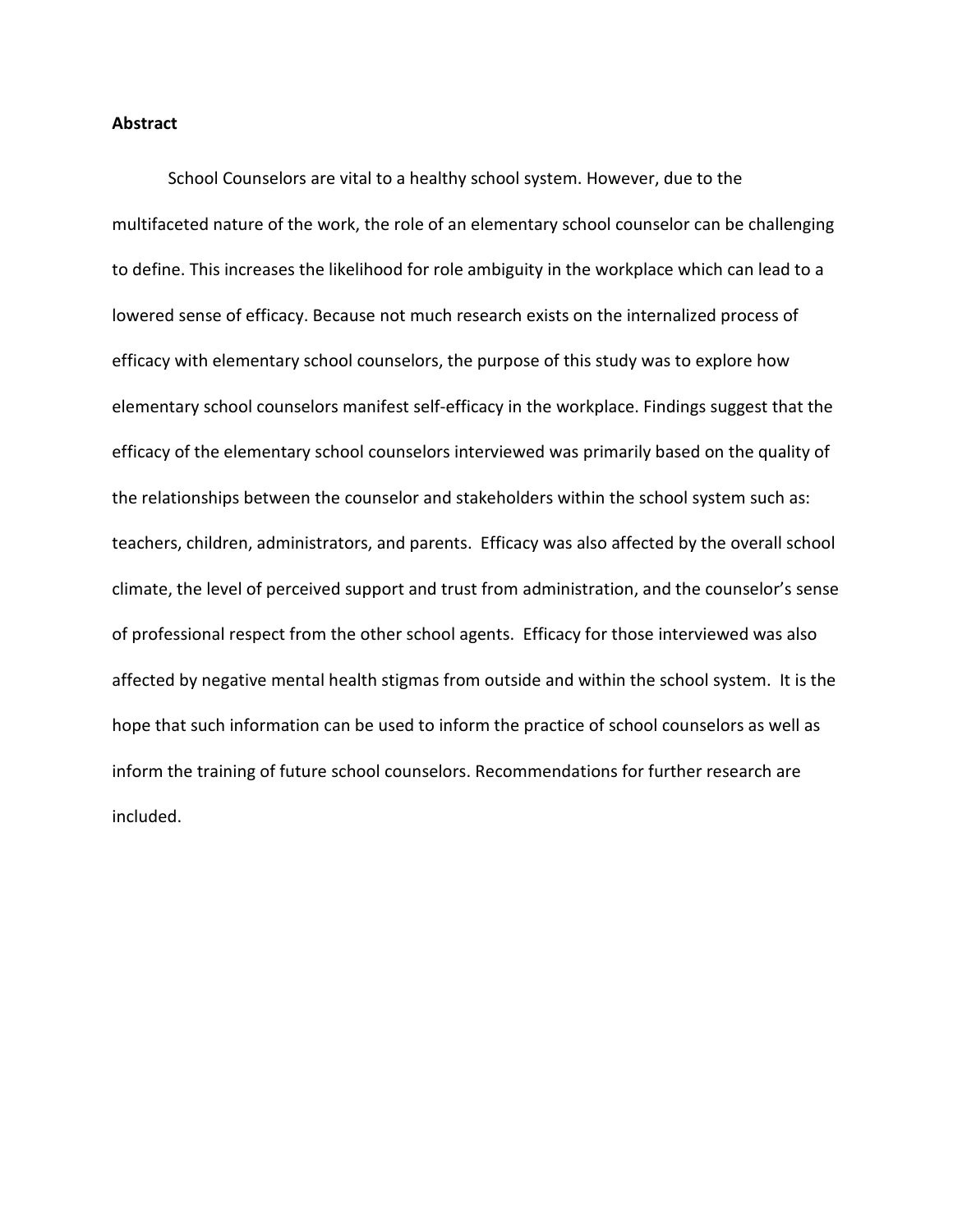### **Acknowledgements**

This educational journey has been a long one and there are many individuals I would like to thank. My first acknowledgements go without question to my husband, Matt, and my son, James. You both are my foundation, and I cannot begin to express the gratitude I have for your unyielding support and encouragement along this journey. You are my inspiration, and this degree is partially yours.

To my chair, Dr. Kristin Higgins: throughout my journey, you have been a positive support and mentor that has helped me personally and professionally manage the demands of graduate school with the pull of family. You are truly a role model, mentor, and a friend. Thank you for keeping me on task and inspiring me to be myself.

To Dr. Roy Farley: Thank you for asking the questions that need to be asked and helping me to think critically about this research from start to finish. I greatly value and appreciate your perspective and experience you brought to my work.

To Dr. Kristi Perryman: Thank you for always being supportive and enthusiastic about my idea, and thank you so much for bringing your perspective and experience as a school counselor. I also thank you for your emotional support, personally and professionally, in this last stretch when I needed it the most.

 To Dr. Ed Bengtson: Thank you so very much for agreeing to help a quantitatively minded graduate student (me) produce a qualitative dissertation. Thank you for your patience, understanding, and support throughout this process. Thank you for your support, for pushing me to think critically, and reminding me to enjoy the process.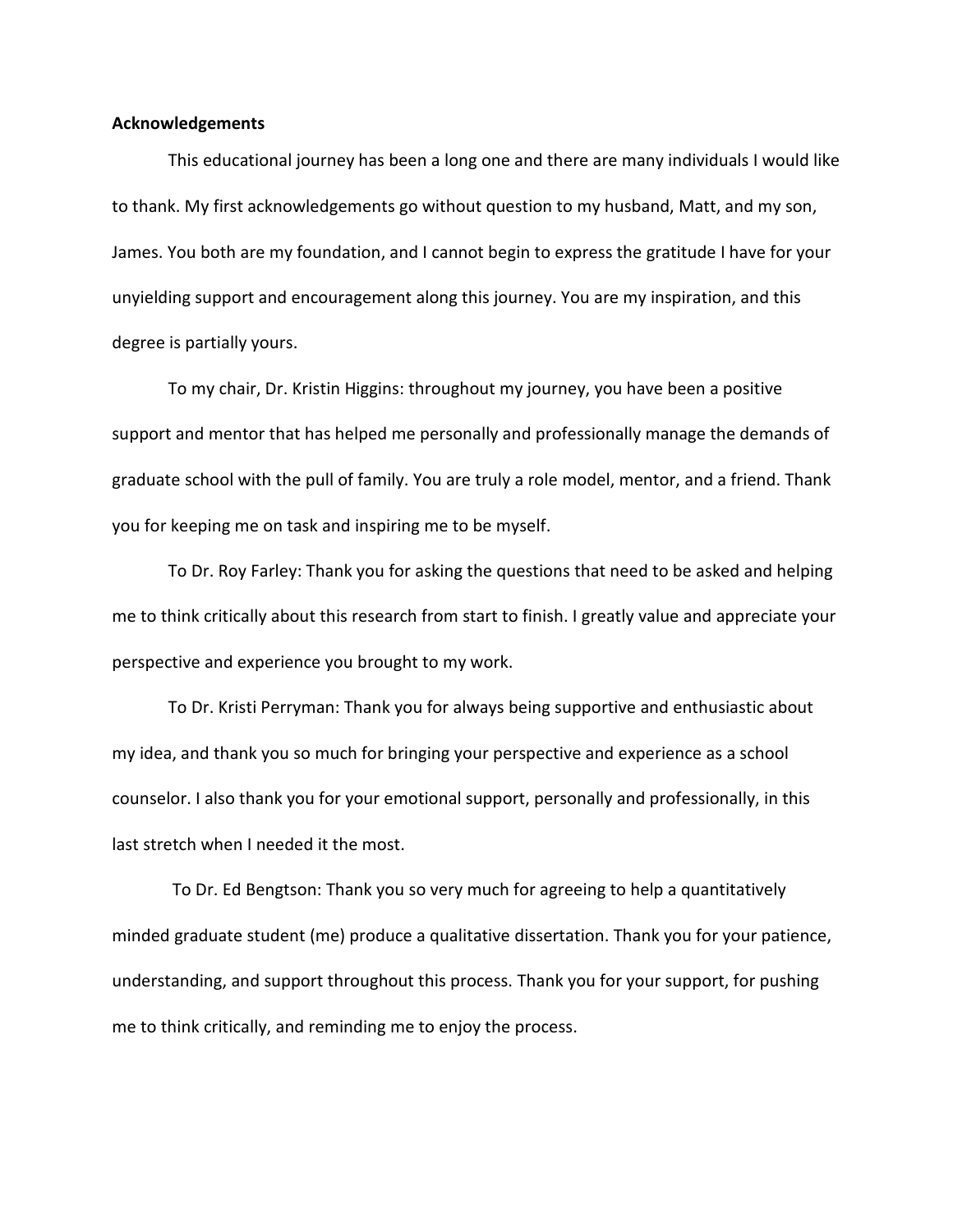To my fellow Graduate Assistants (Tony, Val, & Sophie) and other inhabitants of Grad Ed 117: Thank you for listening to me throughout the process and lending an empathic ear when needed. I hope that through observing me finish, I leave you inspired to do the same- but in a much more effective manner. Remember self –care is needed.

 To my fellow graduate students: Thank you for your words of encouragement and support Thank you for keeping the process of the dissertation less stressful and reminding me to finish strong.

 To my participants in this study: Thank you for your most valuable stories, perspective, and enthusiasm for the school counseling profession. You all truly made this research interesting and unique. Thank you for taking the time to share your story with me, and thank you for trusting me to use your stories to inform others.

 To my friends and family: Thank you for your support and understanding throughout this dissertation process, and thank you for asking about it- even though you knew you would get a longer answer than you wanted. Thank you for reminding me that there is life outside of grad school and that there is fun to be had when it's all done!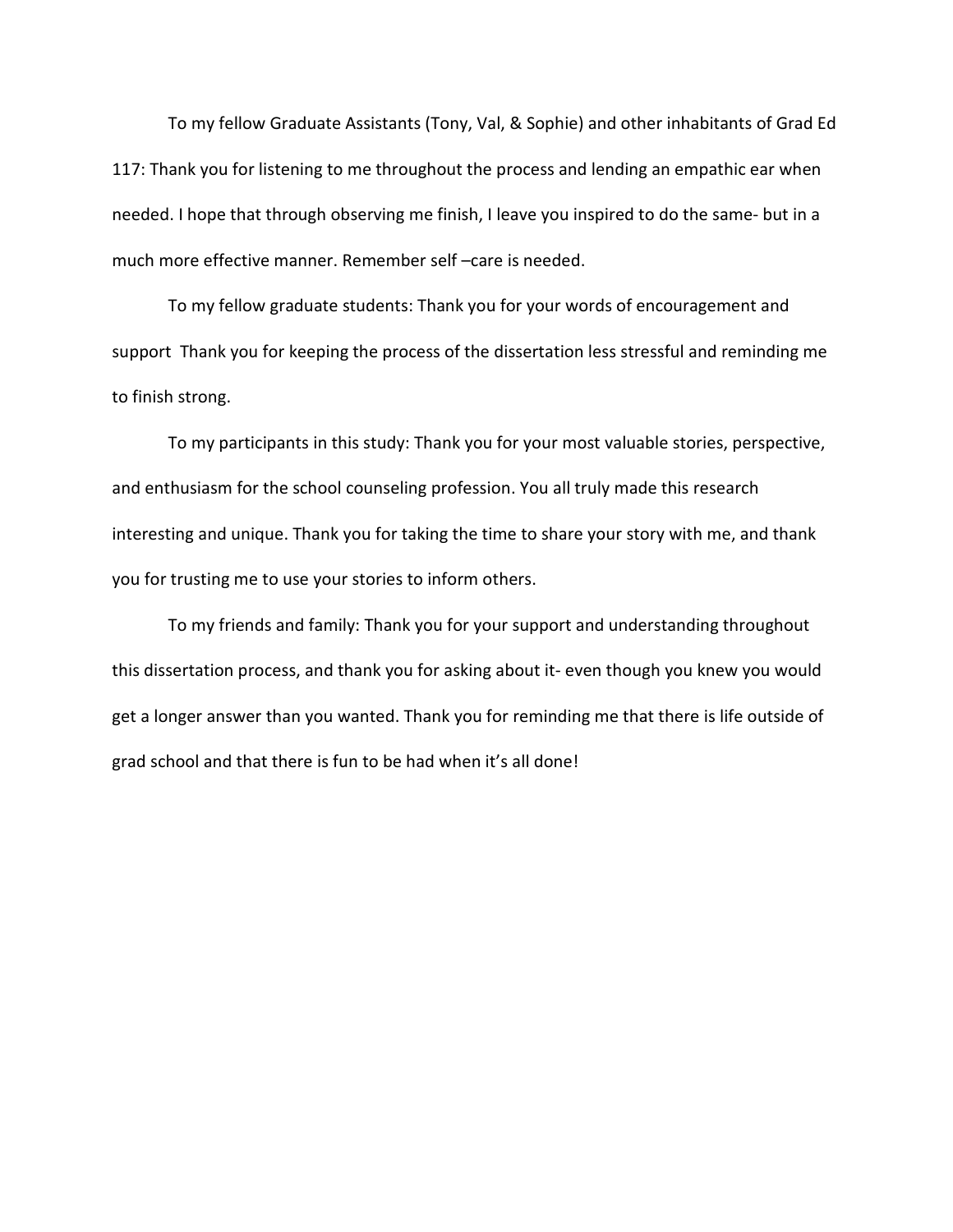### **Dedication**

This dissertation is dedicated to all of the fantastic school counselors who give without the expectation of return to countless numbers of students on a daily basis. It can be a thankless job, but it is one that is truly needed and valued. In that light, this work is also dedicated to the many school counselors who positively impacted my life.

This dissertation is also dedicated to my husband, Matt, and my son, James.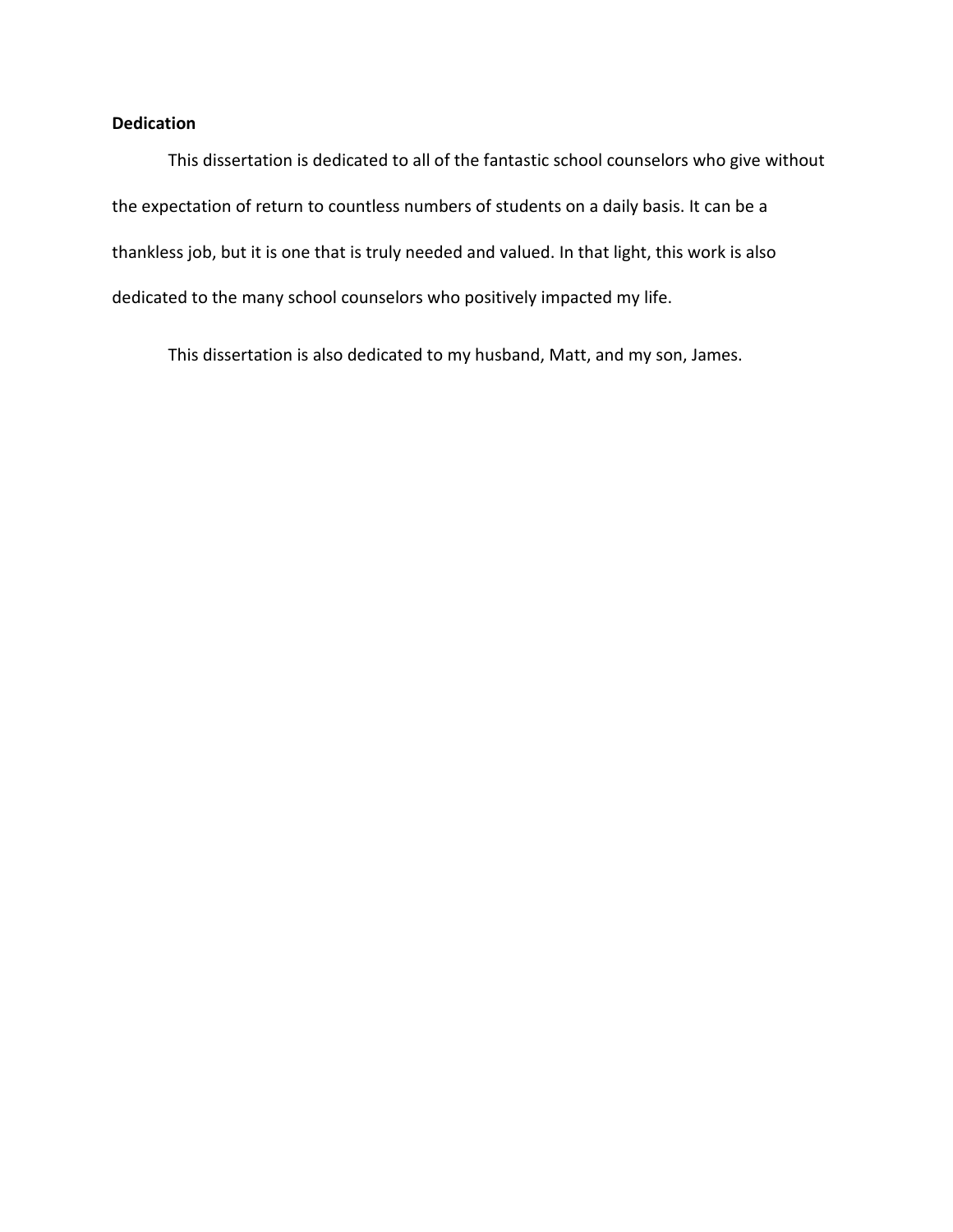### **Table of Contents**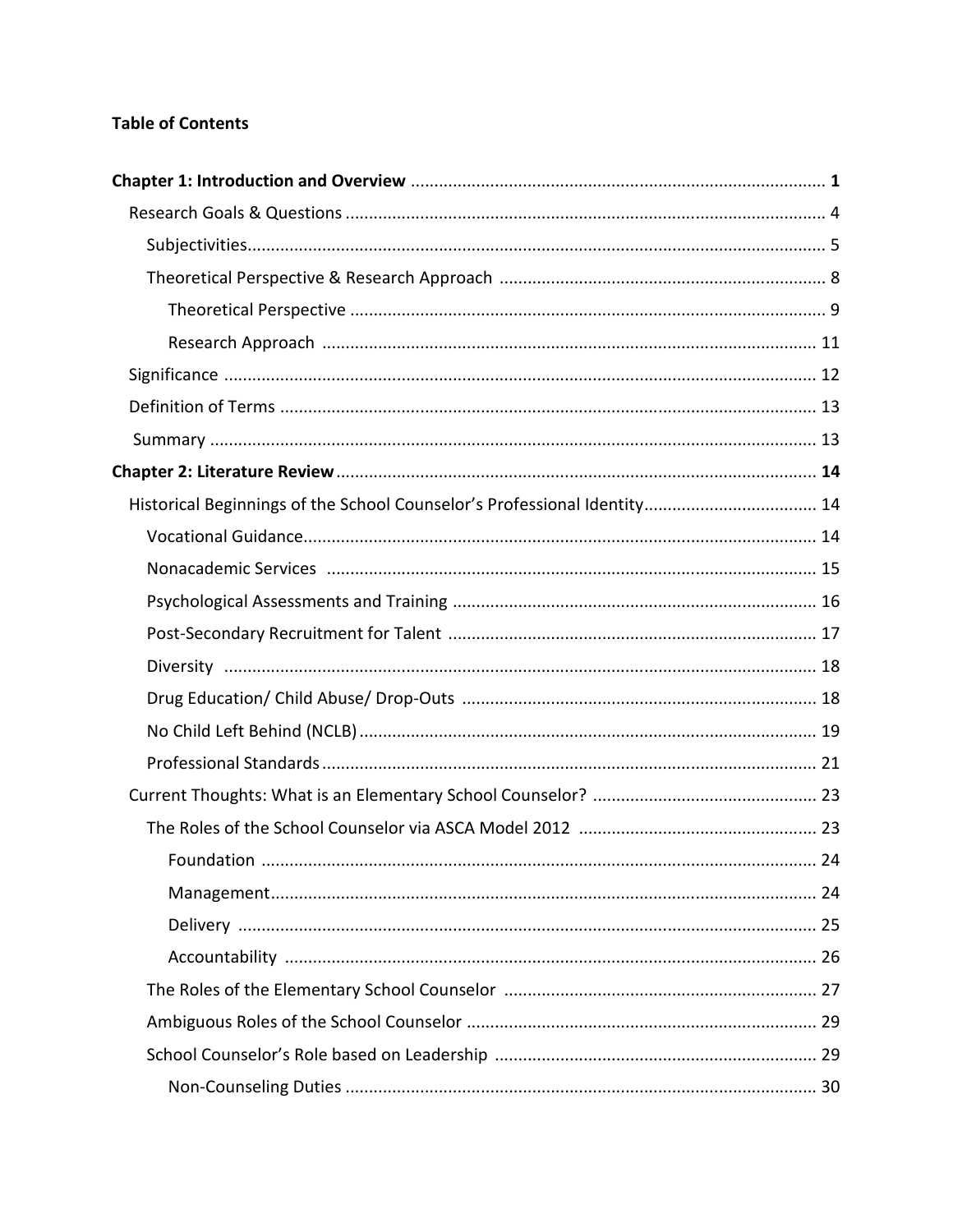### **Chapter 2- Continued**

| (R1) What factors are the most influential in the elementary school counselor's experience of<br>doing good job? |
|------------------------------------------------------------------------------------------------------------------|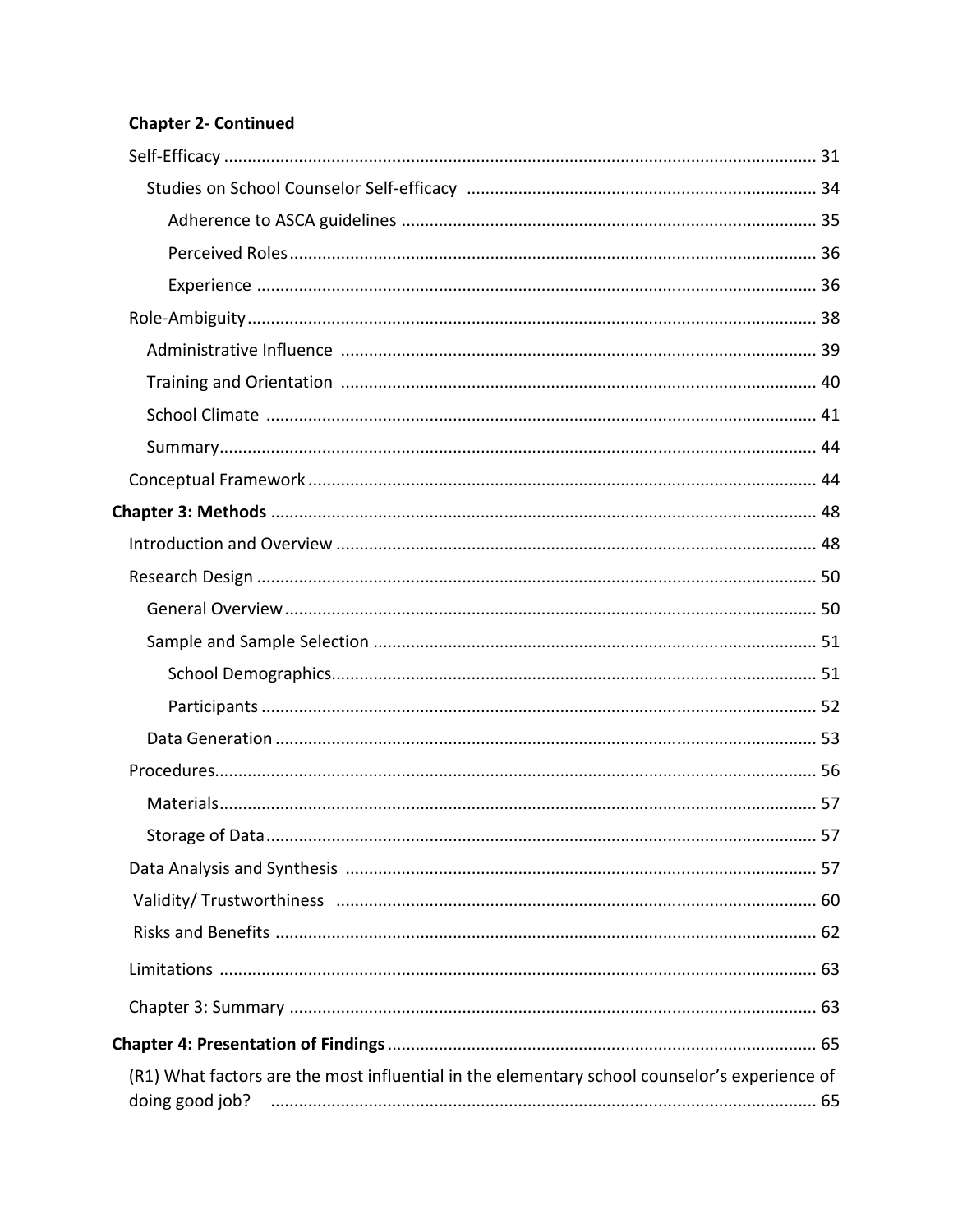### **Chapter 4: Continued**

| (R2) To what degree does the level of administrative support relate to a school counselor's    |
|------------------------------------------------------------------------------------------------|
| (R3) What specific aspects of the job contribute more significantly to efficacy?  74           |
|                                                                                                |
|                                                                                                |
| (R4) What uncontrollable factors such as school population, location, and grade levels have    |
|                                                                                                |
|                                                                                                |
| (R1) What factors are the most influential in the elementary school counselor's experience of  |
|                                                                                                |
|                                                                                                |
|                                                                                                |
|                                                                                                |
| Additional Questions: (R2) To what degree does the level of administrative support relate to a |
| Additional Questions Continued: (R3) What specific aspects of the job contribute more          |
| Additional Questions Continued: (R4) What uncontrollable factors such as school population,    |
|                                                                                                |
|                                                                                                |
|                                                                                                |
|                                                                                                |
|                                                                                                |
|                                                                                                |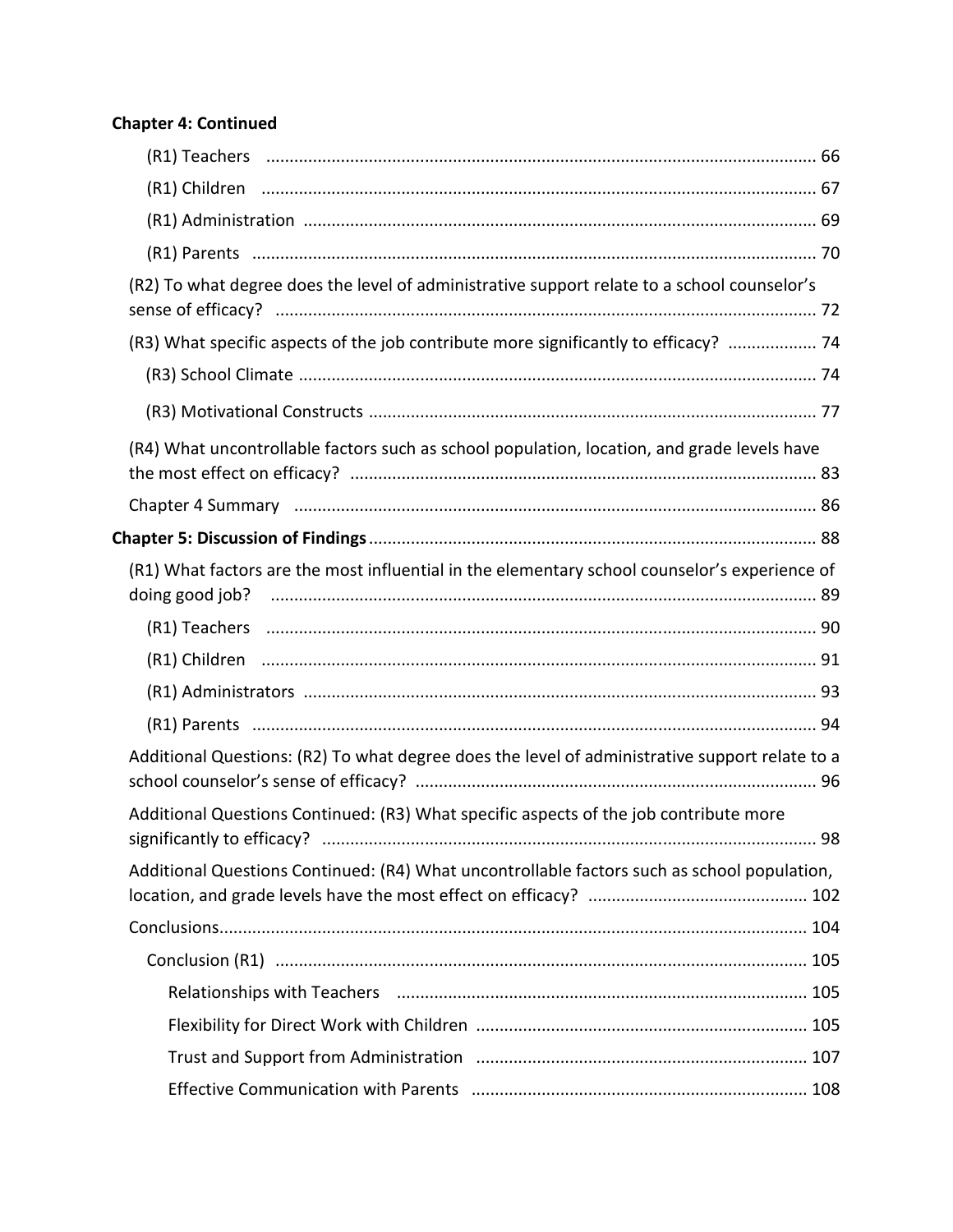# **Tables and Figures**

### **Tables**

# **Figures**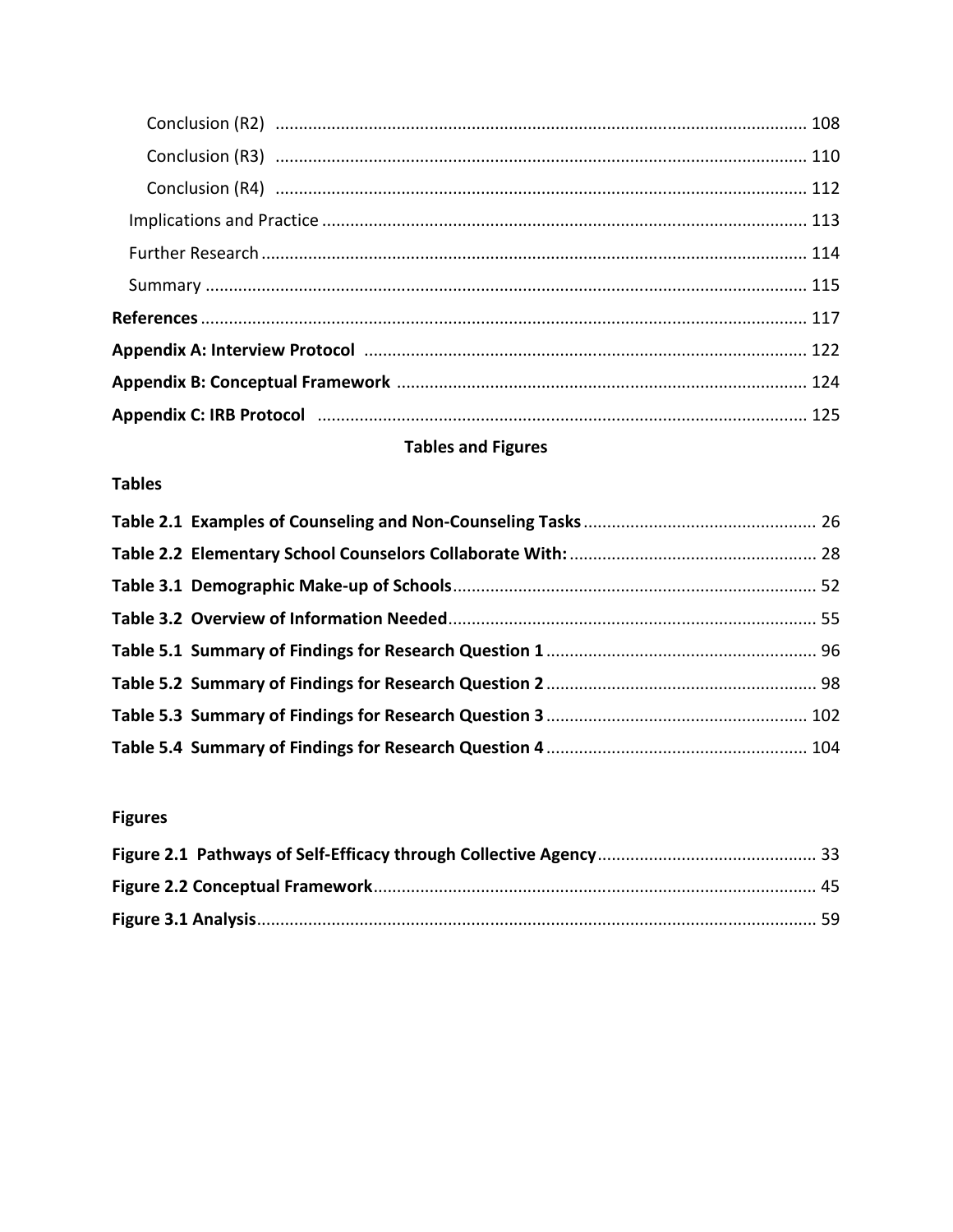#### **Chapter 1: Introduction and Overview**

The purpose of this study is to explore elementary school counselors' perceptions of how self-efficacy is experienced and manifested in their work. Due to the multifaceted nature of the school counseling profession, the role played by a school counselor in a P-12 school setting can be difficult to define, especially considering the uniqueness associated with each school system. According to the American School Counseling Association (ASCA) (2009), school counselors are required to have a Master's degree from a counseling program and are qualified to address academic, personal/social and career development needs. They are agents of the school that serve as advocates for students, staff, and community, and they deliver their services through a school guidance curriculum, individual student planning, responsive services, and system support. In essence, the elementary school counselor serves as the liaison between the school, the parents, and the community at large. However, such responsibilities are subjective in nature and can lead to the role of the school counselor viewed as being ancillary to the overall mission of a school (House & Hayes, 2002) which, in turn, can lead to scrutiny as to the overall effectiveness of the school counselor.

Elementary schools are very unique organizations depending on location, school demographics, and administrative leadership. These factors, in turn, affect the needs of a school and the emphasis of the role of the school counselor (Lieberman, 2004). Although ASCA has set standards for professional school counselor identity, research suggests that the school counselor's role is typically defined by the principal (Curry & Bickmore, 2013; House & Hayes, 2002), parent's with special interests, and teachers (Campbell & Dahir, 1997). Due to the somewhat limited knowledge of the school counseling profession by principals and other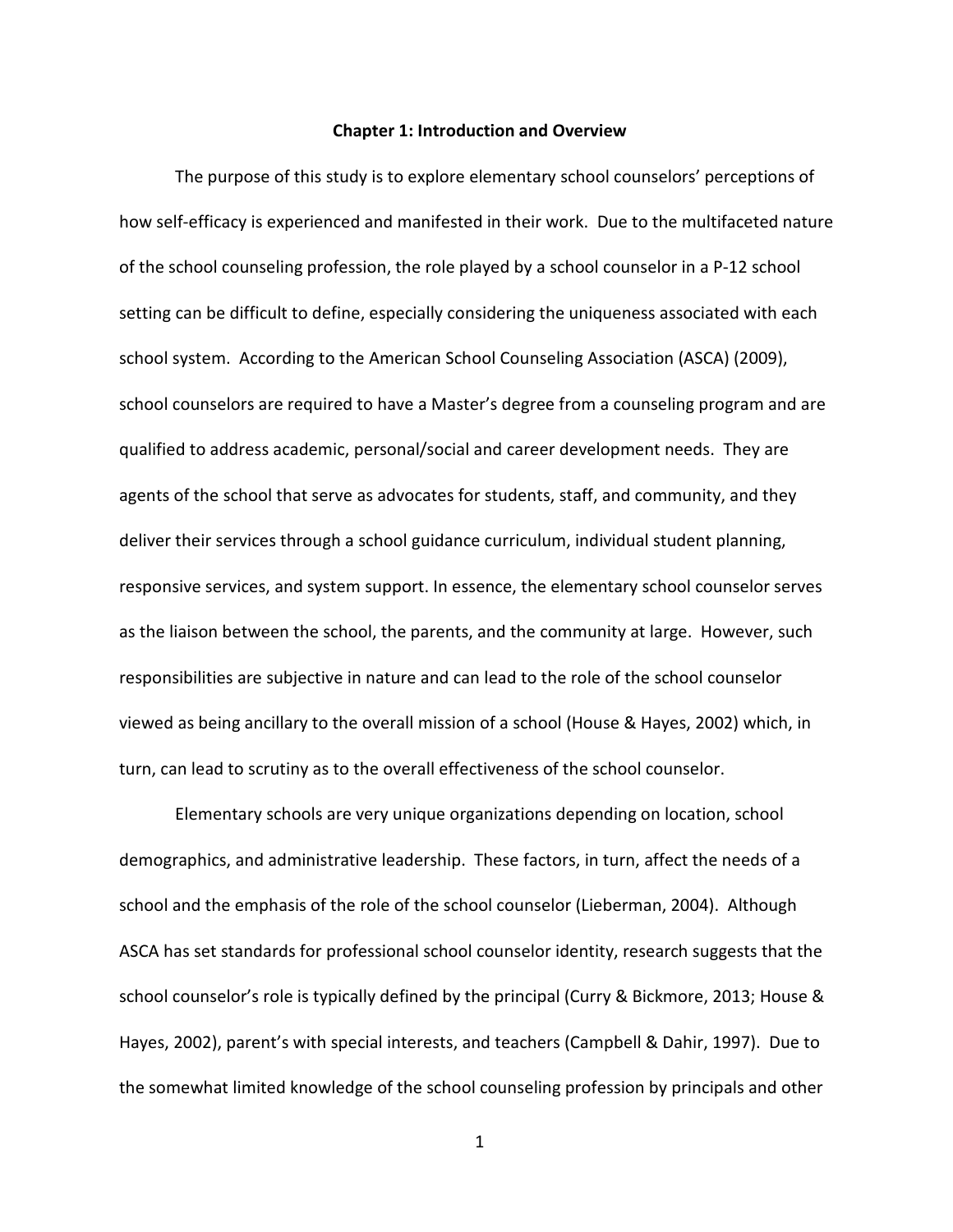agents of the school system, school counselors either have to be strong advocates for their professional role within the school or else they are assigned a role of best fit (Campbell & Dahir, 1997). Because of this ambiguous nature associated with the role of the school counselor and issues that arose from the lack of professional identity for the profession, the American School Counseling Association in 2003 developed guidelines that not only defined the role of the school counselor based but also delineated tasks that should represent the work of a school counselor that encompass an effective, comprehensive guidance model (Schimmel, 2008).

As defined by the ASCA model, school counselors have distinct guidelines and purposes for their role within their respective schools, however, because the idea of comprehensive guidance is relatively new, it is not uncommon for many duties that do not fall under ASCA's definition of the school counselor, or "non-guidance" activities to be assigned to the school counselor by the school leadership as their assigned role within the school system (Burnham & Jackson, 2000). Such non-guidance activities can be viewed as the counselor pulling their "fair share" of responsibilities within their school system, however, such activities typically deter from other, more pertinent services, that the school counselor is trained to perform (Campbell & Dahir, 1997). Such assignment of non-guidance activities leads to the question of: does the leadership team truly understand the effective use of a school counselor? Research suggests that limited knowledge about the school counseling profession by other school agents leads to some confusion between administrators as to the optimal role of a school counselor (Campbell & Dahir, 1997; House & Hayes, 2002; Kirchner & Setchfield, 2005; Lieberman, 2004) and leads to the school counselor being assigned to tasks that take away from their optimal strengths.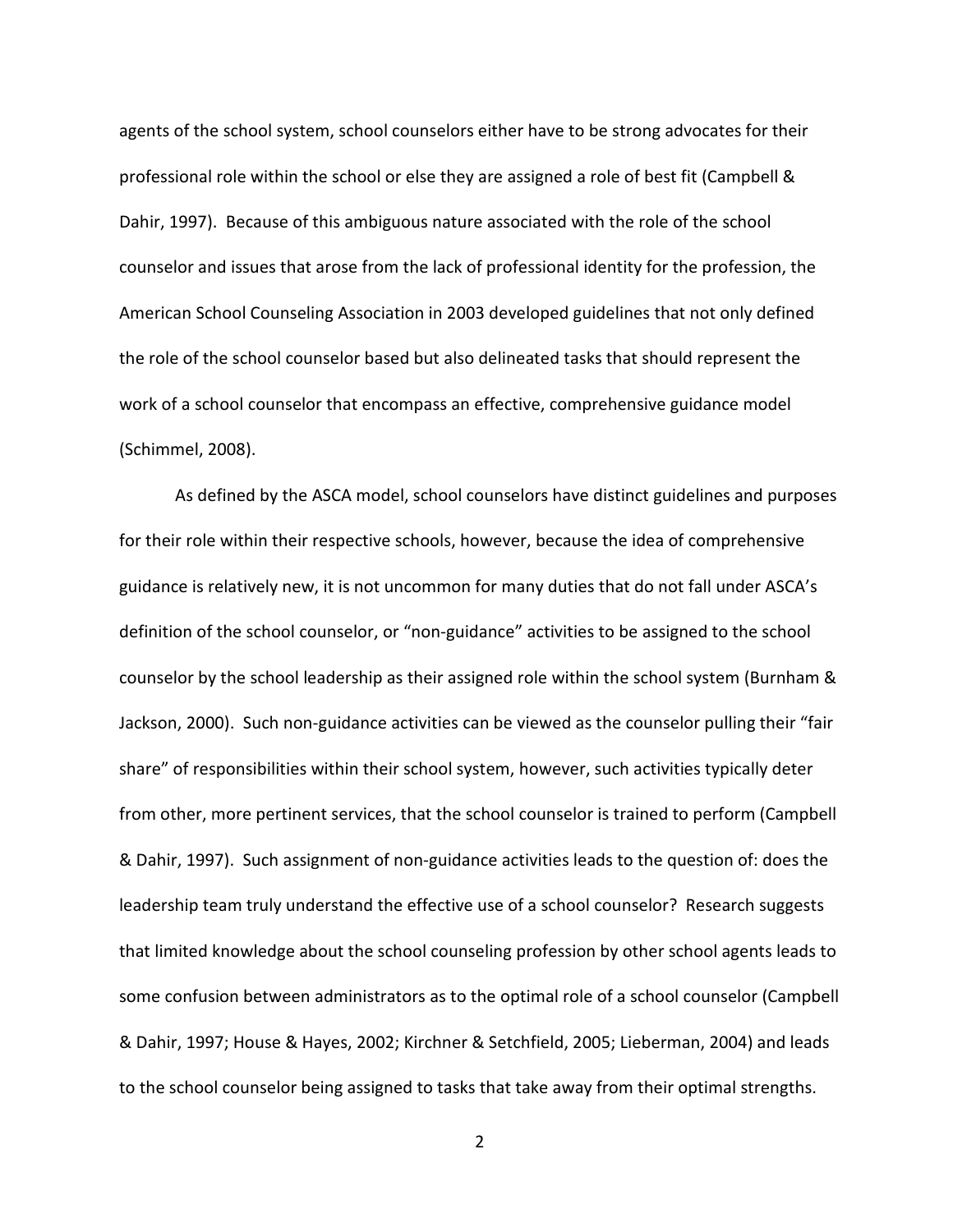Because of this role ambiguity, school counseling jobs are sometimes conceptualized incorrectly or viewed as unnecessary by the administration (Curry & Bickmore, 2013; Lieberman, 2004), which can result in inappropriate use of the school counselor's position for non-guidance activities (i.e. disciplinarian, substitute teacher, programmers, administrative assistants, etc.) that do not pertain to the training or the expertise of the school counselor. This misalignment of role expectations and training can lead to a low sense of self-efficacy for the counselor (Sutton & Fall, 1995). This misalignment of role and training also leads to issues in regards to performance evaluation. Because of the subjective nature of the school counselor's job and the counseling curriculum, performance evaluations on the work of the school counselor are somewhat challenging to perform by personnel who do not have a clear understanding of what the job entails, and it is not uncommon that a counselor is evaluated by their principal based on standards applied to teachers (Curry & Bickmore, 2013). Because a source of job efficacy is attributed to external evaluations by superior positions (Bandura & Wood, 1989; Curry & Bickmore, 2013) and efficacy in performance leads to more stability and greater satisfaction (Bandura & Wood, 1989; Sutton & Fall, 1995), the question arises as to how school counselors experience whether or not they are doing a good job in their schools and what factors are the most influential in manifesting a sense of self-efficacy as a counselor.

Most research on counselor efficacy approach outcomes from a quantitative perspective that summarizes the counselors' feelings of efficacy with numbers. In addition, not much literature exists that describes the experience of counselor efficacy in rich terms. Also, because elementary, middle, junior high, and high school settings contribute to a difference in the focus of work performed by the school counselor and it is difficult to cross compare the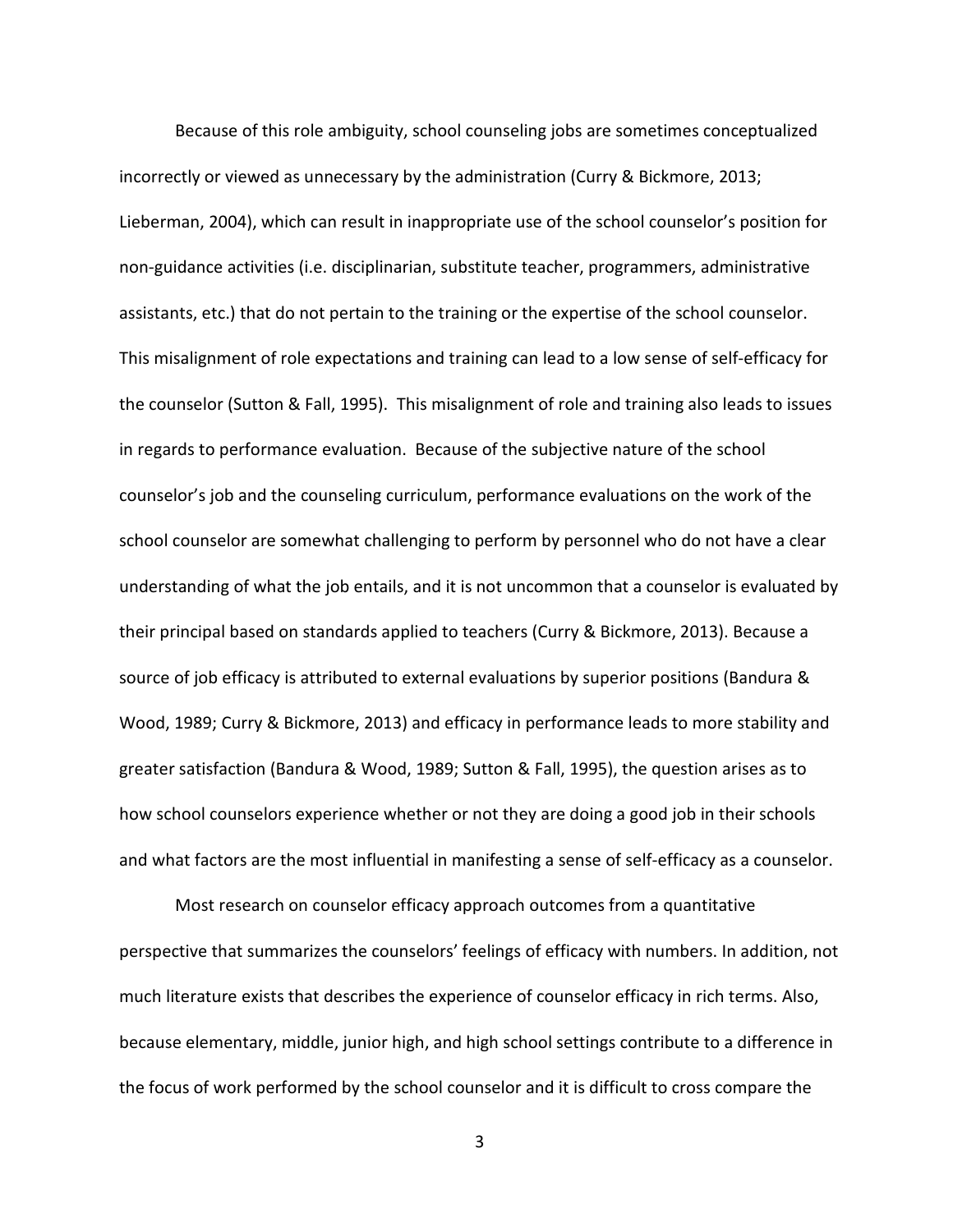different grade levels, it was decided that for the purposes of this study exploration of efficacy would begin with the elementary school counselor where more time and energy is focused on guidance lessons and responsive services. The climate of the elementary school counseling profession is colored by so many external as well as internal, individualized factors and constructs, therefore, the research question posed is: how do elementary school counselors experience and manifest self-efficacy for the school counseling profession?

### **Research Goals & Questions**

The purpose of this study was to explore elementary school counselors' perceptions of how self-efficacy is experienced and manifested in their work. Based on the purpose of this study, the goal was to gain more insight as to how work efficacy is experienced for an elementary school counselor. This study helps to inform other school counselors as well as school counselors in training as to methods and ways to self-evaluate their working performance. Knowing this perspective contributes to the literature by providing a written account of something that can be considered an internalized process for an elementary school counselor that is not always quantifiable—as most research on this topic area would suggest. Having this insight also provides more information as to more feasible and useful methods of quantifying outcome evaluations for elementary school counselors and to add to the research.

In order to meet the goals for the proposed study, the following logic was used as a guide. Literature suggests there exists some ambiguity and vagueness associated with the defined role of a school counselor within a given school system (Curry & Bickmore, 2013; House & Hayes, 2002; Lieberman, 2004; Schimmel, 2008), and Bandura and Wood (1989, p.34) state that there is a distinct relationship between defined job roles and job efficacy. In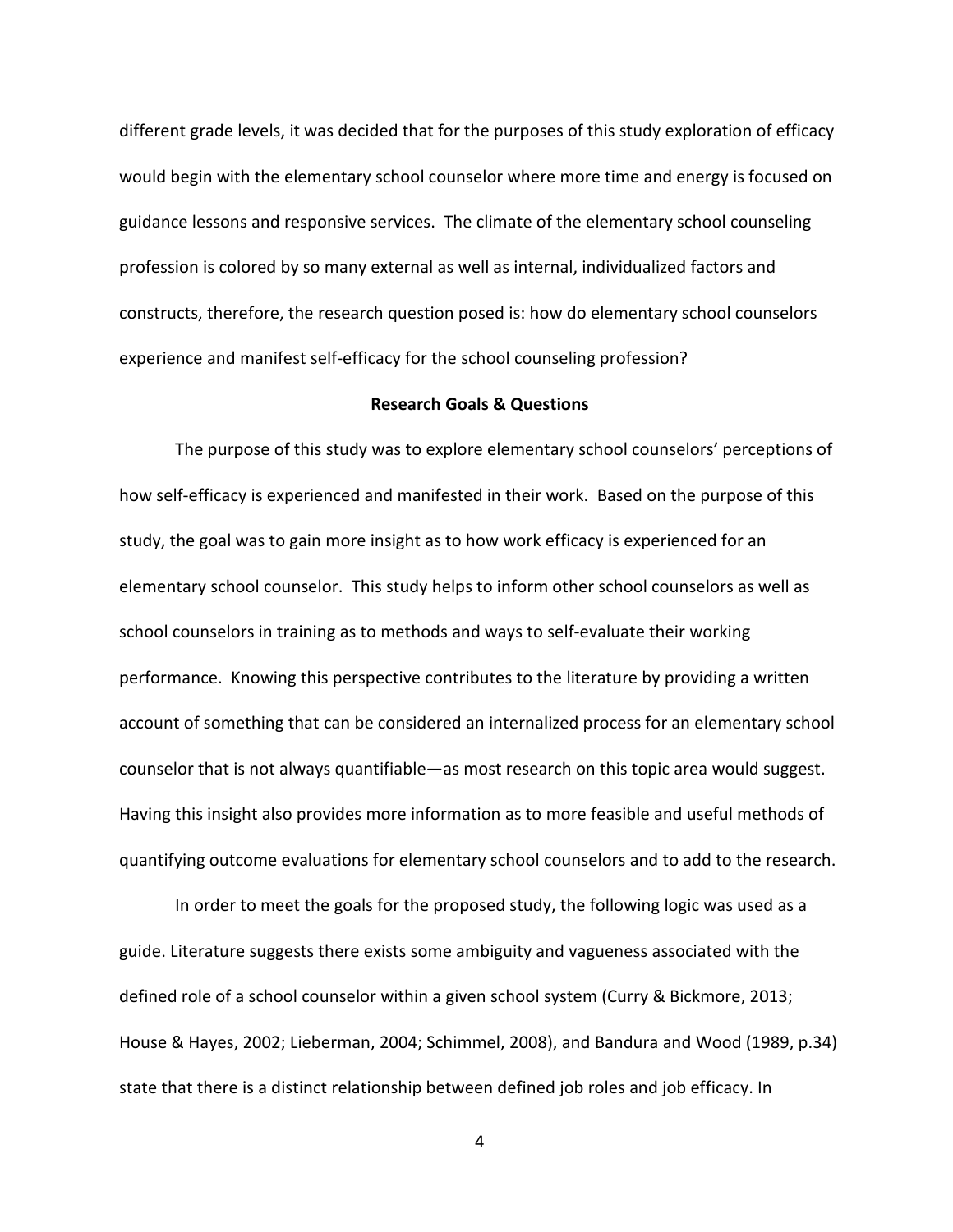addition, higher job-related self-efficacy in school counselors is linked to higher levels of satisfaction and stability (Sutton & Fall, 1995). Therefore, if the likelihood of role ambiguity exists from leadership and other agents of the school and the elementary school counselor is acting as the only building counselor within a school, what factors are the most influential in the elementary school counselor's experience of doing a good job and assist them in manifesting self-efficacy in the school? Some additional research questions that may be answered are: to what degree does the level of administrative support relate to a school counselors sense of efficacy, what specific aspects of the job contribute more significantly to a school counselors efficacy, and what uncontrollable factors (population, location, grade level) have the most effect on a school counselors' sense of efficacy?

#### **Subjectivities**

The sensitivities and subjective positions I bring to this research include my personal and professional interests as a licensed school counselor as well as my person-centered theoretical orientation as a counselor. In my counseling theory, based on the work of Carl Rogers, I view human nature as generally good and that all people have a natural inclination towards self-growth and desire to be the best they can be in life and in work. In this light, I think that all people desire to belong, to be loved, to make others feel good, and to be valued for what they do- personally and professionally. I believe that personality development is a continuous process that is socially constructed and occurs throughout the course of one's life in which biological, psychological, and social factors influence and guide a person to perceive their world. These reciprocating influences also affect the world of work and, in turn, influence an individual's perception of their daily routine. I believe that each individual is the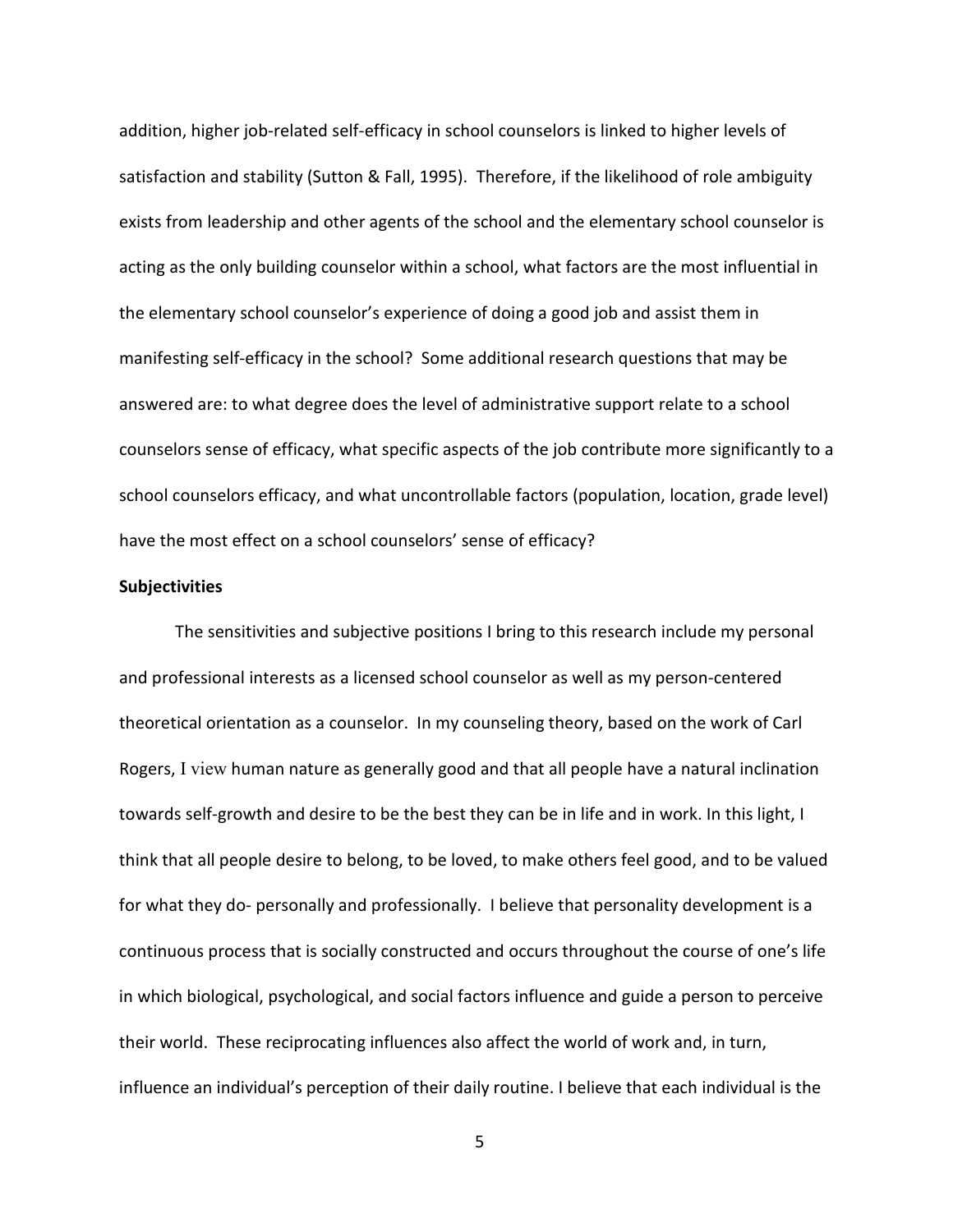"expert" in their world and reality is merely an individual's perception of "the way things are". In other words, I believe that we view the world through our epistemological lens and that lens colors our perceptions, thoughts, feelings and efficacy which, in turn, affects our personality and how we present to the world- be it personally or professionally. Based on my theory, I believe that dysfunction in living occurs when a discrepancy exists between who an individual is and who they feel they should be. This discrepancy results in an individual not living in manner that is conducive to the individual's potential. In the world of work, a discrepancy between who an individual perceives them to be and who others perceive them to be can seriously affect one's sense of work efficacy. Although this is my theory of counseling, I feel that this source of dysfunction in living can be easily integrated to an individual's efficacy in the workplace and the individual's experience of doing a good job. For example: when a person is unsure of their performance in a task, such as being a school counselor, and evaluators are not be the most qualified to evaluate the task, how will working efficacy be affected? Will the school counselor really be able to do their best work? How do they sustain at their position?

 My experience as a school counseling intern at the elementary and high school level brought a lot of awareness into the unique, individualized nature associated with the work of a school counselor. Through my internship experience at an elementary school, I discovered that there the school counselor was an autonomous and somewhat isolated entity within the school system. In my experience, I observed the school counselor to autonomously make decisions and to independently take action when it came to the needs of the students and parents. Although it seemed as though the principal was supportive of the school counselor's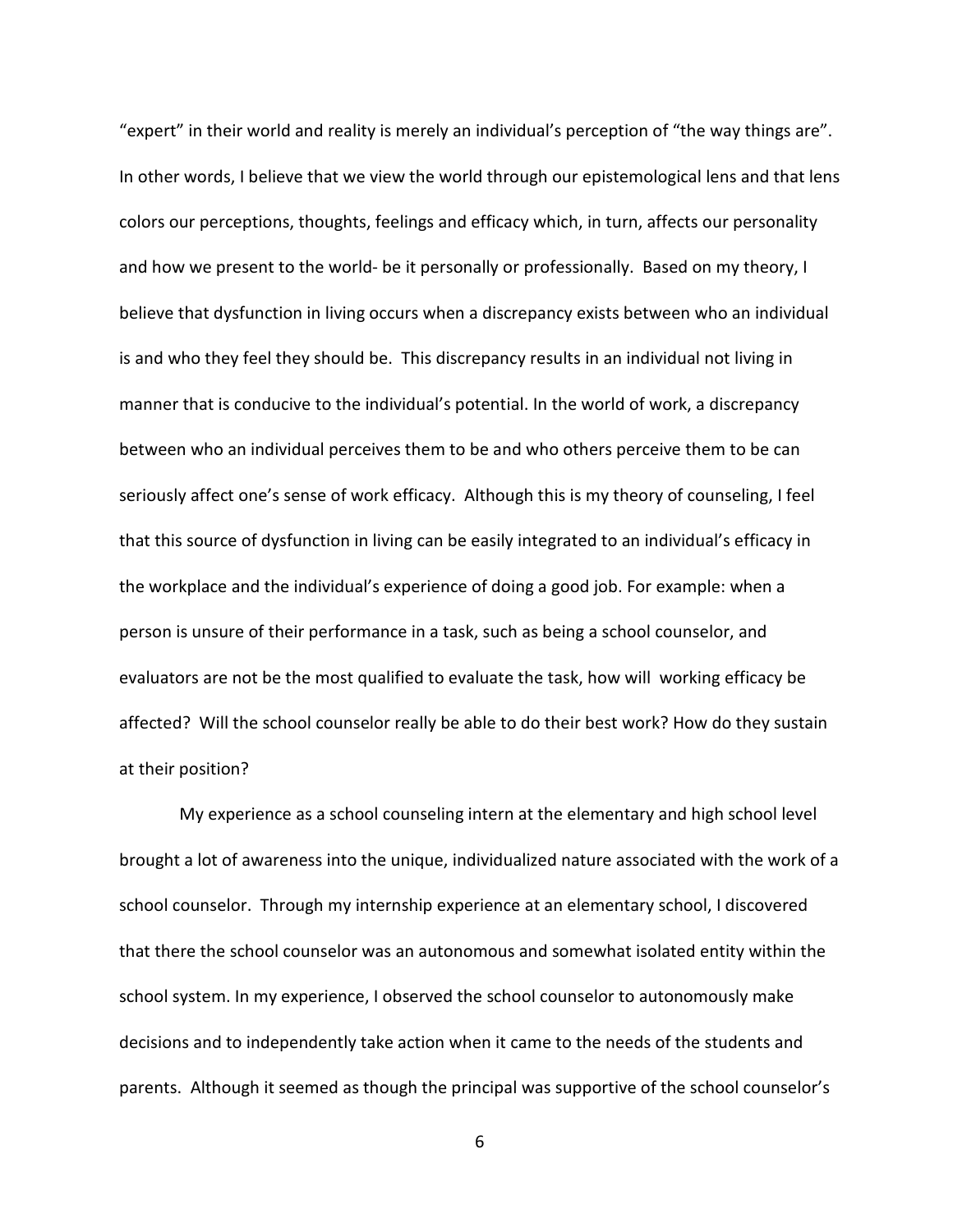position, it was apparent that the principal did not understand all of the inner workings of the school counselor's role and the school counselor was often stating that she had to "explain" what she does. I found this particularly interesting because the principal was the external evaluator of the effectiveness of the school counselor and reported such assessment directly to the superintendent; and this evaluation was only performed once a year. I observed this phenomenon of independence from the other school agents more so at the elementary level where there existed only one school counselor for the building than at the high school level where there existed a team of four counselors for the school. With the team counselor experience, I noted multiple collaborations throughout the day with other counselors whereas at the elementary level, there was little collaboration, if any. This observation led me to wonder what external or internal process helped the elementary school counselor determine her efficacy because she was, in my opinion, a great school counselor which, in turn, leads me to the current study.

Although school counselors are trained through the ASCA model that outcome measures need to be performed regularly in order to determine the effectiveness of the guidance program, I would argue that we are not necessarily trained how to determine if we are truly doing a good job. I would argue that this is an internal process. Through my observations of school counselors in internship, I learned that each counselor I met seems to have their own way and methods of determining whether or not they are successful at their position. This led me to believe that efficacy for a school counselor is an internalized process and that it has much to do with the school environment/ climate of the teachers and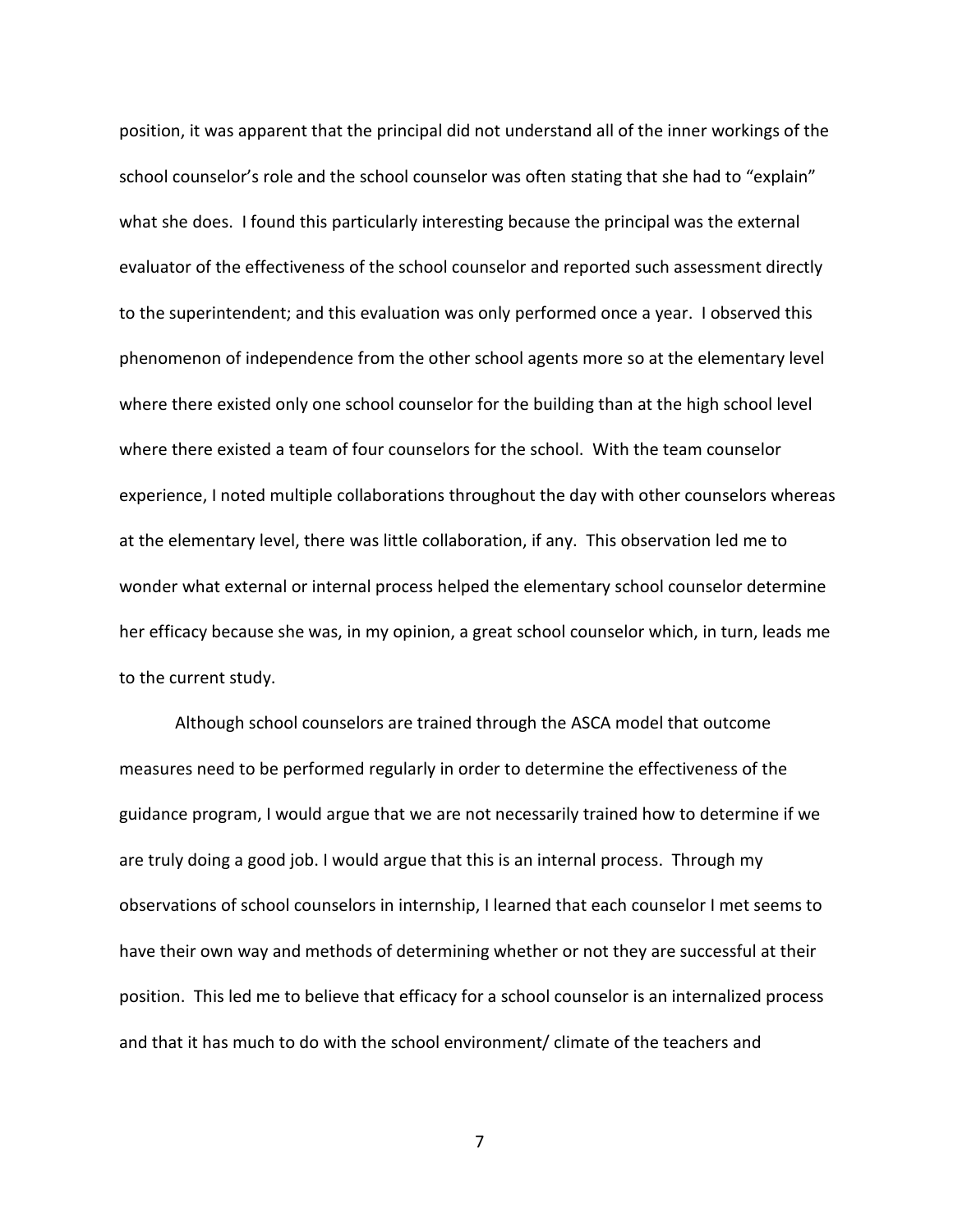administrators and perhaps the ability of the school counselor to have the freedom to do their job.

For the purposes of this study, it was decided that the focus of the research would be placed on the elementary school counselor. According to the ASCA (2003) comprehensive guidance model, elementary school counselors should spend most of their time in responsive services and guidance lessons as compared to the upper grade levels. Because guidance is such a strong component, elementary school counselors are afforded more class time, thus "face time", with the students, and sometimes have more opportunities to work directly with the students, teachers, and parents. Because of the younger age and need for more services and based on the population and resource availability of the school, an elementary school counselor can assume many different roles within the school system. From 504 coordinators to testing coordinators as well as areas of social work, an elementary school counselor's job can be challenging to define which in turn leads to the aforementioned questions on efficacy especially considering the likelihood of being the only counselor in the building.

### **Theoretical Perspective & Research Approach**

 Unlike teaching staff who can quantify student performance and show teaching practices, school counselors' work is subjective and sometimes private in nature and does not provide for a highly visible outcome measures (such as grades or standardized tests) that can determine job performance. With limited job tasks that are observable or quantifiable, the role of a school counselor does not lend itself for an administrative leader to provide specific feedback; and oftentimes, due to limited opportunities to observe and limited knowledge of the profession, the likelihood for confusion by school administrators in regards to the role of a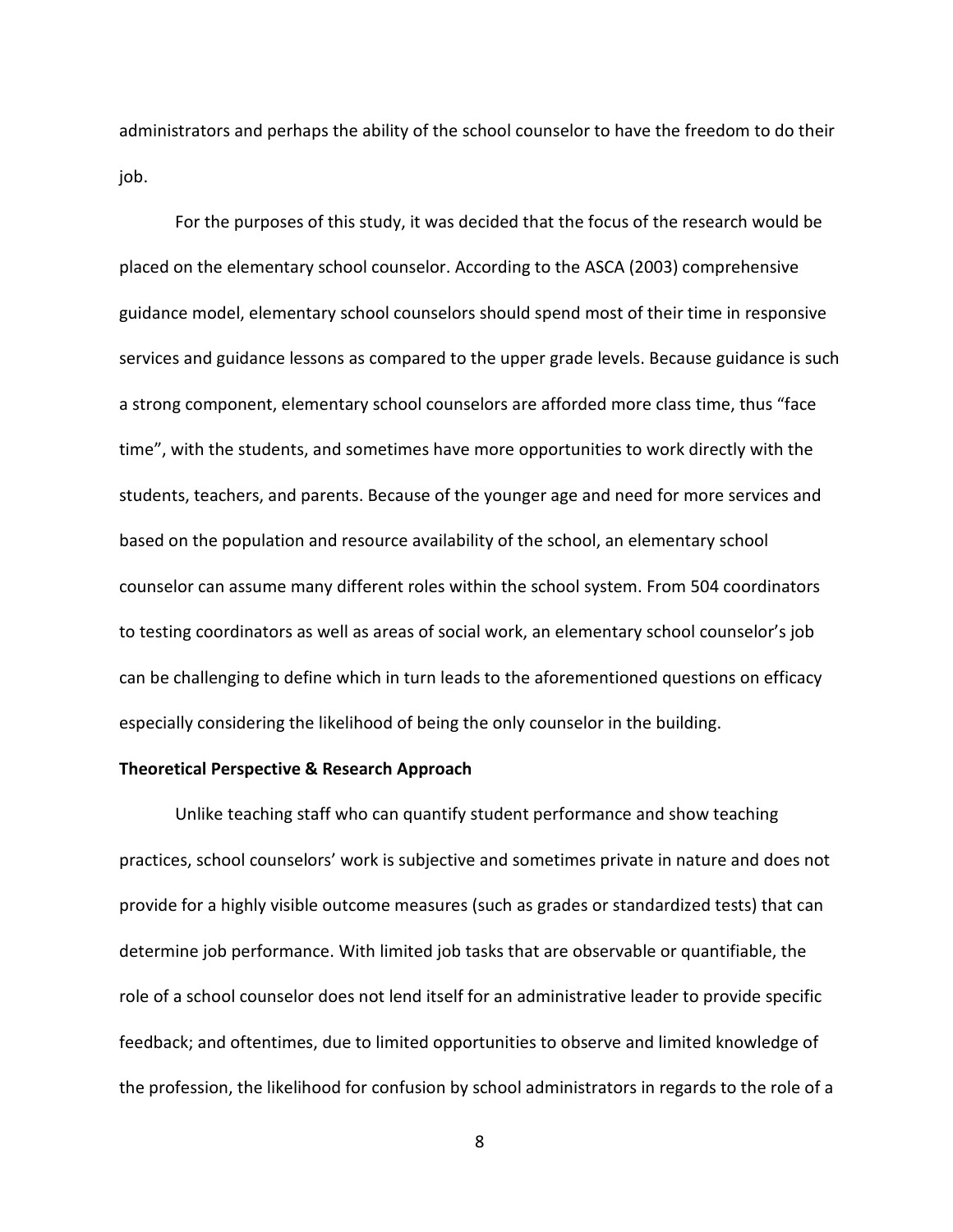school counselor is high (Burnham & Jackson, 2000; Curry & Bickmore, 2013; House & Hayes, 2002; Kirchner & Setchfield, 2005; Lieberman, 2004; Scarborugh & Culbreth, 2008). Therefore, with the subjective, unique, and private nature of the work of a school counselor and job performance evaluated by leaders with limited knowledge, how do school counselors experience working self-efficacy?

**Theoretical Perspective.** Self-efficacy plays a major role in job satisfaction and performance. According to Bandura (1977), self-efficacy is a person's set of beliefs in his/her capabilities that organize and drive action to a given attainment, and self-efficacy beliefs are constructed through a reflection of social interactions based on personal beliefs, physiological states, and previous experiences. In Social Cognitive Theory of Organizational Management (1989), Bandura and Wood explain self-efficacy beliefs in the workplace as a product of reciprocating behavioral, personal, and cognitive factors in which "people are both products and producers of their environment" (p.362) and it is strengthened through mastery experiences, modeling, social persuasion, and physiological states. Thus, performance feedback in the workplace can be considered a strong contributor to self-efficacy through all four measures. In the job of a school counselor, feedback on job performance can be gathered from administrators, teachers, and students as to their specific interactions and vested interest.

 According to ASCA (2009), school counselors who participate in a comprehensive guidance plan should have some accountability piece provided through programmatic evaluations that can be linked back to school wide improvement. These evaluations include behavioral surveys and open ended feedback and can provide good insight as to job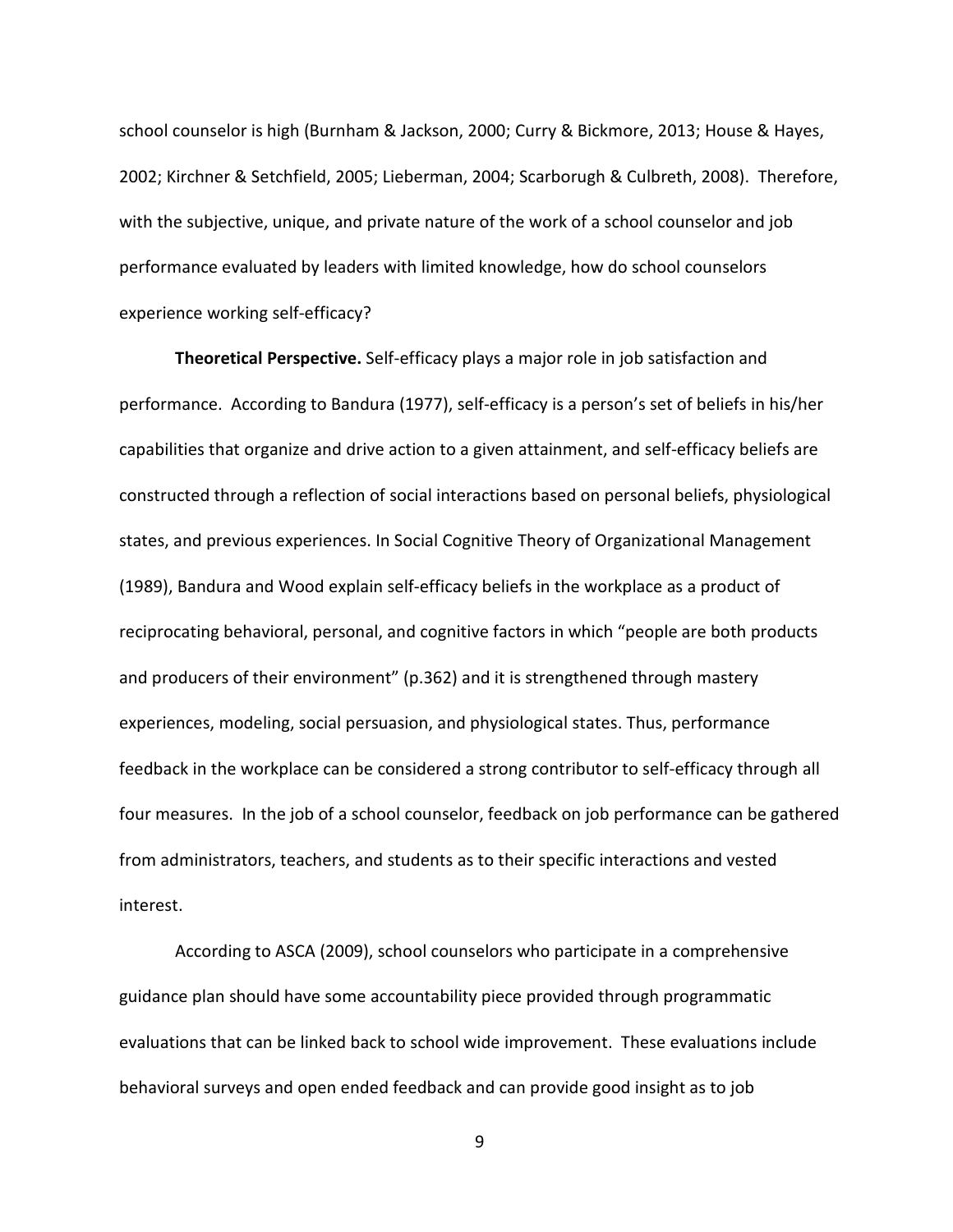performance for the school counselor. Examples of such types of counseling program evaluations can include observing the effects of student success groups on attendance or the effects of a study skills group on achievement for end of course exams. However, such programmatic evaluations are typically performed once per academic term and do not lend themselves for regular or reoccurring feedback throughout the year. Such evaluations are also reactive to work that has already been done and not formative or ongoing. In addition, not all school counselors are trained to perform program evaluations (Astramovich, Coker, & Hoskins, 2005) so not all school counselors do them or know they are necessary to the role of the school counselor- as ASCA (2009) would suggest.

 As per ASCA (2009), school counselors deliver services to students through four main components: school guidance curriculum, individual student planning, responsive services, and system support. However, research suggests that administrative leaders do not always understand the distinctions of such services (Kirchner & Setchfield, 2005; Lieberman, 2004) and what assigned responsibilities account for non-guidance related activities that deter from the four main components associated with professional identity. This lack of clarity can result in inappropriate job assignments and tasks that are non-counseling related (Burnham & Jackson, 2000). Hence, personal capabilities are impeded and thus affect the school counselors' sense of self-efficacy (Bandura, 1977). Efficacy in the workplace can also be affected by one's sense of support from administration and leadership positions (Bandura & Wood, 1989) which, in turn, affects the overall school climate.

 School climate is an integral factor in determining the satisfaction of its employees (Lieberman, 2004). According to Sutton and Fall (1995), a school climate that was supportive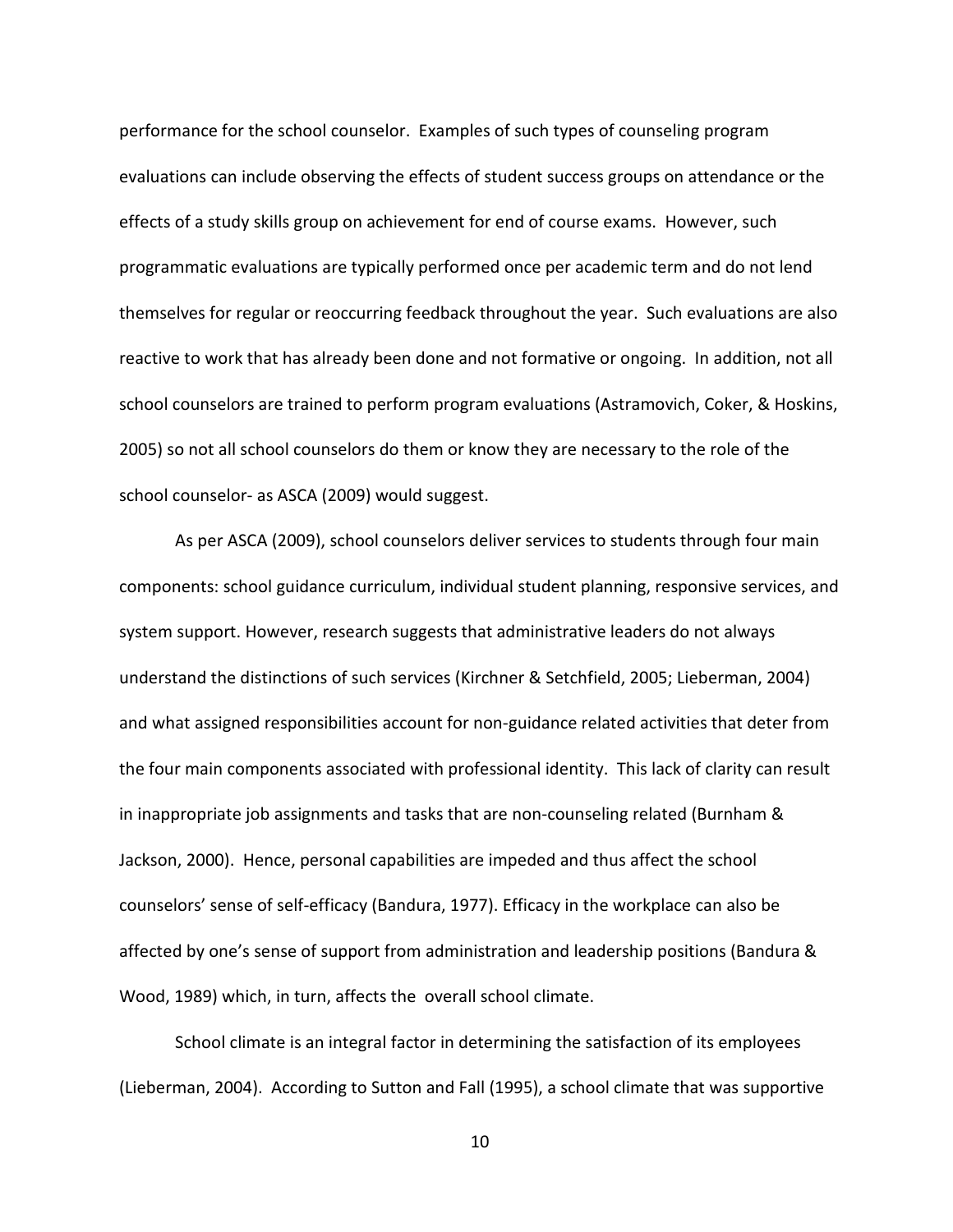and demanded fewer non- counseling related task assignments were strongly related to high levels of self-efficacy for school counselors. They also found the quality and quantity of the exchanges between the school counselor and the school administrator to be positive contributions to the effectiveness of the school counseling program. Because the job of a school counselor depends greatly on many factors, such as the location, grade level, number of counselors, and type of program, an in depth exploration as to the personal contributing factors that create the sense of self-efficacy can be helpful in developing training models for future school counselors in counselor education programs.

**Research approach.** The purpose of this study is to explore school counselors' perceptions of how self-efficacy is experienced and manifested for their profession and what significant thematic factors emerge between the participants through a constructivist approach. Hatch (2002) describes the constructivist paradigm as one in which reality is constructed through an individual's perspective and is experientially based. According to Hatch (2002), "constructivist science argues that multiple realities exist that are inherently unique because they are constructed by individuals who experience the world from their own vantage points" (p.15) Because of the individualized nature of the work of a school counselor, selfefficacy in the workplace comes from factors that are more subjective and hidden within the context of the job and are constructed by their experiences (Bandura & Wood, 1989). When approaching this research question of exploring the factors that assist in a school counselor's experience of self-efficacy, the constructivist approach seems well suited to the internal and external workings that manifest the construct.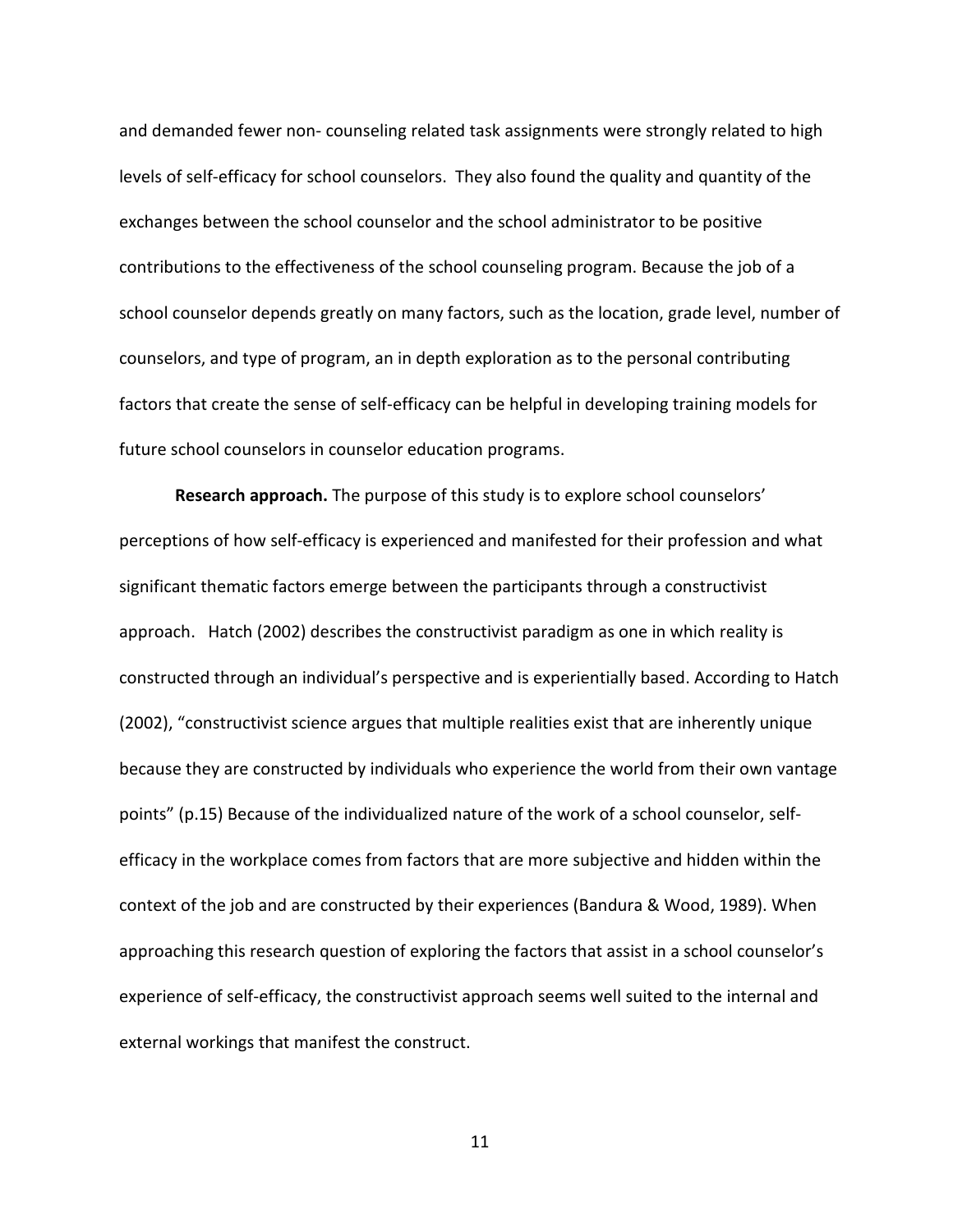By using the overarching theoretical lens of constructivism, which is based in one's perspectives and experiences, the grounded theory approach, which includes the use of theory and data to guide the research, will be used in order to gain further insight to the nature of school counselor's experiencing of self-efficacy. According to Charmaz (2006), "Data form the foundation of our theory and our analysis of these data generates the concepts we construct" (p.2). To clarify the purpose of this research, an interactive model is provided (See Appendix B). By beginning this research with a strong theoretical base for understanding the role ambiguity associated with as school counselor, the climate associated with a school, as well as what constructs can influence self-efficacy in the workplace, it is the hope that the study will begin from a strong vantage point to be knowledgeable about the context of the data but with an awareness of my own sensitivities to the subject. However, it is the intention, and a tenant of grounded theory, to remain open to the process and do not force preconceived knowledge and the pursuit of personal interest upon the data.

#### **Significance**

 The purpose of this study was to explore elementary school counselors' perceptions of how self-efficacy is experienced and manifested for their profession. It is the hope that this study will add to the current body of literature on efficacy related to school counselors in a more individualized and personal interpretation from rich data. It is also hoped that such knowledge can assist in developing better methods of culminating awareness and knowledge of efficacy in training for Master's programs in school counseling for counselor educators. This information assists in providing new thoughts, perceptions, and awareness to practicing school counselors as to methods and techniques that could bolster efficacy in their current school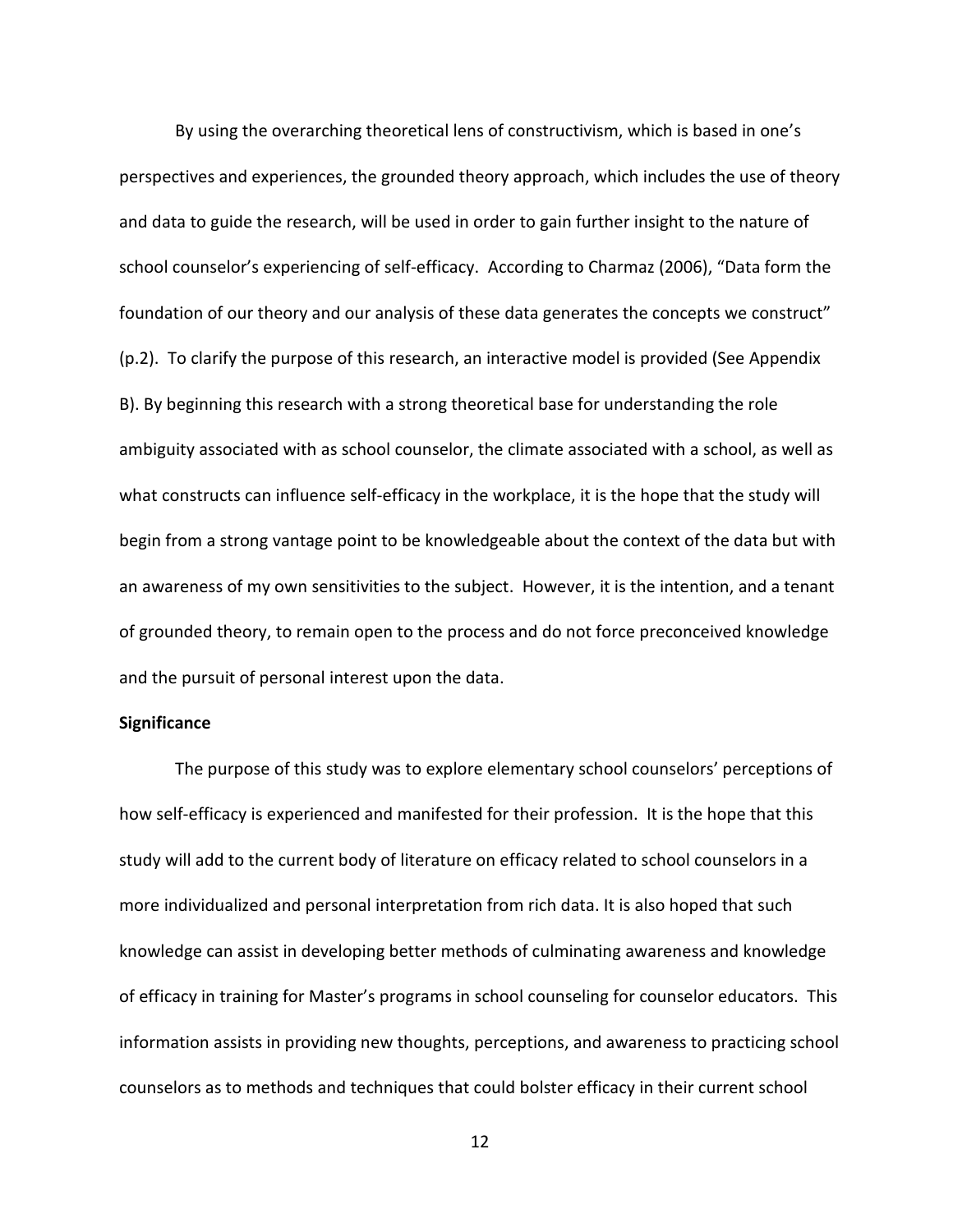setting. In addition to assisting counselors and counselor educators, this information holds significance for stakeholders in school systems such as administrative workers and leadership teams as to how the school counselor can work at their most optimal within their given school system.

### **Definition of Terms**

**Comprehensive Guidance Program:** A counseling program in a school that integrates the American School Counselor Association (ASCA) National Standards that address the elements of program foundation, delivery, management, and accountability.

**Non-Guidance Activities**: Tasks and roles assigned to a school counselor that are not

considered a part of the activities associated with a comprehensive guidance program.

**Role Ambiguity:** When roles and expectations perceived by an employee to be associated with a specific job in the workplace are unclear.

**Self-efficacy in the workplace:** An individual's belief in their abilities associated with an assigned role in the workplace.

### **Summary**

 This chapter served as a brief overview to the study. The following chapter 2 will address a more detailed literature review and conceptual framework based on the research and literature surrounding the role of the school counselor, self-efficacy, and role ambiguity. Chapter 3 will present the methods associated with the study while Chapter 4 will explore the findings. Chapter 5 will discuss the finding as well as address implications and limitations.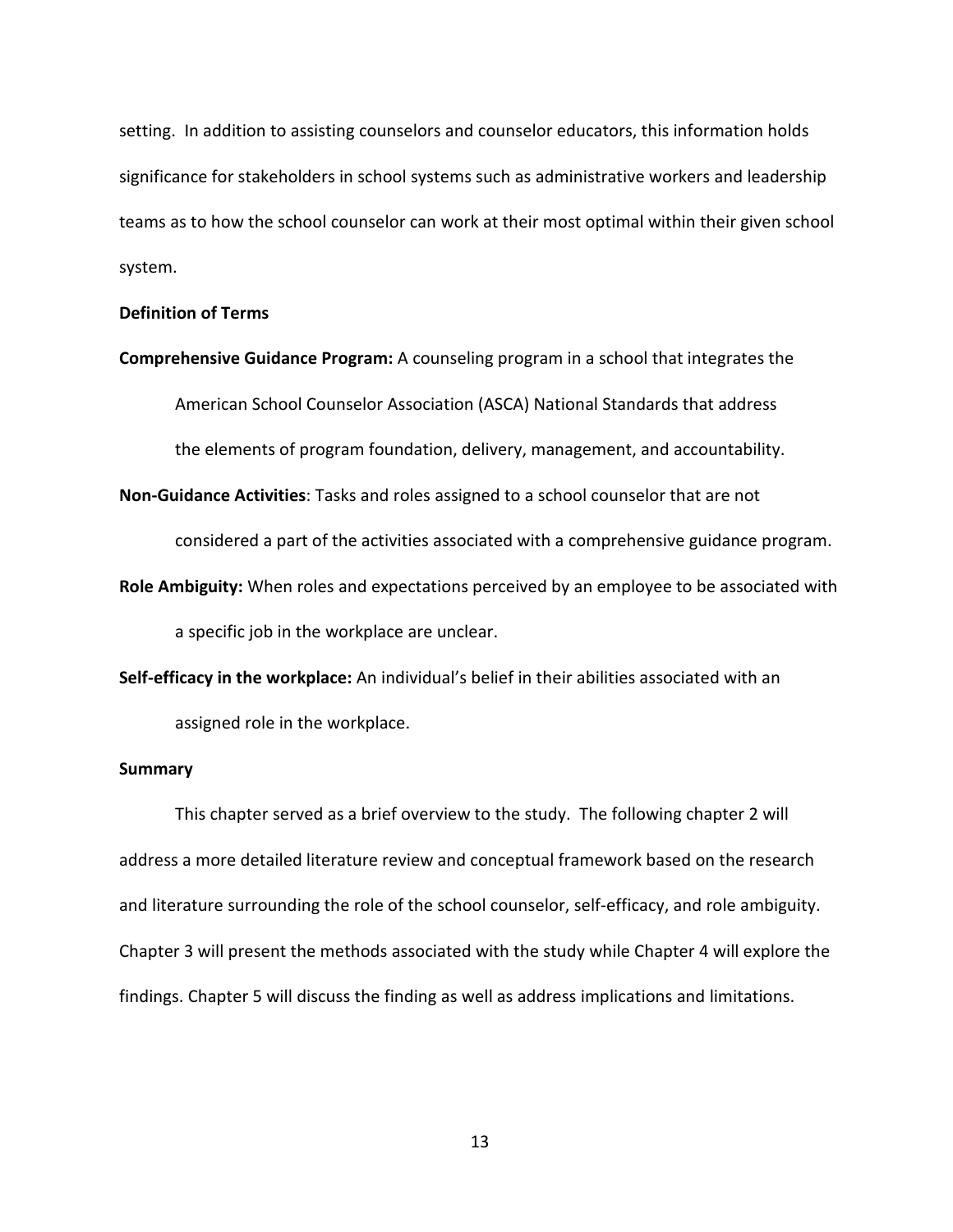#### **Chapter 2: Literature Review**

The purpose of this study was to explore school counselors' perceptions of how selfefficacy is experienced and manifested for their profession. In seeking to understand the underlying mechanisms and constructs that manifest as self-efficacy in school counselors, school counselor professional identity (historical and current), an operational definition of selfefficacy, and a review of role ambiguity will be explored.

#### **Historical Beginnings of the School Counselor's Professional Identity**

The role of a school counselor is ambiguous and individualized due to many internal and external factors. Elementary counselors' roles can be need-based due the uniqueness associated with schools in regards to population and location. In addition, the role can be defined by what roles/ tasks/ jobs the counselor has assumed previously as well as how the administration of the school defines the role. Considering the historical roots of the profession, it is not surprising that school counselors have assumed roles of filling needed places within the school system that have a great deal of impact on student success. Because of the multiple stakeholders involved with the profession, it is logical that the perception of the role of the school counselor would change according to differing stakeholders (Lambie & Williamson, 2004). In a brief overview of the history of the school counseling profession, the evolution of the school counselor's role will be discussed in the order as it historically occurred: roles such as vocational guidance, nonacademic services, psychological assessments, post-secondary recruitment, and diversity coordination, and professional standards.

**Vocational Guidance.** The beginnings of school counseling were rooted in vocational guidance (Baker, 2000; Erford, 2011; Lambie & Williamson, 2004). At the close of the Industrial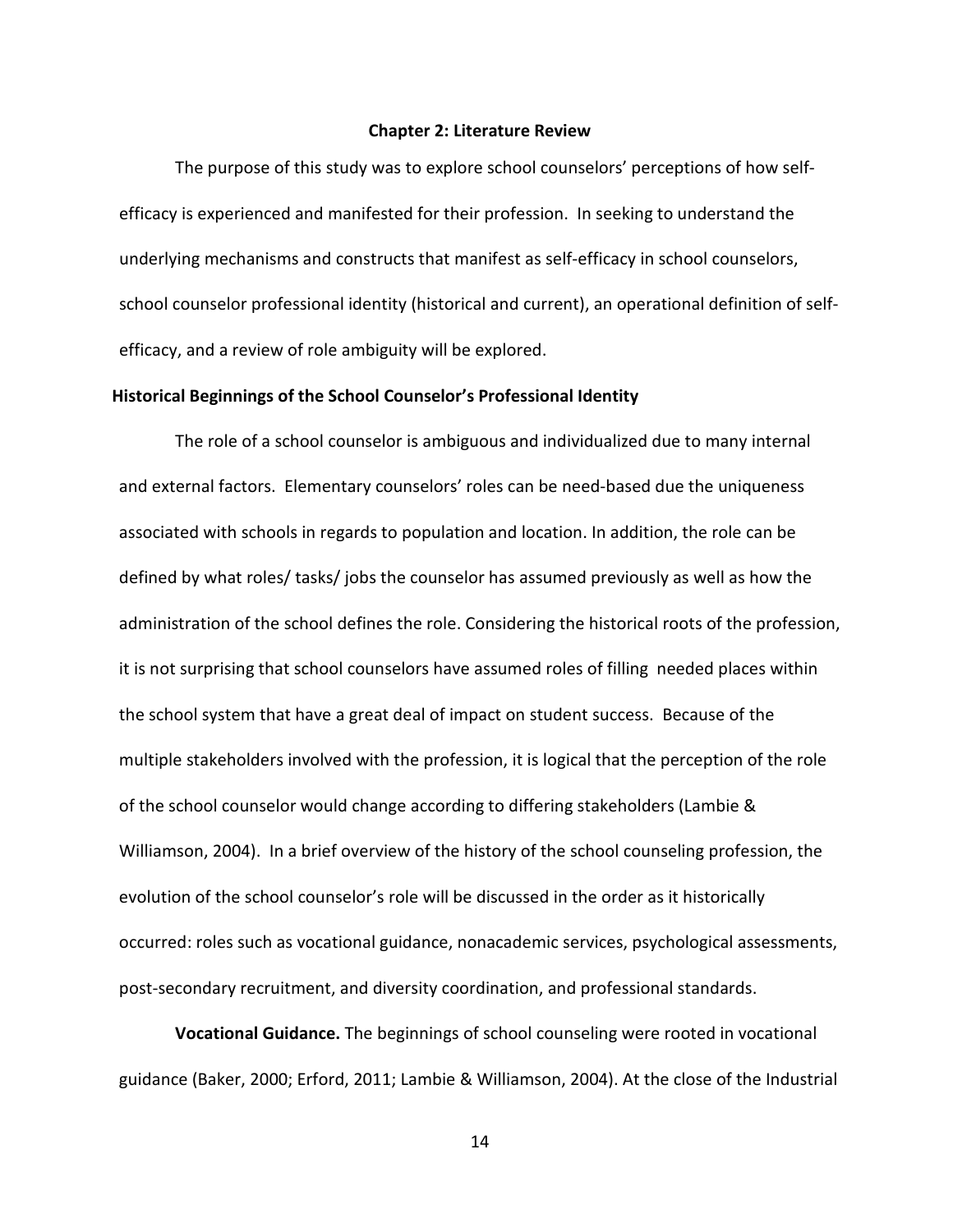Revolution in the 19<sup>th</sup> century, the nation was changing from an agricultural based economy to a more complicated industrialized nation. Due to the rising need for workers to be more educated to the industrial arts, the state of education was in reform on how to accommodate the influx of more students into the school system as well as how to best produce educated workers. The industrial jobs were diversifying and growing, and the information related to jobs also grew more comprehensive. Whereas information about jobs had traditionally been obtained through local or family sources, the information was growing in complexity and becoming more regionally spread across cities. Vocational information and availability required someone within the school to have individualized knowledge of the students as well as contact with the community at large, hence the emergence of the vocational counselor with such knowledge which was the first and most influential step towards what we now know as the school counselor (Erford, 2011). Interestingly, the people initially hired into these positions were typically teachers with no formal training, and it was commonplace for many nonacademic duties outside of vocation but within student services to fall to this position (Gysbers & Henderson, 2001).

**Nonacademic Services**. Due to the changes to the school systems through the industrialization, immigration, and urbanization movement in the 1900's, student populations were growing in diversity, numbers, and the need for resources, thus secondary schools began to have a need for someone to fill the role of handling students' non-academic needs: needs such as financial aid, campus services, community support/ resources, etc. In order to handle the volume, secondary systems influenced by higher education institutions, incorporated the handling of nonacademic services to students to the position of the vocational counselor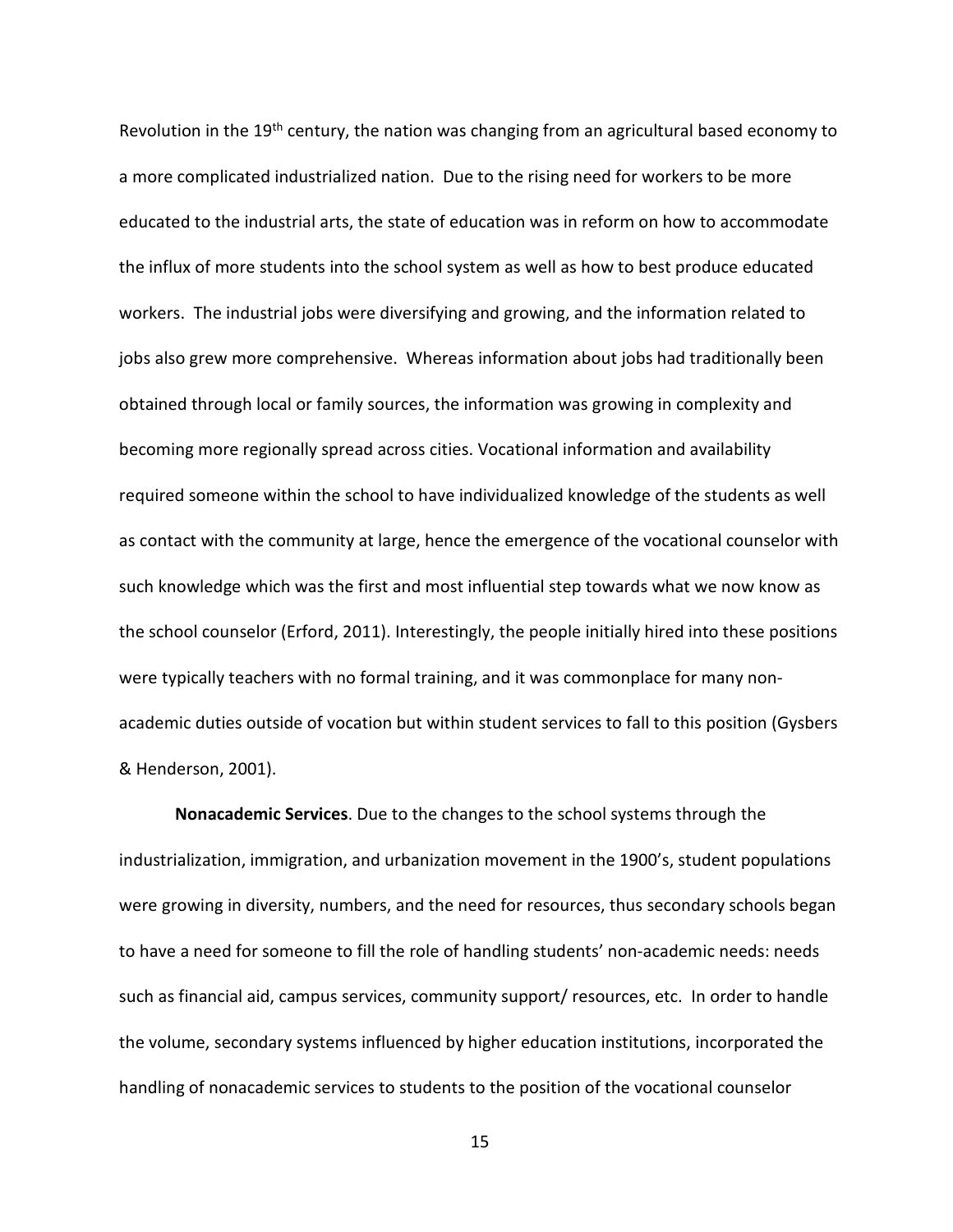(Erford, 2011). This also resulted in a long- standing pattern of school counselors handling administrative-clerical duties associated with student information because of their knowledge of the students (Gysbers & Henderson, 2001). However, the work was still primarily subjective and lacked scientific credibility. Fortunately, other professionals began to emerge into education at this time such as psychologists, psychological researchers, and social workers with tools to assist the vocational counselor in assuming a more scientific role in the nonacademic services (Erford, 2011; Lambie & Williamson, 2004).

**Psychological Assessments and Training**. As more measures for assessing human behavior were being produced such as psychological assessments, aptitude/ achievement tests, and diagnostic tools, more instruments were now available to vocational counselors which helped to make their work more scientific and impactful, and thus more valuable. In addition to measurements related to aptitude and achievement, more specialized services were also being provided to students who were experiencing specific learning and/or behavioral problems due to an emerging interest of behavioral health relating to school. These interests also lead to an abundance of research in the field of student behavioral services as well as new methods of training all professionals, including counselors, who worked with those students (Erford, 2011). At this time (1930s and 1940s), the field of social work was also working towards developing a professional identity. Because of truancy and home issues that related to school and overall success of the student, social workers became the liaison between schools and home (Erford, 2011), however, not all schools employed social workers even though there was a need. So in their absence at certain schools, those duties also fell to the vocational counselor.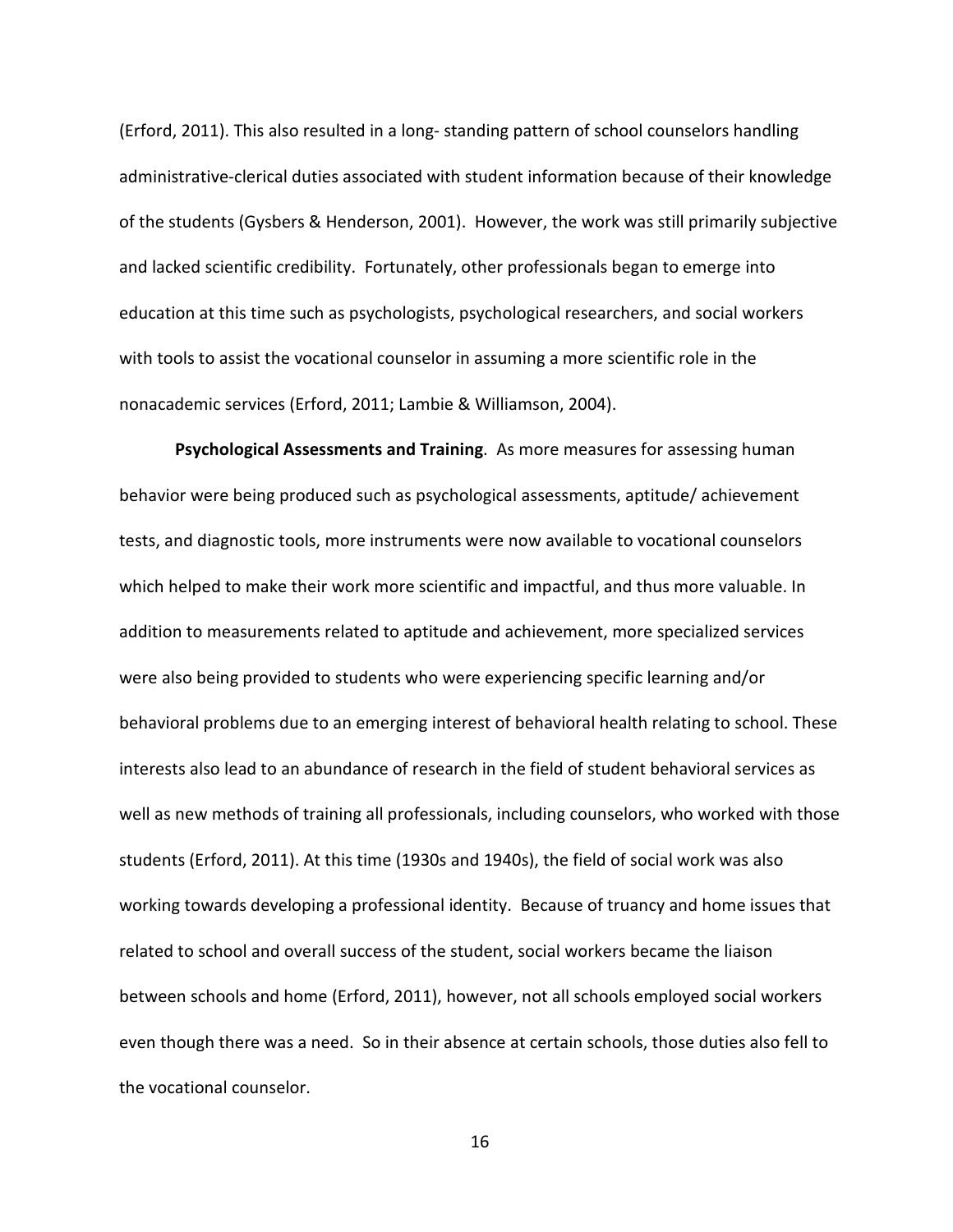**Post-Secondary Recruitment for Talent**. Until the 1950s, there were few school counselors in the US and limited training opportunities (Erford, 2011; Lambie& Williamson, 2004). In 1950, the American School Counselor Association and the American Personnel and Guidance Association (APGA) were founded. Because of the scarcity of working professionals and lack of understanding of the work, the term "guidance" – not counseling- was still commonly used to describe the school counseling profession. However, the profession was evolving and gaining more recognition for the supplemental support counselors bring to the academic environment— especially related to their individualized and personable knowledge of the interests and academic abilities of the students (Erford, 2011).

In the declaration of the National Defense Education Act (NDEA) in 1958, school counselors became involved in the Cold War through the government requiring schools to submit plans on how they intended to identify and push academically talented students towards the fields of math, science, and engineering so that the United States could compete in the space race with Russia (Lambie & Williamson, 2004). With this requirement, many school counselors were hired at the secondary level, not for personal growth and emotional support of the students, but to test, identity, and encourage students to continue onto postsecondary institutions (Erford, 2011). This act also resulted in more funding to provide resources and education/ training to school counselors as well as more funding to universities to develop better programs to train school counselors for such a role. In addition, this act also required school counseling services for all students, which also led to the impetus and funding for more elementary school counselors (Erford, 2011).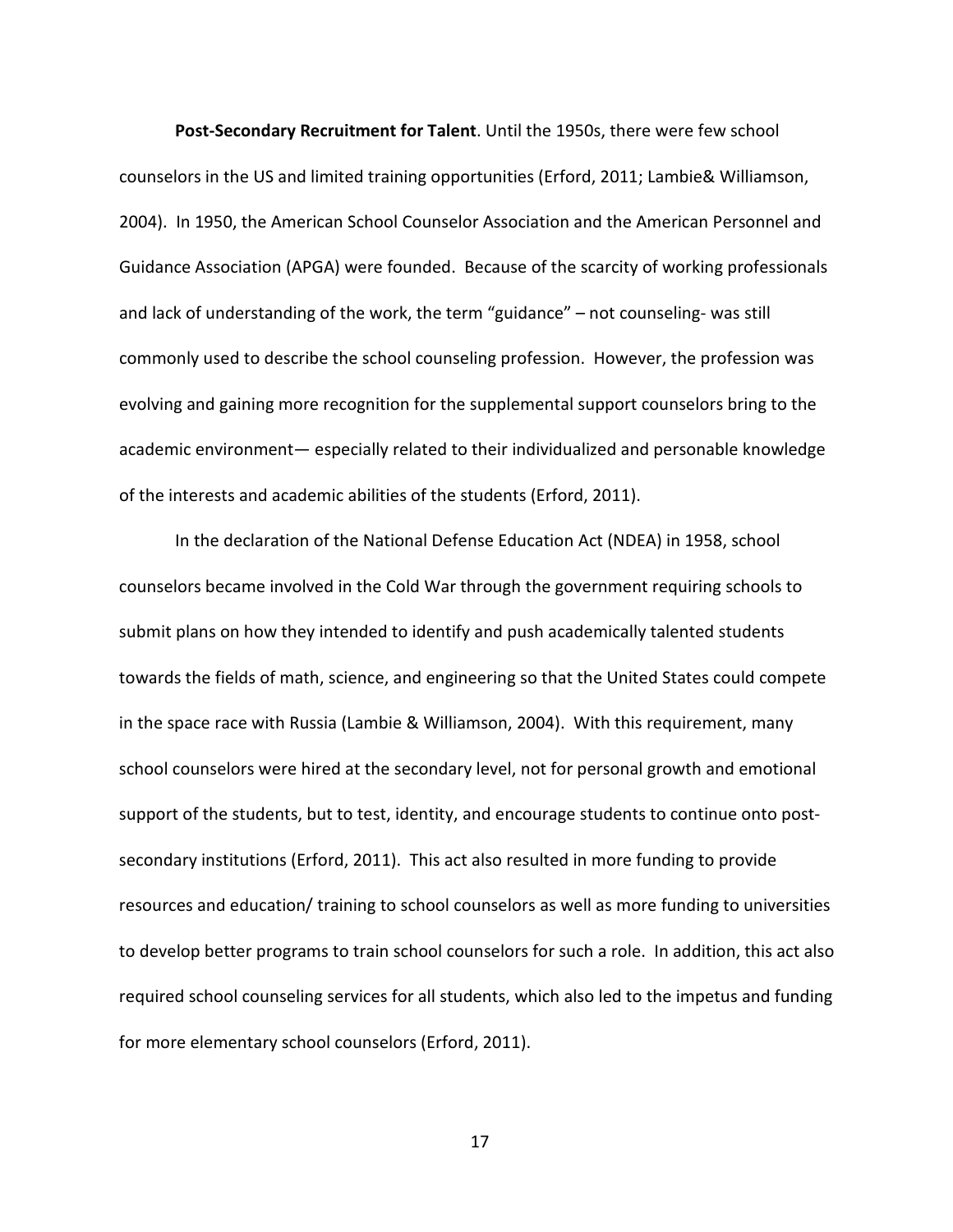**Diversity.** Additional support from the government came with the Civil Rights Movement in the 1960s and the Elementary and Secondary Education Act (ESEA) of 1965. This act provided more funding for guidance and counseling as a part of the movement to use education as a method to restructure society at a time when many societal ills such as rising unemployment, poverty, and racial tensions were rampant. As the government became involved with the racial desegregation of schools, the responsibility was designated to many professional school counselors to create plans to incorporate more diverse populations into the school climate by offering counseling services such as group, classroom lessons, and individual services (Erford, 2011; Lambie & Williamson, 2004). Such services assisted in easing tensions within the schools. With the Civil Rights Movement, Women's Liberation, and the integration of special needs students into the classroom, school counselors were now being utilized more for the services that the role symbolizes today such as agents of diversity and advocates for underserved populations with the focus more on counseling. In the 1970s, the introduction of developmental counseling and guidance began to change the focus of the profession into a more comprehensive program that supplemented the developmental, continuous approach of education across the life-span and moved school counseling away from being viewed as ancillary and unnecessary (Gysbers & Henderson, 2001).

**Drug Education/ Child Abuse/ Drop-Outs**. With the 1980s and 1990s, the government began to focus more-so on societal issues that were prevalent in the schools. School counselors became more involved with drug prevention education in the classroom, assisting with recognizing and reporting child abuse, and prevention of students dropping out of school (Erford, 2011). There was also a revitalized push for career guidance with the Carl D. Perkins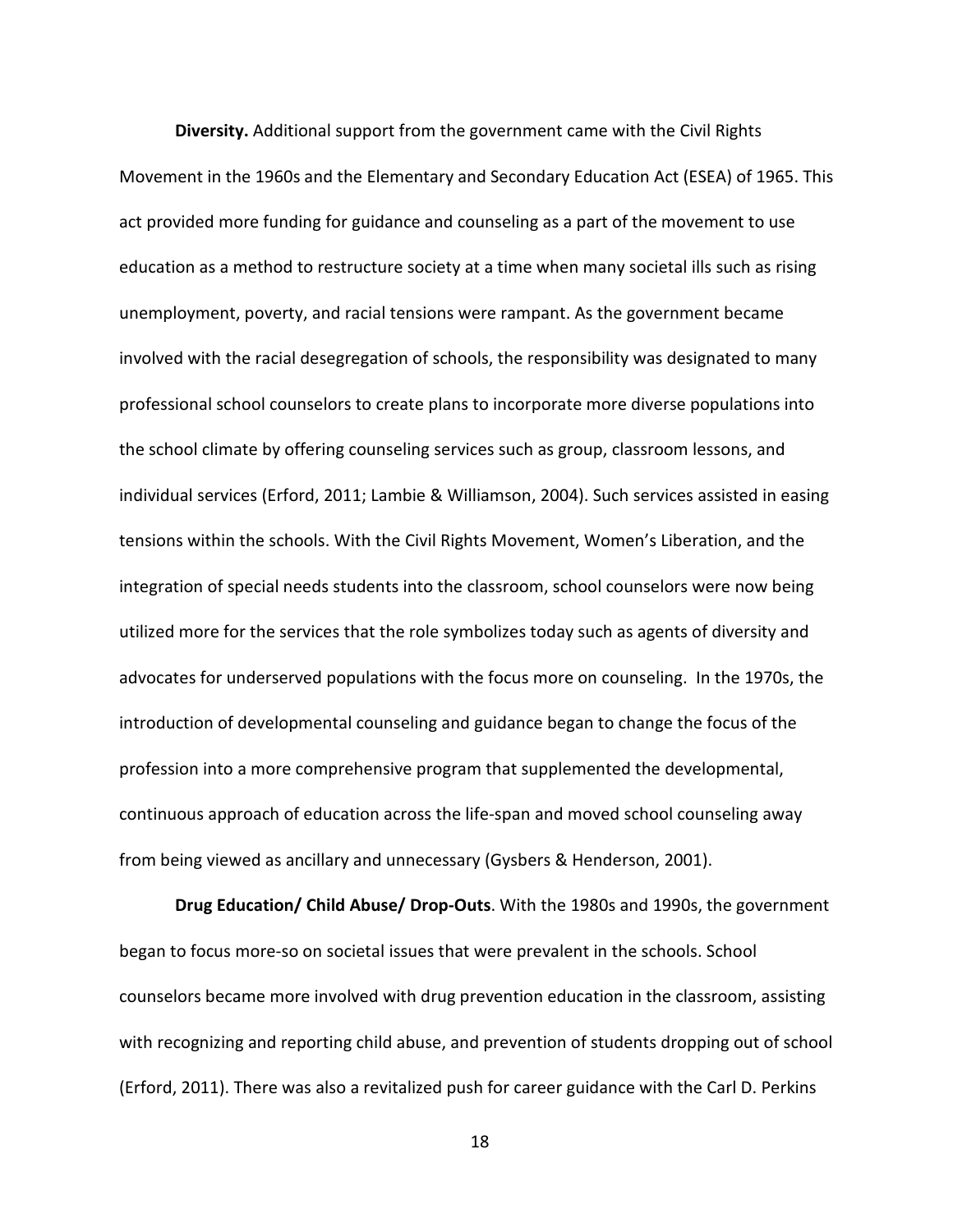Vocational Act of 1984. This push affected elementary school counselors because of the movement towards developmental guidance and the integration of the career component into early education (Baker, 2000). With the focus of these two decades being more on indirect counseling services rather than the more focused and direct approach with individual counseling, school counselors began to lose touch with the growing student population. The increased numbers of students in schools brought more interpersonal issues, and the ratio of school counselors to students was unmanageable (Lambie & Williamson, 2004), and at this time, counseling was not accessible to all students.

With the Elementary School Counseling Demonstration Act of 1995- reauthorized in 1999- the ratios were reduced and the focus shifted to making school counseling services more accessible to all students, and the act provided more schools the funding and opportunity to employ more school counselors (Erford, 2011). This act also sought to expand the elementary school counseling programs to be more preventative and developmental in programmatic design, and it required the collaboration with psychologists and social workers. Lastly, this act also addressed the growing trend of school counselors time being utilized for non-counseling services and thus required 85% of the counselor's time be in direct services to students (Baker, 2000). This act helped to assist in the implementation of ASCA's call for professional standards. However, the climate of education was changing. The push for accountability and the call for at-risk student success led to the act that impacted the school counseling profession even further: No Child Left Behind (NCLB; 2002).

**NCLB.** The No Child Left Behind (NCLB; 2002) Act of 2001- reauthorization of the Elementary and Secondary Education Act of 1965 (U.S. Department of Education, 2002a) was a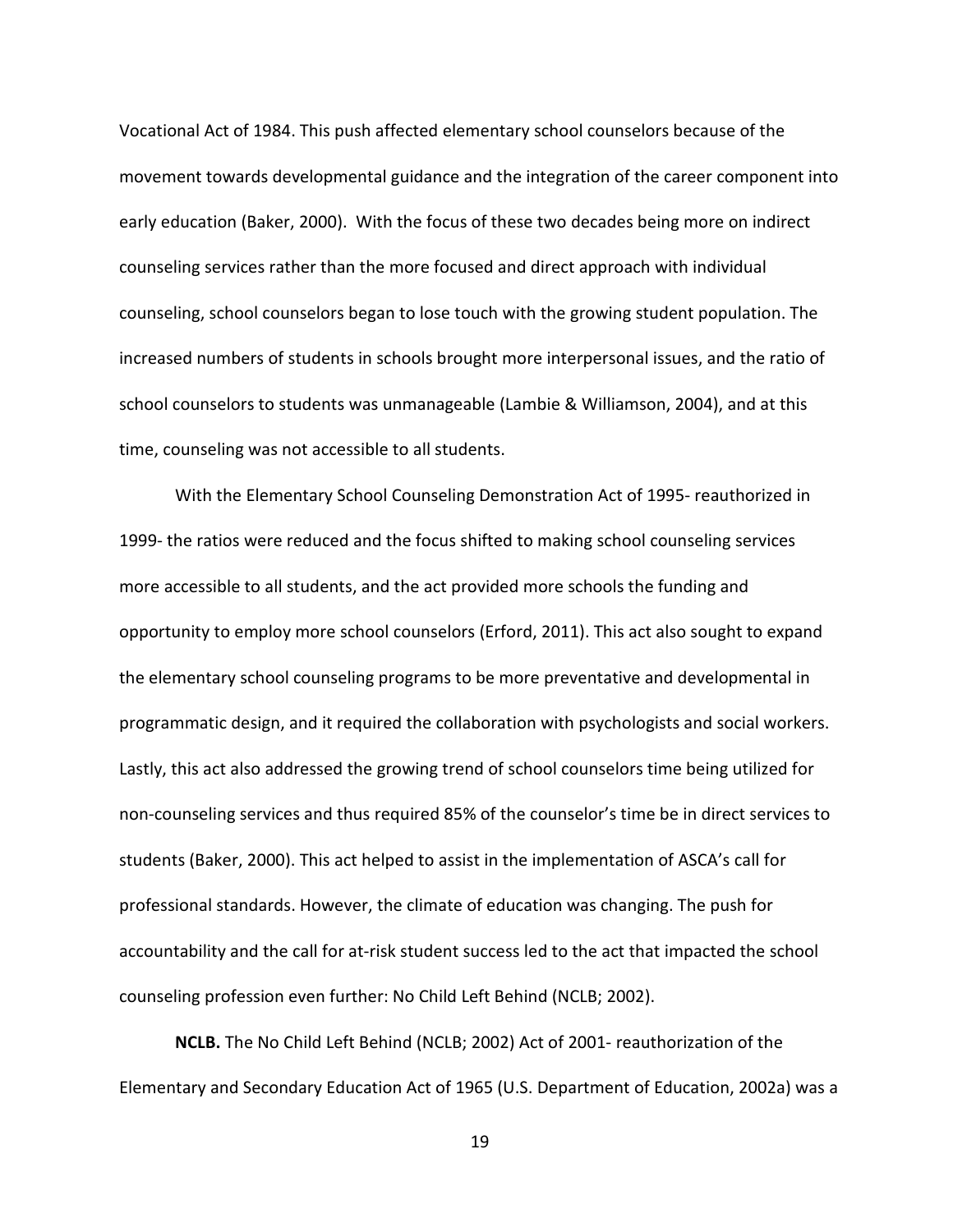federally funded plan designed to hold schools accountable for all student learning, including at-risk groups that were low performing in achievement as well as graduation rates. With this mandate funding was contingent on adequately yearly progress which observed the achievement testing scores of subgroups that include: race, ethnicity, gender, English language proficiency, migrant status, disability status, and low income status. This mandate ensured transparency of schools to the general public in regards to teacher qualifications, safety statistics, as well as achievement scores so that informed decisions could be made for stakeholders involved with schools that were not making adequate yearly progress goals and so that the education system was being held accountable.

This renewed interest in education and the resulting changes to the school systems also resulted in changing school counseling programs (Dollarhyde & Lemberger, 2006). A renewed interest emerged in school counselor accountability and resulted in a larger role within the schools' testing process. Many school counselors became testing coordinators: a role that demands time away from direct student contact. With the passing of NCLB, the responsibility of accountability was placed on all stakeholders involved with the school system. This responsibility combined with the rising need for accountability for school counselors resulted in a high risk for school counseling programs to be viewed as an ineffective use of resources and funding (Dahir & Stone, 2009), and the risk of many school counseling jobs to be cut.

With the need to respond to the focus on accountability, the school counseling profession referred back to the project initiated by the Education Trust in 1996 called Transforming School Counseling Initiative (TSCI). The Education Trust is a national non-profit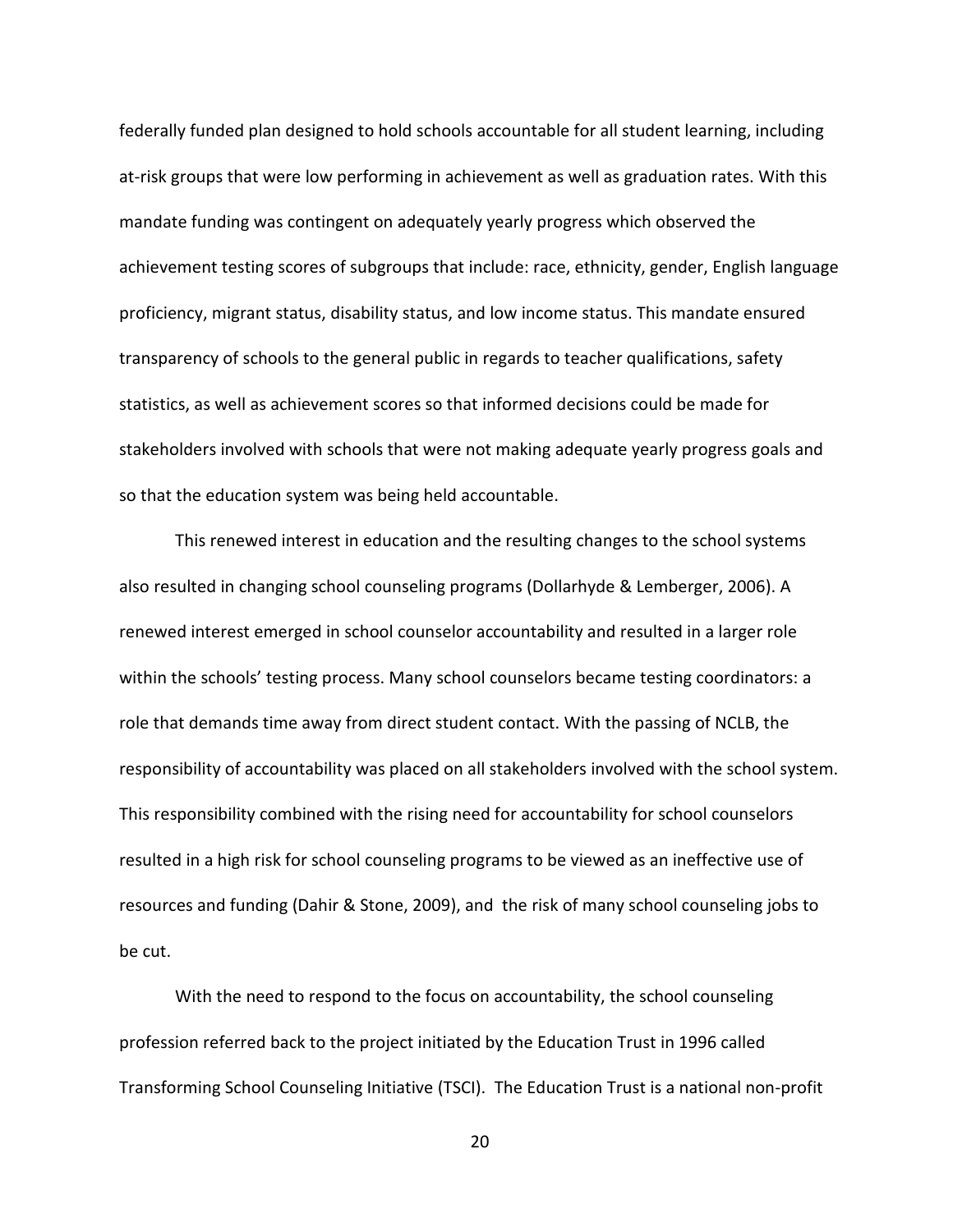advocacy organization dedicated to eliminating the gaps in educational achievement due to race and income (Education Trust, 2015). In this initiative, the goals were to transform the school counseling profession to align with standards based education reform by turning the focus of the school counselor on elimination of the achievement gap through strategic interventions that created an explicit connection between school counseling and school reform (Dimmit, Carey, & Hatch, 2007).

Where school counseling paradigms were historically more service driven with the focus on counseling, consultation, and coordination, the TSCI challenged school counselors to redefine the profession with more focus on roles that encompassed leadership, advocacy, use of data collaboration and teaming, and unyielding support in student achievement. Through the use of quantitative data skills, the TSCI called for counselors to be able to track students' academic performance, to use student data to plan interventions, to be advocates for systemic change in school policies in order to effectively participate in educational reform (Dimmitt, Cary, & Hatch, 2007). These themes were later merged into ASCA's 2003 National model.

**Professional Standards**. Although the need for professional standards was evident with the emergence of the multifaceted nature of the work of vocational counselors in the 30s, accountability for the profession really emerged with the advancement of technology. In 1964, the first set of professional standards was published by the Association for Counselor Education and Supervision (ACES) titled *ACES Standards for Counselor Education in the Preparation of Secondary School Counselors*. As technology and knowledge increased, the profession began to organize and become more systematic about the services provided within a guidance program. In 1997, ASCA published The National Standards for School Counseling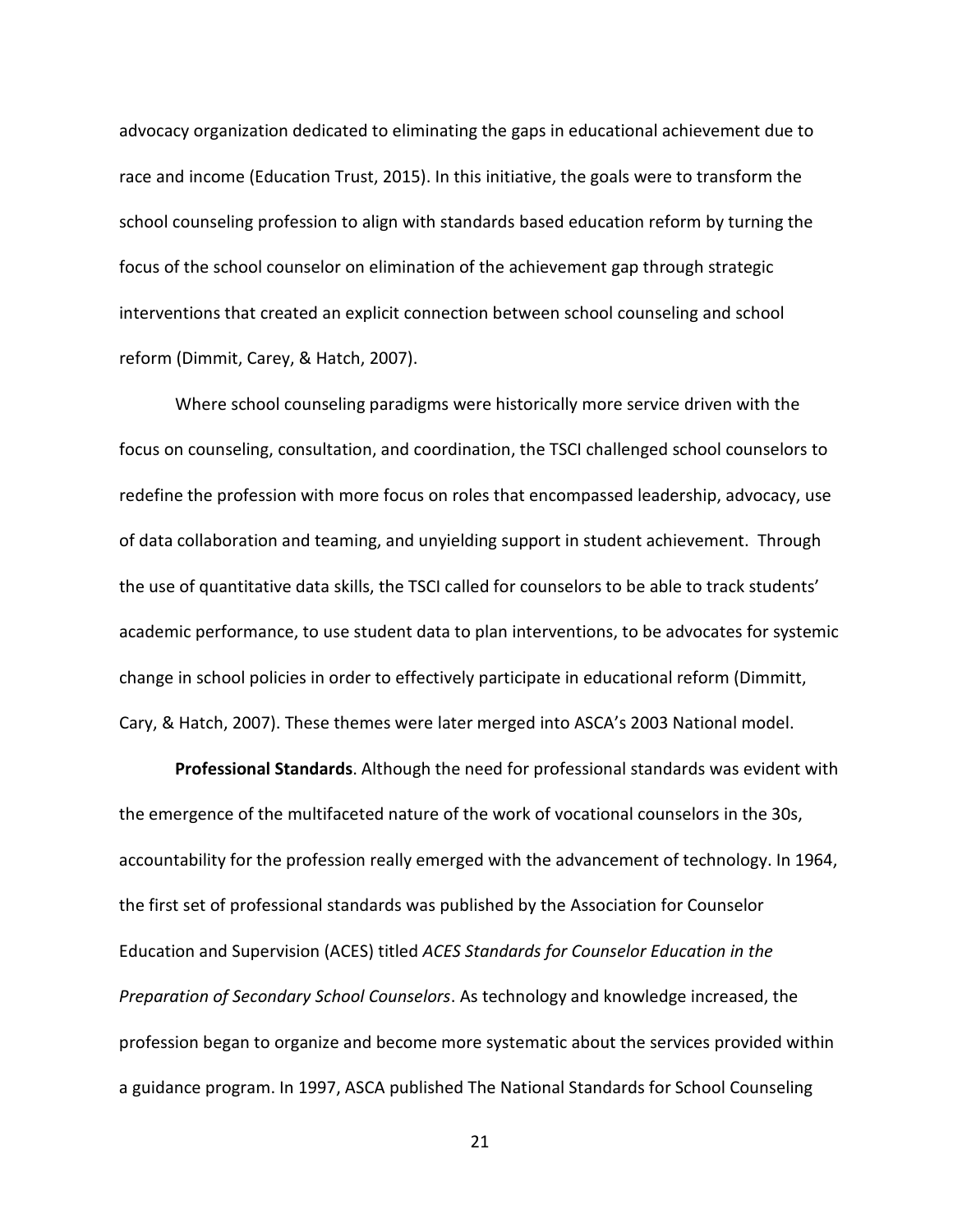Programs which broadly defined the role of the school counselor and the emphasis areas of work with students through the emphasis areas of: academic development, career development, and personal/social development. It also addressed the need for different specific professional roles for counselors working at different developmental levels i.e. elementary, middle, and secondary. In 2003, ASCA published the National Model for School Counselors as the set of standards for a comprehensive guidance program, which were updated in 2005 and again in 2012. The 2012 ASCA Model sets the stage for the current description of the role of the school counselor.

*In Summation*. From the historical perspective, the school counseling profession evolved based on the ever changing needs of the school systems. The role of the school counselor shifted from initially focusing on vocational guidance and connecting students to the working world to developmental counseling which focused more on the personal, social, and emotional growth of the student. Then, the changing school system and society demanded accountability, consultation, assessment, and coordination. As expressed by Lambie and Williamson (2004), it is important to note that although more was being demanded of the professional school counselor over the years, no services were ever removed from the list of expanding duties. This historical perspective makes it understandable as to why the likelihood for role ambiguity with the school counseling profession is high, and it helps to support the reasoning that what constructs contribute to the self-efficacy of a school counselor may be hard to uncover.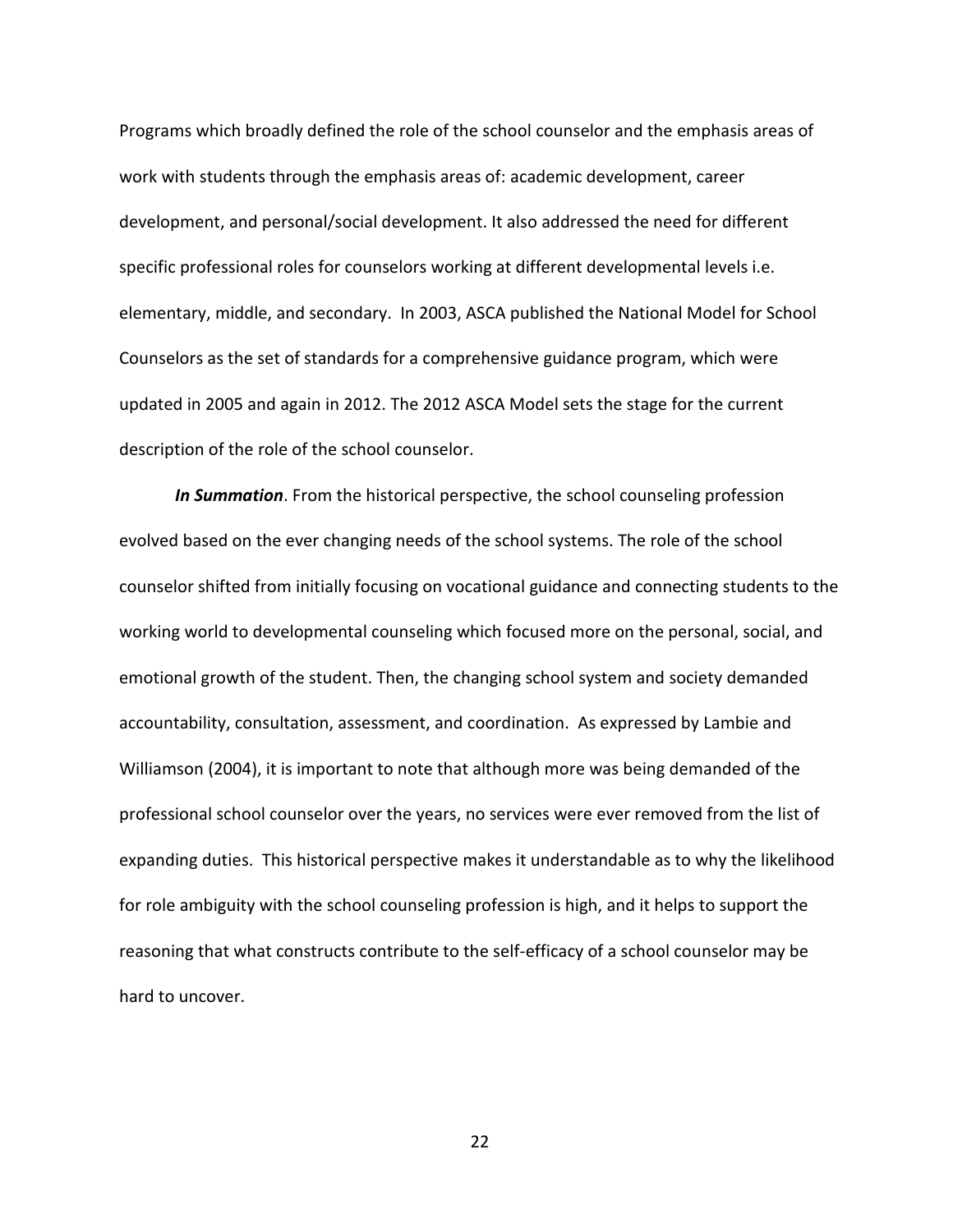#### **Current Thoughts: What is an Elementary School Counselor?**

According to Brott and Myers (as cited in Lambie& Williamson, 2004), professional identity development is a continuous process that is produced by various external influences such as training, administrative perspective, location/population as well as internal influences such as motivation, attitude, self-efficacy. With ASCA's (2003) National Model for School Counselors, more definition was given to the professional identity in order to keep a common professional language, however, the role was still defined in a broad manner to account for the unique need associated with each individual school system. This model helps to keep services offered by school counselors congruent across the profession and provides guidelines for what counselors ideally should be doing.

**The roles of the school counselor via ASCA Model (2012).**Currently, school counselors are viewed as agents of the school that serve as advocates for students, staff, and community. According to the American School Counselor Association (ASCA, 2009), school counselors are "certified/licensed educators with a minimum of a master's degree in school counseling, making them uniquely qualified to address all students' academic, career and personal/ social development needs by designing, implementing, evaluating and enhancing a comprehensive school counseling program that promotes and enhances school success". According to ASCA (2015a), school counselors should be focusing 80% of their skills, time and energy on direct and indirect services to students with a recommended school counselor to student ratio of 1:250. School counselors should be active participants in the promotion of systematic change through leadership, advocacy, and collaboration, and comprehensive school counseling programs should be driven by student data and utilized to enhance the educational experience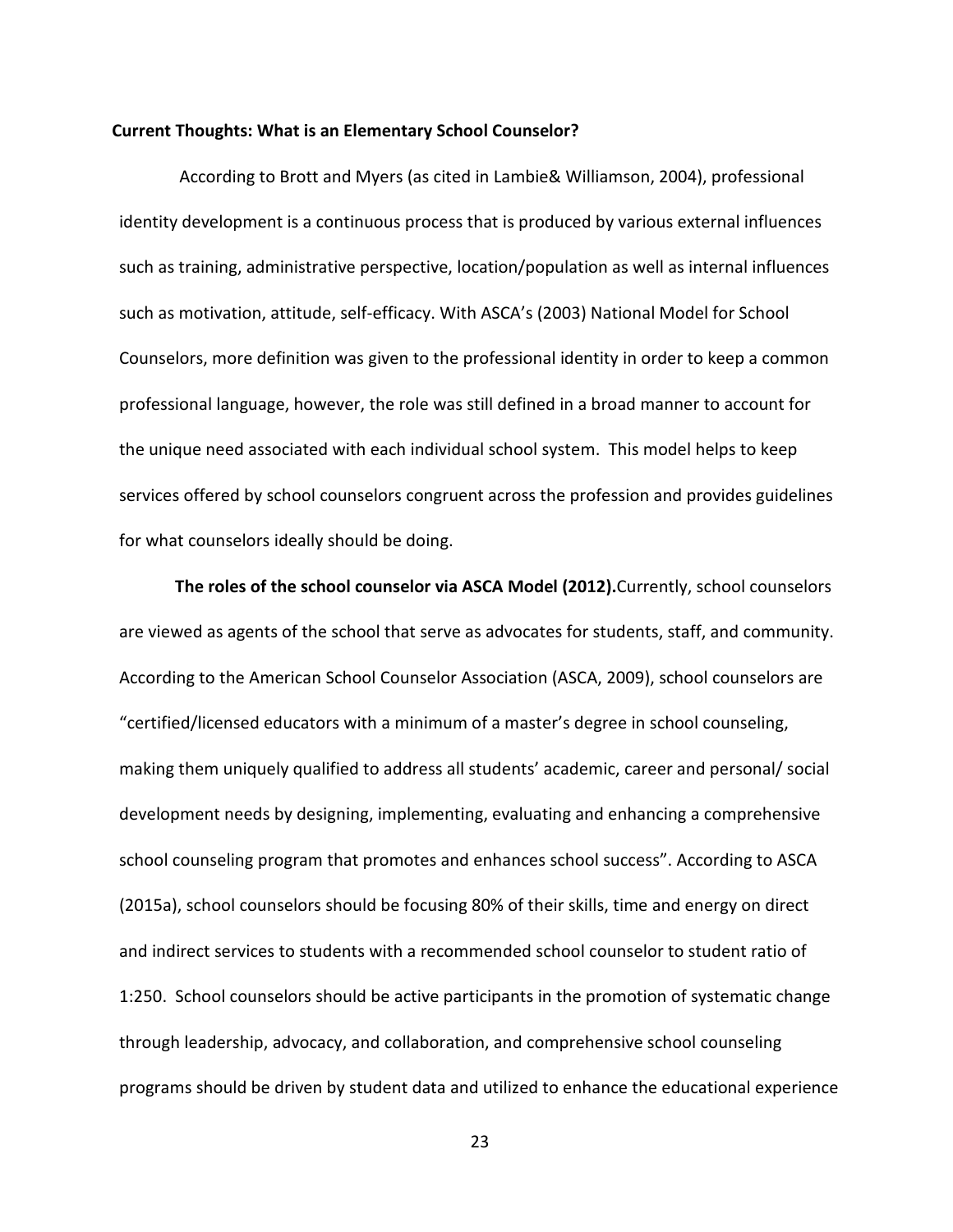for all students while promoting student achievement. As per the ASCA comprehensive guidance model, school counselor's implement a comprehensive guidance program through four areas of service to their school: foundation, delivery, management, and accountability.

*Foundation.* The four areas are distinctly defined, yet often overlap. In the service area of foundation, school counselors create programs that focus on student outcomes through the creation of a vision statement that aligns the school's mission with that of the school counseling program. Through the use of ASCA Standards, the counselor develops and implements a programmatic structure that encompasses the academic, career, and personal/social domains of learning and growth. In foundation, the school counselor is also responsible for awareness of and adherence to professional competencies and standards that drive the profession and ensure that ethical standards are being met in order to protect the student as well as the school counselor (ASCA, 2015a; Erford, 2011).

*Management.* In the area of management, the school counselor incorporates organizational tools that help to manage the time utilized by the school counselor to best meet the needs of the school. Management also helps to establish a line of communication about programmatic expectations between the school counselor and the administration (Erford, 2011). Through management, school counselors utilize assessment and tools that accurately reflect the needs of the school. Such assessments can include: programmatic assessments, self- reflective assessments, use of time assessments, annual agreements with administrators, advisory councils, educational team meetings, and shared calendar functions (ASCA, 2015). Through effective management, a school counselor can ensure that time and resources are be utilized for the best purposes and that the overarching goals of the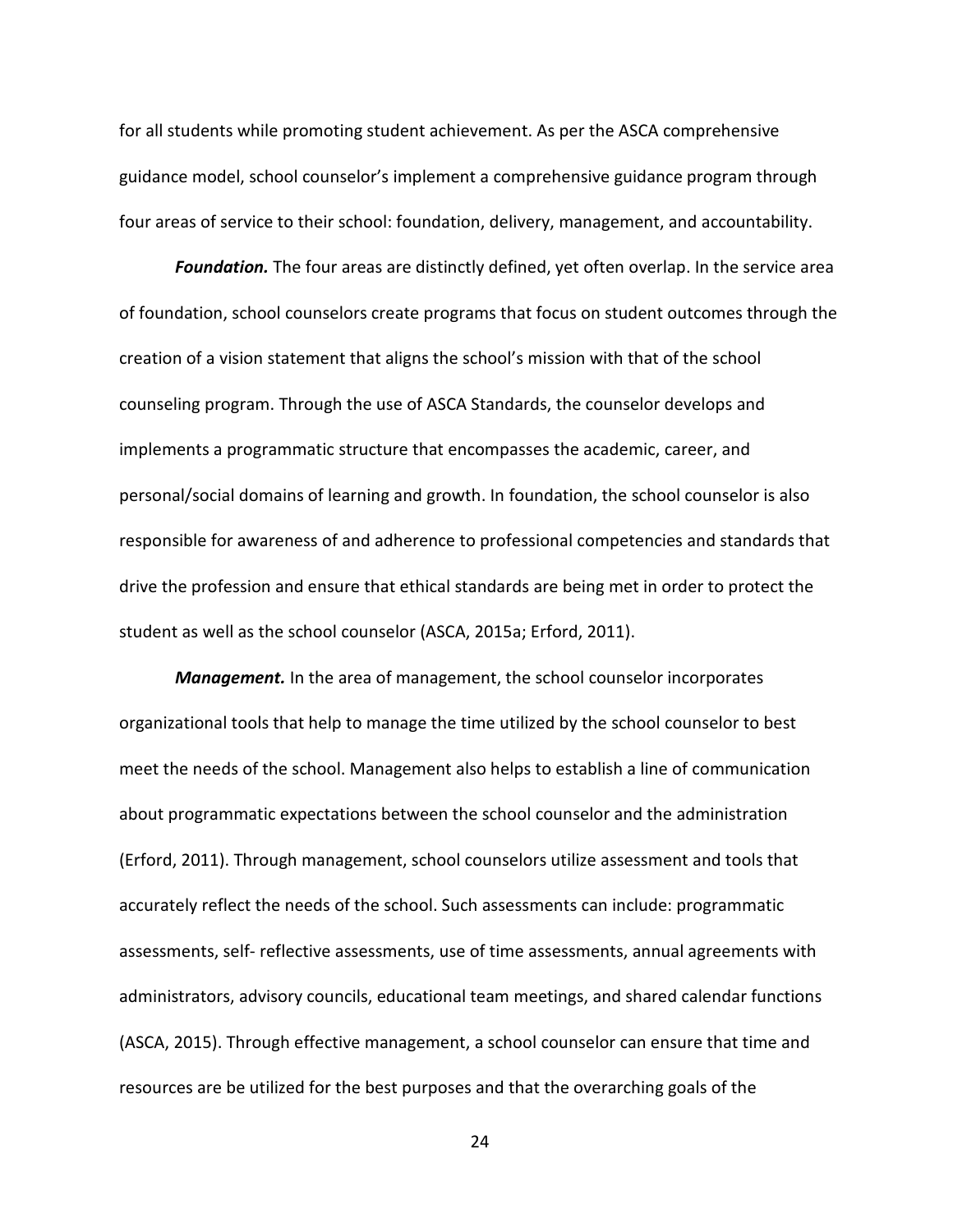comprehensive program are realistic and on target with the foundation service area. Effective management also means identification and removal of barriers that stand in the way of such goals (Erford, 2011).

**Delivery.** The delivery system is the "how" of the school counseling program often referred to as program components (Erford, 2011). Through delivery, the school counselor provides services to all agents associated with the school (students, parents, staff, and community). These services can be direct (in-person interactions) and indirect. Delivery can involve direct services such as: school counseling curriculum through guidance lessons, individual student planning, and responsive services. As per ASCA (2012), the use of time in the delivery of services ideally should be 80% or more of the school counselor's time. In delivery at the elementary level, 35%-45% of the time should be in guidance curriculum, 5%-10% in student planning, 30%-40% in responsive services, and 10%-15% in system support. Then, 20% of the counselor's time should be in indirect services. Indirect services are support services provided on behalf of students and can involve: referrals, consultation and collaboration, community resources/ networking, and systems support. The delivery service areas are typically driven based on the needs of the school and based upon the developmental levels of the population. However, the indirect service of systems support, which encompasses "fair share" responsibilities, creates the opportunity for counselors to also be at risk to be given non-counseling related tasks. Some examples of non-counseling related tasks, according to ASCA (2015a) are provided below in Table 2.1.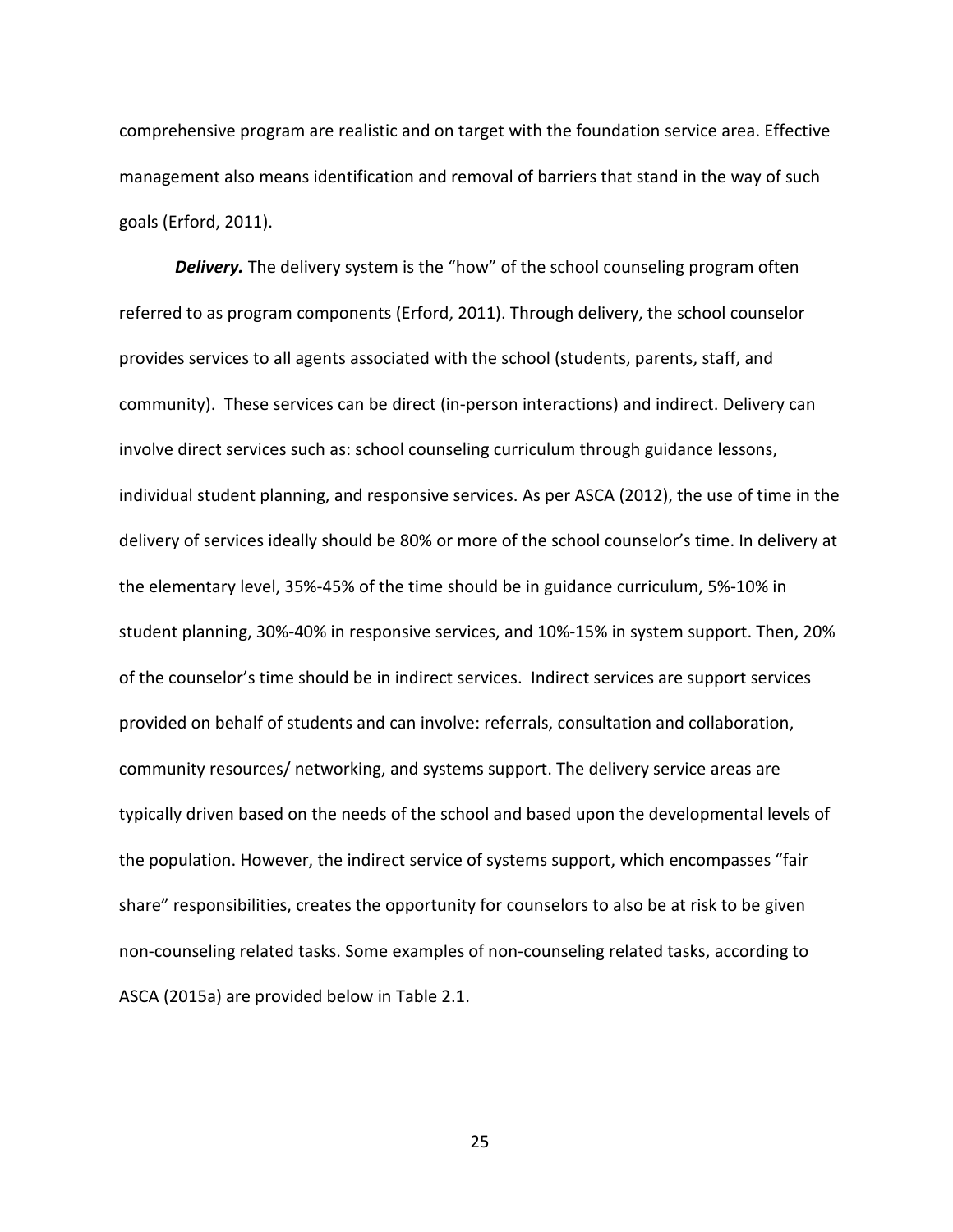| <b>Counseling</b>                                                                      | <b>Non-Counseling</b>                      |
|----------------------------------------------------------------------------------------|--------------------------------------------|
| Individual student academic program                                                    | Coordinating paperwork and data entry of   |
| planning                                                                               | all new students                           |
| Interpreting cognitive, aptitude, and                                                  | Coordinating cognitive, aptitude, and      |
| achievement tests                                                                      | achievement tests                          |
| Providing counseling to students who are                                               | Signing excuses for students who are tardy |
| tardy or absent                                                                        | or absent                                  |
| Providing counseling to students who                                                   | Performing disciplinary actions or         |
| have disciplinary problems                                                             | assigning discipline consequences          |
| <b>Collaborating with teachers to present</b>                                          | Teaching classes when teachers are         |
| school counseling core curriculum lessons                                              | absent                                     |
| <b>Ensuring student records are maintained</b><br>as per state and federal regulations | Keeping clerical records                   |
| Providing teachers with suggestions for<br>effective classroom management              | Supervising classrooms or common areas     |

\*Note. Table based on ASCA (2015a) Appropriate/ Inappropriate activities for school

counselors

*Accountability.* Lastly, the area of accountability encompasses measuring the effectiveness of the school counseling program and linking the results back to the overall mission of the school. Through analyzing school and school counseling program data, school counselors can determine the impact of their program as well as identify how students are different as a result of the program (ASCA, 2015). Accountability can be provided through outcomes measures, results reports, performance standards, and programmatic audits that provide a means of comparison to goals outlined in foundation as well as through the National Model. The ultimate goal of the service area of accountability is to have some sort of an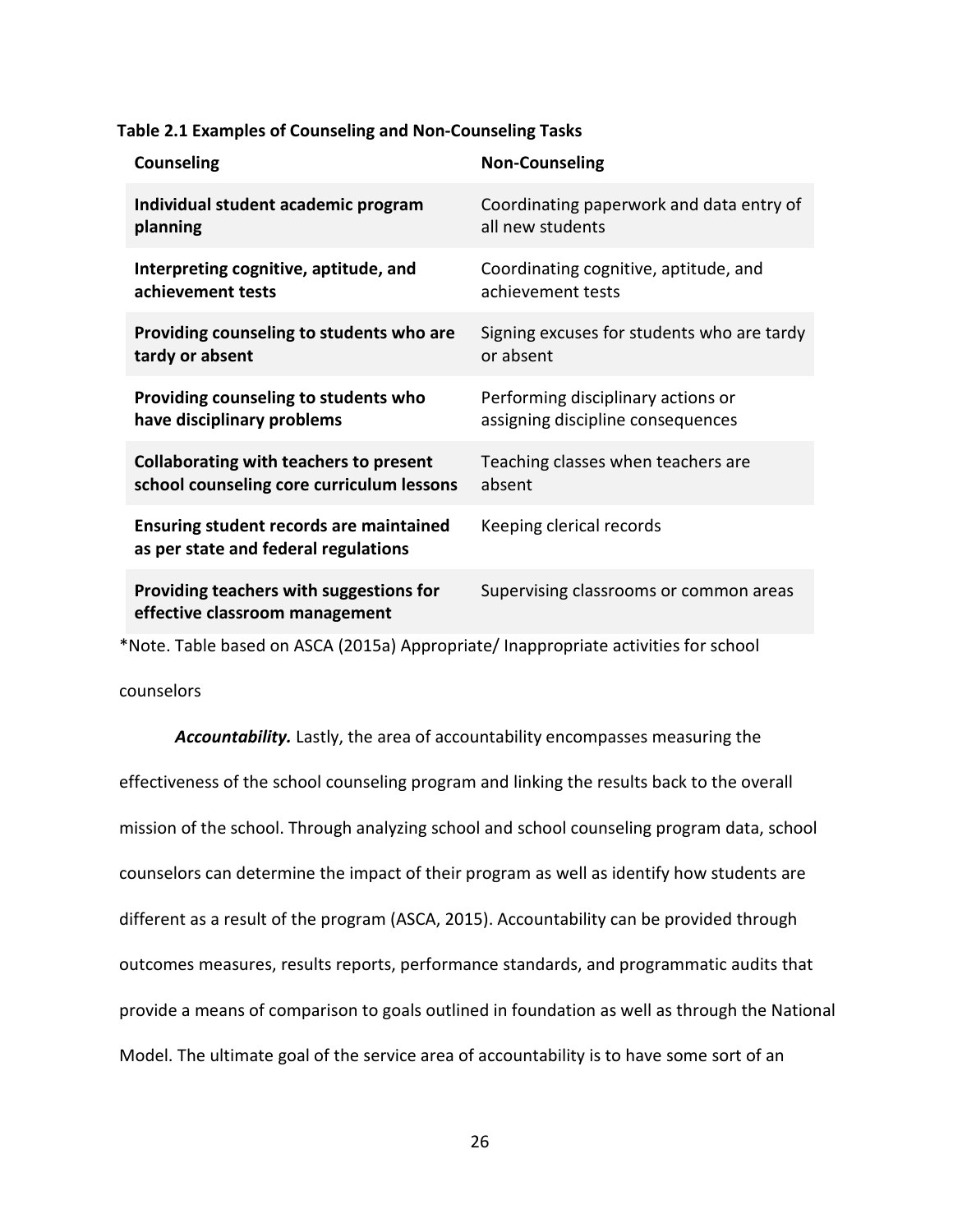evaluation measure that can allow for data driven decision making in regards to continuously improving the quality of the school counseling program (Erford, 2011).

## **The Roles of the Elementary School Counselor**

Although the ASCA model is divided into four components, elementary school counselors spend most of their time in delivery providing direct service to students, which is the most observable function. According to the ASCA website (2015) titled *Why Elementary School Counselors*, comprehensive developmental school counseling programs are designed to provide education, prevention, and intervention services at a time where students are building their academic self-concept as well as decision making, communication, and life skills. Through an early intervention and prevention approach to academic, personal, and social barriers in school, school counselors are able to promote well-being and a healthy love of learning that will carry over into the next phases of school.

Elementary school counselors implement school counseling programs through providing curriculum and direct services on: academic support, goal setting, career awareness, education/ understanding of self, peer relationships, communication (problem solving and conflict resolution), substance abuse education, diversity, and individual student planning. In addition to providing specific direct and indirect services to students, elementary school counselors also spend a large portion of time in consultation and collaboration with parents, teachers, administrators, and students. See Table 2.2 below.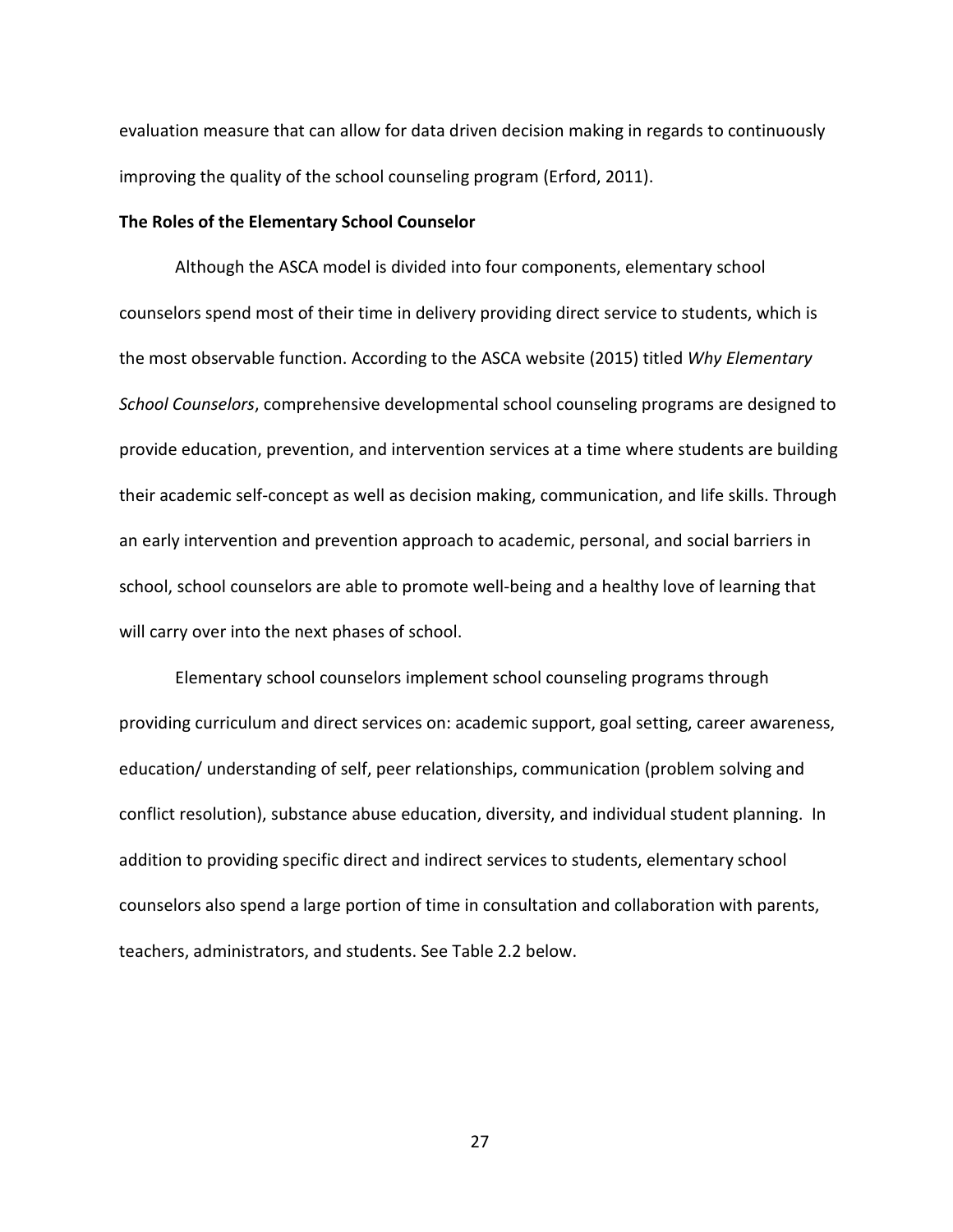| <b>Parents</b>                                                                                                                                                                                              | <b>Teachers</b>                                                                                                                                                                                                                                                                                                                             | <b>Administrators</b>                                                                                                                                                                                                          | <b>Students</b>                                                                                                                                                                                                                                                                              |
|-------------------------------------------------------------------------------------------------------------------------------------------------------------------------------------------------------------|---------------------------------------------------------------------------------------------------------------------------------------------------------------------------------------------------------------------------------------------------------------------------------------------------------------------------------------------|--------------------------------------------------------------------------------------------------------------------------------------------------------------------------------------------------------------------------------|----------------------------------------------------------------------------------------------------------------------------------------------------------------------------------------------------------------------------------------------------------------------------------------------|
| <b>Parent Education</b><br>Communication/Networ<br>king<br><b>Academic Planning</b><br>College/Career<br>awareness programs<br>One-on-one parent<br>conferencing<br>Interpretation of<br>assessment results | Classroom<br>$\bullet$<br>guidance activities<br>Academic<br>$\bullet$<br>support, learning<br>style assessments<br>and education to<br>help students<br>succeed<br>academically<br>Classroom<br>$\bullet$<br>speakers<br>At-risk student<br>$\bullet$<br>identification and<br>implementation<br>of interventions<br>to enhance<br>success | School<br>Climate<br>Behavioral<br>$\bullet$<br>Managemen<br>t Plans<br>School-wide<br>$\bullet$<br>needs<br>assessment<br>Student data<br>$\bullet$<br>and results<br>Student<br>$\bullet$<br>assistance/<br>team<br>building | Peer<br>$\bullet$<br>Education<br>Peer Support<br>Academic<br>support<br>School<br>climate<br>Leadership<br>development<br>Community<br>Job<br>shadowing/<br>service<br>learning<br>Crisis<br>interventions<br>Referrals<br>Parenting<br>classes<br>Support<br>groups<br>Career<br>education |

#### **Table 2.2: Elementary School Counselors Collaborate with:**

## **\*Note. Table 2.2 Based on ASCA's (2015) Why Elementary School Counselors**

In providing direct services, school counselors: a) develop the core curriculum that is integrated school-wide at all levels, b) they assist students in individual planning, c) the provide responsive services that include crisis assistance and counseling, and d) they provide indirect services on behalf of students that can include referrals to outside agencies as well as collaboration/ consultation with educators and administrators. Ideally, delivery is the area where elementary school counselors have the opportunity for direct impact with the students and where most of the working hours of the school day should be spent. However, because of other duties associated with the role of the counselor this is not always the case.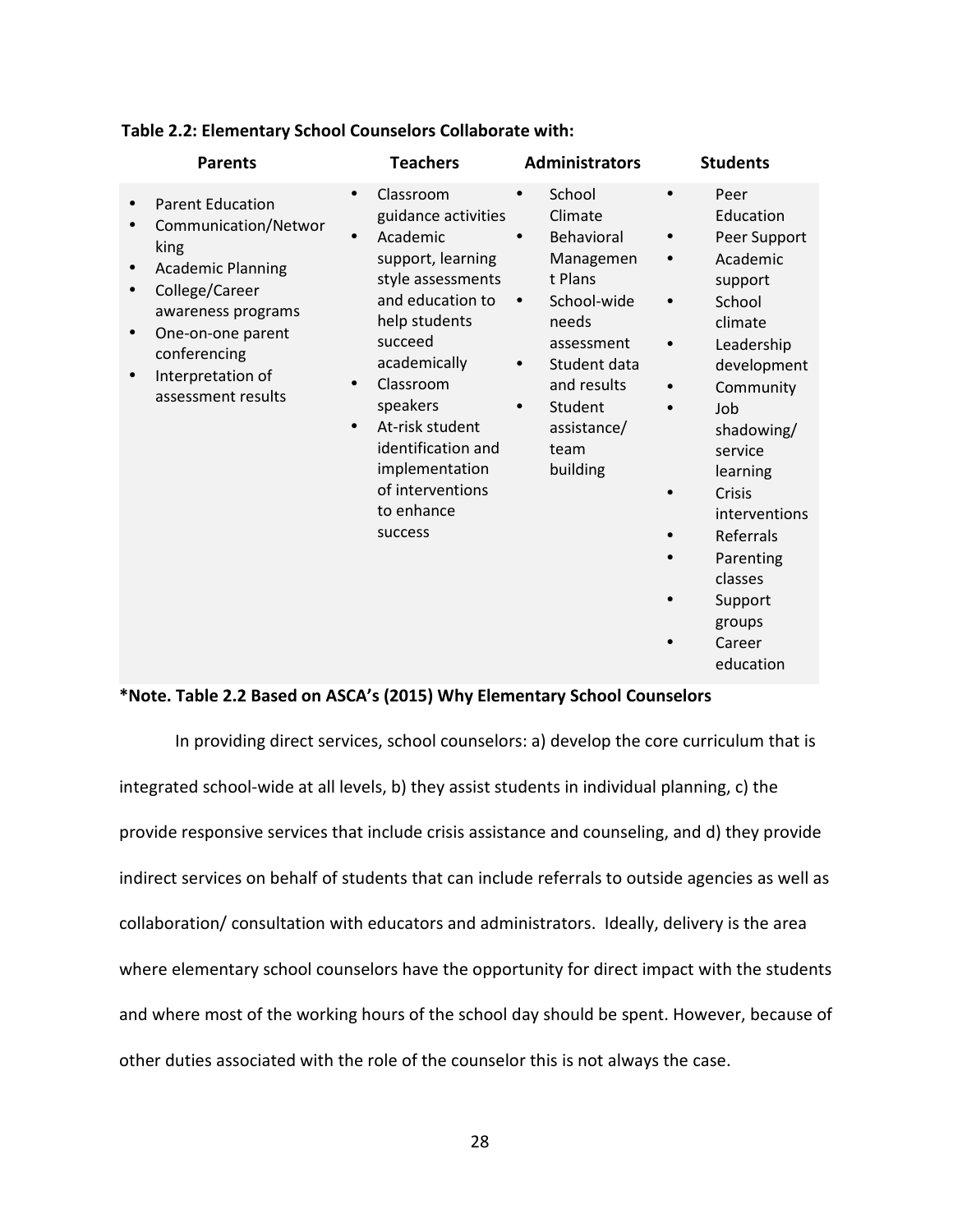#### **Ambiguous Roles of the School Counselor**

The role of the school counselor is comprehensive to the school system in nature, and it is in constant transformation (Lambie & Williamson, 2004). In addition to the overarching roles described by the model, Erford (2011) describes other roles that embody the title of school counselor. These other roles include: diversity coordination, advocacy and social justice, developmental specialist, school and agency consultant, school reform and accountability, atrisk specialist, and advocate for students with special needs. He states, "The job of a professional school counselor is complex and involves a complicated interplay of what the school community's needs are and the strengths and weakness of the individual counselor" (p. 42). In considering the multiple listed needs associated with the profession at large, it is understandable that school counseling can be challenging to define at an individual level, which in turn makes it hard to have a set job description. Ultimately, the role becomes defined by the leadership of the school.

**School counselor's role based on leadership.** Based out of a need for clarifying the roles and practices of a school counselor, the ASCA model does a thorough job of delineating the job and boundaries of a licensed school counselor. However, in reality and regardless of outside national standards, most principals in schools hold the power to define roles within a particular building (Curry & Bickmore, 2013; House & Hayes, 2002). In their qualitative study on school administrator's conceptions of the role of the school counselor, Amatea and Clark (2005) observed four types of role conceptions that emerged from interviews with 26 school administrators, 11 of which were at an elementary school. The four types of roles and values found were: the innovative school leader, the collaborative case consultant, the responsive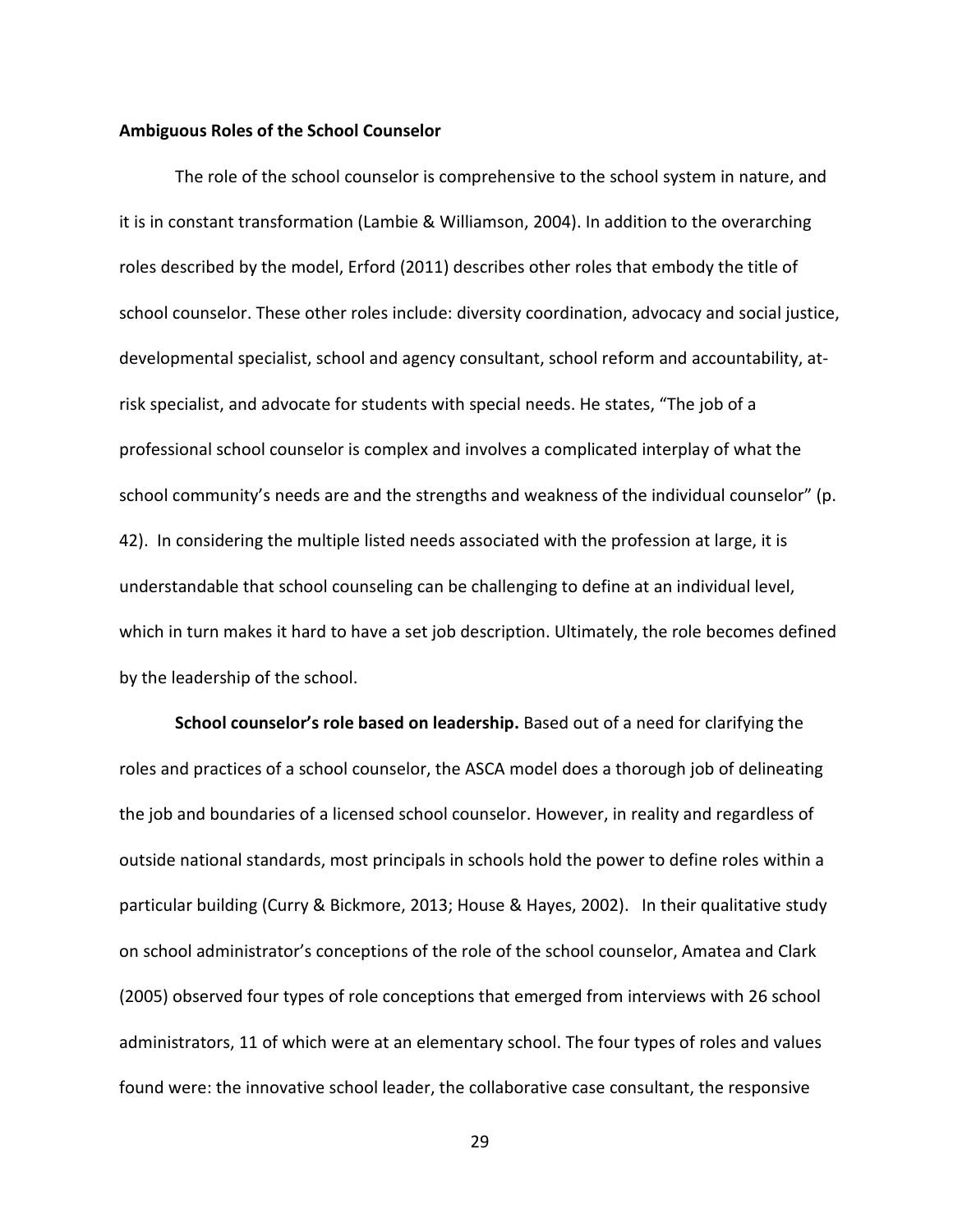direct service provider, and the administrative team player. Interestingly, the most common perception of the role of the school counselor by elementary school administrators was the role of the collaborative case consultant. In this role of the counselor, the administrators perceived the counselor to have a specialized knowledge about social and emotional needs/ interventions for the students as well as the ability to work with all key adults in the student's life to accomplish the needed goals for success in the academic environment. The authors also found that this role was also seen as one in which the counselor shared/ taught their specialized knowledge to other stakeholders (parents, teachers) who work with the child.

Although the sample in this study was relatively small, it discusses the importance of the communication between the administrator and the counselor to be focused on how the school's changing needs may reflect a need for the changing of roles within the system. They express that although counselors may place responsibility on administrators to define their role, it is vital that they be a part of the conversation of expectations. This is vital for principals that lack knowledge about the profession. Although this study described the administrators view of the role in a parallel view of role as per the ASCA model, the day-to-day duties given to the counselor may not reflect that view and be more non-counseling related (Curry & Bickmore, 2013; House & Hayes, 2002). .

*Non-counseling duties.* Unfortunately, principals with limited knowledge about school counseling have a lack of understanding in their conceptualization of the role of the school counselor as compared to the role described in the ASCA model (Curry & Bickmore, 2013). This can result in the school counselor being assigned roles and jobs within the school system that do not have any association with their training or their optimal utilization (See Table 2.1 for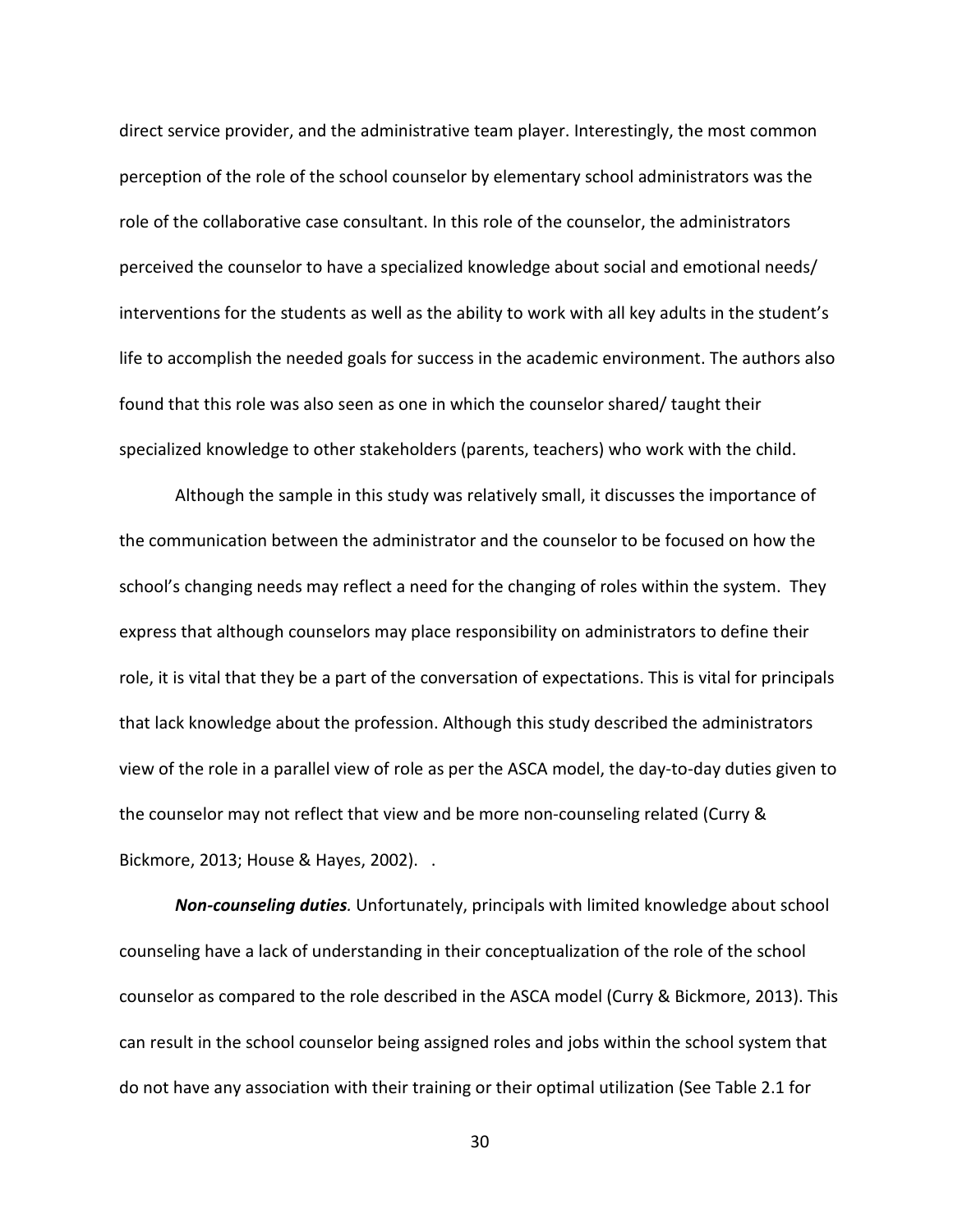examples of non-counseling activities), which can affect self-efficacy and career satisfaction (Lieberman, 2004). Such lowered self-efficacy also can deter the counselor from seeking a leadership role within their school system. As stated by Amatea and Clark (2005), "Many experienced school counselors have been trained to assume the relatively invisible role of the helper in the school rather than the leader" (p. 16).This type of attitude places the counselor in a passive position that compromises working within the defined role that would be suggested by ASCA and increases the likelihood of non-counseling duties, which in turn, affects efficacy. According to a study by Baggerly and Osborn (2006), school counselors who tended to perform inappropriate or menial duties reported lower levels of efficacy and lower levels of career satisfaction. Therefore, efficacy may play an integral role in career satisfaction (Bandura & Wood, 1989).

## **Self-Efficacy**

In line with considering the role of a school counselor and job effectiveness is Bandura's (1986) concept of self-efficacy. Self- efficacy is defined as "the belief in one's capabilities to organize and execute the courses of action required to manage prospective situations" (Bandura, 1995, p. 2). From Bandura's (1986) perspective, people are considered self-organizing, proactive, self-reflecting, and self-regulating, and human functioning is viewed as a reciprocating mechanism of personal, behavioral, and environmental influences (Pajares, 2002). In this light, behavior is not determined by outside forces but rather by people reflecting on their own subconscious through introspection and making sense of the interactions.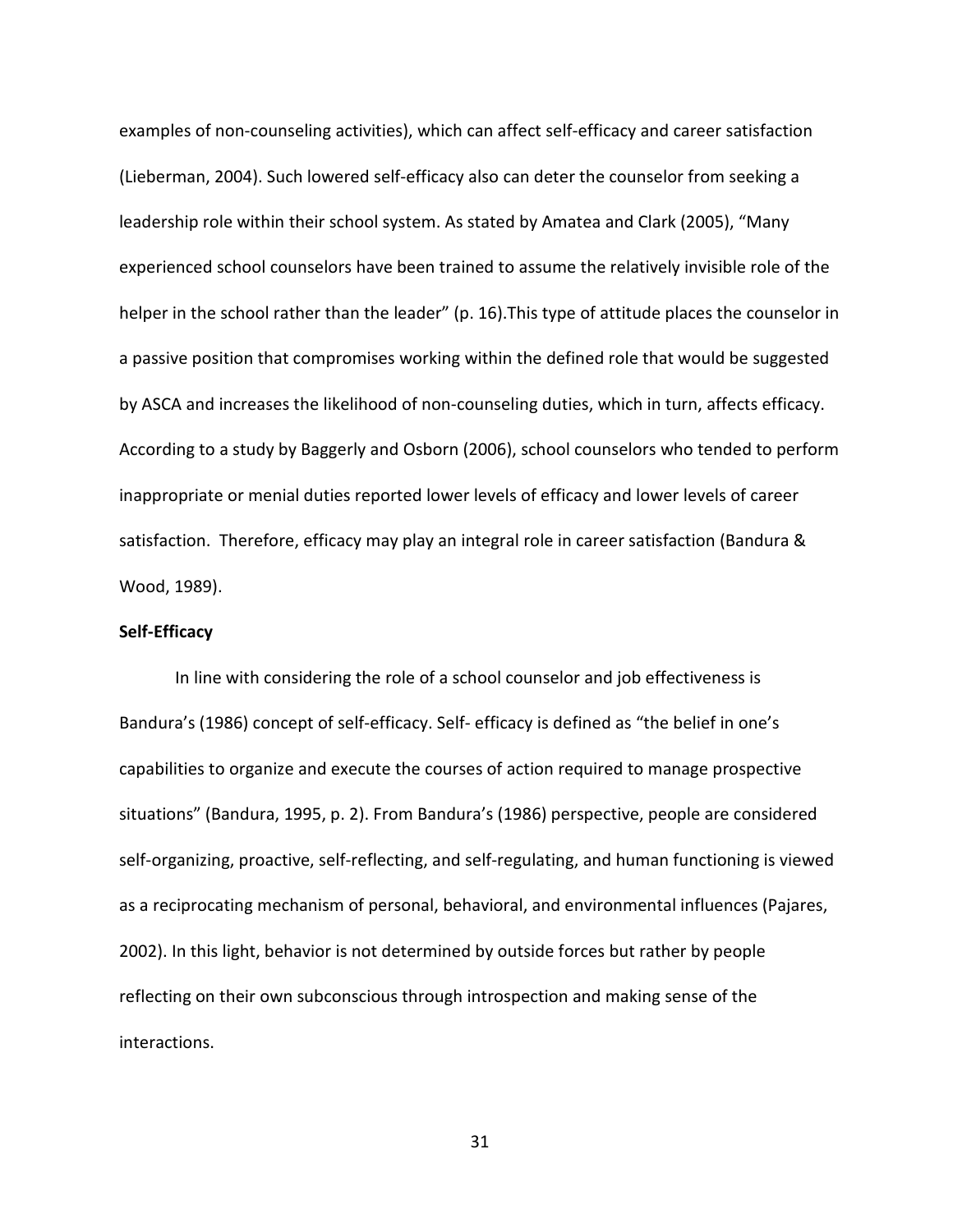Through developing self-beliefs, individuals are better able to have personal agency over their thoughts, feelings, and actions (Pajares, 2002). Because individuals are not isolated, Bandura included in his social cognitive theory the notion of collective agency where shared beliefs become an integrated factor that affects one's self-efficacy. Self-efficacy affects choices, effort, and the amount of persistence that will be attributed to a task in a given domain. It also encompasses an individual's willingness to overcome barriers as well as feelings of accomplishment. According to Bandura, self-efficacy is derived from four sources- mastery experiences, vicarious experiences, verbal persuasion, and physiological states, and all four factors tie into an individual's sense of self, or self-concept. Self-concept affects goals and self-regulation of behaviors that lead to completion of goals.

Similar to Bandura's (1986) Reciprocal Determinism, self-regulation is considered cyclical in nature because behavior is adjusted from feedback of prior performance. According to Boerkarts, Pintrich, and Zeidner (2000), a social cognitive approach to the self-regulation process includes three self-oriented feedback loops: behavioral, environmental, and person. In this model, accurate self-monitoring is the key component to the feedback loop that affects self-regulation and, in turn, personal goals. In order to effectively set goals based on performance, self-observations and self-feedback must be accurate and require a selfreflective process. Going further into the process, Bandura (1986) stated self-reflection is made up of self-judgment and self-reactions. Self-judgment includes the component selfevaluation which is the process of self-monitoring actions based on a preset standard or goal. By self-evaluating behaviors within the three component feedback process, an individual can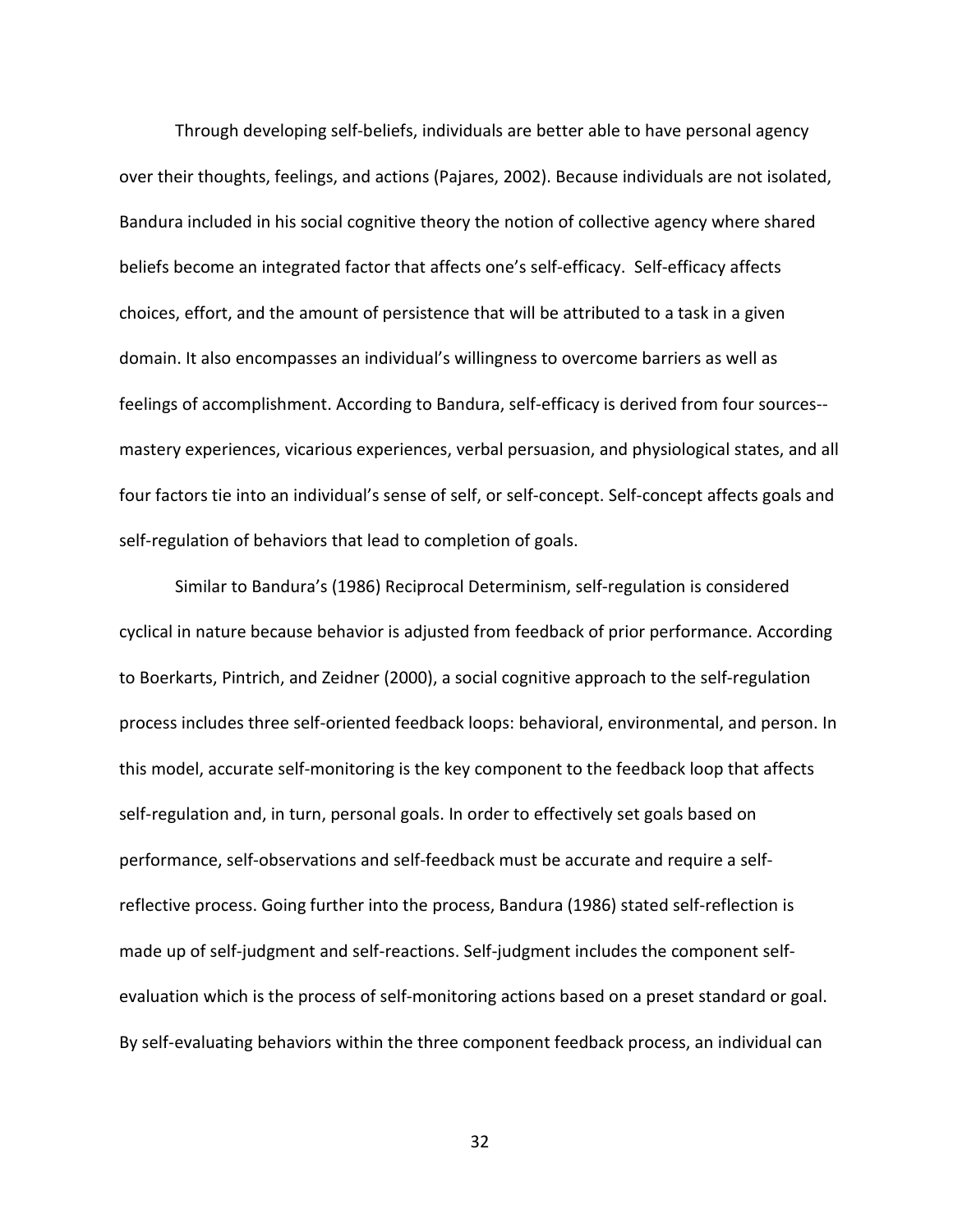effectively attribute the significance of the behavior. This significance contributes to the

individual's self-efficacy of their performance in a given task. See Figure 2.1 below.

## **Figure 2.1: Pathways of Self-Efficacy through Collective Agency**

# **Pathways of Self-Efficacy through Collective Agency**

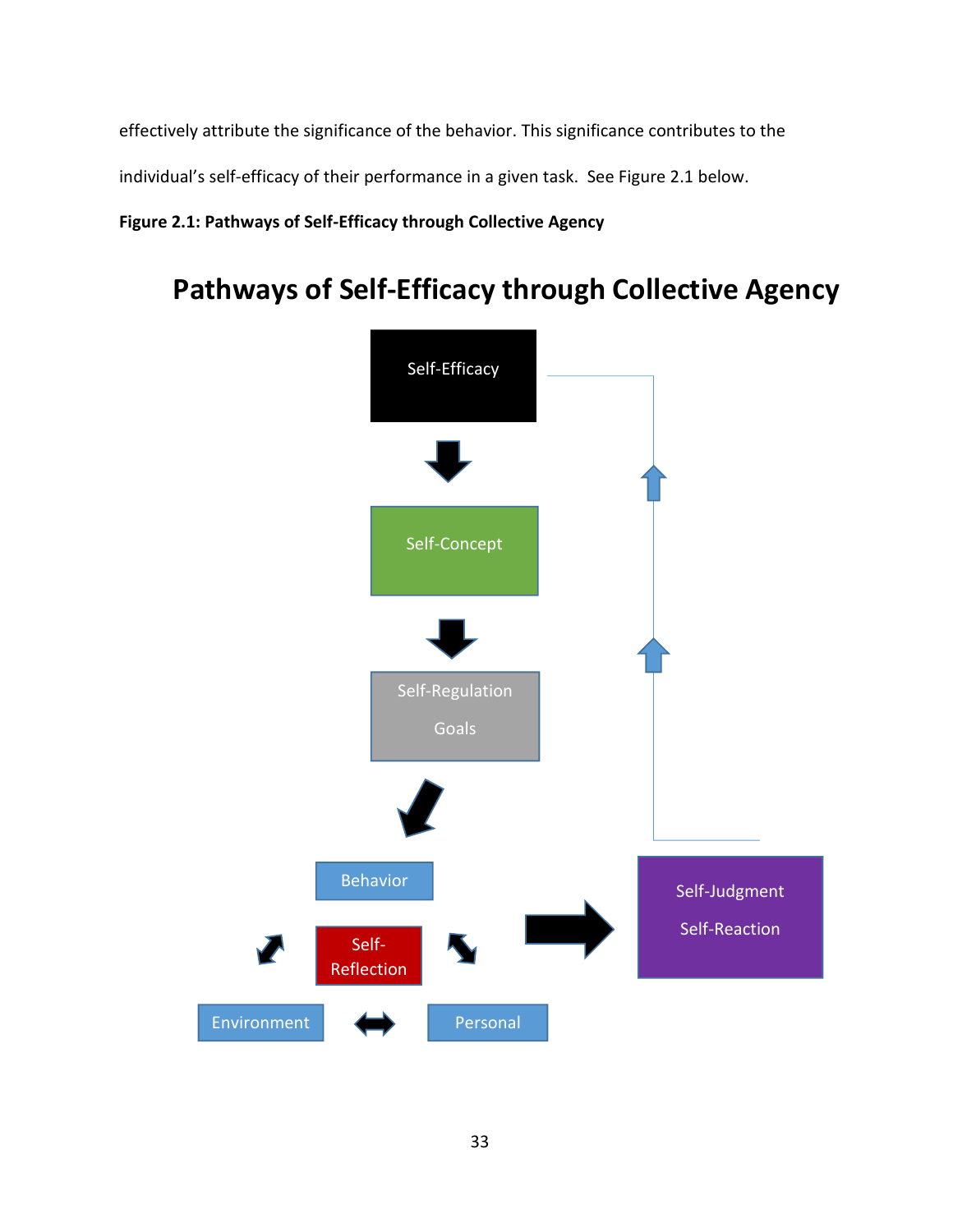Within this social construction model, the concepts of self-efficacy, developing selfbeliefs, and self-regulation of behavior towards goals are all contingent on the feedback process associated with the collective agency. In Social Cognitive Theory of Organizational Management (1989), Bandura and Wood explain self-efficacy beliefs in the workplace as a product of reciprocating behavioral, personal, and cognitive factors in which "people are both products and producers of their environment" (p.362) and it is strengthened through mastery experiences, modeling, social persuasion, and physiological states. Thus, performance feedback in the workplace can be considered a strong contributor to self-efficacy. According to Bodenhorn, Wolfe, and Airen (2012), school counselors with higher self-efficacy are set higher goals, be more persistent, and be more likely to utilize alternatives in order to meet those goals. However, if role ambiguity is high, it can affect how other agents' (administrators and staff) perceive the role, and differing perceptions can contribute to a misunderstanding of the duties associated with the school counselor's job. Such misperceptions can result in an unfair evaluation of work and lowered self-efficacy.

**Studies on school counselor self-efficacy.** As suggested from the proceeding information, an individual's levels of self-efficacy can greatly impact working performance within the workplace which in turn impacts an individual's ability to persevere in the face of challenges and adversity. In considering the role of an elementary school counselor, selfefficacy can have substantial impacts not only to the personal/ career development of the counselor, but it can also greatly impact all stakeholders within the school system. Some factors that play into feelings of self-efficacy may include: adherence to ASCA guidelines,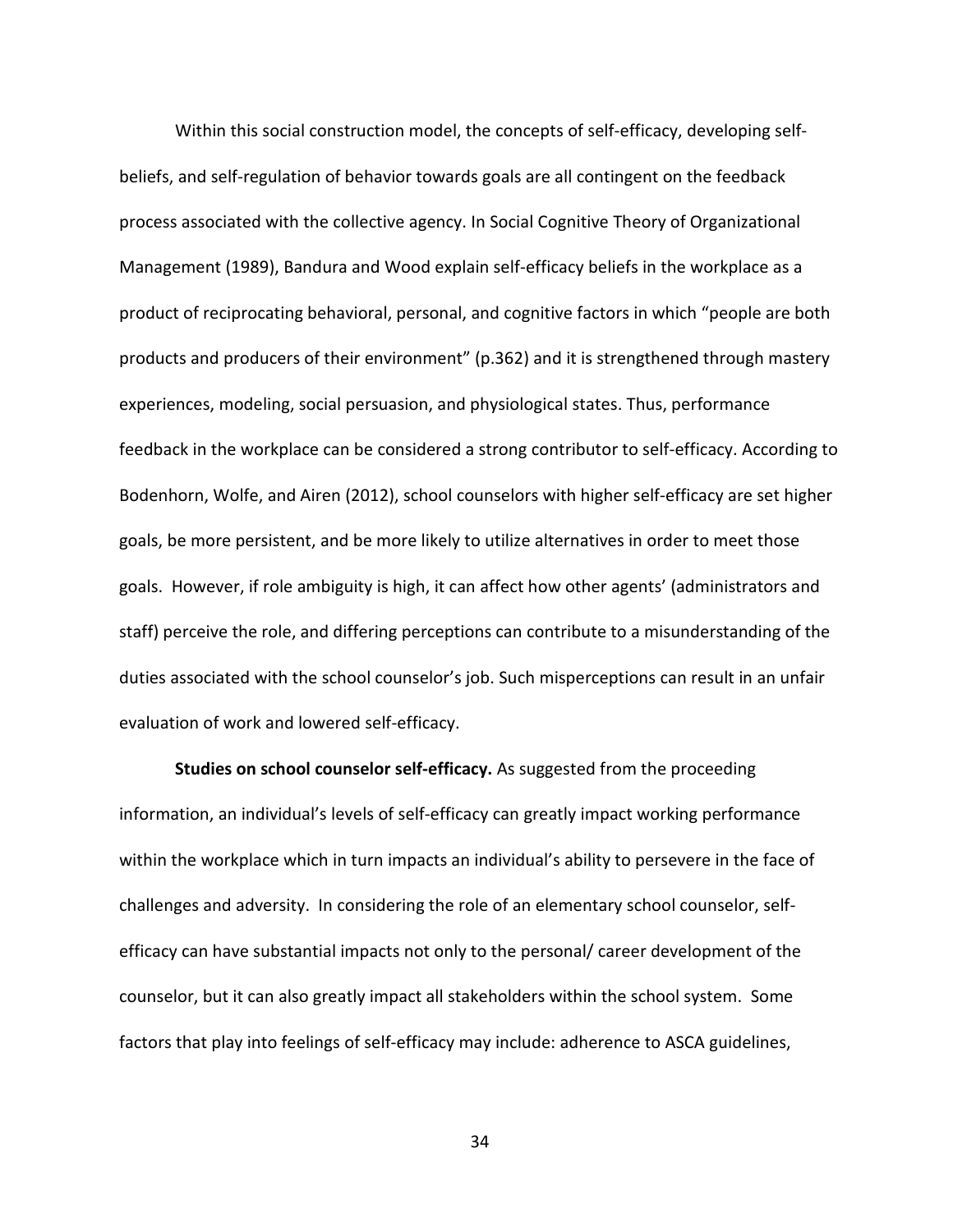perceptions of roles, and experience. The following section will highlight some of the previous research performed in the areas of self-efficacy and school counselors.

*Adherence to ASCA guidelines.* In a quantitative study on Examining elementary school counselors' perceptions of self-efficacy in relation to the roles defined in the ASCA model, Sesto (2013) found that school counselors sometimes find difficulty in aligning the roles that ASCA would suggest with student achievement. Though the use of the electronic survey that incorporated the use of the School Counselor Activity Rating Scale (SCARS) and the School Counselor Self-Efficacy (SCSE) Scale. The SCARS was developed by Scarborough (2005) and is used to describe what activities the school counselor is performing in order to identify noncounseling and counseling roles. The SCSE Scale was developed by Bodenhorn and Skaggs (2005) and is used to assess levels of self-efficacy based on the roles defined by the ASCA model. Based on a sample size of 67 elementary school counselors, this study found a significant positive relationship between using the ASCA National Model and self-efficacy. In addition, the author posits that higher levels of self-efficacy were evident for the counselors who had a clear understanding of their role within their defined comprehensive program, and those counselors with higher self-efficacy and support from their administration are more likely to meet their career goals.

In another quantitative study on self-efficacy, attachment, and school counselor service delivery, Ernst (2012) explored self-efficacy beliefs and their relationship to elementary school counseling implementation. Using electronic surveys that included the SCARS, SCSE, and an attachment inventory, the author found that higher self-efficacy beliefs predicted more activities that were consistent with the ASCA National model. These findings were consistent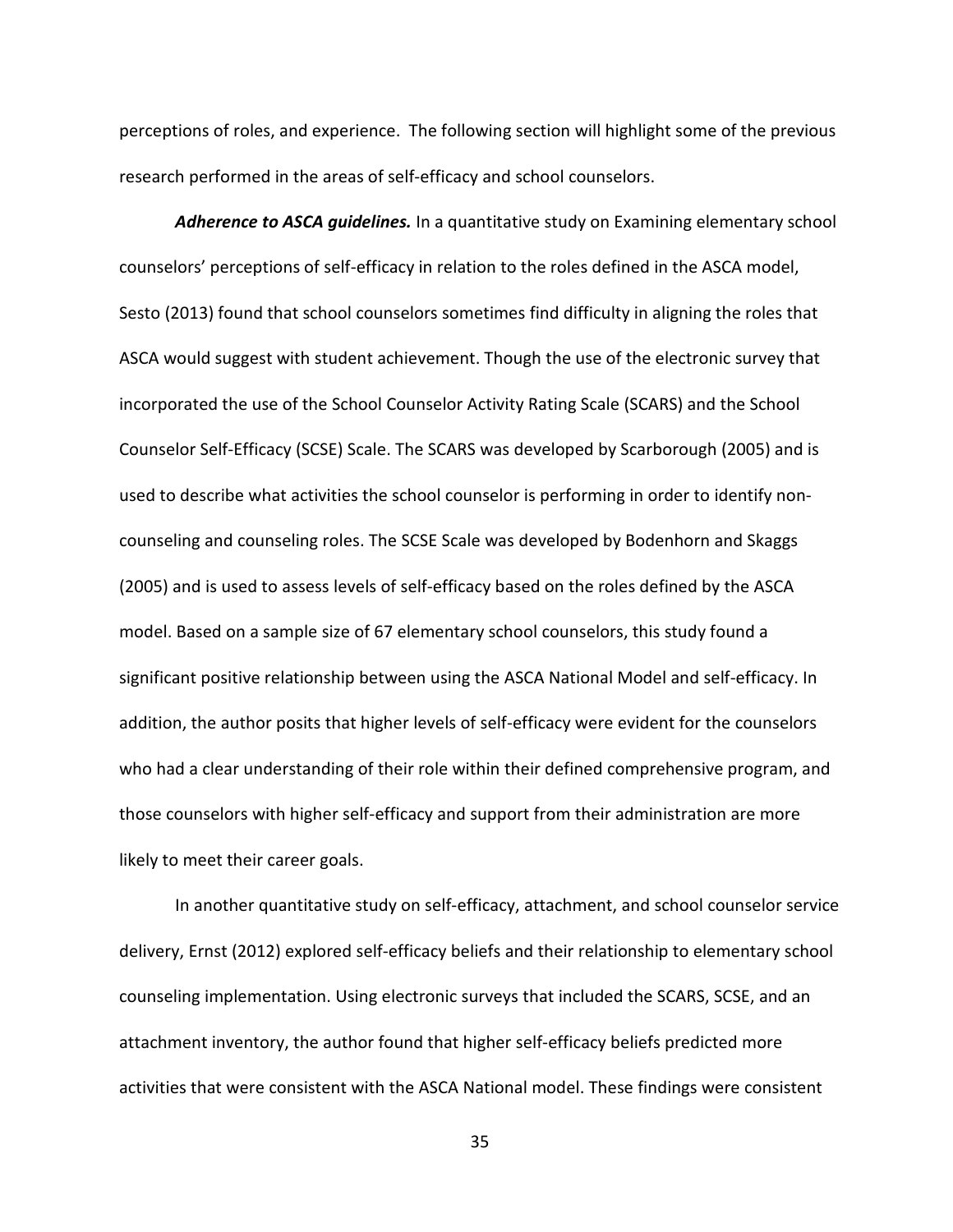with Clark's (2006) findings. Interesting in Ernst's (2012) study, highly efficacious school counselors appear do not discriminate between non-counseling and counseling duties- they simply do them. Similar results were found when taking role conflict and role ambiguity into account. In a study on role conflict, role ambiguity, and ASCA functions as a predictors of school counselor job satisfaction, Cervoni (2007) found that elementary school counselors who spent more time outside of the ASCA recommended areas, and those who experience higher levels of role ambiguity, and higher levels of conflict were less satisfied with their jobs.

*ASCA adherence and achievement*. Some researchers believe that in addition to a strong relationship between highly self-efficacy of school counselors and their adherence to the ASCA Model is a direct relationship with other success oriented programs school wide. In their study of 860 ASCA members, Bodenhorn, Wolfe, and Airen (2010) explored the relationship of school counselor self-efficacy and their perceptions of the achievement gap and achieving equity in their schools. Through the use of the SCSE and questions about perceived achievement gap status and equity, the authors found that school counselors who reported higher levels of self-efficacy were more aware and knowledgeable about achievement gap data.

*Perceived Roles.* Windle (2009) performed a multi-case qualitative study that explored six high school counselor's perceptions of their real and perceived roles that contribute to their self-efficacy within the high school community. The researcher found that the high school counselors felt as though their roles were not clearly defined, their caseloads were too high, and the size of the caseload plus a heavy load of other duties impacts the direct time they have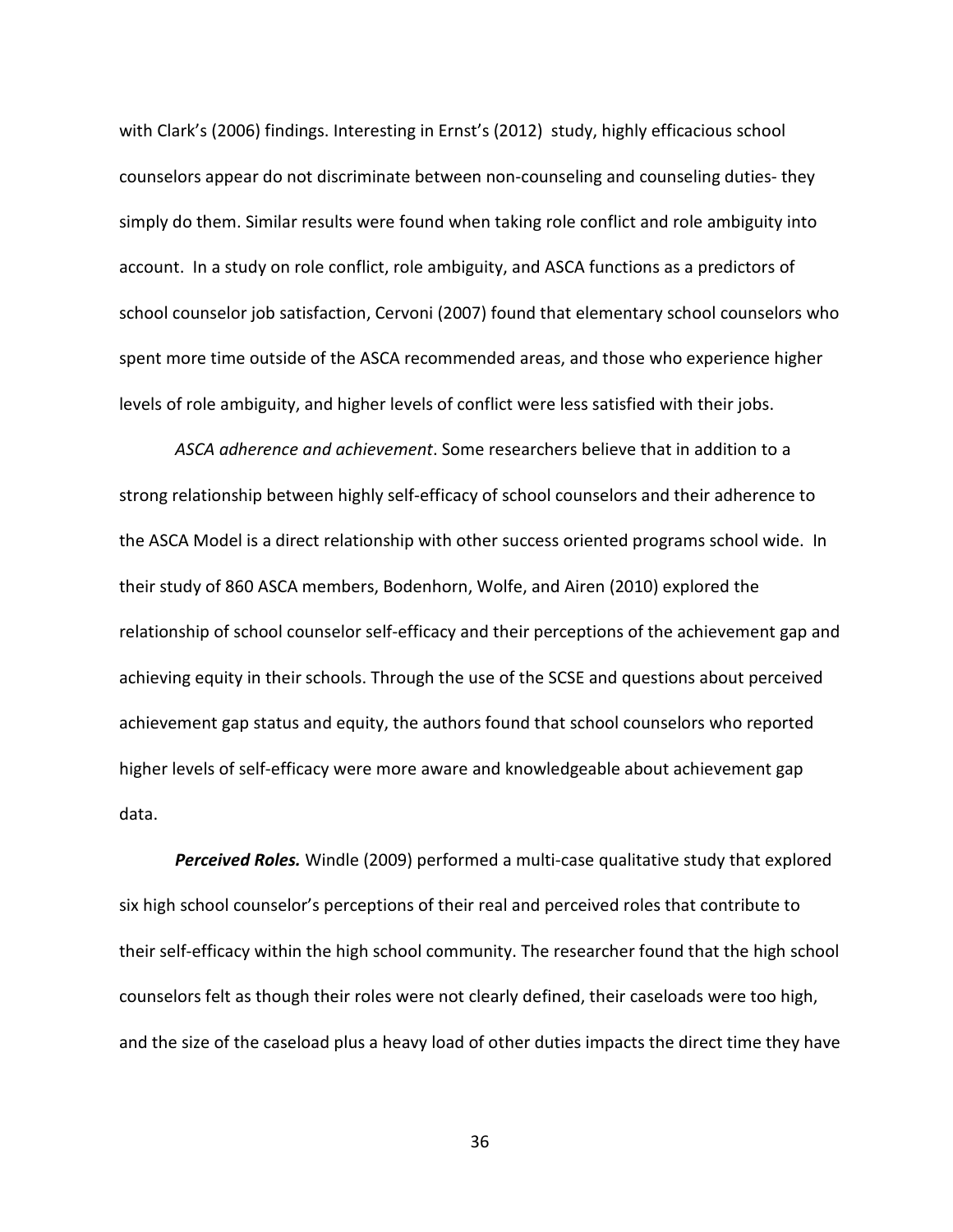with students. Although the counselors expressed frustration with some of the day-today work, they overall viewed themselves as effective counselors, and they loved their jobs.

**Experience.** In a study that observed school counselors' perceived self-efficacy for addressing bullying at the elementary level, Charlton (2009) found that all 126 participants reported high levels of efficacy for overall self-efficacy and provision of bullying interventions. However, the only significant variable that predicted efficacy expectations and outcome values relating to bullying interventions were years of experience of the elementary school counselor: the more years of experience the more efficacy the counselor experienced for bullying interventions.

According to the Social Construction Model, self-efficacy is supported through the interaction of internal and external processes—specifically the development of the selfconcept, the ability to self-regulate through observing the feedback process, self-reflecting, and creating realistic self-judgments. However, if the likelihood for role ambiguity is high, the self-efficacy feedback process will be affected, and thus, the greater likelihood for lowered job efficacy. Historically, the role of the school counselor has been individualized per school yet at the same time held to hopeful national standards. However, research would suggest that role ambiguity for school counselors happens within a specific school system (Curry & Bickmore, 2013; House & Hayes, 2002; Leuwerke, Walker, & Shi, 2009; Thompson & Powers, 1983), therefore, making the greater influence on role perception and role definition of the school counselor a more localized affair regardless of national standards.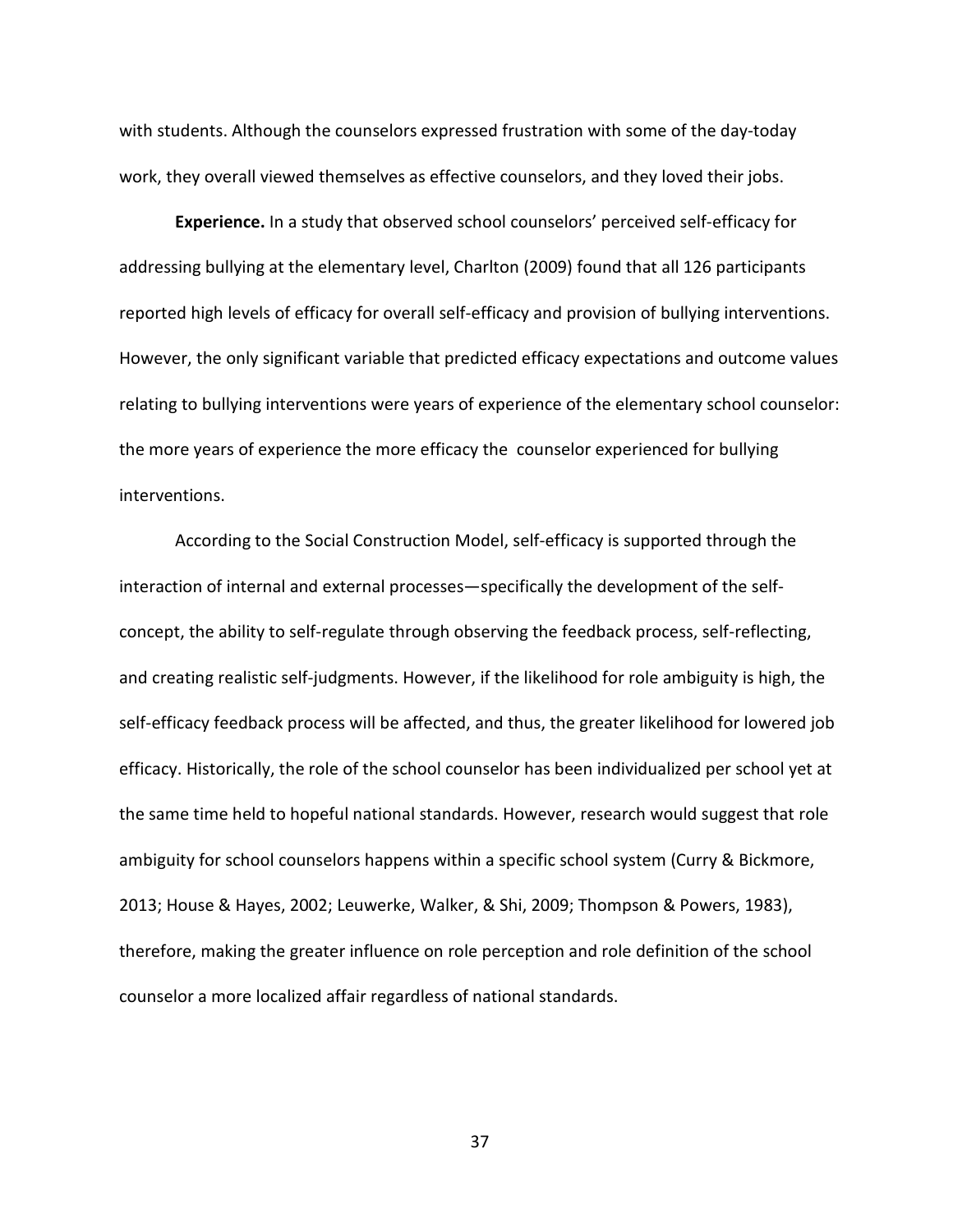#### **Role Ambiguity**

Roles are defined as patterns of behavior perceived by an employee to be associated with a specific job in the workplace whereas role ambiguity is associated with expectations of behavior. Role ambiguity occurs whenever the expected set of behaviors for a specific job task are unclear (Tubre & Collins, 2000). According to Jackson and Schuler (1985), role ambiguity encompasses a lack of knowledge of the most effective job behaviors and this can be related to the job type. Jobs that are more complex and lack formalization of tasks increase the likelihood of role ambiguity (Tubre & Collins, 2000). This concept is important in the workplace because organizations are considered "systems of roles and work behaviors that are guided by social interactions" (p. 157) and in a system such as a school that is dependent upon those interactions to function optimally, role ambiguity can have negative consequences on the system as a whole.

In their meta-analysis, Tubre and Collins (2000) found that role ambiguity is negatively related to performance and that perceptions of high role ambiguity influence perceptions of performance. Being that perceptions are linked to self-efficacy (Bandura, 1986), it could be argued that role ambiguity affects workplace self-efficacy. In their study on the correlates of role conflict and role ambiguity among secondary school counselors, Thompson and Powers (1983) found that role conflict was positively correlated with role ambiguity and negatively correlated with job satisfaction. In addition, there was also a positive correlation between job related tension and propensity to leave the job with role conflict.

Because the nature of the work of the school counselor is dependent on the organization (school) (Curry & Bickmore, 2013; House & Hayes, 2002) , it could meet Tubre and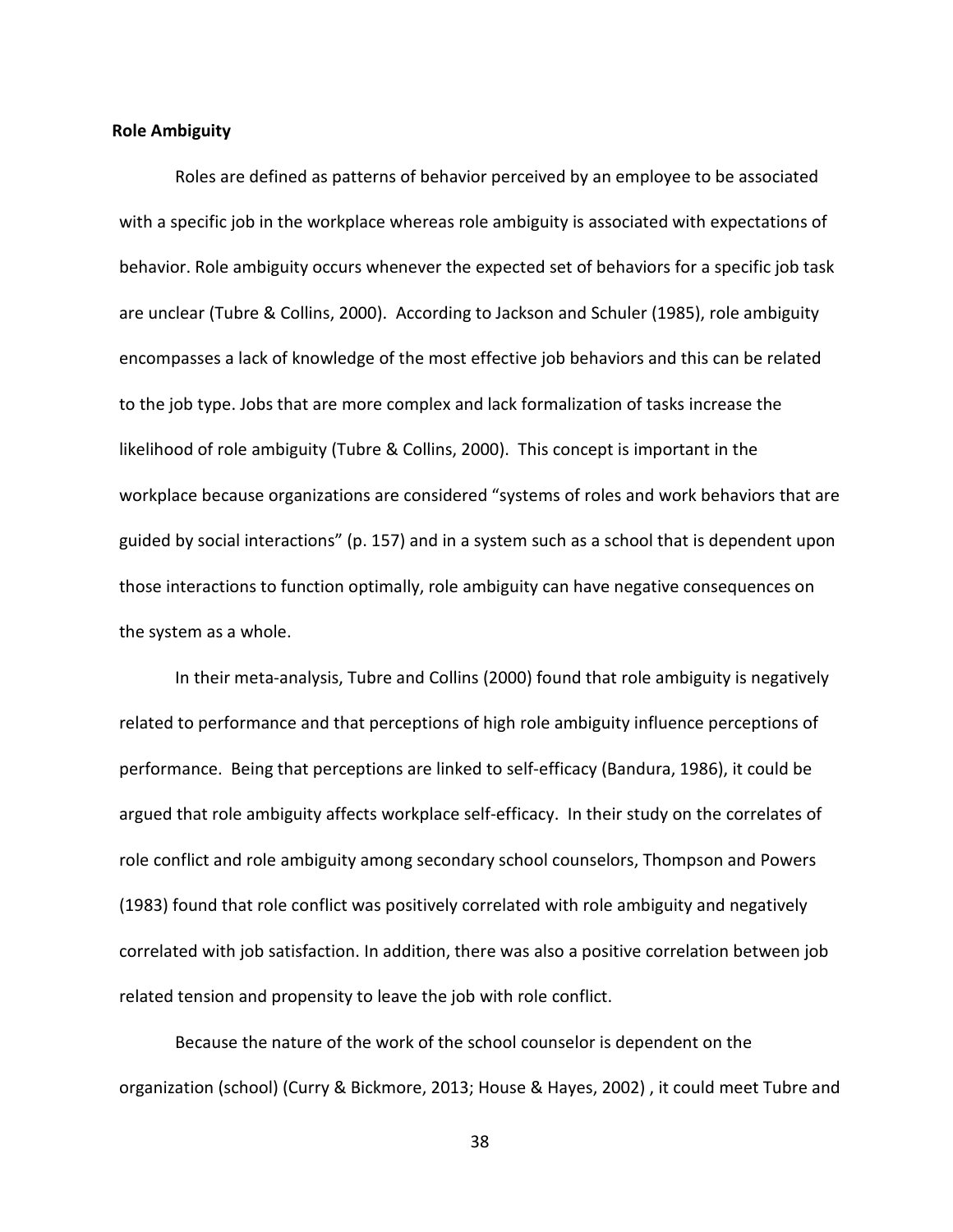Collin's (2000) description of a complex job which lends itself to a higher likelihood for role ambiguity. School counselors can be described as the "glue" in a very complex organization of the school system, and it can be challenging to articulate everything that the role demands. Being that the role of the school counselor is typically defined by the principal (Curry & Bickmore, 2013) and confusion exists between principals and school counselors as to the role of a school counselor (Kirchner & Setchfield, 2005; Lieberman, 2004), the likelihood of role ambiguity for the school counselor increases which, in turn, can impact the overall effectiveness of the school counselor.

**Administrative influence.** Role ambiguity of school counselors is an issue that is greatly influenced by the school principal (Lieberman, 2004). "Personnel factors, such as clarity of role and function, clearly important to school efficiency, are all influenced and shaped by school leadership" (Lieberman, 2004, p.554). Hence, clarifying the role of the school counselor helps to increase efficiency of the school and ensures that skills and available resources are being used optimally. Lieberman (2004) further states that clarifying roles and decreasing ambiguity of expectations can result in a movement towards efficiency and school success, and that all movement hinges on the influence of the principal in that school setting. When roles are considered diffuse and vague, the result is that school counselors will be utilized ineffectively. For example, role ambiguity can often lead to "dual roles' and role conflict where a counselor is forced into the role of a disciplinarian, which negates the purpose of the profession.

In their article on the impact of different types of information on the impact of the principal's perception of the school counselor, Leuwerke, Walker, and Shi (2009) express that a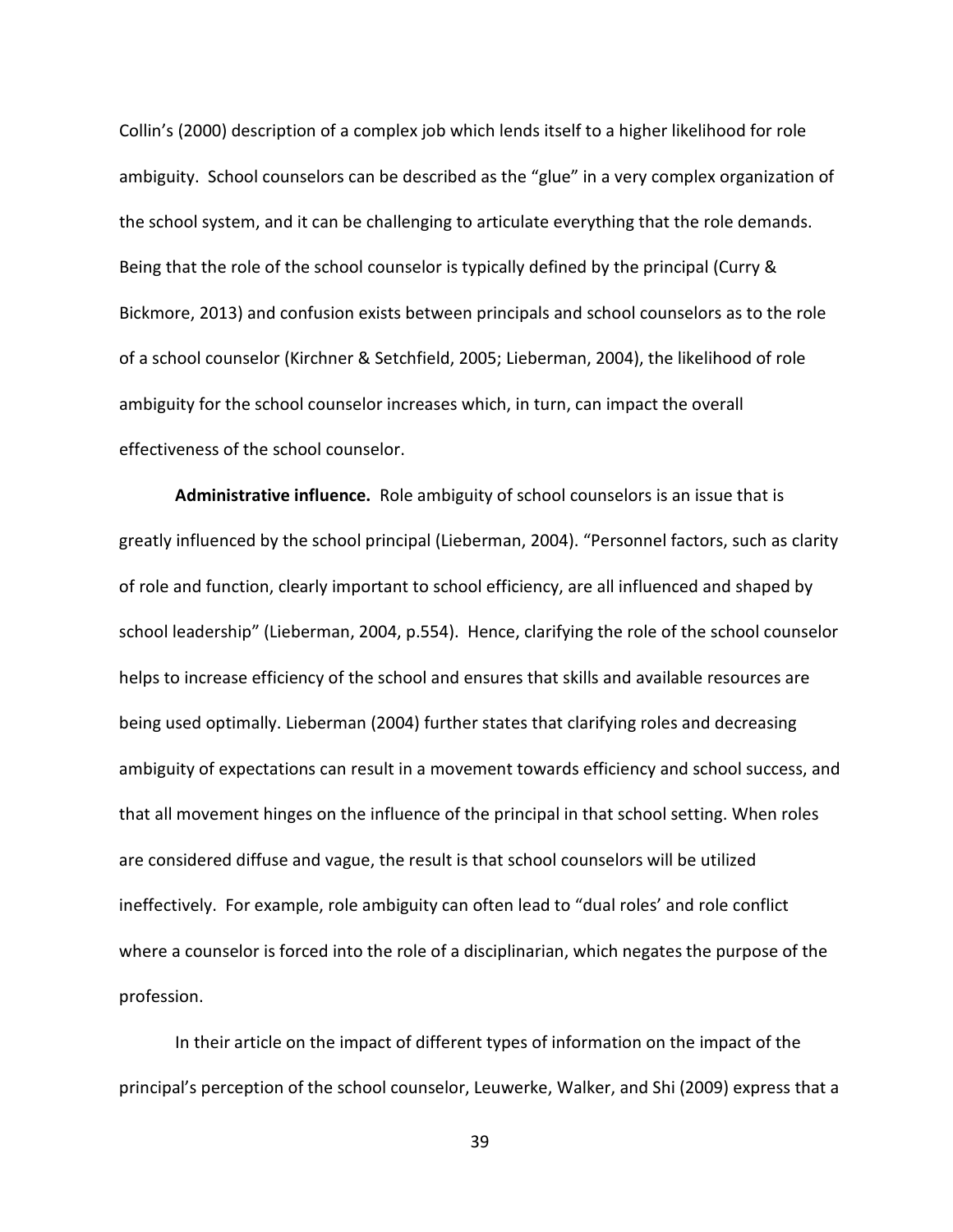positive and supportive relationship of the school counselor requires a shared understanding of the appropriate roles and activities of the school counselor. In their study, the researcher found that when given information related to the national standards and appropriate time allocation for counselors (ASCA model) that principals' perceptions of the roles and time spent to those roles were impacted. Interestingly, only 73 of the 337 principals surveyed were knowledgeable about the model prior to the study. This study adds validity to the question of how do counselors assume their identity within a school system, especially if the likelihood for role ambiguity amongst administration is high. Because role definition of the school counselor can be very specific to the school in which the counselor works as well as the counselor's training model, it is important to also explore the induction process.

**Training and orientation.** Roles in schools are defined by the principal and begin in the process of induction post-hire (Curry & Bickmore, 2013).Induction and orientation into a school is a vital piece for a new school counselor and can set the tone for working performance and expectations. In a study on principals' perceptions of novice school counselors, Curry and Bickmore (2013) examined how principals conceptualize, engage, and induct new school counselors into the work setting of the school. The authors state that although much literature exist on the induction of teachers by principals into the school setting, not much exists in regards to other school personnel like school counselors. Because induction into the work setting has been shown to increase factors such as job satisfaction, retention and effectiveness for teachers, the researchers postulated that due to most states not requiring teaching certifications of school counselors, most new school counselors are entering into a system to which they are unfamiliar. Therefore, without the opportunity for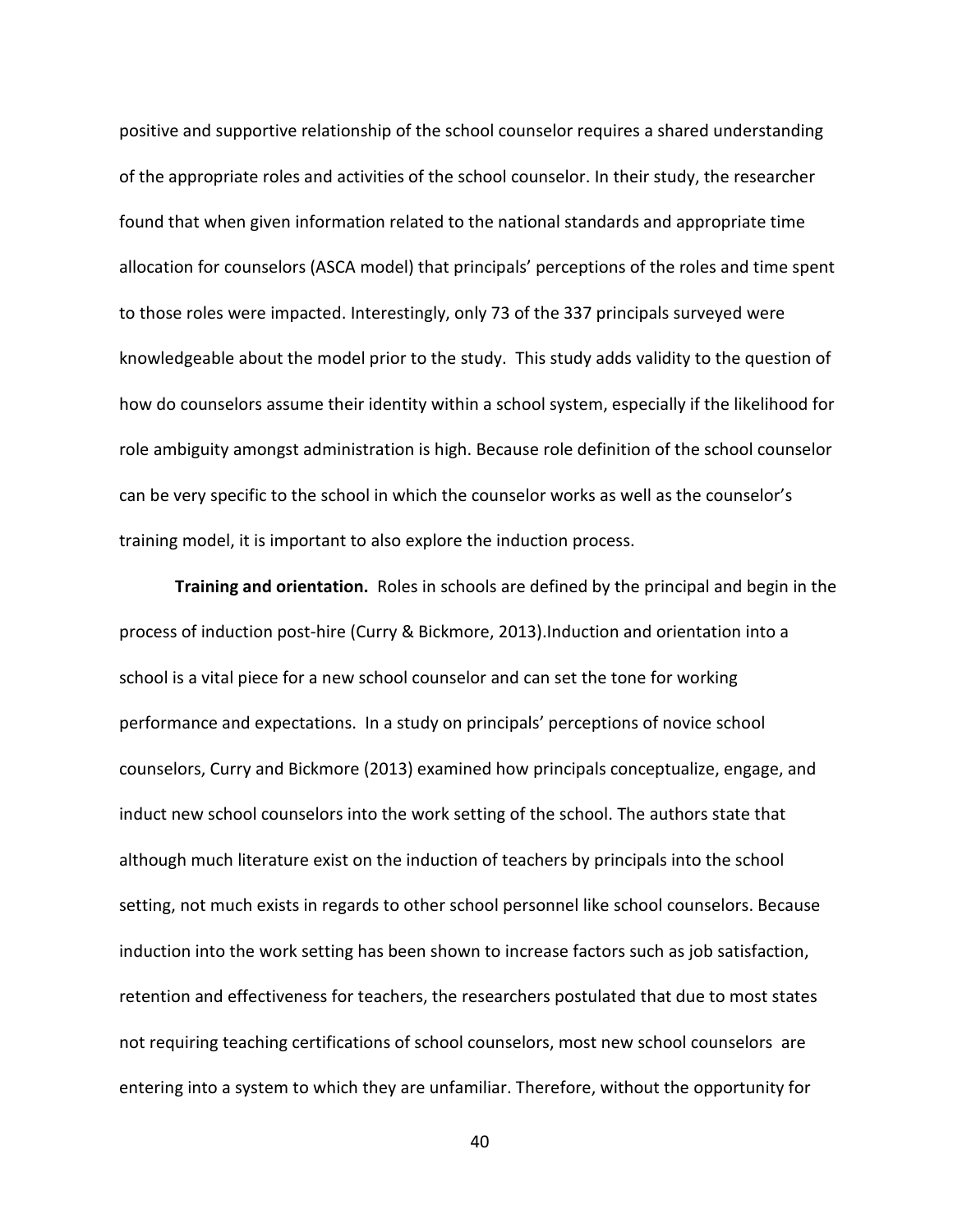induction into the new environment, new school counselors face a steep learning curve. This lack of conceptualization on behalf of the administrator and the incongruence of the counselor's skills with the expectations can lead to the administrator potentially viewing the counselor as ineffective. The incongruence of expectations can be attributed to the lack conceptualization and understanding of the role of the counselor all potentially stemming from differences in training.

 The training of school counselors closely resembles that of mental health clinicians with a few differences in regards to coursework. School counselors, especially CACREP graduates, are typically trained from a model that encompasses process and theory and application of counseling skills. This training looks different than other school agents that come from a teaching background and are effectively molded to the school climate (Curry & Bickmore, 2013). This difference in professional training can cause some issues in regards to administrative understanding of the needs of the profession, especially in regards to induction into the school system as well as in evaluating efficacy. According to Scarborough and Culbreth (2008), "School counselors are expected to maintain their identity and perform their role in an environment in which their colleagues and administrators operate from different philosophical and methodological approaches" (p.447). This can be problematic in terms of school counselor efficacy because other agents of the school are trained to operate from an educator standpoint and they come to the school pre-conditioned to the climate.

**School climate**. School climate is also an integral factor that can affect school counselor's efficacy. According to Sutton and Fall (1995), school climates that were supportive and demanded fewer non- counseling related task assignments were strongly related to high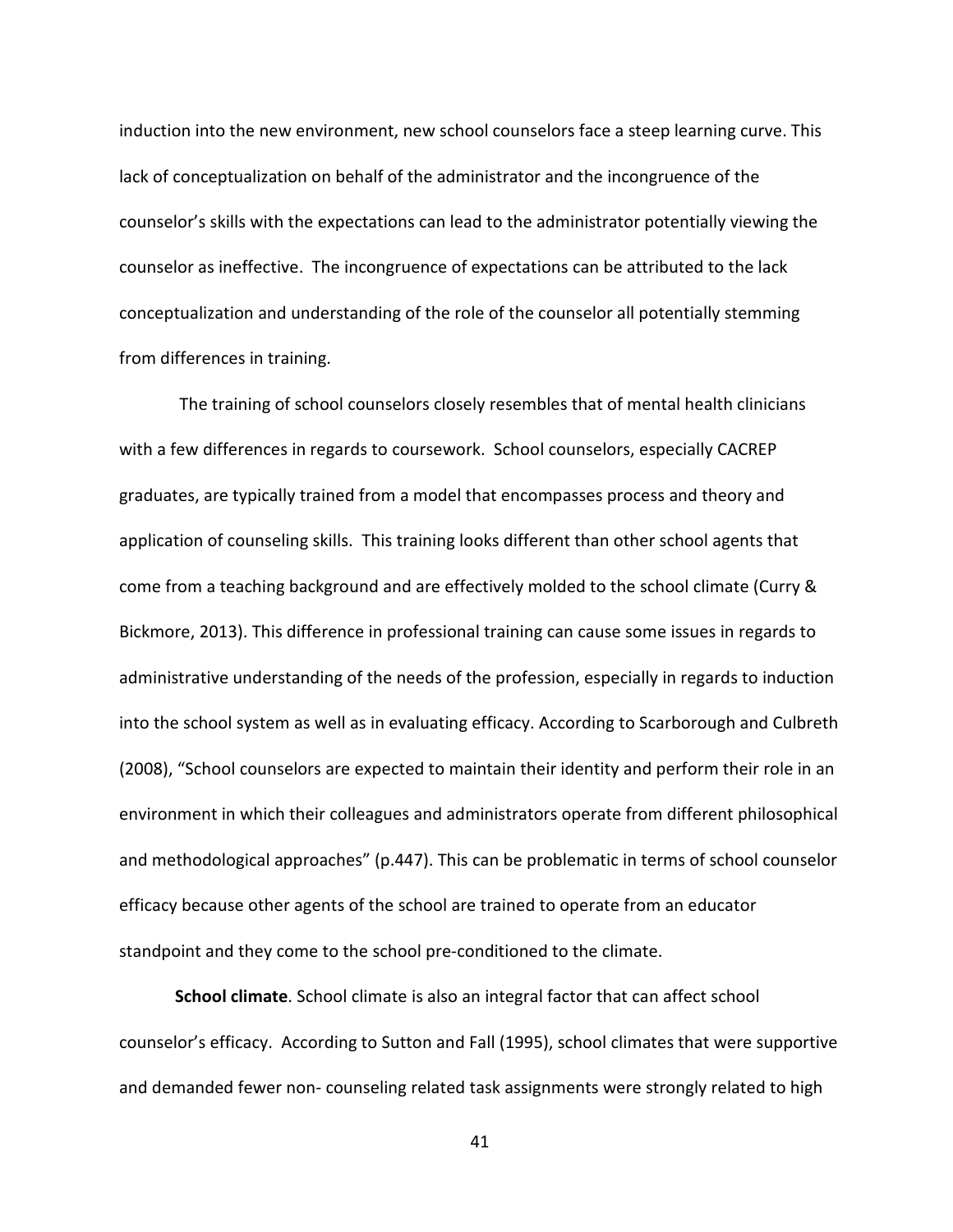levels of self-efficacy for school counselors. They also found the quality and quantity of the exchanges between the school counselor and the school administrator to be positive contributions to the effectiveness of the school counseling program, and colleague support was the strongest predictor of efficacy. Similarly, in their study of the discrepancies between the actual and preferred practices of school counselors, Scarborough and Culbreth (2008) found that predictors for discrepancies included place of employment, self-efficacy, and school climate. The researchers found that school counselors in this study were more likely to engage in tasks that they knew would lead to particular outcomes and if those tasks were supported by agents of the school system in which they were employed.

In another qualitative study on the relationships between school counselors and principals, Ponec and Brock (2000) found that there was agreement in role definition between the principals and school counselors interviewed and the principals viewed the school counselor as an integral part of the team. Interestingly, the principals were more effective at delineating the role of the principal from the role of the counselor: meaning the counselor is there to support the children not discipline. They also mentioned that fostering mutual trust and communication through frequent communication and visibility was vital to success in the role. The authors also found that the quality of relationships with teachers played into the effectiveness of the counselor and that education regarding the role of the school counselor provided for more collaboration and team working opportunities between school counselors, teachers, and administration.

In addition to administration, other major stakeholder that can have an effect on a school counselor's sense of efficacy and affect the overall school climate are teachers (Clark &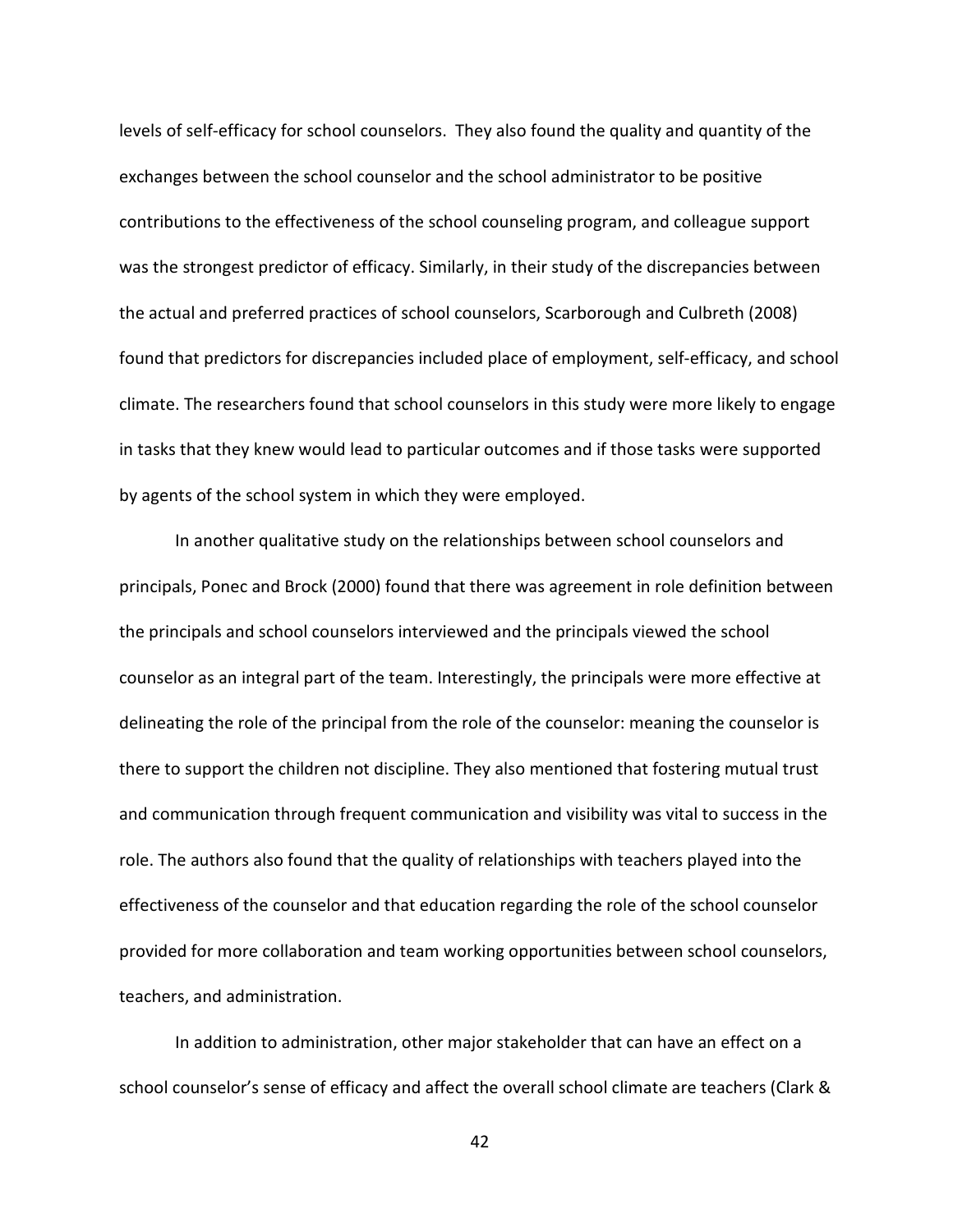Amatea, 2004; Sutton & Fall, 1995). In their qualitative study on teacher's perception of the school counselor, Clark and Amatea (2004) found that the most common themes that emerged from teachers were communication, collaboration, and teamwork as well as the importance of the counselor being visible. Although the teachers interviewed in this study overall felt positively about the work of their counselor, several of the teachers interviewed wished for better communication and wished that their counselors had more time for individual work. Interestingly, in this study the teachers were interviewed by pre-service school counselors and their reflections on the interview process were also utilized in the study. In their reflections, the pre-service school counselors noted that this process made them more aware of the need to make a concerted effort to form quality relationships with the teachers in their future schools as well as emphasized the importance of the counselor being visible and accessible. Then, some noted that they were also alerted to the importance of educating and informing teachers of their role in order to not be viewed as being support staff.

Lastly, other key stakeholders in the educational system are the parents of the students. Depending on the demographics associated with the school (i.e. location, percent free and reduced lunch eligibility, access to resources and funding, limited English proficiency, etc.), parental involvement and need can vary greatly. A school that is well funded and has families that reside in a higher socioeconomic status will have very different needs than a school that is made up of mostly low income families. In their study on involving low income parents in schools, Van Velsor and Orozco (2007) discuss that low income parents participate less in schools than high income parents despite the benefits that are associated with higher parental involvement in schools. Some barriers they mention are physical such as working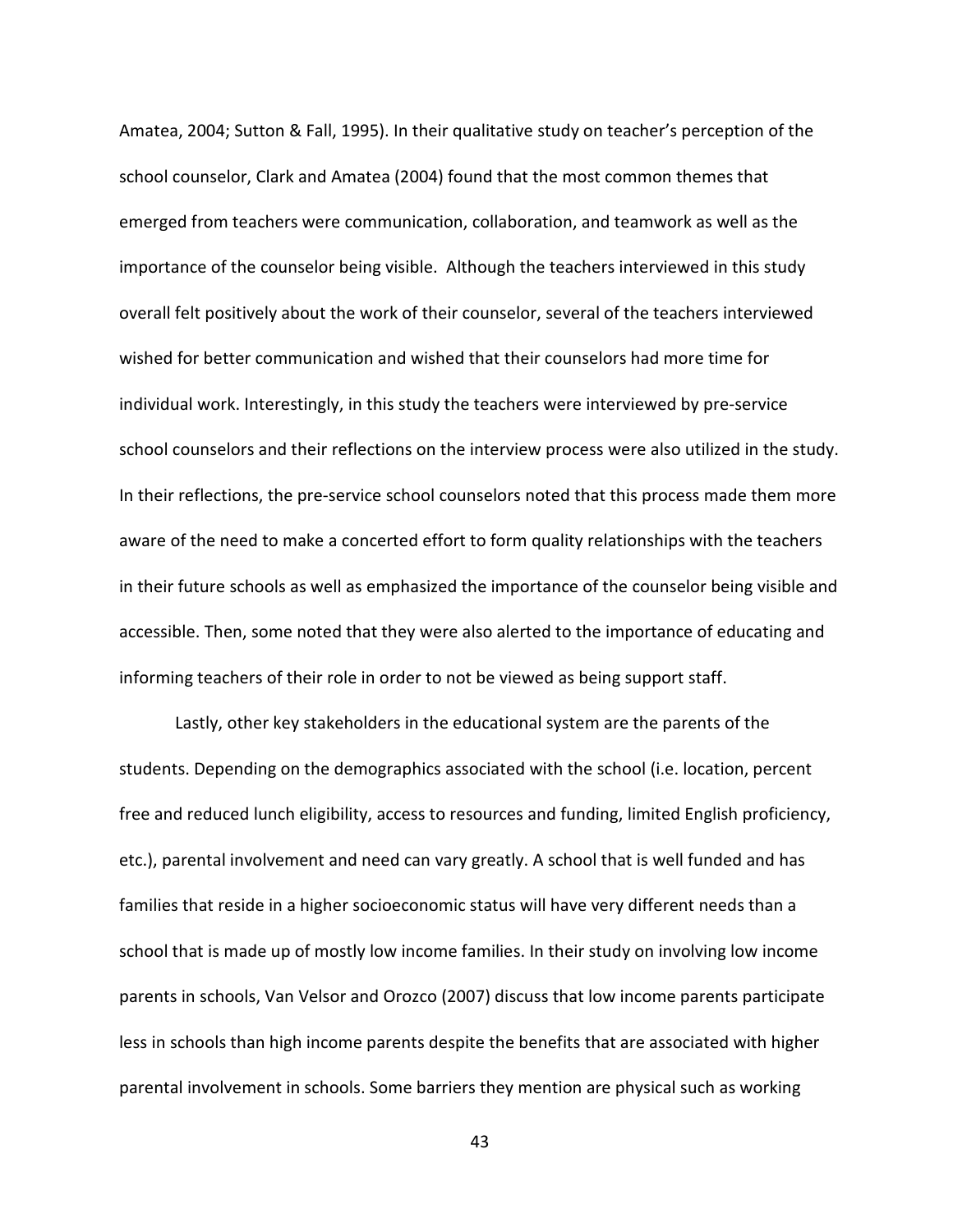hours that do not allow for participation, lack of basic resources and some are psychological such as confidence, perception of racism, and mental health issues related to poverty. The authors also claim that poor attitudes form the teachers towards the parents may also contribute to the parent's lack of involvement. Such limited support and accessibility to parents can play into a school counselor's sense of efficacy and feeling as though they are adequately helping their students as well as limit the work that can be done to help their child be successful in school.

**Summary.** In summation, a school counselor delivers services to students through school guidance curriculum, individual student planning, responsive services, and system support (ASCA, 2009). However, research suggests that administrative leaders do not always understand the distinctions of such services (Kirchner & Setchfield, 2005; Lieberman, 2004) and this lack of clarity and ambiguity in role definition can result in inappropriate job assignments and tasks that are non-counseling related. Hence, personal capabilities are impeded and thus affect the school counselors' sense of self-efficacy (Bandura, 1977). Because the job of a school counselor depends greatly on many factors, such as the location, grade level, number of counselors, and type of program, an in depth exploration as to the personal contributing factors that create the experience of self-efficacy can be helpful in developing training models for future school counselors as well as furthering the depth of knowledge into what creates an optimal school climate.

## **Conceptual Framework**

The purpose of this study is to explore school counselors' perceptions of how selfefficacy is experienced and manifested for their profession, and it will be organized by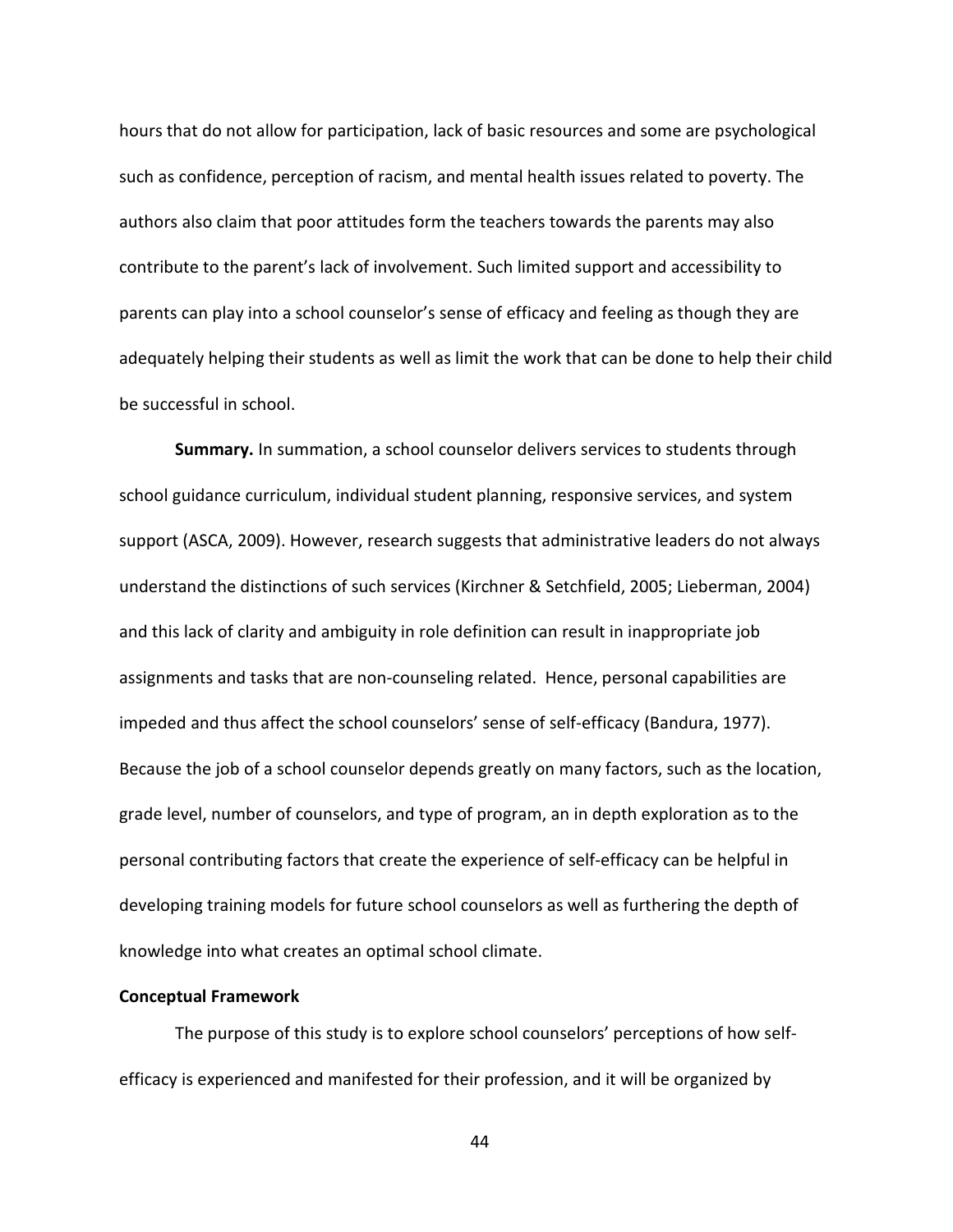observing the definition of the role of the school counselor, the potential for role ambiguity,

and how such ambiguity can affect the counselor's self-efficacy.

## **Figure 2.2: Conceptual Framework**



Traditionally, the role of the school counselor is to handle the social and emotional needs of the students and families within the school system in a manner appropriate to that school system. According to the ASCA model, school counselors practice a comprehensive guidance program through the elements of foundation, delivery, management, and accountability. Within this National Model, ASCA defines what practices a school counselor should incorporate into their work at their schools as well as what practices are considered "non-guidance" activities that do not effectively utilize the skills and training of a school counselor. With the acceptance of the ASCA model in 2003, school counselors gained a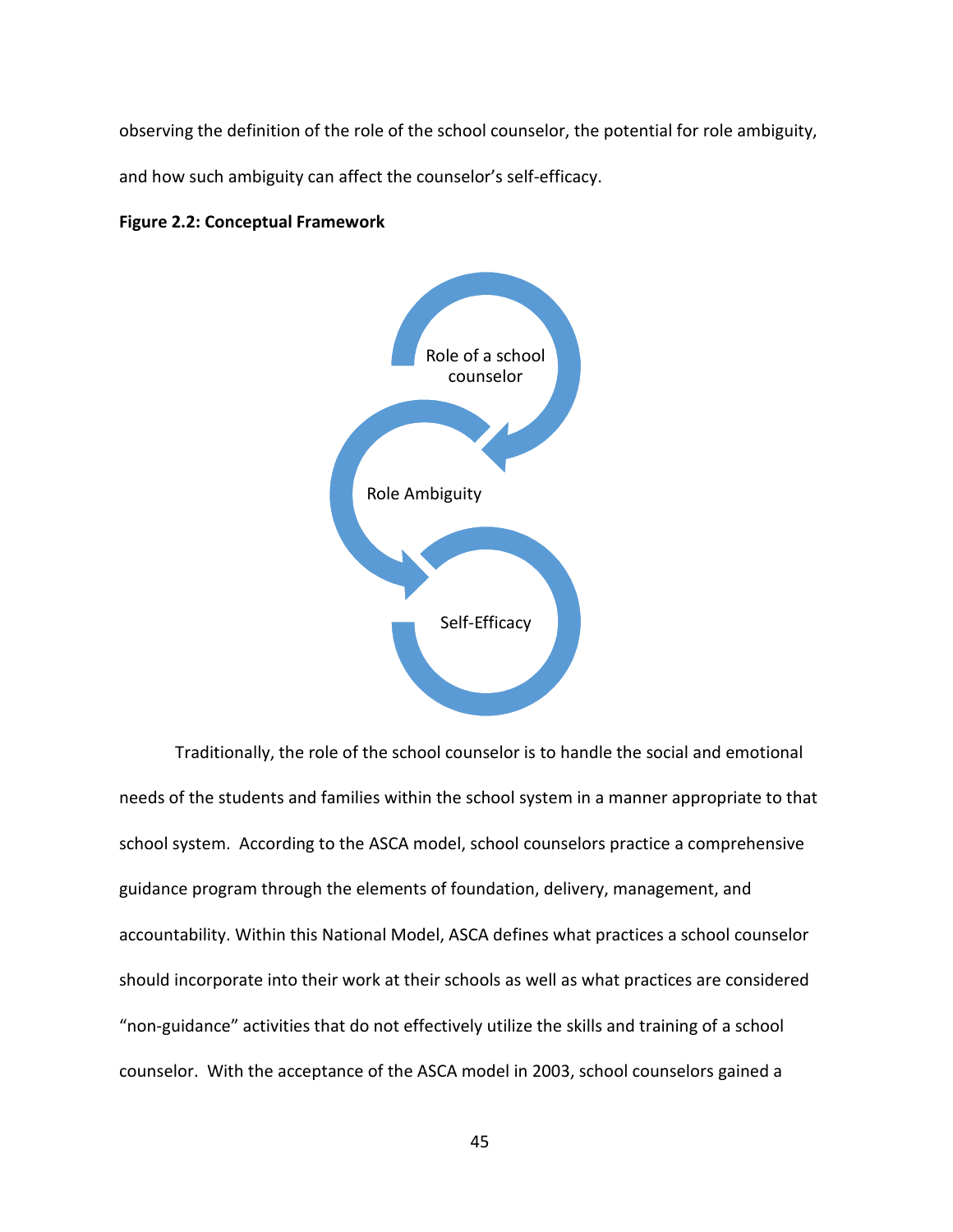professional identity that easily accommodates to the academic mission of the school as well as supports students in their social and emotional development.

Because of the multi-faceted and individualized nature of the work of a school counselor, self-efficacy in the workplace manifests from influences that are hidden within the context of the job. School counselors' work is subjective and sometimes private in nature and does not provide for a highly visible outcome measures (such as grades or standardized tests) that can determine job performance. Because of the differences in educational paradigms of training for leadership or teaching as compared to school counseling, there often exists confusion and misunderstanding by school administrators in regards to the role of a school counselor which leads to role ambiguity. This ambiguity can lead to the school counselor being assigned roles and responsibilities that do not utilize their specific training and feedback that is not effective for improvement of their work. Therefore, if performance outcomes are subjective, what helps the school counselor to manifest self-efficacy?

Self-efficacy plays a major role in job satisfaction and performance (Sutton & Fall, 1995). Bandura and Wood (1989) explain self-efficacy beliefs in the workplace as a product of reciprocating behavioral, personal, and cognitive factors and, performance feedback in the workplace can be considered a strong contributor to self-efficacy. In the job of a school counselor, feedback on job performance can be gathered from administrators, teachers, and students as to their specific interactions and vested interest. However, the amount and quality of the feedback to school counselors is largely influenced by the role expectations of the evaluator (typically the principal). Therefore, this evaluation process can look different for each counselor.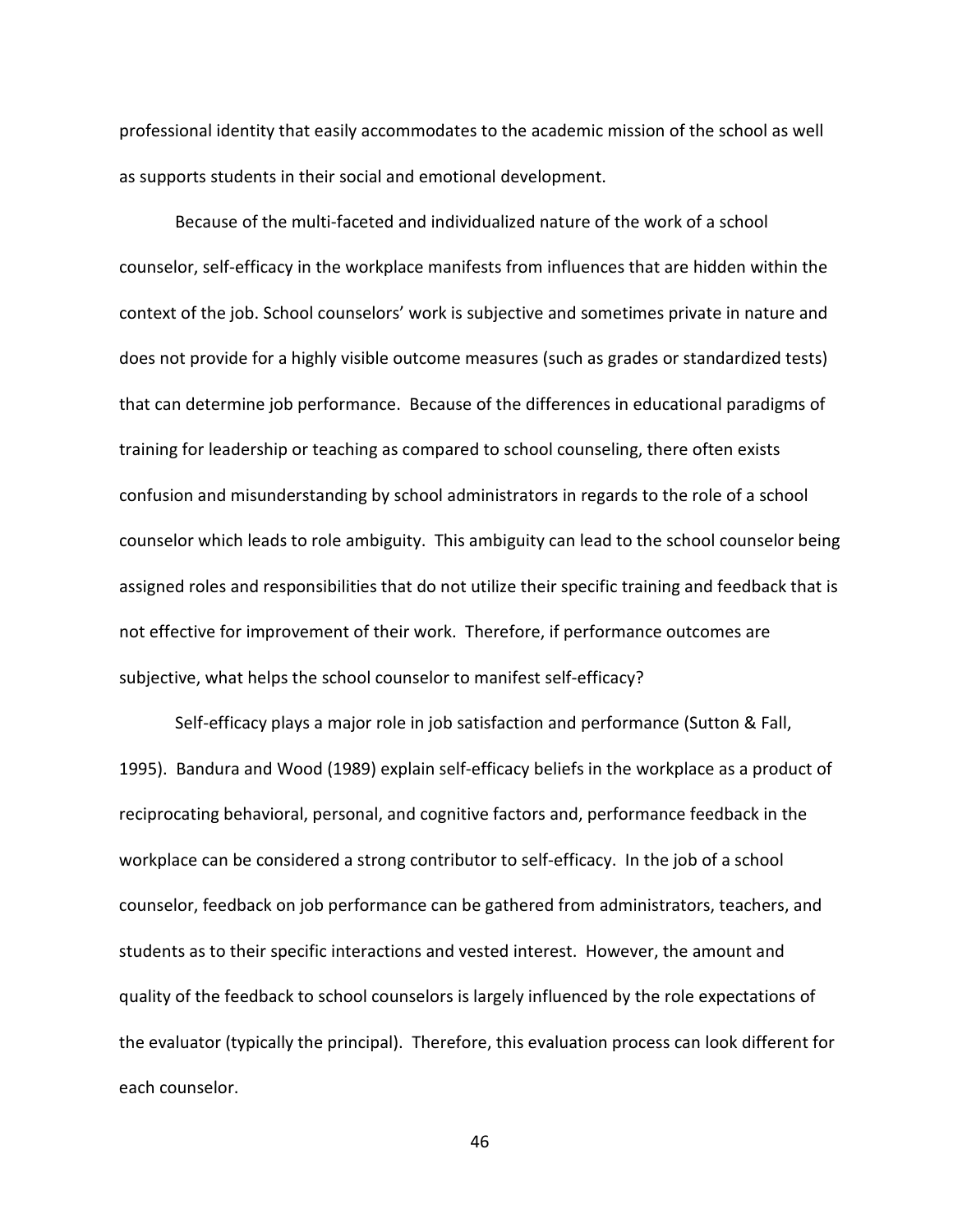Because the role of a school counselor can depend greatly on many factors such as the location, grade level, number of counselors, and type of program, an in depth exploration as to common themes on how a school counselor experiences self-efficacy can be helpful in developing training models for future school counselors as well as current practicing professionals. In addition, it is also hoped that such knowledge will provide more insight as to what creates optimal conditions for a school counselor to effectively do their job.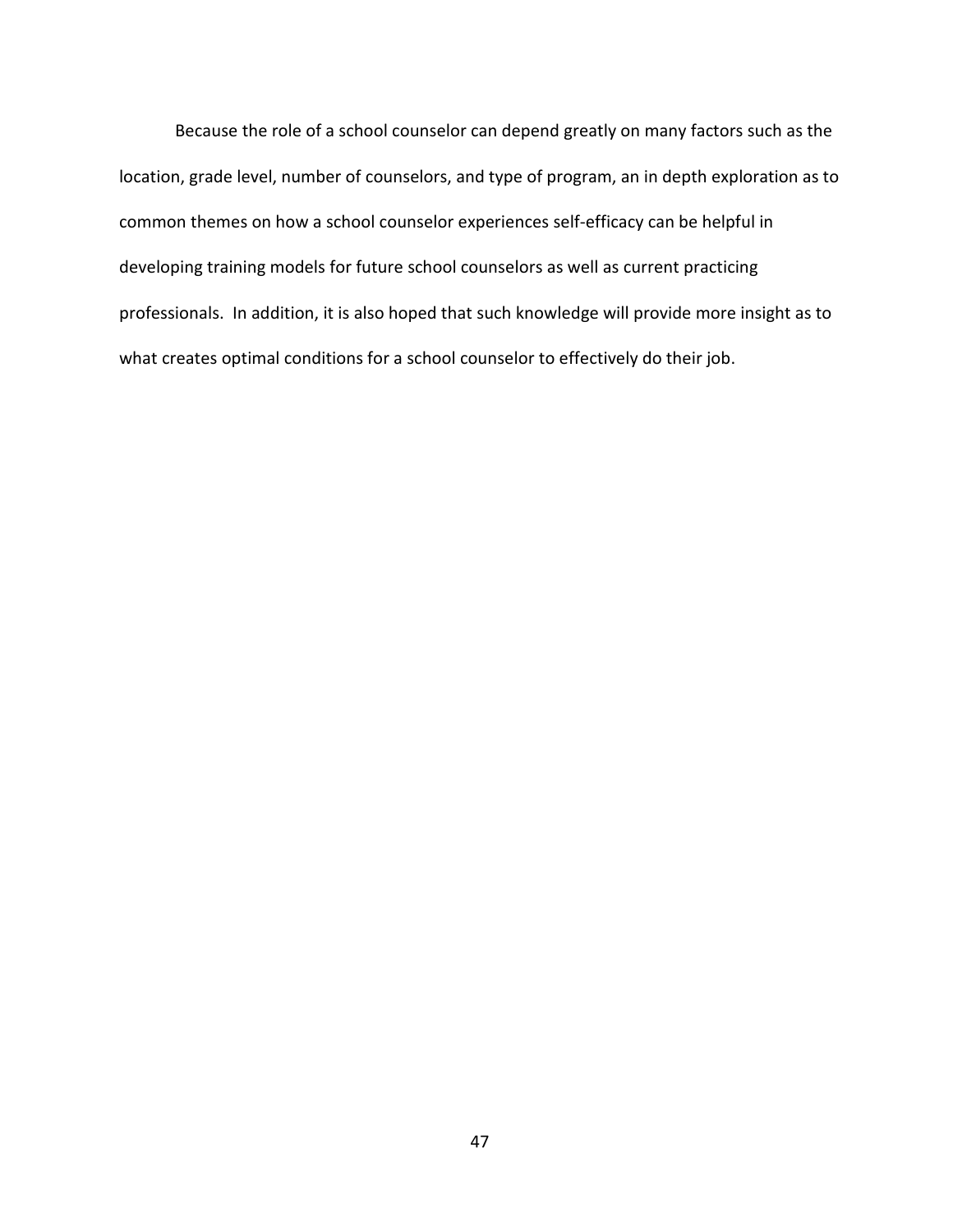#### **Chapter 3: Methodology**

## **Introduction and Overview**

The purpose of this study was to explore elementary school counselors' perceptions of how self-efficacy is experienced and manifested in their work. Because the role of a school counselor is somewhat ambiguous depending on factors of the school system (i.e. grade levels, location, population demographics, etc.) and well as the knowledge of the role of the school counselor by the leadership team, literature on school counselor's experience of self-efficacy is somewhat lacking. Most research that does exist discusses outcomes and efficacy in school counseling from a quantitative perspective that summarizes the counselors' feelings of efficacy with numbers and generalization. In addition, not much literature, outside of dissertations, exists that describes the experience of counselor efficacy in rich terms. Because of the subjective nature of the construct being studied, it was deemed appropriate that a more individualized and personal approach to conducting this study was merited, and a qualitative approach to exploring this experience would be the best fit.

Although the climate of the school counseling profession is colored by so many external as well as internal, individualized factors and constructs, it was hoped that some common theme would emerge from the data. Thus, the research question posed was: how do school counselors experience and manifest self-efficacy for the school counseling profession? Some additional research questions that were answered are: to what degree does the level of administrative support relate to a school counselors sense of efficacy, what specific aspects of the job contribute more significantly to a school counselors efficacy, and what uncontrollable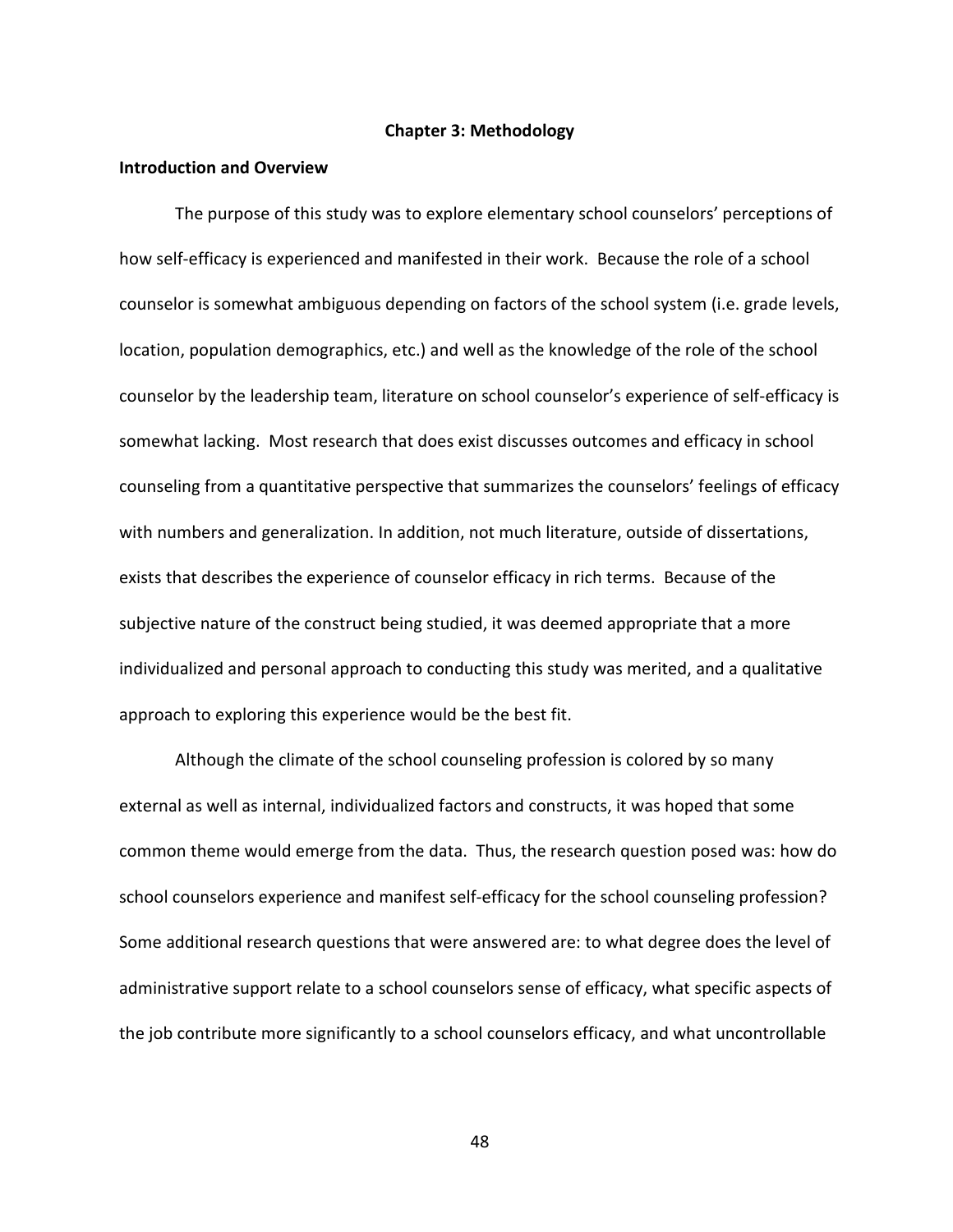factors (population, location, grade level) have the most effect on a school counselors' sense of efficacy?

 According to Bandura's (1977) work on self-efficacy, human behavior develops through modeling, and cognitions, and perceptions are altered through a person's experience of mastery in a given task. In other words, an individual's perceptions through feedback of the self and the environment will drive their determination to continue in the face of adversity, and essentially, such thoughts and factors that manifest as self-efficacy "construct" their reality. Furthermore, Bandura and Wood (1989) state that, "People's self-beliefs of efficacy also determine their level of motivation, which is reflected in how much effort they will exert and how long they will persevere" (p.362). Within the constructivist paradigm for qualitative research, realities are constructed based on a person's experiences and individual perspectives. Because the current study intends to explore school counselors' perceptions of self-efficacy, the constructivist approach will be used in order to "reconstruct the constructions participants use to make sense of their world" (Hatch, 2002, p.15)

 By using the overarching theoretical lens of constructivism, which is based in one's perspectives and experiences, the grounded theory approach, which includes the use of theory and data to guide the research, was used in order to gain further insight to the nature of school counselor's experiencing of self-efficacy. This research began with a strong theoretical base for understanding the role ambiguity associated with as school counselor, the climate associated with a school, as well as what motivational constructs can influence self-efficacy in the workplace in order to procure a strong vantage point to be knowledgeable about the context of the data. It also brought awareness and insight to my own sensitivities and biases to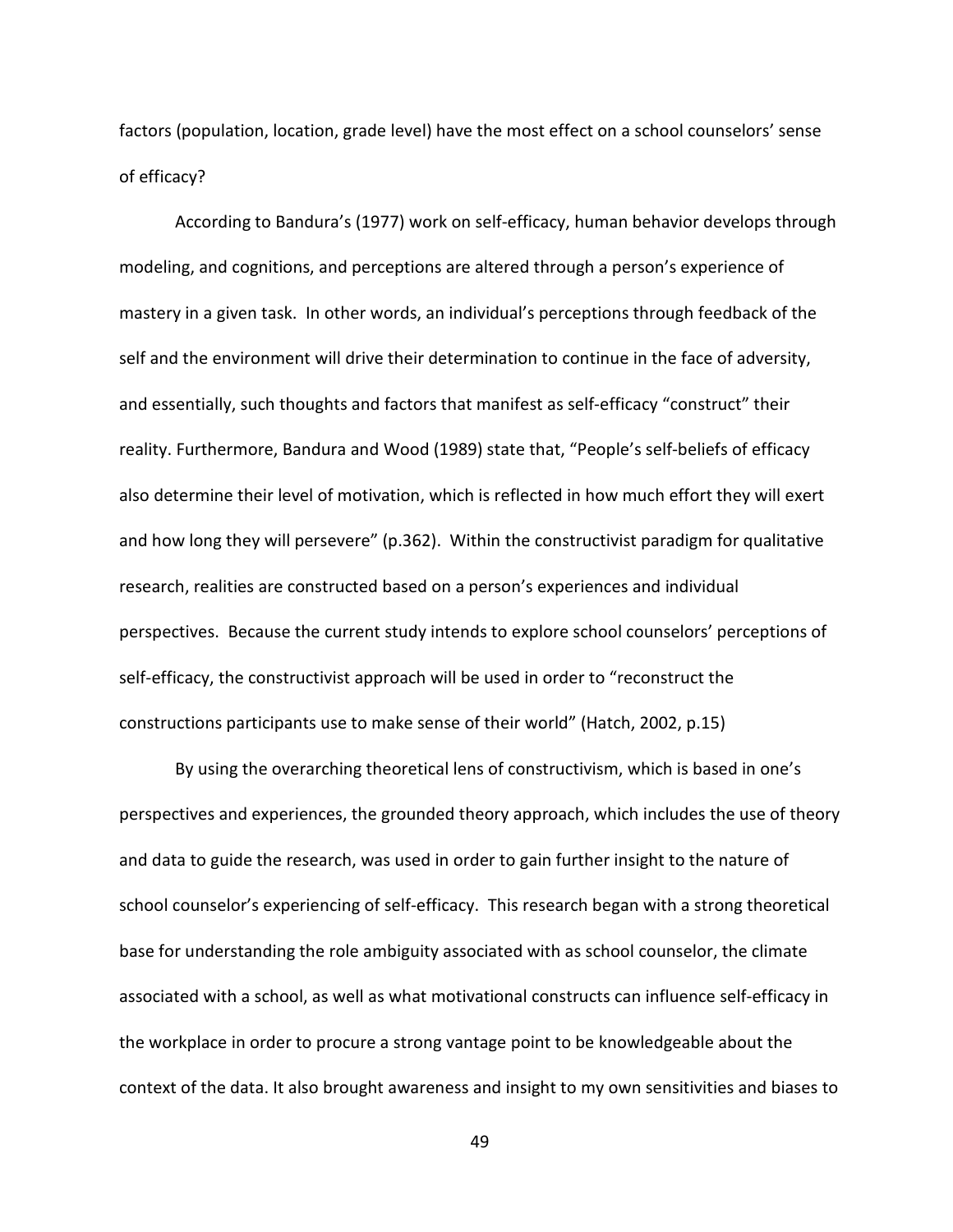the subject. However, it is the intention, and a tenant of grounded theory, to remain open to the process. According to Charmaz (2006), "we do not force preconceived ideas and theories directly upon our data. Rather, we follow leads that we define and in the data, or design another way of collecting data to pursue our initial interests" (p. 17).

#### **Research Design**

For the purposes of this study, data was collected via multiple methods. According to Maxwell (2013), using multiple methods of data collection helps to ensure the information being used is accurate, provides differing aspects of the study, and helps to increase validity. In this study, it the bulk of the direct information gathered was from an interview with the school counselor. Maxwell (2013) states interviewing is a good way to get a description of another's perspective on events whereas observation gives the researcher an opportunity to make inferences on that information. Then, indirect information was acquired through observation. In this sense, observation data was used to accent and drive the interview as well as support (or contradict) the information provided. The inclusion of both direct and indirect data helped to create a richer, more detailed picture of the participants experiencing of the construct being studied and allowed the researcher a better perspective of their reality.

**General Overview.** Under the overarching theoretical lens of constructivism, the grounded theory approach was utilized in this study. This approach includes the use of theory and data to guide the research and allows the researcher a framework from which to gain further insight to the nature of school counselor's experiencing of self-efficacy in the qualitative research process. In this process, eight elementary school counselors were interviewed with a semi-structured protocol of questions developed by the researcher (See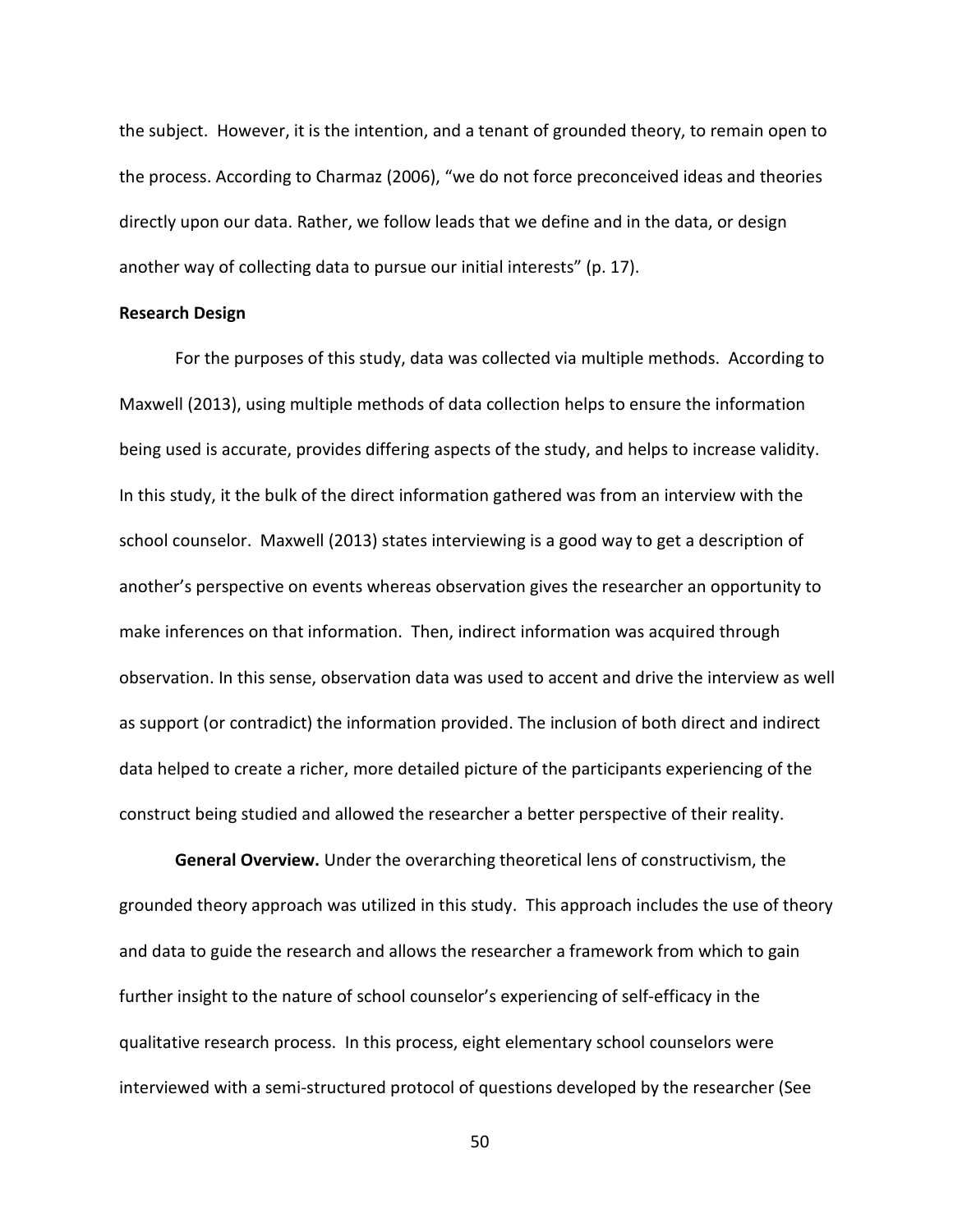Appendix A). The questions were designed to address the participants' experiencing of efficacy as related to potential role ambiguity, climate, and possible motivational constructs. Observations of the participant's emotional reactions, body language, and physical responses to the questions were observed. In addition, observations were also made on interactions between the counselor and other staff as well as the overall feel of the school.

Once the interviews were complete, the data was immediately transcribed and coded in a timely fashion for emerging themes. The initial coding process began with theme that developed based on the questions. Through the grounded theory approach, a constant comparative analysis was performed in order to reach a thematic saturation point for the information gathered. Then, the initial coding was organized into emerging themes based on the context of the school and taking into account the overarching research question. Then, the researcher debriefed the data finding with professional experts that are knowledgeable about the material in order to assure the validity and trustworthiness of the findings. The following sections will discuss the procedures of this study in more detail.

**Sample and Sample Selection**. Purposeful sampling was utilized in this study. Eight elementary school counselors from local school districts in a small Midwestern town were selected for approximately hour long interviews based on recommendation from a practicing school counselor in the district.

*School Demographics*. The participants served in schools that were primarily K-4. The enrollment counts for the schools ranged from 316 to 819, and four of the seven building utilized a traveling (part-time) counselor. A traveling counselor is a counselor who works part time at one school and travels to work part-time at another school. Travelers are common in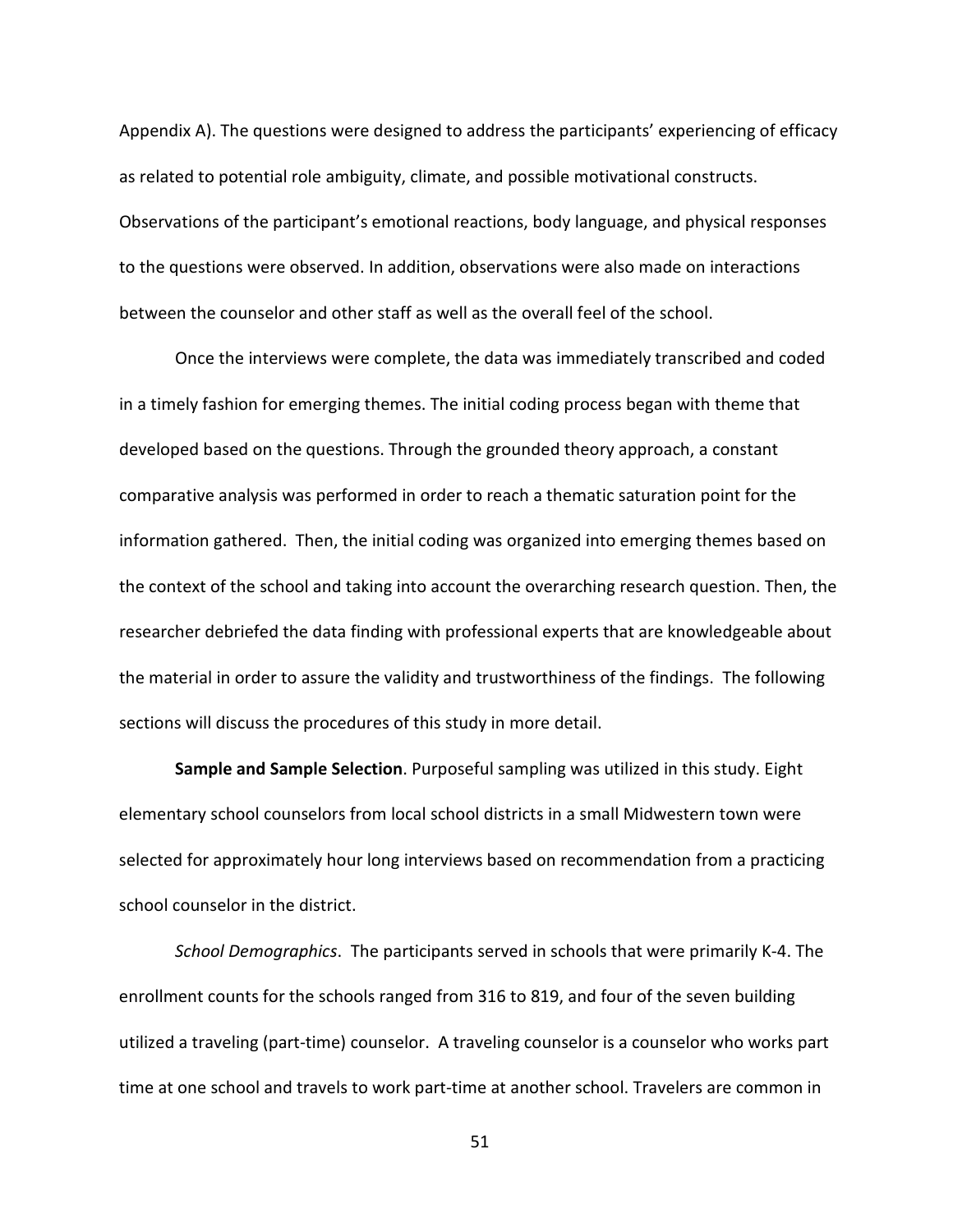schools that are above the state ratio of 450 students to one counselor. In regards to free and reduced lunch program eligibility, three of the seven schools were below 50% low income percentage (ranging from 18% to 46%) and four of the schools were above (ranging from 60% to 92%). Three of the schools' populations were over 50% for limited English proficiency. All demographic information was obtained through accessing the state department of education's website for each school of the participating counselor. The information provided was specifically obtained from each school's 2015 report card. Please see the table 3.1.

| <b>SCHOOL (BY</b><br><b>PSEUDONYM</b><br>ΟF | <b>ENROLLMENT</b><br><b>NUMBERS</b> | <b>TRAVELER</b> | % LOW<br><b>INCOME (FREE</b><br><b>AND REDUCED</b> | % LIMITED<br><b>ENGLISH</b><br><b>PROFICIENCY</b> |
|---------------------------------------------|-------------------------------------|-----------------|----------------------------------------------------|---------------------------------------------------|
| <b>PARTICIPATING</b>                        |                                     |                 | <b>LUNCH</b>                                       |                                                   |
| <b>COUNSELOR)</b>                           |                                     |                 | ELIGIBLE)                                          |                                                   |
| <b>SCHOOL 1 (P1)</b>                        | 361                                 | <b>No</b>       | 60%                                                | 6%                                                |
| <b>SCHOOL 2 (P2)</b>                        | 640                                 | Yes             | 85%                                                | 67%                                               |
| SCHOOL 3 (P3)                               | 316                                 | <b>No</b>       | 46%                                                | 2%                                                |
| SCHOOL 4 (P4)                               | 590                                 | Yes             | 41%                                                | 14%                                               |
| <b>SCHOOL 5 (P5)</b>                        | 494                                 | <b>No</b>       | 18%                                                | 3%                                                |
| <b>SCHOOL 6 (P6)</b>                        | 819                                 | Yes             | 92%                                                | 79%                                               |
| SCHOOL 7(P7)                                | 674                                 | Yes             | 11%                                                | 2%                                                |
| <b>SCHOOL 8 (P8)</b>                        | 819                                 | Yes             | 78%                                                | 53%                                               |

 **Table 3.1** Demographic Make-up of Schools

 *\*\*Note: School 7/Participant 7 (P7) was the traveling counselor from School 4.* 

*Participants*. All participants were fulltime counselors in their building with the exception of one participant who is a full-time traveling counselor who splits time at two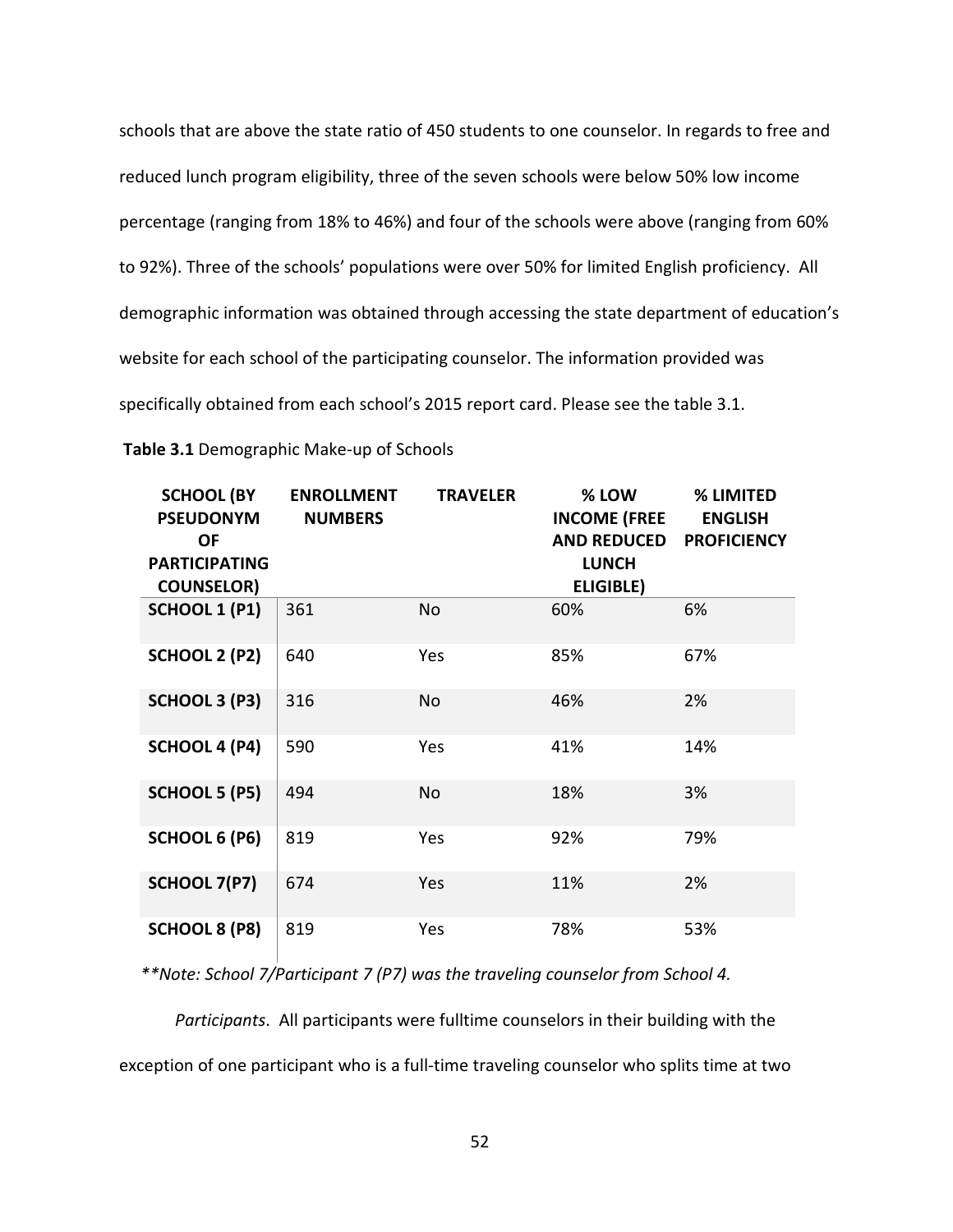schools due to higher enrollment numbers. The prior experience of the participants ranged from a first year school counselor to 18 years as a school counselor. Six of the eight participants came from a teaching background and were teachers prior to becoming a school counselor. Only one participant lacked a Master's degree in counseling, however, all were licensed school counselors as per state department of education requirements.

**Data Generation.** For this study, direct and indirect (or unobtrusive data) were utilized to generate results. The direct data originated from the interview process. The interview questions were semi-structured and based in the current literature. They were also based on observations that occurred during this researcher's experiences in practicum and internship semesters at an elementary school (See Appendix A). Indirect, or unobtrusive data, originated from observations during the interview process. According to Hatch (2002), unobtrusive data are non-invasive measures that help to provide context to the background without disturbing the natural "flow" of the event and are considered indirect. Unobtrusive data was collected from observation of the participant's body language, emotional reactions, and physical responses to questions. Observations were also made on the interactions with the administration, teachers, and staff with the school counselor as well as conversations that occurred between the counselor and others based upon those interactions. Observations of the daily schedule/ work of the school counselor and her interactions with students were also included.

 Other observations and interactions that Maxwell (2013) and Hatch (2002) might refer to as "triangulation" occurred from other experiences in working, speaking, and discussing initial findings with other elementary school counselors. Lastly, some data relating to the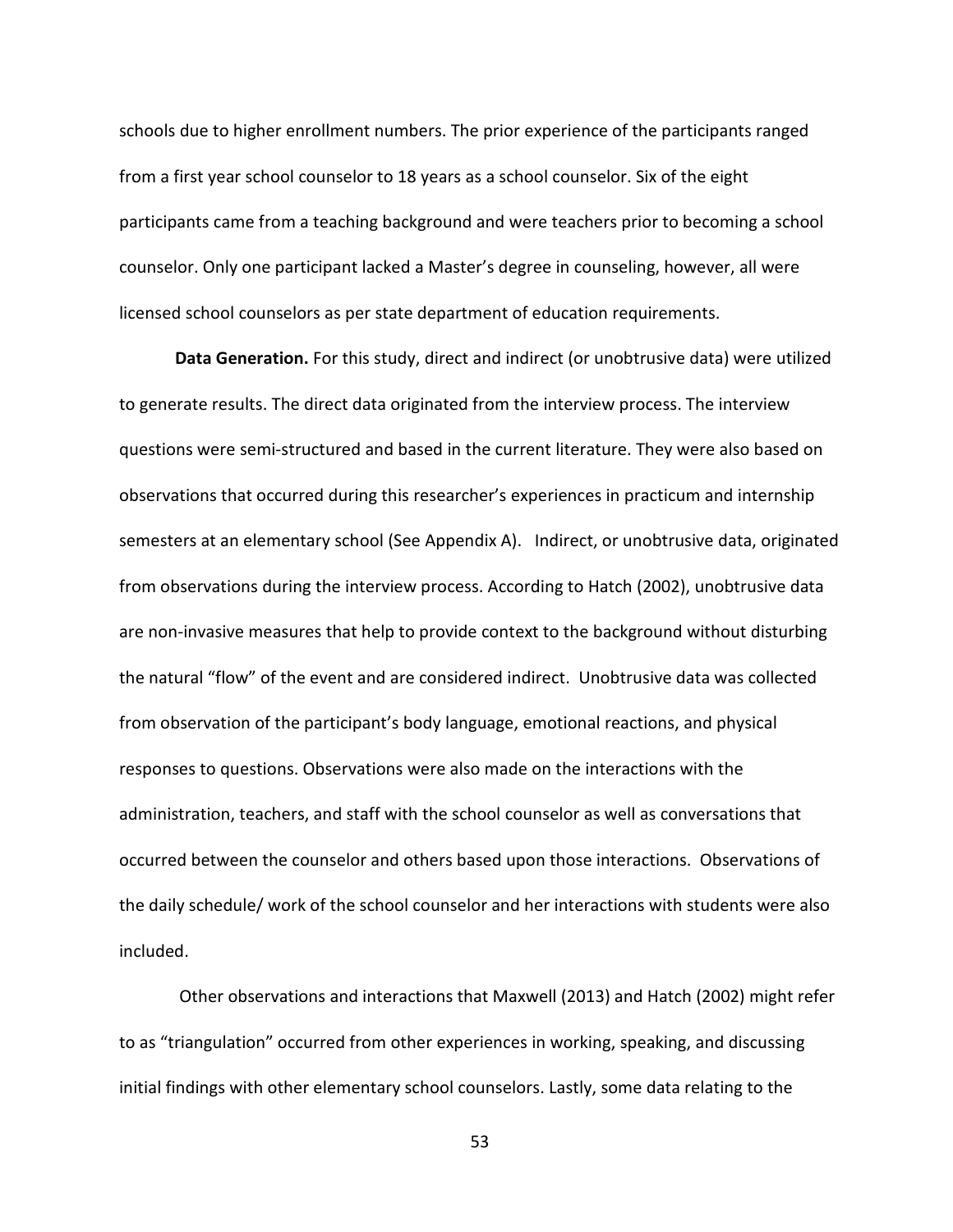school population and demographics were gathered indirectly via the state board of education website. Finally, outside sources of data used in this study that are also considered unobtrusive were the literature—peer reviewed journals and original source books.

Due to the nature of the research questions developed for this study, it was determined that the main source of data collection would be obtained through the interview process (Refer to Table 3.2). In creating the interview questions, a combination of the unobtrusive data and the literature to develop questions were used that might lead to more insight in regards to self-efficacy. Questions were intentionally created open-ended and arranged in a specific order, in hope of evoking a more rounded thought pattern that would also help to either provide support (or again contradict) later in the interview for things discussed early in the interview. The interview protocol questions were also constructed with the research questions in mind.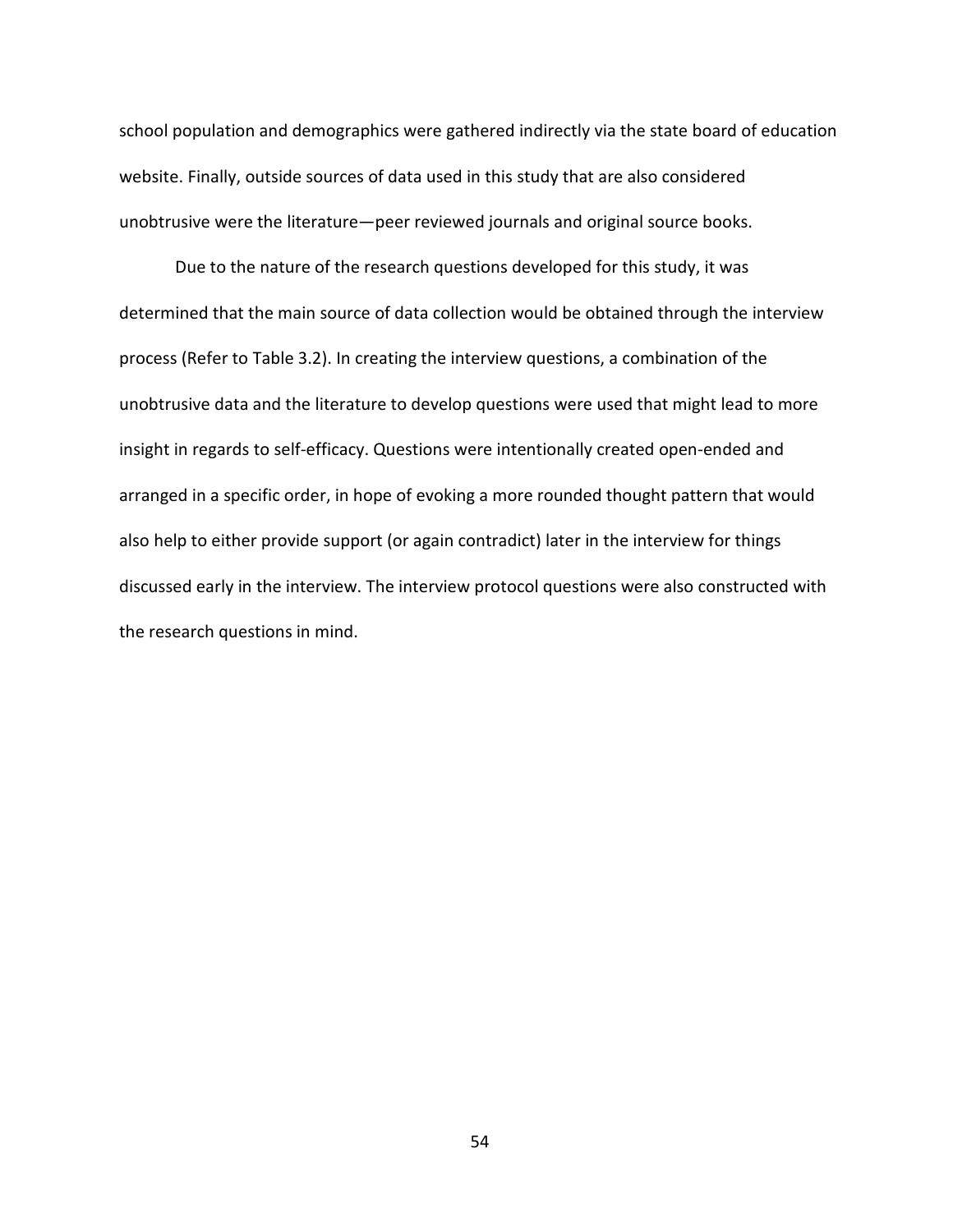## **Table 3.2**: Overview of Information Needed

| <b>Research Questions</b>                                                                                                                                               | <b>Information Needed</b>                                                                                                                                                                           | Method                                                                              |
|-------------------------------------------------------------------------------------------------------------------------------------------------------------------------|-----------------------------------------------------------------------------------------------------------------------------------------------------------------------------------------------------|-------------------------------------------------------------------------------------|
| How do elementary<br>1.<br>school counselors<br>experience and manifest<br>self-efficacy for the<br>school counseling<br>profession?                                    | Participants' perceptions of<br>what makes up the job role,<br>influential agents, and<br>constructs that add to their<br>sense of how they know they<br>are doing a good job.                      | Interview                                                                           |
| To what degree does<br>2.<br>the level of<br>administrative support<br>relate to a school<br>counselors sense of<br>efficacy?                                           | Participants' perceptions of<br>their levels of administrative<br>support and its effects on the<br>evaluation process.                                                                             | Interview                                                                           |
| 3.<br>What specific aspects of<br>the job contribute more<br>significantly to a school<br>counselor's efficacy?                                                         | Participants' perception of<br>their job roles and what<br>specifically motivates them<br>to continue. In addition,<br>what aspects make the job<br>less appealing?                                 | Interview                                                                           |
| What uncontrollable<br>$\mathcal{A}_{\cdot}$<br>factors (population,<br>location, grade level)<br>have the most effect on<br>a school counselors'<br>sense of efficacy? | Participants' views on what<br>factors within their<br>profession are controllable<br>and what factors are not, and<br>are their commonalities with<br>counselors who serve similar<br>populations. | Demographic School Data<br>from State Department of<br>Education Website, Interview |

Because most of the information was obtained through the interview process, it was

important to sequence the order to the questions to gather as much information as possible. According to Hatch (2002), beginning with background questions allows the participant to discuss familiar events and ease into harder questions. In this regard, the beginning questions were kept broad and asked for a generalized overview of the school counselor's perspective on the job and sense of control. The questions then moved into the discussion of evaluations and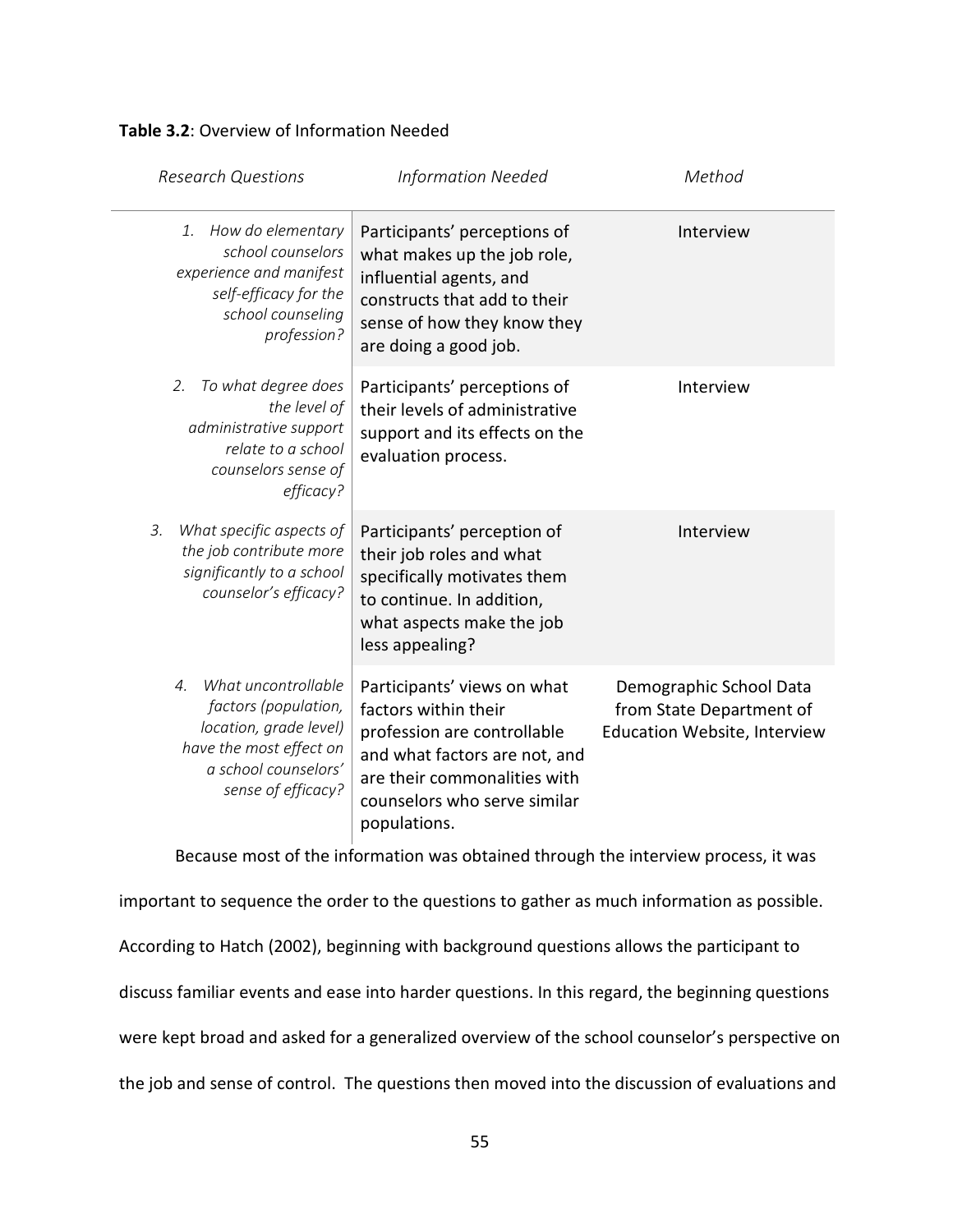their perceptions of the instruments used and the person evaluating. The questions that addressed their perspective on others' opinions of their work were placed toward the end. The interview is then wrapped up with a positive question on personal motivation and an open ended "anything I missed" question. This sequencing was intentional in order to derive as much data as possible about the school counselor's internal processes before moving onto their perceptions of others' perceptions, which could potentially stir up more anxious and uncomfortable thinking. Then, this sequence was followed with another positive personal contemplation—in a sense, making a positive sandwich from beginning to end. The interviews ranged in time from 35 minutes to an hour and fifteen minutes, and were recorded using a personal recording device.

#### **Procedures**

Once permissions were secured, interviews proceeded in a timely fashion over the course of three weeks as to enable enough time for reflection, but not too much time for memory gaps. The interviewees were contacted via email and times for face to face interviews were scheduled. Informed consent was delivered in paper form as well as in verbal contract, and all interviews were conducted in a private location and were recorded via an electronic recorder. Notes were taken with intention to be used as a supplement to the transcript and filed with the data. Once the interview was finished, participants were thanked and given contact information should any concerns arise or more information becomes available. The recorded interviews were then immediately transcribed for data analysis and kept in a secure and private location. The interviewees and associated schools were assigned pseudo names to protect anonymity.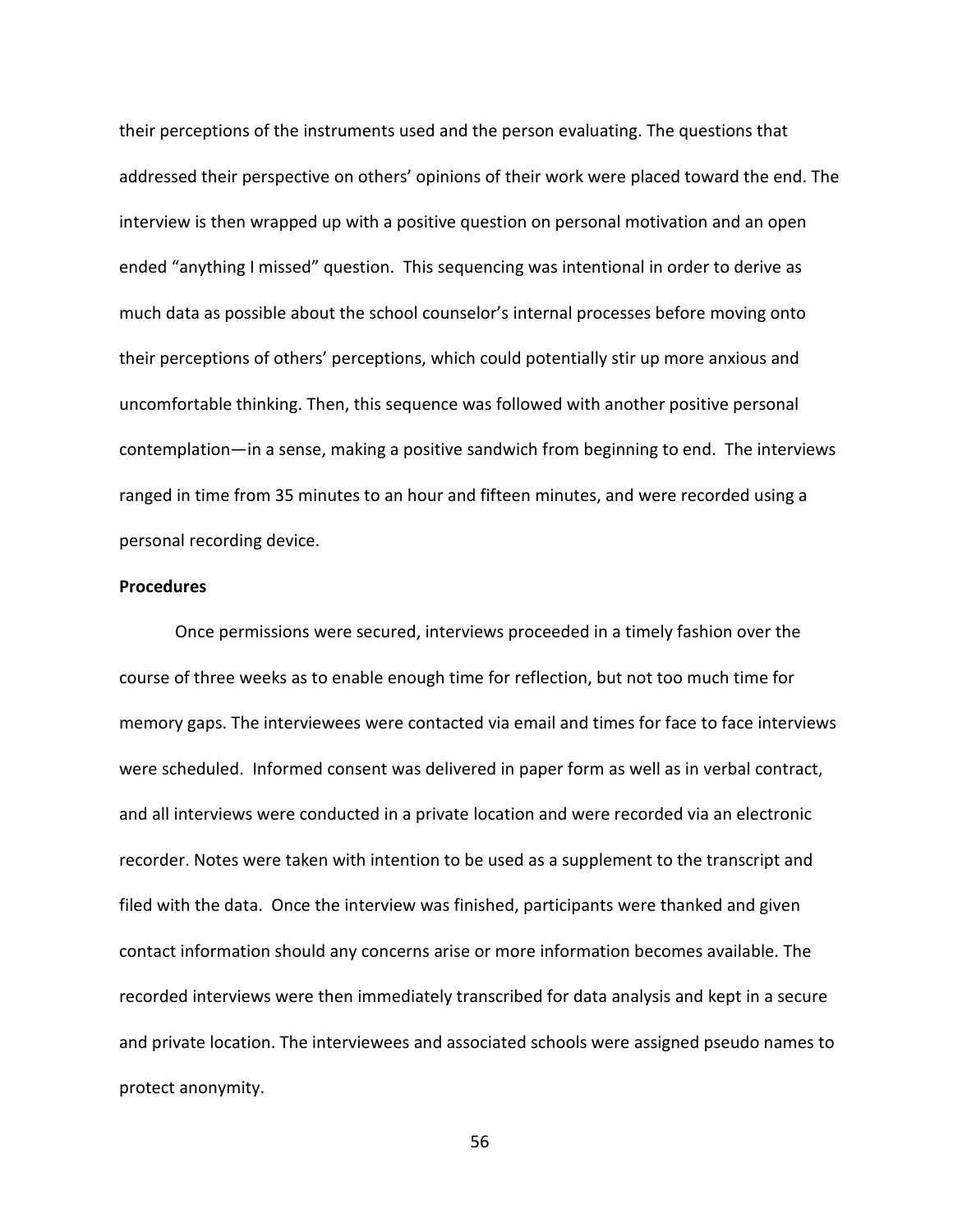**Materials.** The materials used in this study included a personal electronic recorder and a legal pad, as well as the previously created interview questions (See Appendix A).

**Storage of Data.** The data gathered from the interview was removed from the digital recorder and stored on a secure flash drive as well as a private file share account for the duration of the study.

## **Data Analysis and Synthesis**

For the purposes of this study, data analysis was based on the data collection techniques associated with the grounded theory approach to qualitative research. In this method, data was collected through guided interviews and observation. Notes were taken during the interview process that provided more insight and context to the constructs and themes being discussed. They also provided clues as to the emphasized phrases and body language that occurred during the course of the interview when asked particular questions.

 The next step in the data collection process was transcribing and coding the data through categorizing strategies and thematic analysis. According to Maxwell (2013), categorization analyses come from statements within the text that hold meaning. Thematic and versus coding was used to categorize the emergent themes based upon the research questions. Through a first coding process, initial themes emerged based on the research questions. The initial themes included: school population, background of the counselor, inspiration to become a counselor, self-perceived roles, good job indicators/factors, perceived barriers, perceived control of barriers, understanding of role by admin/ teachers/ staff, response to the climate, evaluations, data drives, support, motivation to continue, climate of school, and closing thoughts.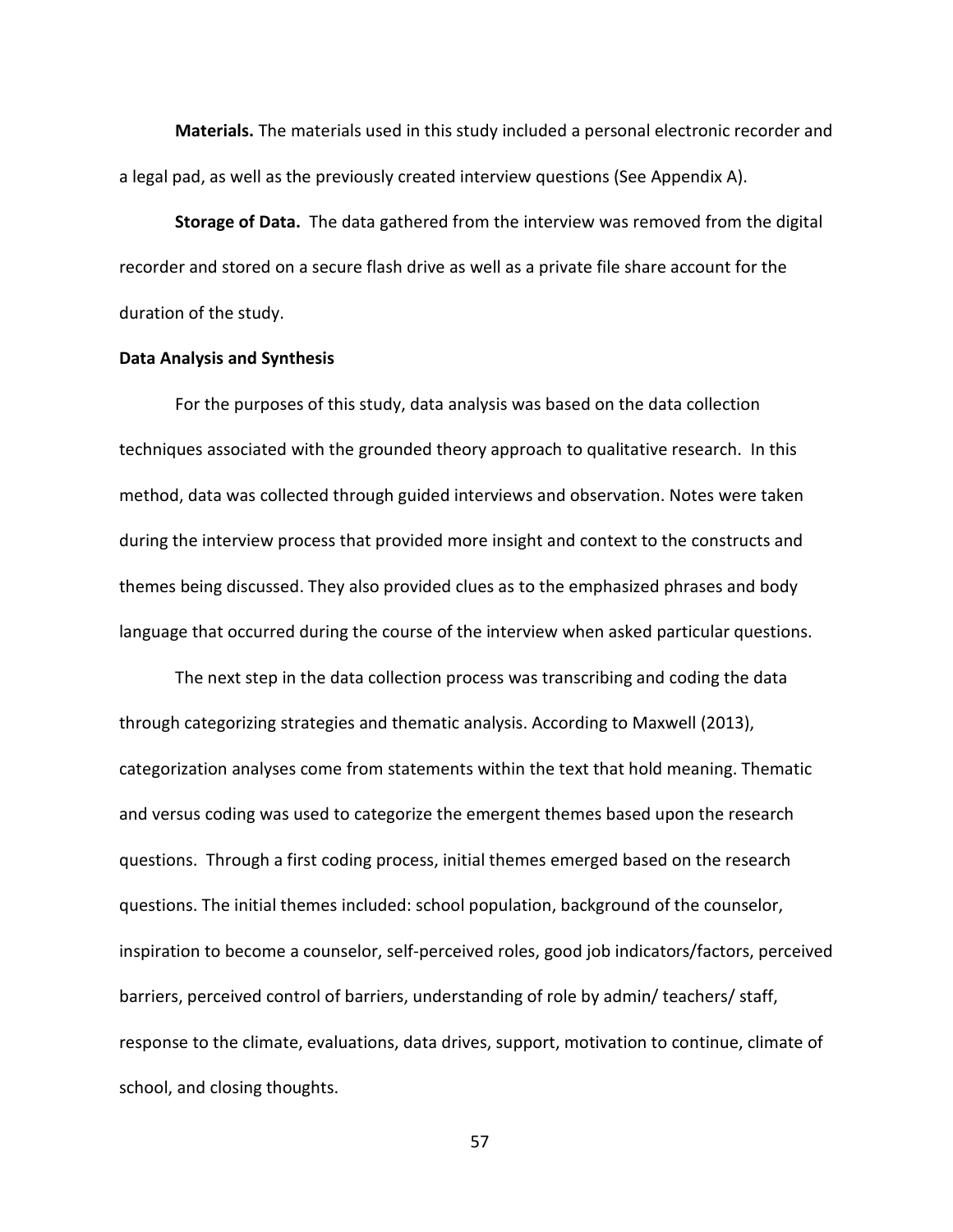Then, data was organized into a visual "data display" as recommended by Hatch (2002) in order to assist in determining if any relationship exists between the initial codes and the research questions. Once the relationships are established, the emerging themes were synthesized into the corresponding research questions. The overarching research question (R1) of this study was what factors are the most influential in the elementary school counselor's experience of doing a good job and assists the most in manifesting self-efficacy. Some additional questions addressed were: (R2) to what degree does the level of administrative support relate to a school counselor's sense of efficacy, (R3) what specific aspects of the job contribute more significantly to efficacy, and finally, (R4) what uncontrollable factors such as school population, location, and grade levels have the most effect on efficacy?

 The final step in the data analysis process was to begin the write-up by including the contextual and structural descriptions of the construct being studied as well as the memos taken throughout the analysis process. These descriptions were used within the final write-up to provide more meaning to the themes and create a greater level of understanding of the school counselor's experiencing of self-efficacy. Lastly, a summarization of finding for each research question was synthesized and incorporated back into support (or contradiction) of the initial theoretical framework. Figure 3.1 describes the coding process in more detail below.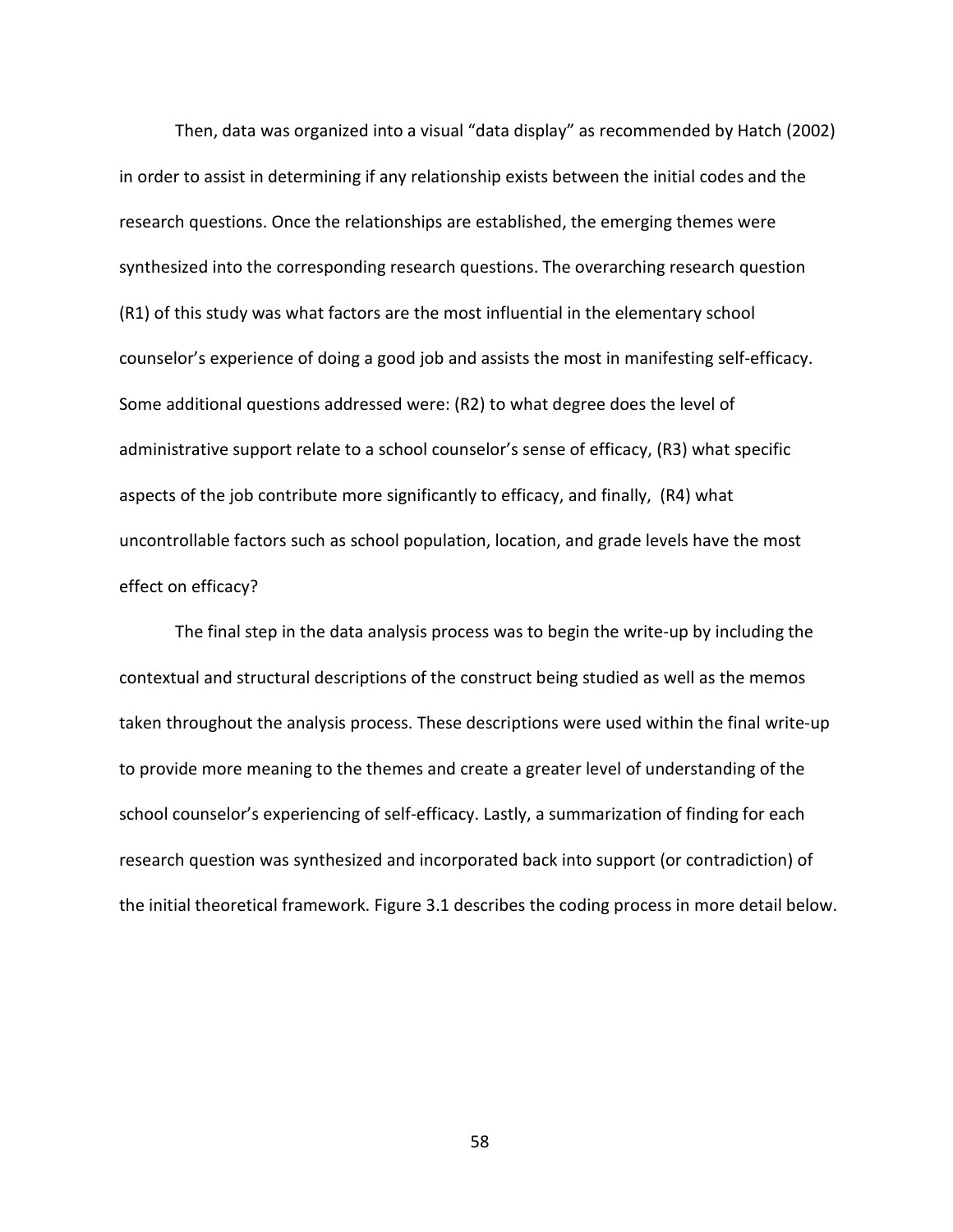## Figure 3.1 Analysis



*Figure 3.1*. The process of analysis: coding, themes, and synthesis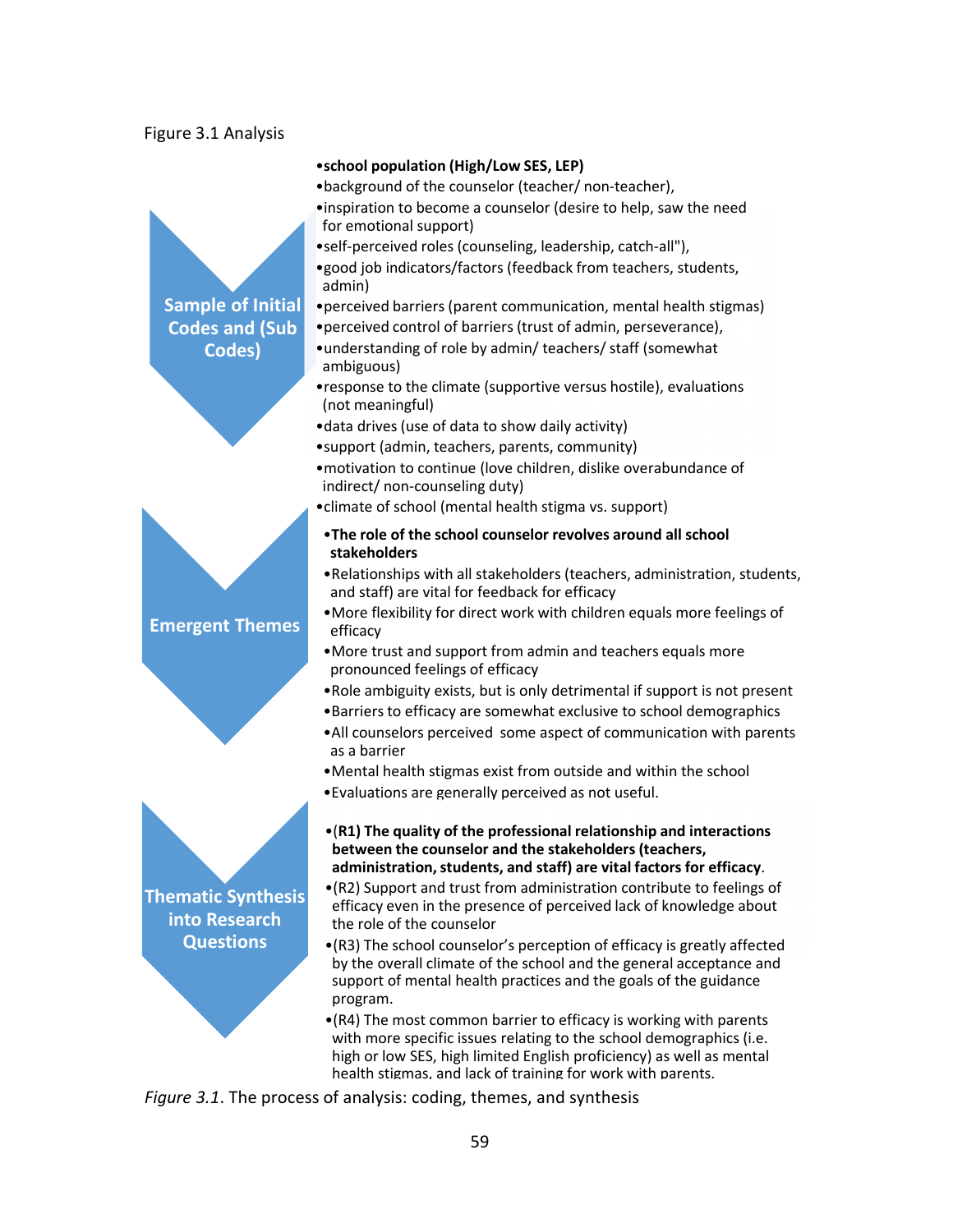## **Validity/ Trustworthiness**

*"Research is only good as the investigator." -Morse, Barrett, Mayan, Olson, & Spiers (2002), p.17* 

 According to Morse et al. (2002), validity in qualitative research can be viewed as a means for obtaining rigor through verification strategies such as methodological coherence appropriateness in sampling, concurrently collecting and analyzing data, and thinking theoretically; and through such a process, the rigor of the inquiry will be "beyond question, beyond challenge, and provide pragmatic scientific evidence" (p.19) for our knowledge base. However, the researcher must also be aware of threats to validity. According to Maxwell (2013), a researcher must be aware of bias—preconceptions of the researcher—and reactivity–the influence of the researcher on the participants being studied. For the purposes of this research, validity was addressed by the guidelines suggested by Morse et al. (2002) and Maxwell (2013) to ensure rigor and quality without bias and reactivity.

 The first and second suggestions by Morse et al. (2002) to proactively ensure rigor by the researcher is to take into account the methodological coherence and the appropriateness of the sampling. In this study on how school counselors determine self-efficacy in the workplace, the grounded theory approach was utilized, which means that through theoretical sampling and concurrent comparative analysis, as data was collected it was continuously being compared to the existing data to inform direction and need to investigate areas of new insight. Because of the internal and subjective nature of the construct self-efficacy, the construct was approached through the use of guided interview questions directed at elementary school counselors that seek to uncover the counselor's perceptions of how his/her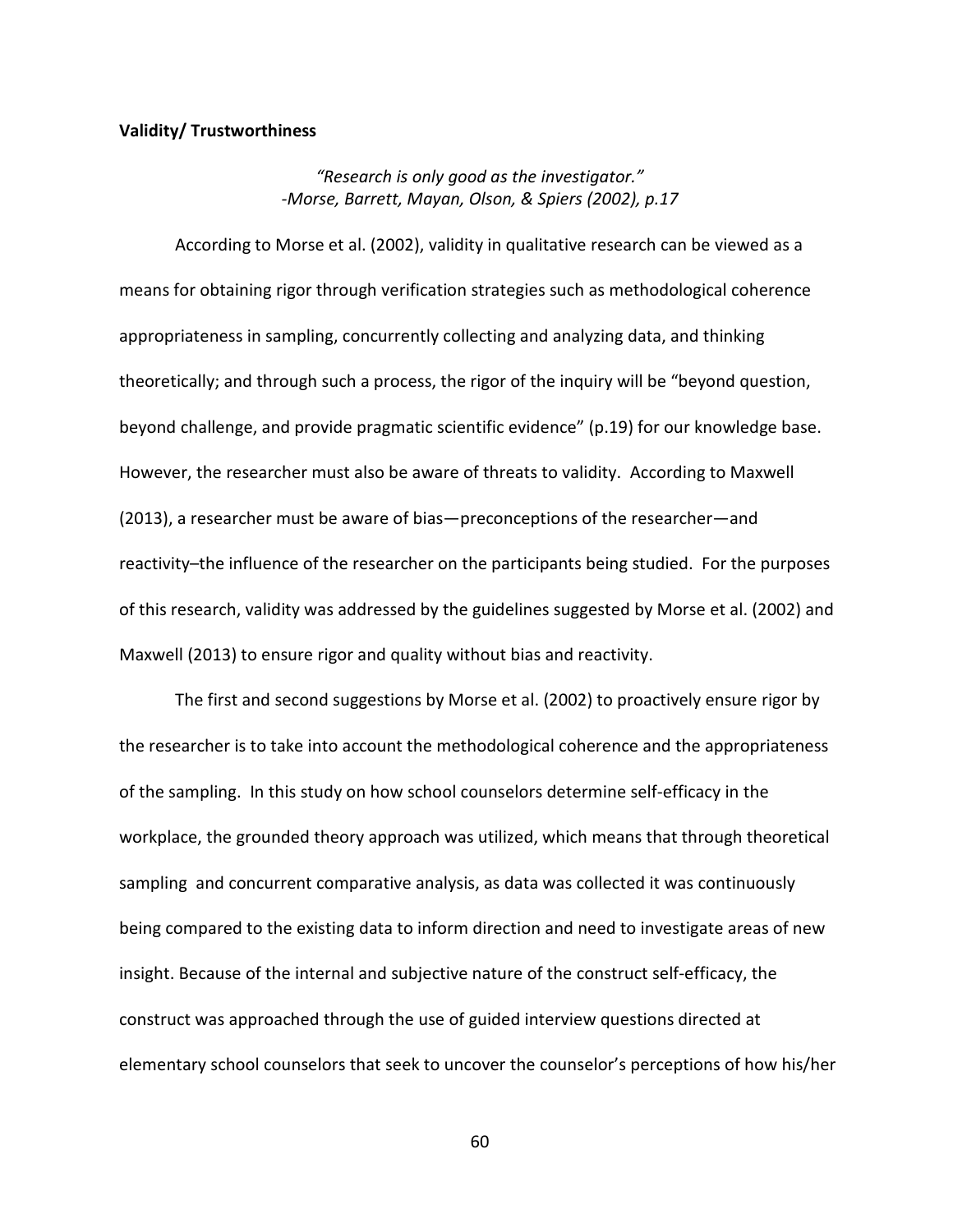role is viewed through the lens of "other" school agents as well as "what" keeps him/her motivated to stay with the job. Observation of the school counselor's interactions with "other" school agents (i.e., principals, asst. principals, administrative personnel, and teachers) were also noted and utilized from time spent at the school. This additional time in observations was used to support validity by observing discrepant evidence and negative cases between what was said in the interview and what was observed (Maxwell, 2013). Because the research question for this study addresses how school counselors experience and manifest self-efficacy, these methods and sampling techniques are considered congruent and appropriate to the methodologies required of the grounded theory approach to qualitative research.

 In addressing Morse et al.'s (2002) third and fourth suggestions for collecting/analyzing data concurrently and thinking theoretically, data obtained through interview and observation were transcribed and coded in a timely fashion as to allow for reflection of the experience, but not too much time to forget the nuances and those things that "stand out". Due to the nature of the coding process, thinking theoretically will emerge as an organic process that helps to keep "the micro-macro perspectives, inching forward without making cognitive leaps, constantly checking and rechecking, and building a solid foundation" (Morse et al., 2002, p.18). Through the process of thinking theoretically about the data, a theory developed that was then tied back and synthesized with the research questions.

 Threats to validity in the form of bias and reactivity were addressed and proactively rechecked throughout the research process. Biases were checked by exploring my preconceived notions, ideas, and opinions and trying indefinitely to ensure objectiveness in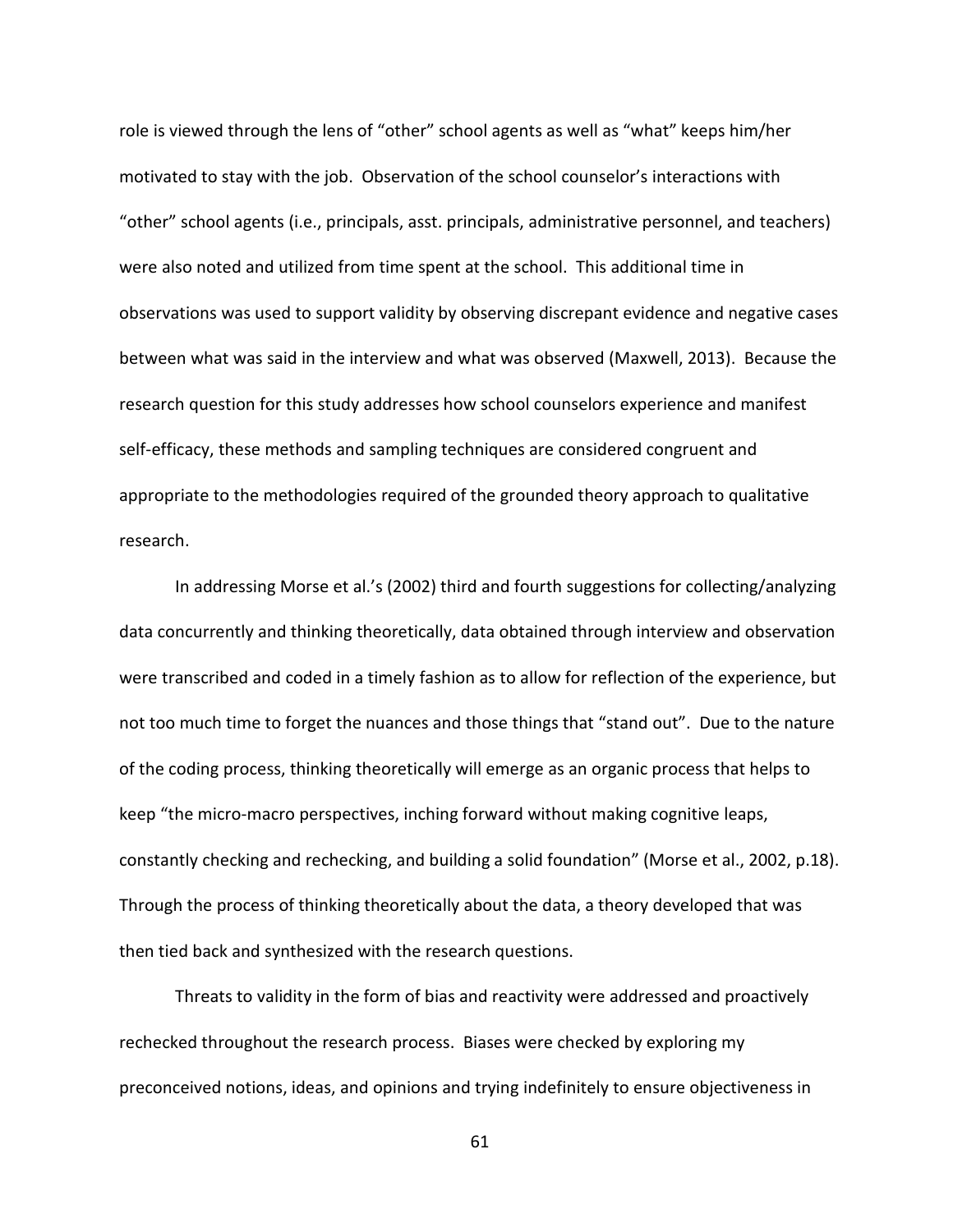the collection and reporting of the data. Reactivity was also addressed through the interview protocol where questions get at similar ideas from differing perspectives, as well as through the process of corresponding observation of behaviors and interactions of the school counselor in the workplace. In addition to self-check for bias and reactivity, a peer debriefing from a colleague who was familiar with the material as well as the profession of the elementary school counselor was utilized during the data collection process and the final write-up. Lastly, member checks with the counselors interviewed were also conducted to ensure that the data collected as accurate and that the interpretation of it seemed appropriate and good.

## **Risks and Benefits**

 The risks associated with this study included maintaining the confidentiality of the interviewees in light of possibly sensitive information. Because of the nature of the power role between administrator and school counselor, it is possible that some information shared would be detrimental to the school counselor's working relationship with the district or administration. It could also bring to light issues or concerns of a systemic nature. Another risk concern could be the well-being of the school counselor when asked to think existentially about their working role and satisfaction with their job. With these risk factors in mind, it is imperative that confidentiality remain intact and that informed consent is received and understood.

Because the process of a person creating self-efficacy is subjective and internal, it is the hope that a benefit of this study will be to bring insight and perspective to the various factors that contribute to a school counselor's sense of doing a "good job". By exploring and having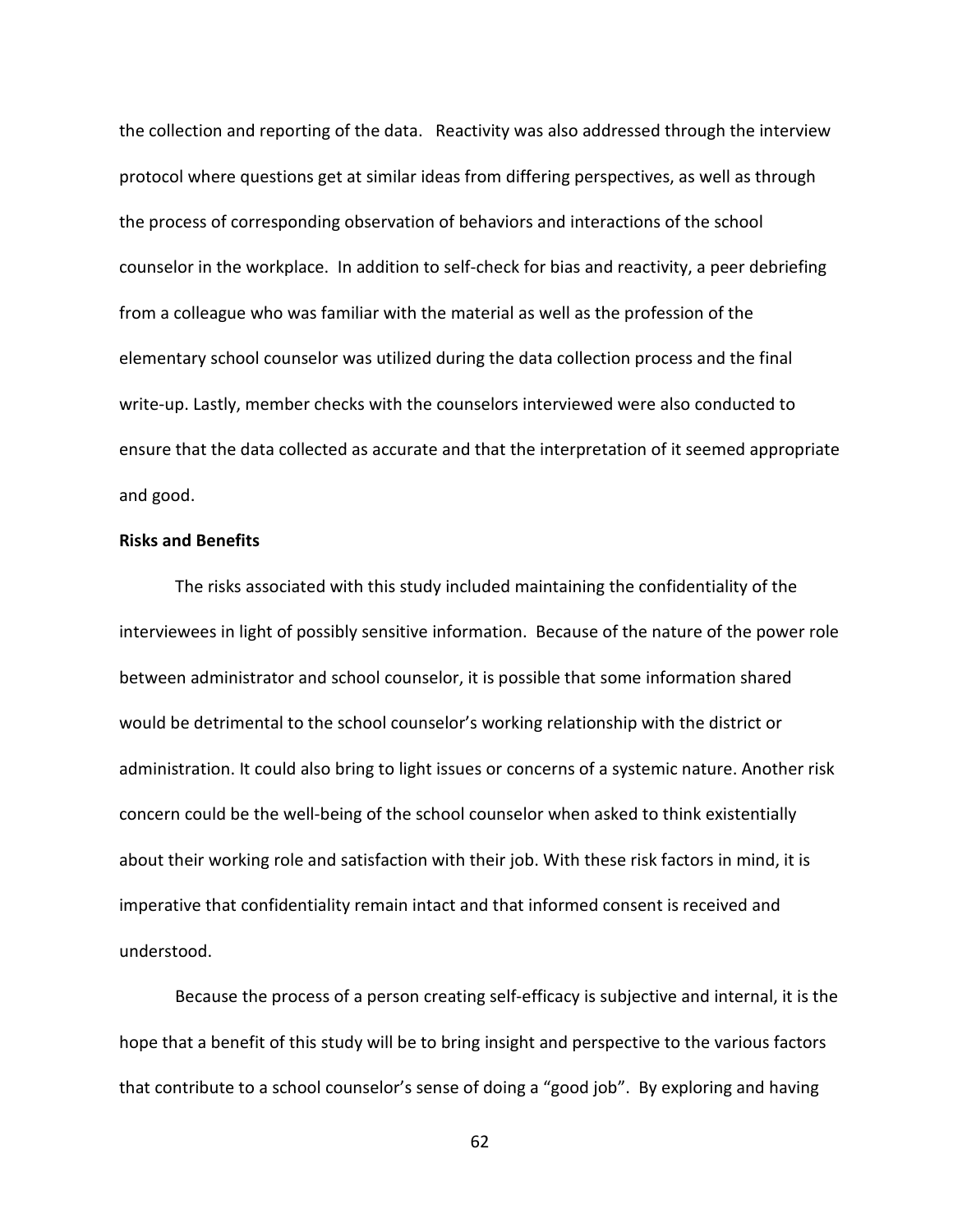awareness of this notion, school districts and administrators would be better able to ensure that such constructs are in place in order to ensure the most optimal working environment for the counselor. This knowledge would also help graduate level school counselor programs to properly address such needs and issues in the training of future school counselors.

### **Limitations**

 Limitations that need to be discussed in this study include the purposeful sampling, the restriction of location, and the lack of diversity in the participants. In regards to the purposeful sampling, participants were chosen based on accessibility and availability at the time of interviewing. Initially, 12 counselors were contacted for interview but only eight could complete the interview process, thus reducing the sample size to a smaller number. Also, participants were chosen from surrounding areas that were quickly accessible to the researcher and in some ways, could limit the findings to being more specific to this region. In addition, all of the participants used in this study were Caucasian females. This limit to diversity could have also limited the findings to the perspective of the majority population of the region without bringing a diverse perspective to the study.

### **Chapter Summary**

The purpose of this study was to explore school counselors' perceptions of how selfefficacy is experienced and manifested for their profession and what significant thematic factors emerge between the participants. This study utilized a qualitative, grounded theory, research design based in a constructivist paradigm. In this study, eight elementary school counselors were interviewed in order to explore their experience as a school counselor and through that perspective uncover what factors emerge as being significant to the development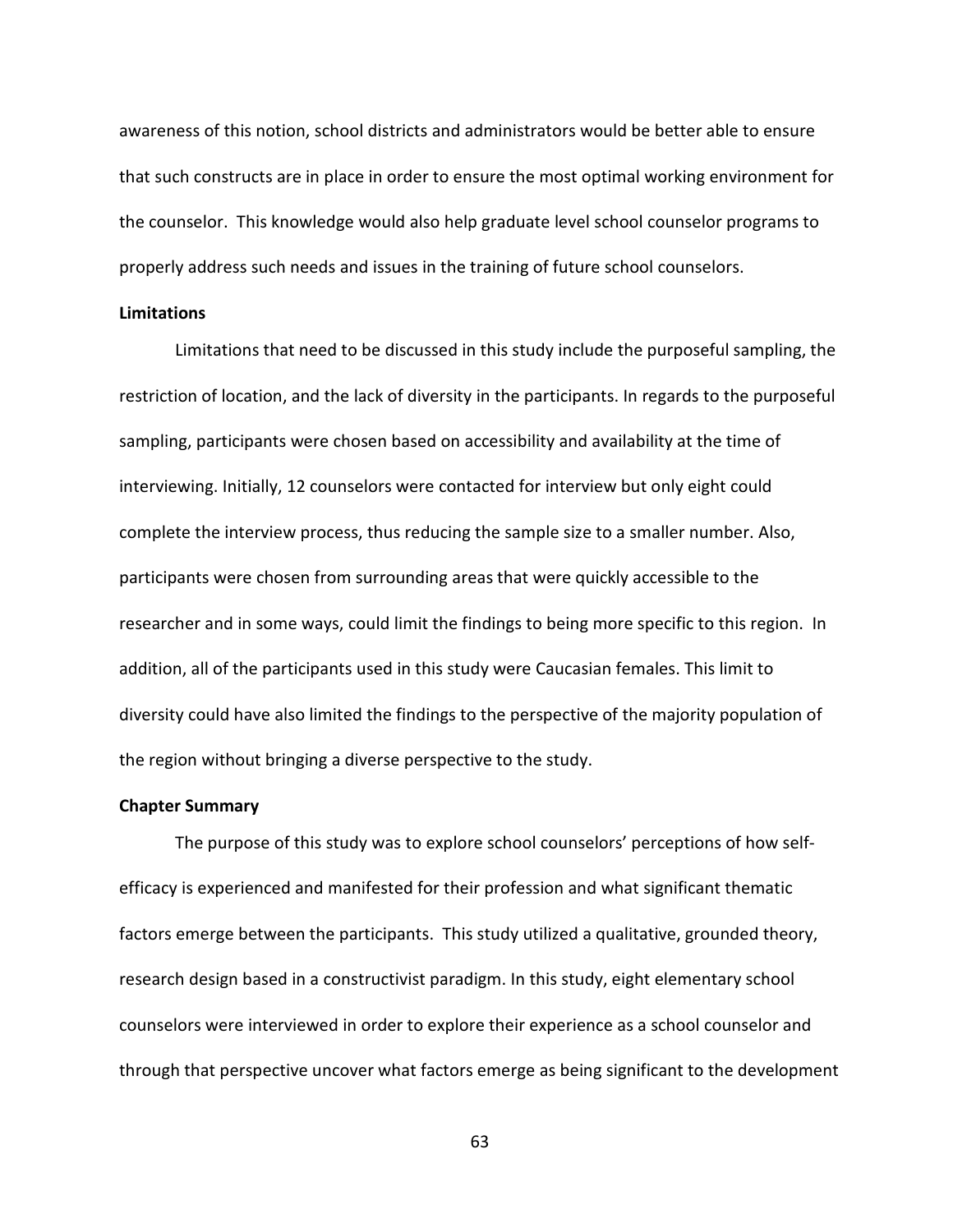of self-efficacy in the workplace. It was the hope that through this study, more information as to how to support elementary school counselors in their work to be the most effective as well as more information as to how to train future school counselors would be produced.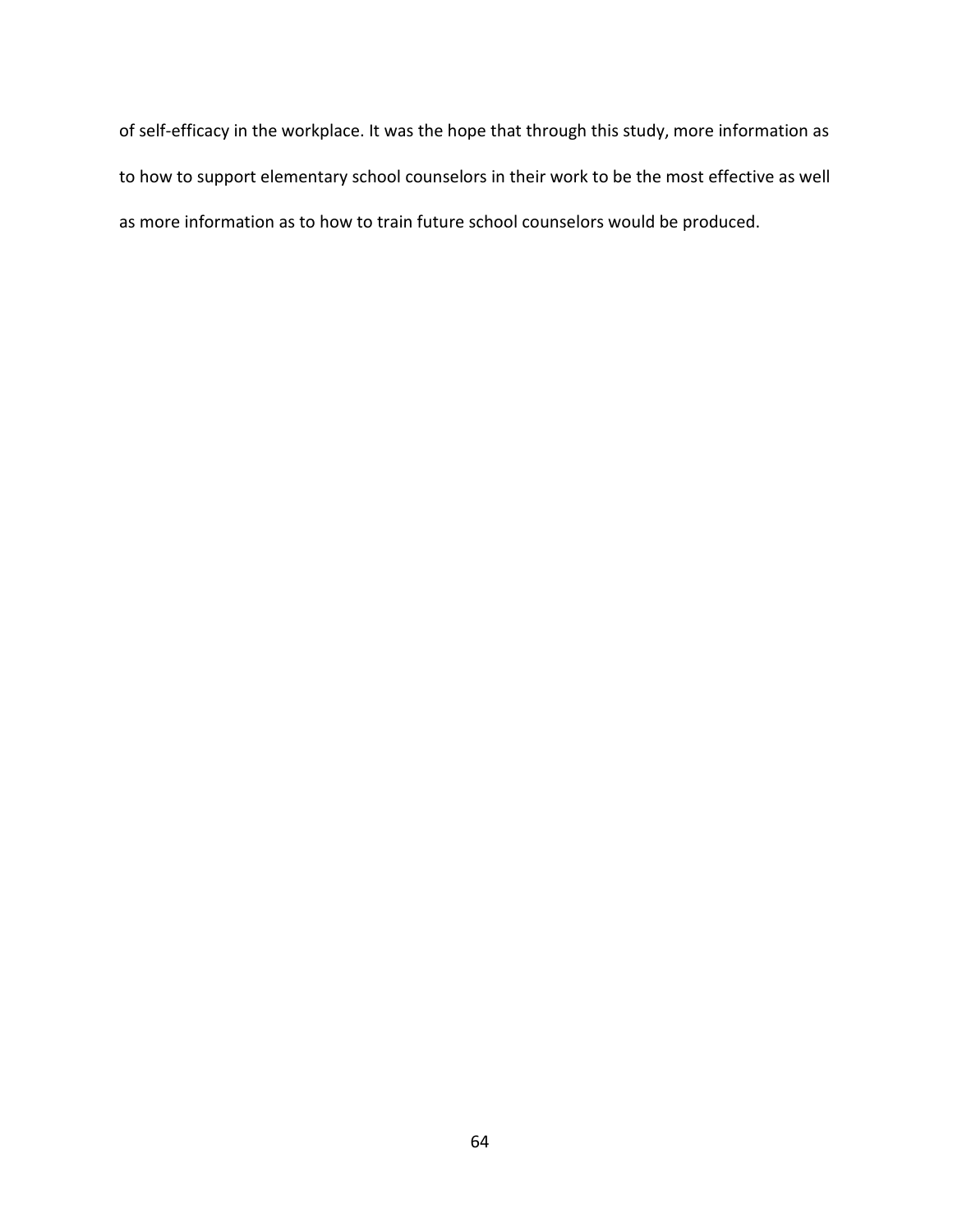#### **Chapter 4: Presentation of Findings**

Due to the individualized nature of the work of a school counselor and the strong likelihood of role ambiguity and its associated effects, the purpose of this study was to observe what thematic factors emerge in qualitative interviews with elementary school counselors that contribute the most to a sense of efficacy in job performance. In this study, rich information was discovered, and the findings are organized based on the research questions and goals. Then, new emerging insight is discussed. The overarching research question (R1) of this study was what factors are the most influential in the elementary school counselor's experience of doing a good job and assists them in manifesting self-efficacy. Some additional questions addressed were: (R2) to what degree does the level of administrative support relate to a school counselor's sense of efficacy, (R3) what specific aspects of the job contribute more significantly to efficacy, and finally, (R4) what uncontrollable factors such as school population, location, and grade levels have the most effect on efficacy?

# **(R1)What factors are the most influential in the elementary school counselor's experience of doing good job?**

When asked to talk about how they "know" they are doing a good job, all eight school counselors interviewed paused and reflected, and four out of eight stated that thinking about how they were doing a good job was novel and something of which they had not given much thought. It was evident from the manner in which this question was processed and answered that the participants were pouring over the external and internal messages that they use to determine whether or not they did a good job that day. When asked about their typical day, all of the counselors listed components that involved working with children, administration,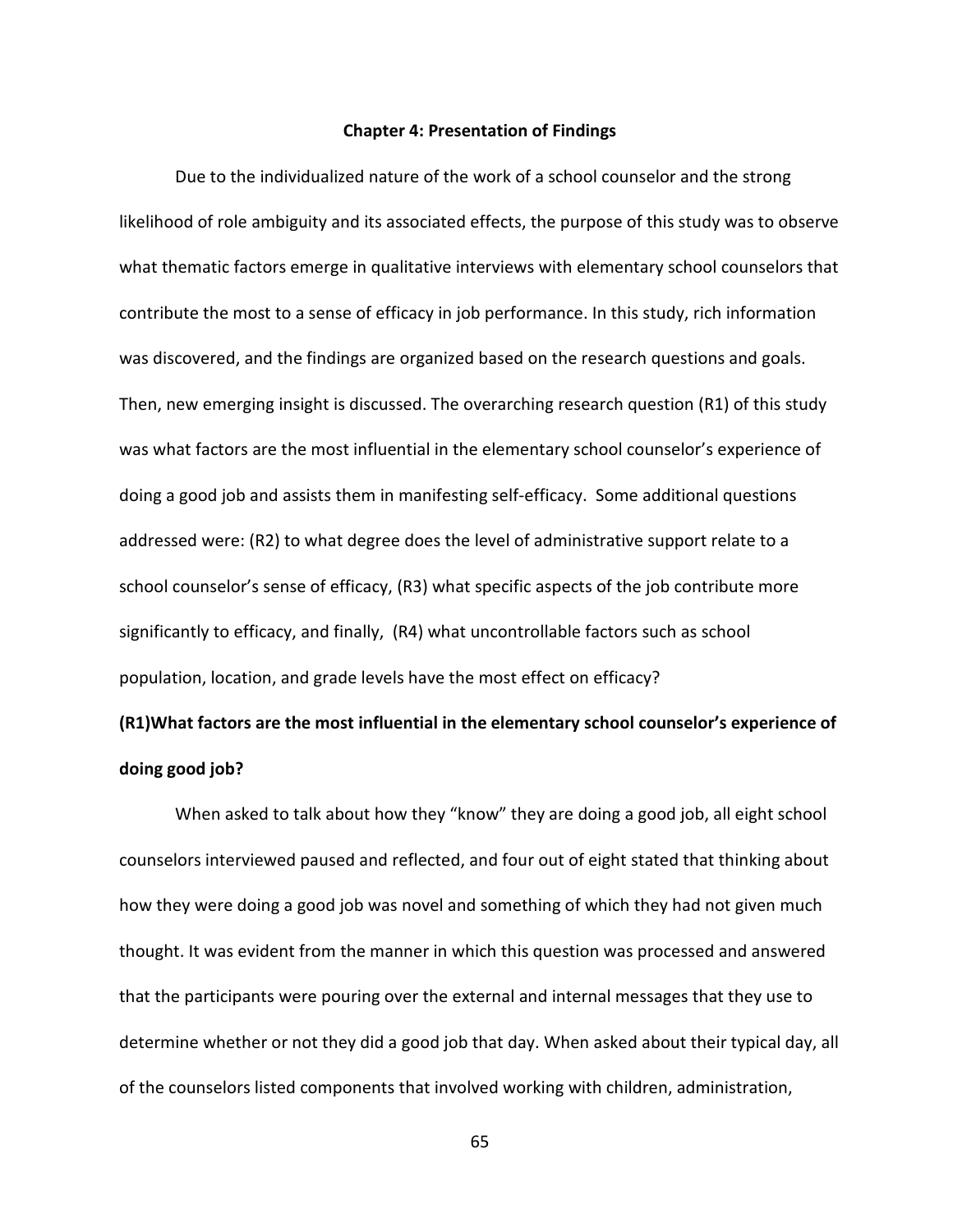teachers in many intertwined roles, but they also stated that each day was different depending on the circumstances. This ambiguity in role and routine made this question of how do you "know" you are doing a good job a hard question to answer. As stated by one participant (P8) in regards to the constant flux of her role:

And that's one of the things that I like and one of the things I struggle with. Feeling like I am accomplishing what I need to be accomplishing..when sometimes you walk in the door and things go to hell in a hand basket. You are calling saying hey I have to reschedule..or I cannot get to the blue hallway because I am in the yellow but I will be there as soon as I can. Sometimes that can be frustrating because I think-- am I really being, ya know, wise with my time? Or am I letting things suck me in and I don't manage it really well. So, kind of figuring that piece out. (P8)

Most of those interviewed felt as though the main source of "knowing" they were doing a

good job came from relational factors with teachers, children, administration, and parents.

**(R1) Teachers.** A common theme of importance that emerged foremost was the

rapport with teachers. Rapport to these counselors meant that the teachers were supportive

of the guidance program enough that they trusted the school counselor to work with their

kids, were complementary and respectful, and were willing to send kids when they needed

emotional support. As stated by one participant:

I try not to base my worth or you know what I believe..my values on feedback from teachers or, you know, other folks because then you are always looking for that external kind of reward, however, I feel like that this success of this program is based on external things. You know… teachers giving complements, teachers trusting you with their kids, and teachers making guidance a priority and staying in the room because they know the lesson is something they can implement after I leave. Those are the things that make me feel successful. (P8)

It seemed that rapport also encompassed a sense of mutual respect and inclusiveness when it

came to working collaboratively to meet the needs of the students. Four participants

interviewed mentioned the challenges associated with time constraints in the classroom and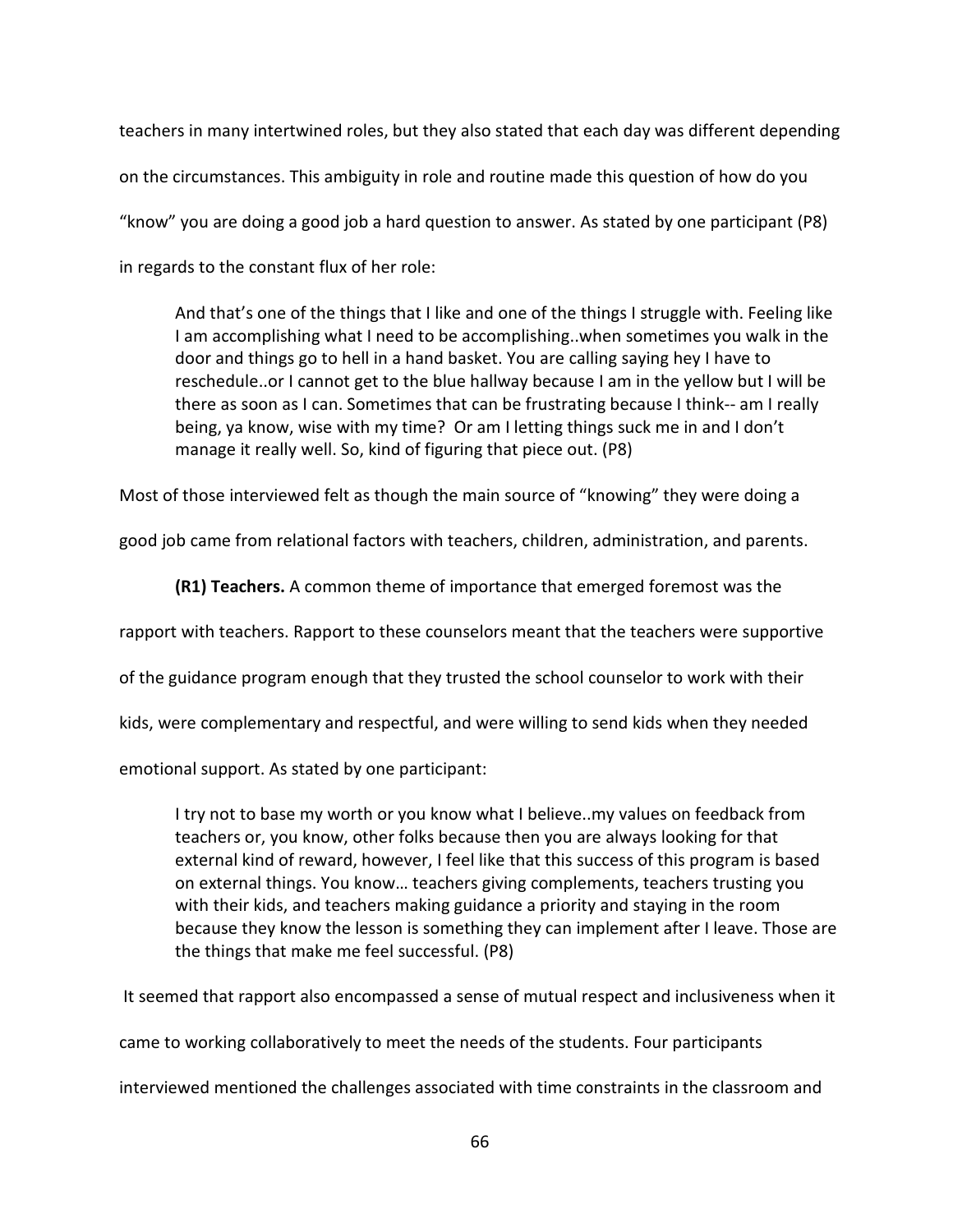being able to pull students for individual work, and these counselors felt as though it was a great complement when the teachers understood the importance of the work being done and the need for flexibility and some transparency when working with their kids. However, this respect was mutual. As stated by one counselor in regards to her relationship with her teachers:

Most teachers want what is successful for their kids, like all of us are afraid of being vulnerable, so if I reach out for help it looks like I cannot manage the situation. So, I have worked really hard in the last year and a half to not come across like, " well let me float down on my cloud because I am the expert and save this child that you can't manage". I feel like yes- by making myself approachable and willing to clean up vomit if that's what I need to do, then teachers see you as part of the team versus this separate entity that is coming to judge or tell me how to manage my class. (P8)

All counselors interviewed talked some about the relational components with their teachers and how it made a great difference in the challenges associated with their work. As stated by one counselor in speaking about the dynamics of the teachers within the school as related to

her role:

I think that the sense of community makes a difference. I think if there is a lot of tension between teachers, then that affects how I approach those teachers and how I navigate through them. There was just a lot of tension this year. So, I am thinking and trying to navigate and build those relationships and not make other people mad and walk that tightrope. And I also think, just showing up and being visible. I think the school counselor is really responsible for tying the whole school together and building that community and building that trust with the whole school. (P8)

**(R1) Children.** The next relational component of importance was with their rapport with the children. The rapport was described as children feeling comfortable to come to the school counselor for what they need and the children knowing the face of the school counselor (visibility). As mentioned by one participant: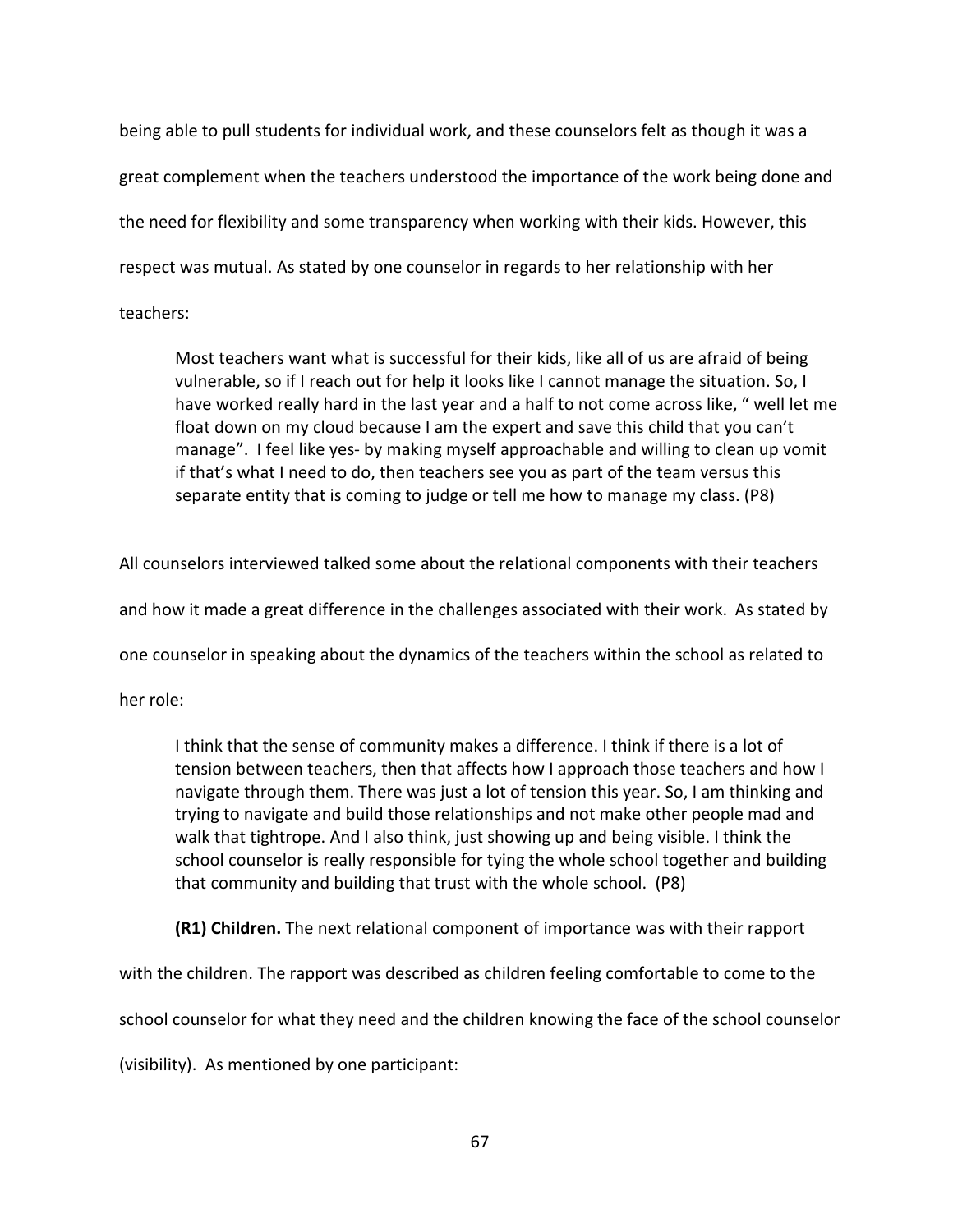It's kind of a hard job. Some of the kids… you can see how they progress and you can tell you are doing a good job. But others you do what you do and hope for the best because they move on and you do not really know. I feel like when I have kids who are coming to me and they feel comfortable coming to me- I think that shows I am doing my job well and I have established enough rapport. I mean we are talking 490 something kids or 480 something kids whatever we are at the moment. They all know my name and they know how to find me. (P5)

All of the counselors interviewed spoke to some extent about using their hallway duty or morning/afternoon greeting duty to be a face and be visible to the children. One counselor stated that the core of her program revolves around guidance because she is able to see more kids at one setting, which is vital to her remaining visible to a very large school population. In general, the relational theme that emerged with the rapport with children was vital to efficacy. Although not talked about as frequently as the teacher component when asked directly how they "know" they are doing a good job, every elementary school counselors interviewed mentioned children as their number one reason for what keeps you coming back to work. As stated by one school counselor:

I think, I feel like I am doing a good job when I see a lot of my stakeholders in day. I feel like I am not doing a good job if I sit in this chair all day looking at my computer. I try to allot time for program planning stuff, but I can get bogged down to where when I walk away I am like "what did I do today?" I do not like that feeling… and hardly interacting with people. That is not what I got into this for. I love it when a kid says to me, "I like it when you are here". And they do..ya know. The little kids will say, "I like it when you come and speak", and that's what makes me feel good. (P7)

Although children were the number one reason that these counselors returned to work every

day and every school year, they were not the sole determination of efficacy. As stated by one

participant:

If I just based the job I was doing on the feedback I get from children, I would say I get an A+ because I feel that I meet children's needs, and they let me know that in many, many ways. But they are not my evaluators. (P1)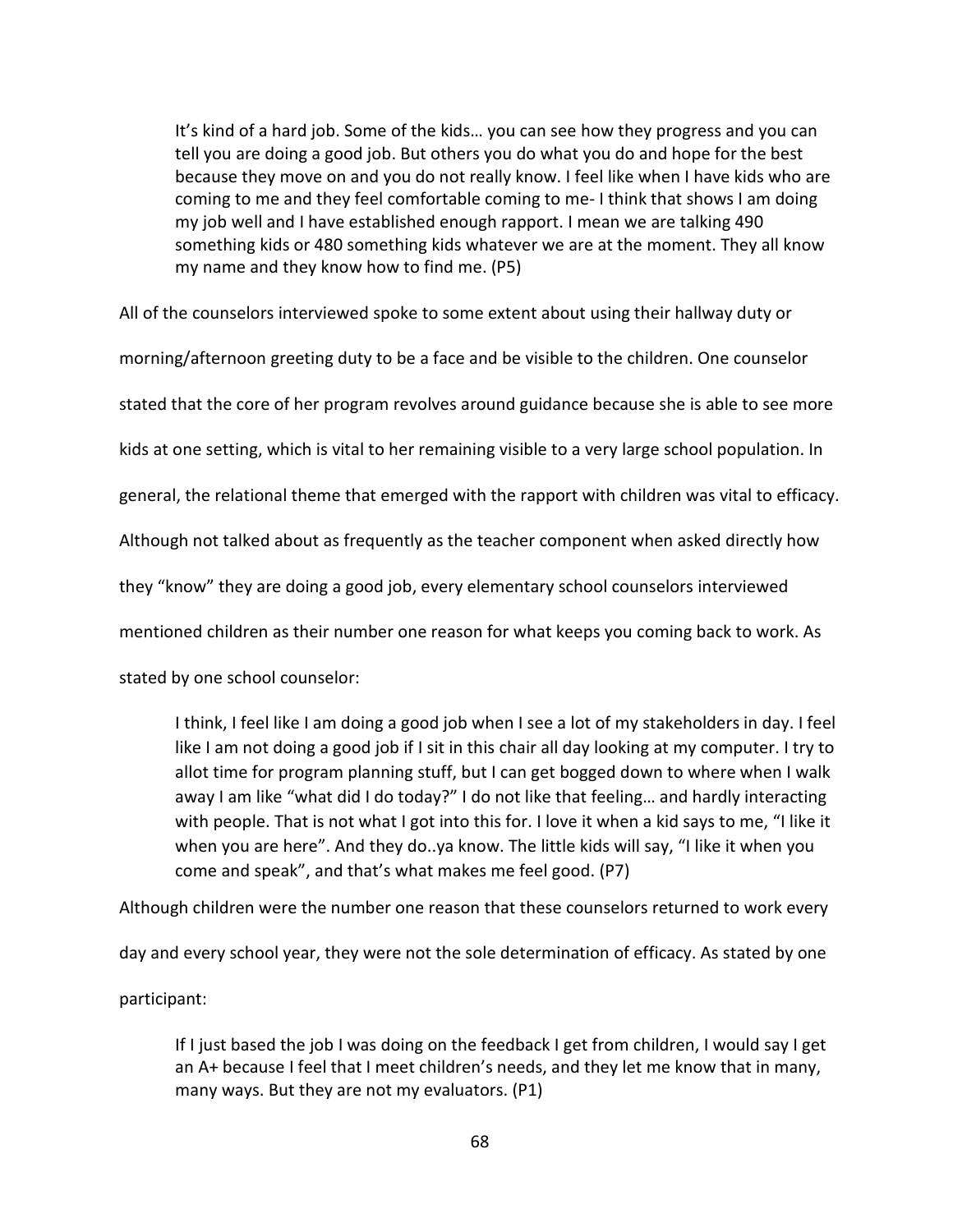All of the school counselors interviewed listed their administrative team as their evaluators of their working performance.

**(R1)Administration.** The last relational component mentioned was administrative trust. Four of the eight counselors interviewed mentioned support or trust of their administration as an indicator that they were doing a good job. For some, it seemed that they viewed their administration as being encouraging of the guidance program and willing to support their counselors in having an active role in the school through leadership opportunities and more outside training. All counselors discussed their administration somewhat, but an emerging theme seemed to be that if trust was present then the school counselor felt more supported and free to implement their guidance program to the best of their ability. As stated by one participant:

I feel very, very fortunate that my principal doesn't make me feel like that… she has come in and does observations on my lessons, both announced and both as a walkthrough- which I love because I love for her to see what I am doing. But I feel like she.. I have never felt like pressure that I am going to mess up. If I know she's coming for a formal evaluation, I make sure to get here early, look better, dress nice, have everything planned- but I have never stressed about it and felt like I was going to be in trouble or that I am doing something wrong. I have been very fortunate with all I have had- I have had 4 or 5 principals- and I have always felt that they were totally supportive and complementary. They make you want to work harder and do better because they are not on your case. (P3)

Although only half of the participants mentioned the relational component with administration as an indicator of doing a good job, all interviewed mentioned that their working performance evaluations were performed by their administration. In addition, only one counselor interviewed indicated that her principal had a thorough understanding of her role. All others indicated that the administration may not fully understand the role, yet there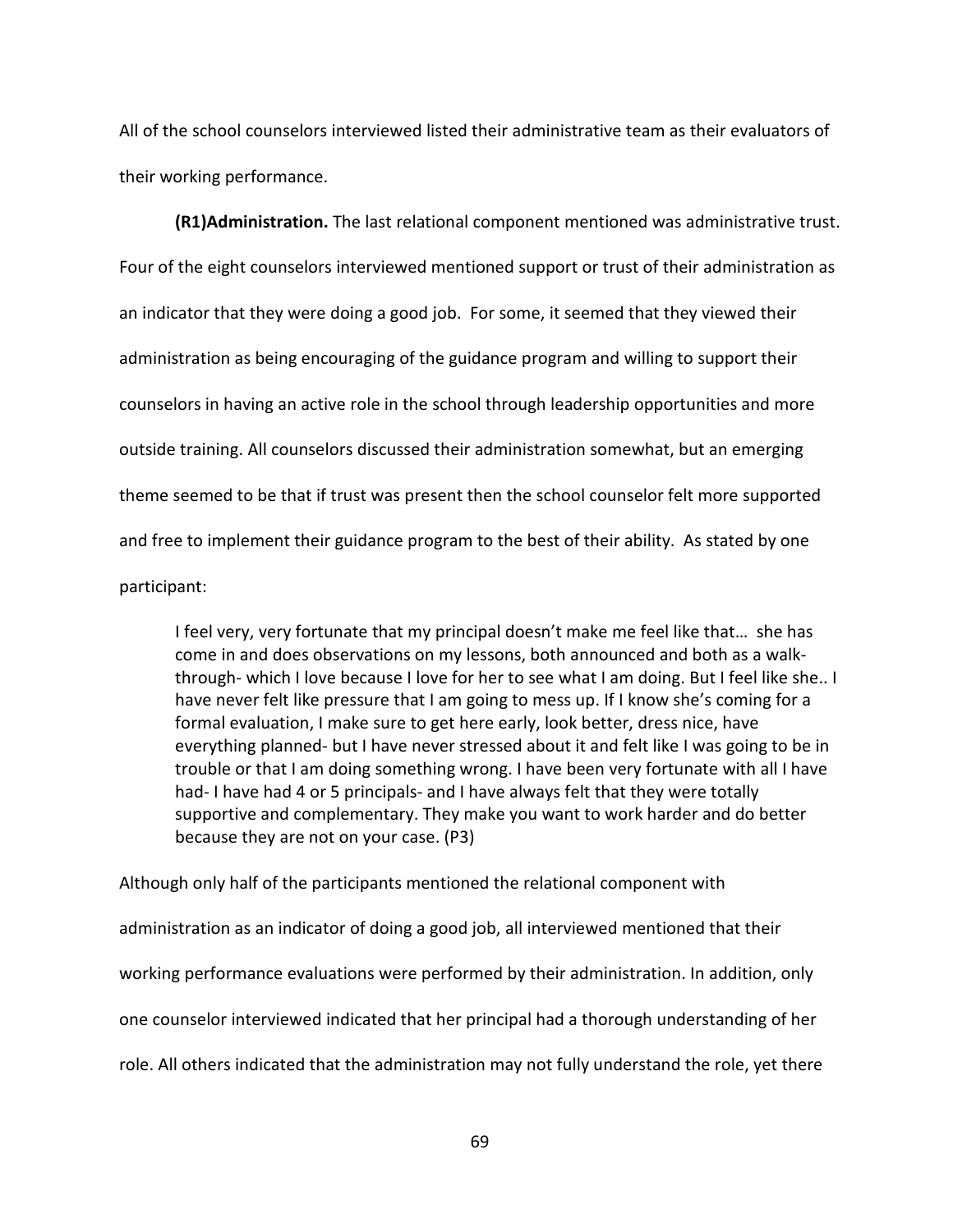seemed to be a lot of trust that the counselor was doing her job well. A stated by one

### counselor:

I think a lot of it has to do too that a lot of people do not understand the counselor's role. For example, my evaluator did not know how to rate me on my evaluation, so I think..yes.. they don't understand the role of the counselors a lot of times. Maybe they understand but they do not know how it all fits together as easily as they do for teachers. They haven't been in our role before. I know my evaluator had a hard time because he was like, "I know I saw you do this and this is really great, but I don't know what it is or what it is called and I don't know how to rate you on your skills". There are still a lot of discrepancies and vocabulary that we are working on. (P7)

When asked about their evaluations of their working performance, all counselors mentioned the use of the Teacher Excellence and Support System (TESS) as well as personal growth plans. All of the counselors seemed to be in agreement that the TESS evaluation was more teacher oriented and made for some challenges in being evaluated on counselor activities, however, most felt as though their administration was fair, supportive, and understanding in the process. Although all the counselors seemed to speak about rapport with administration as being important to their sense of efficacy, interestingly, none linked their TESS or working performance evaluation as an indicator of doing a good job.

**(R1)Parents.** Lastly, another indicator of efficacy that was mentioned by all counselors was rapport with parents. Rapport with parents was described as parents being involved with their child's school life, being supportive of the work of the school counselor, and being willing to allow their child to participate in the guidance program. For some counselors, parent rapport was an element that due to a negative stigma associated with mental health took some time and education as to the role of the school counselor. As stated by one counselor: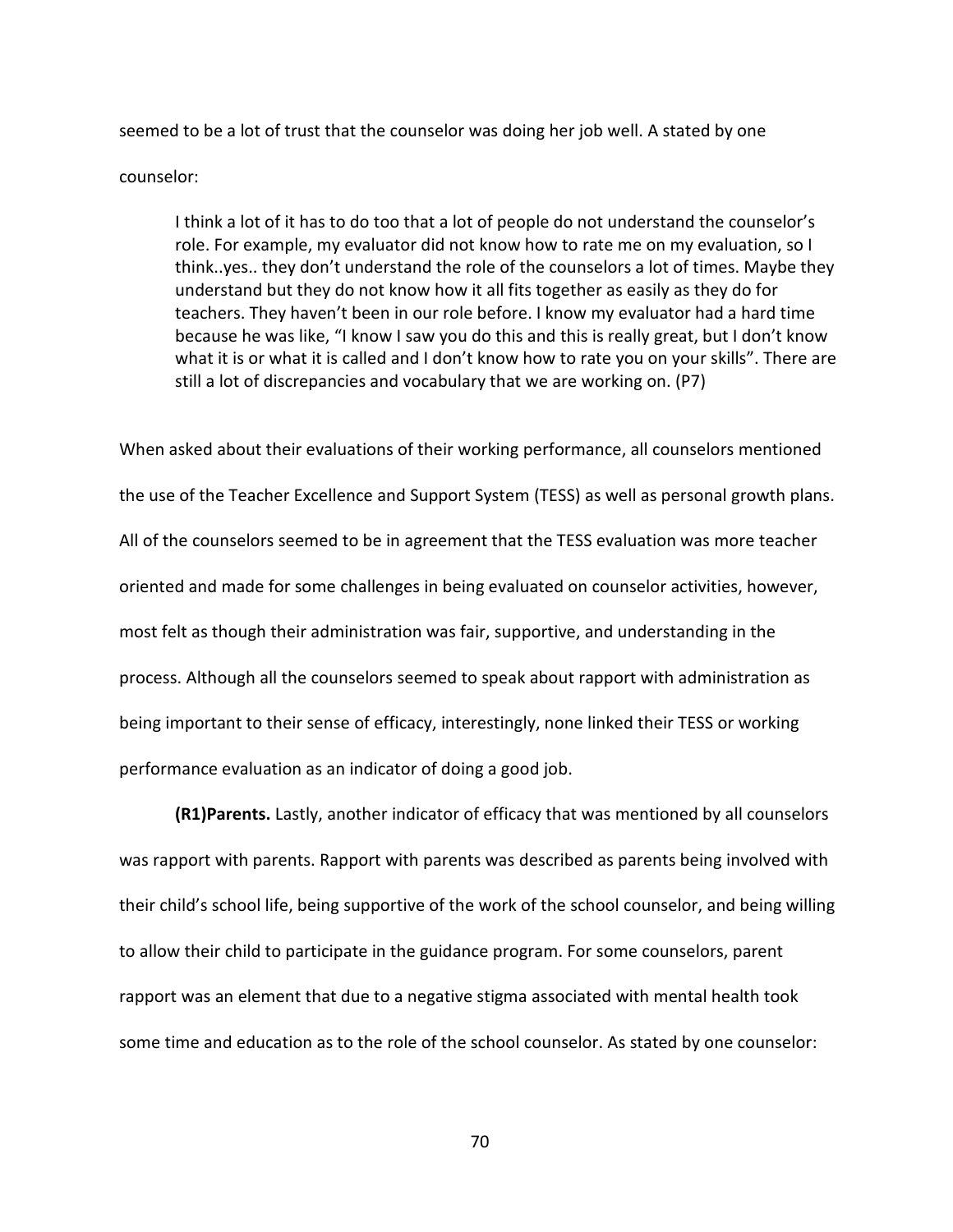Sometimes, I will have a parent that said, " I am so sorry! I heard my daughter had a fight and came to your office. I say, "No, I appreciate that. That's what I want to do." All friends have fights. I want them to try to work it out themselves. It's better they come to me and let me try to help, then taking it home and getting mom's angry with each other. So that's the main thing that I need to work on is letting parents know my role. A lot of times they are like "you see my child every other week in guidance lessons!" and they think that the counselor is just there. Or some of them even, on a negative, they think if their kids come in they haven't done anything wrong and you're not going to call DHS on me. They think if the counselor comes "I am in trouble" and what I did wrong..or what kind of problems they have.. so I try to make that a positive. (P3)

Other counselors made similar statements in their interviews in regards to dealing with

parents and the stigma associated with mental health. As stated by another counselor:

We do have parents from other cultures that when they see anything about counseling, they will need a phone call with an explanation. All of my groups are friendship oriented and conflict oriented. I try to explain that it's not therapy and I think that's why it's easier too whenever I get anything signed and I need feedback. I am just talking about their friendship. And I always try to let them know what I am doing and the group is just an extension of what I am doing in their guidance lessons. It's nothing extremely personal and it's not therapy. We are just talking about friendship and conflict. It's less threatening. I usually do just briefly explain my activities and after they hear that they are fine. I have never had anyone say, my child cannot be in a group with you. Um.. I have had parents say my child cannot speak to a counselor, like after a hotline, but I understand. And at the same time, we are never trying to get anyone into trouble. (P4)

Although most of the counselors mentioned some facet of a parental component as part of

their stakeholders in their role as the school counselor as well as an indicator of a job well

done, many mentioned the parental piece as being one of the more challenging components

of their job.

In summation to (R1), the factors that appeared to be the most influential to a

counselor's sense of doing a good job appeared to be relationally tied to rapport with

teachers, children, administration, and parents.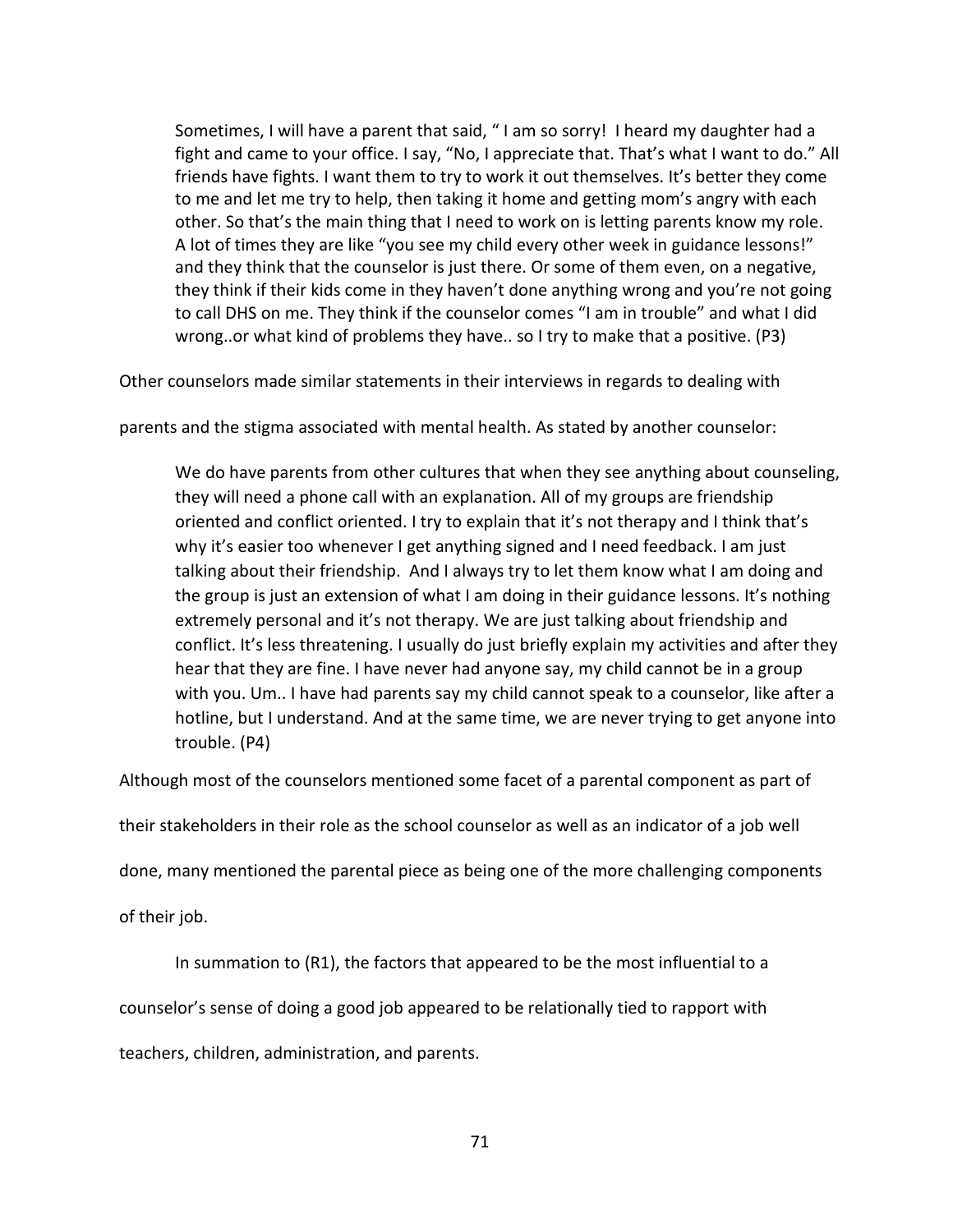# **(R2) To what degree does the level of administrative support relate to a school counselor's sense of efficacy?**

As mentioned in the above section on influential factors to efficacy, the school counselors interviewed all included administrative trust and support as a significant component that added to their sense of working efficacy. Although in some cases, it seemed as though the school counselors felt that their administrative team did not fully understand the role; it seemed excusable so long as they were supportive and not scrutinizing. When asked how her admin viewed her role as a school counselor, one participant who is a traveling counselor at two different schools and works with two sets of principals/ assistant principals

stated:

My admin at one school would say, we are there to support, and they would leave it very general --to the kids to the teacher to everybody, because they do utilize the counselors in so many different ways there. But I also think that they would say- we have a lot of kids popping up over there- their demographic is changing. We are seeing more high poverty kids over there- so I would say a lot of education for the teachers about families and kids in poverty, and just trying to develop empathy in teachers. So, I think they would say education and support. Here at this school- I think they would say just meeting the needs of the kids. The population is so different that they would say just take care of the kids whatever that takes. (P7)

When asked this question about their administration's view of their role, all counselors added some component about being there to support the children and help meet their needs, however, just as stated above, many gave more generalized and vague answers with the same idea of do "whatever it takes" to meet the needs of the population without specificity. Interestingly, this role ambiguity due to the private and confidential nature of some of the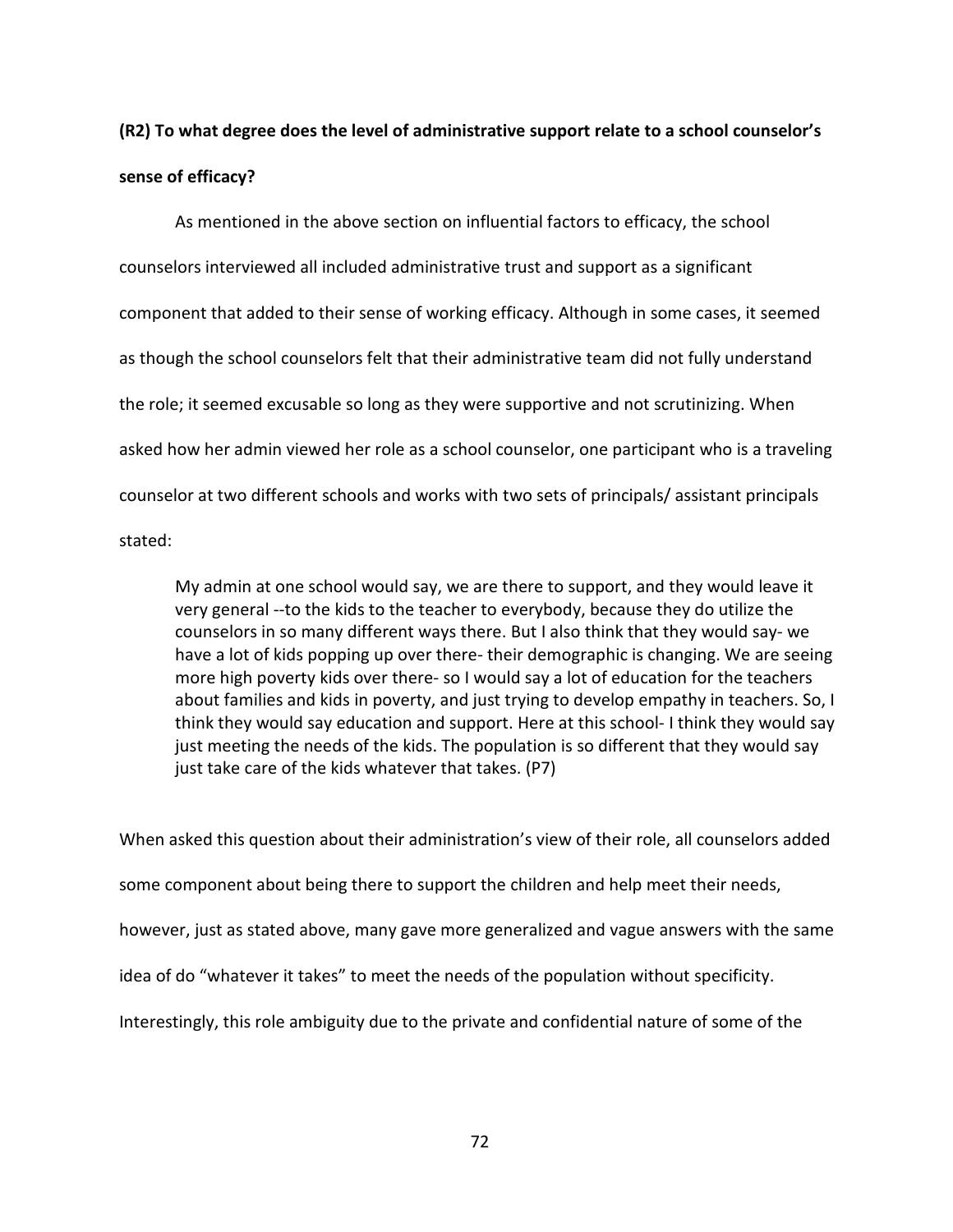work was further elucidated when the counselors were asked about their working

performance evaluation. A stated by one counselor:

Here's the conundrums with TESS- which I am sure have come up with others- it's hard to find an appropriate time for an admin to observe a school counselor, and they are most comfortable with guidance. And so, it's still not as cookie cutter as I am sure the admin would like it to be, but that's what I was observed in this year, guidance. I'm not sure that we are supposed to be observed in certain settings, and even in that one the kids were talking about some pretty heavy stuff. Sometimes even in guidance confidential stuff comes out, and that's just what happens. (P6)

However, this counselor also felt as though she was supported and respected by her principal,

and she considered her an ally for doing her job when met with challenges from teachers. She

also stated:

I think my admin is pretty trusting in my vision. So if I go to them and say, "I need your help- I need to get my guidance in today and it's not happening", I have that. It's a big card that I play if I have to. I think my schedule is pretty consistent and so I have some things in place, so usually teachers see it coming. (P6)

However, this ambiguity also leads to another factor in regards to lack of critical feedback for

job improvement. As stated by one counselor in regards to feedback from her evaluations:

They [administration] do not understand. Have you looked at the TESS eval for school counselors? I would love to be evaluated by a school counselor. They do not have a clue. I am not saying that to be mean. I am just saying.. "Are you doing a good job with this? Well, I don't know what that means but… do I like you as a person? Yes, you are proficient." It's very, very subjective. (P1)

And this lack of understanding on part of the administration as evaluators also leads to other

internally motivating qualities that may be present in school counselors and may contribute to

a sense of efficacy. As stated by one counselor:

You do have to be very self motivated and self driven in this job because- even though I am constantly putting stuff in front of my principal (guidance and stuff) it's not her area so she's not going to give me a lot of feedback. (P8)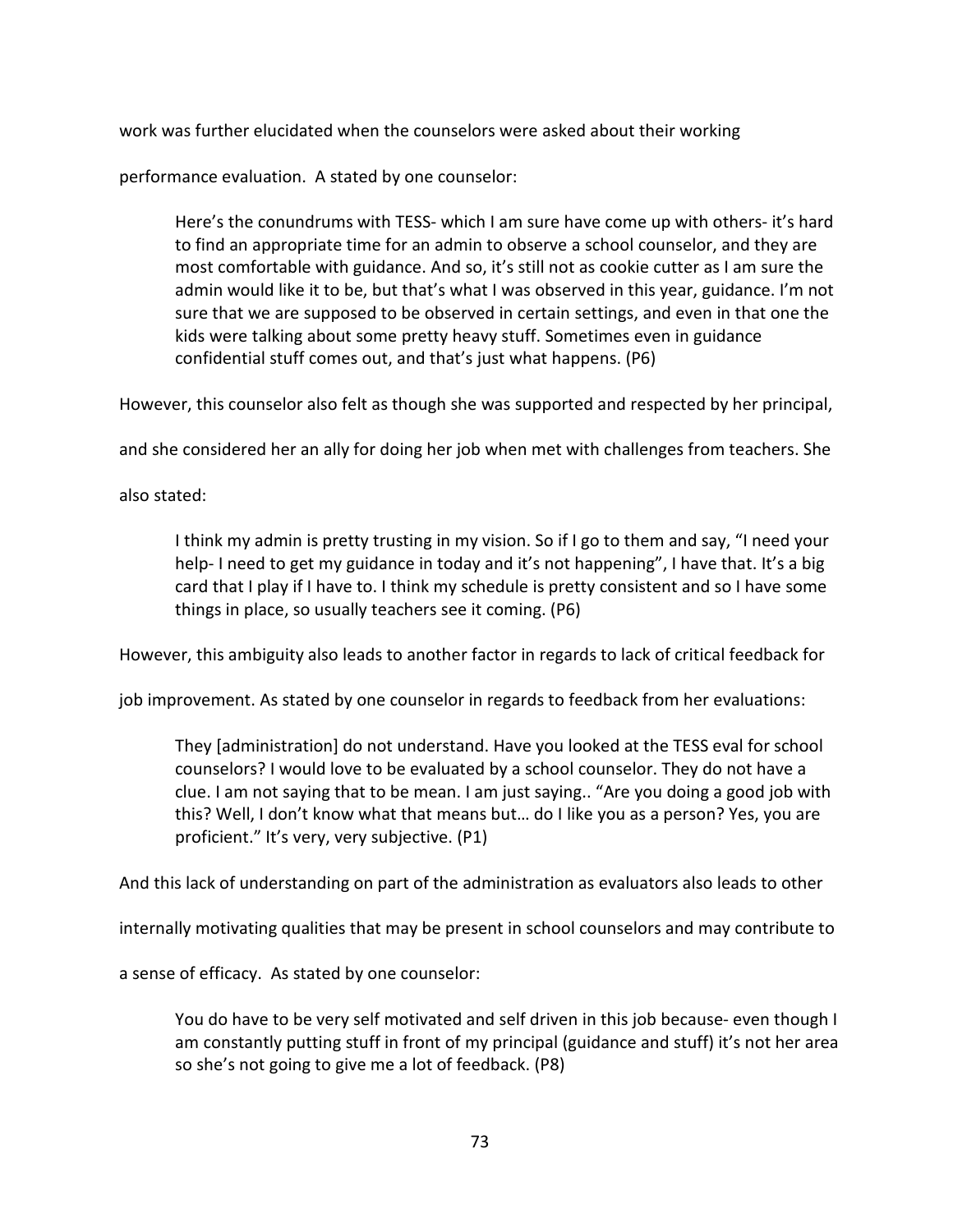In summation to the research question R2, the elementary school counselors interviewed seemed to place high value on the support of their administration regardless of their administration's perceived understanding of their role. It seems that when administrative support is high, it contributes to efficacy and conversely, when it is low, it creates a sense of uncertainty about job performance. However, they may be other self motivating constructs at work that assist in balancing out the lack of direct feedback from job evaluators.

### **(R3) What specific aspects of the job contribute more significantly to efficacy?**

As mentioned in research questions R1 and R2, relational components with teachers, children, administration, and parents seemed to contribute most significantly to efficacy for the school counselors interviewed. In addition, the overall climate of the school and personal motivating constructs also contributed to the feeling of doing a good job.

**(R3) School Climate.** School climate was described as the overall feeling the counselors received from their working environment. It seemed that the school counselors who felt more supported, included, and professionally respected at their schools, spoke more confidently about their roles as well as about their job. In speaking about her school, one counselor stated at the beginning of her interview:

Parents here are amazing. Staff is amazing. Everybody is very aware of their surroundings and their kids and they have good relationships. Both my principal and asst principal are really amazing. I can go to them and say "hey, this is going on, ya know. Can you do this part of it and I'll do the other part of it and they are on it. I have a lot of support here. They are really great. (P5)

### She later went on to say:

I love my job. I love the kids. I love to see their smiling faces when they come here in the mornings. Like I said our staff here is amazing. We are losing a lot of them for next year so that's going to be really hard. It's just a great community. This is a first year of my nine years- where I don't think there's been a single morning that I have woken up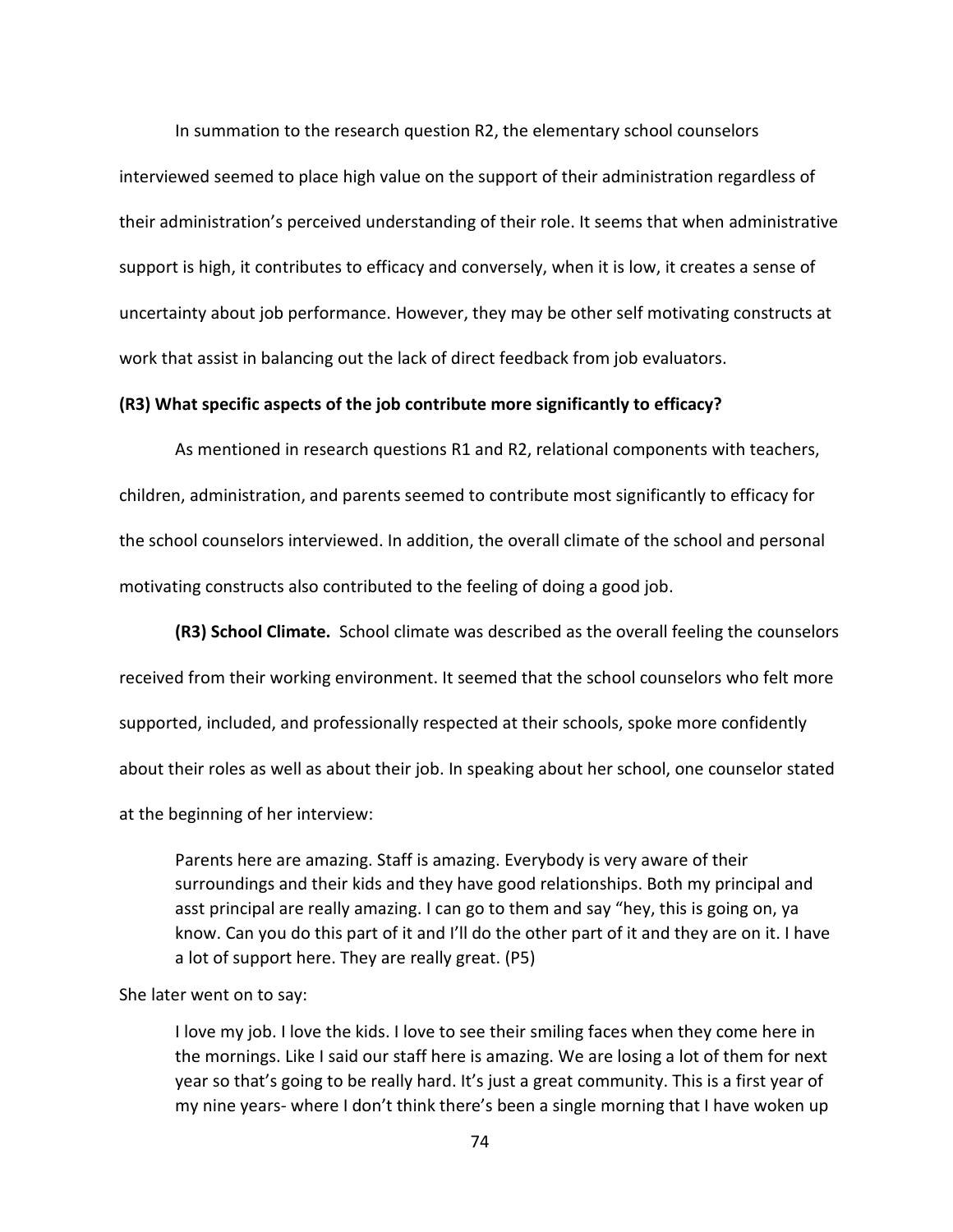and said "I don't want to go to work". I love it here. The kids are great, the parents are great. We have a great community here! (P5)

However, perhaps due to the individualized nature of schools and the different focus of

administration, not all school counselors experience their schools with the same exuberance

as participant 5. One counselor spoke to the difference in her school:

It depends on who your principal is because, just to be honest, this year I feel like I am ancillary, like I do not matter as much. I feel like I am not considered in a leadership position, where for a few years I was considered a school leader, and now I am not. Which is, well, on some levels good, because I get to more small groups and work with kids more. But it's really strange where education is going. It's all about data and test scores and if you can't show that what you are doing is affecting test scores…It seems like they are putting all of their eggs into the data basket, which is great but you can make it look anyway you want to support your program and I think that when we are talking about the emotional well-being of children, how can you quantify that. (P1)

Then, because of some schools being more focused on the data and improvement of scores,

some counselors also experience some challenges in the form of reluctance from the teachers

and accessing kids which contributes to the overall feeling of the school for the school

counselor. As stated by one participant:

Yes, I know what teachers will work with me in certain ways, especially the older grades. They want you to pull kids during lunch and not miss academic time. But when you have almost 600 kids, it's hard to get to them as quickly if you are just meeting during lunch. So time restraints are typical. You get to know your teachers. There are some teachers that when you walk in the room, they are like take them anytime whenever, they will catch up. But there are some kids that cannot miss academic time. I would say that is definitely a challenge, especially at the end of the year and scheduling. My administrators are great to let me do whatever I need to do. There are some kids that want to eat lunch with me every day for fun and there are some kids that need to see me in an emergency. The teachers are pretty good about letting me in. I have kind of learned which ones to ask for what. (P4)

Unfortunately, time constraints and teacher reluctance was a common theme amongst those

interviewed. As stated by another participant: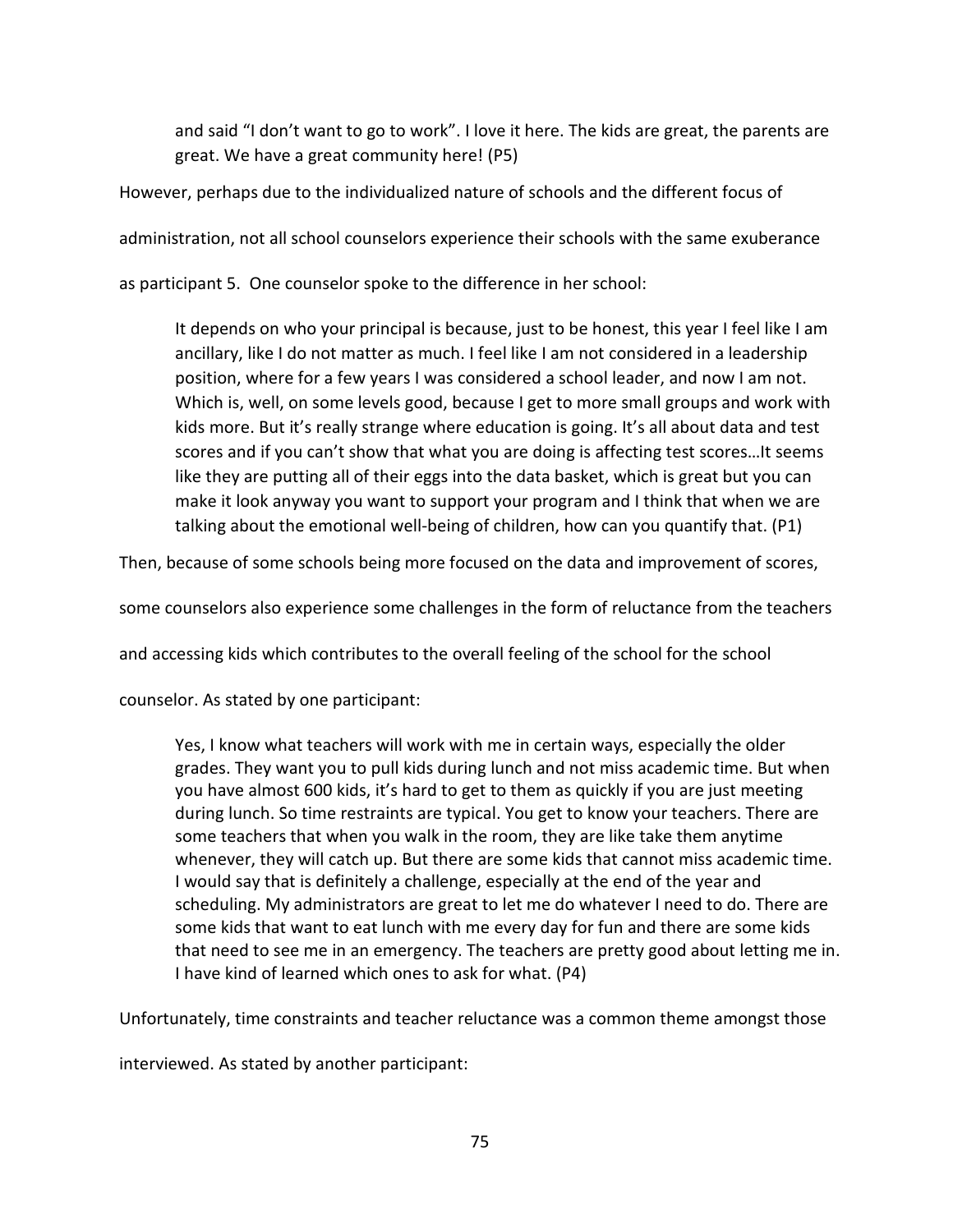The climate in Elementary schools is not conducive or developmentally appropriate for the little kids at all, and it's all about academics. There is increasingly less and less room for the whole child. We use to have a testing month, April, and it was black time for the counselors office. We cut everything and wouldn't do anything during that time, and that was just to keep everybody happy. Unfortunately, the kids are anxious. The teachers are anxious. Everyone has high anxiety. And so now it's turning into testing season where it's like the whole spring. With the PARC comes so much testing, then the trials. It was like from January on. (P6)

She goes on to speak how the time constraints associated with core subjects and testing affect

the work with families in need:

So, if I got a phone call from a parent saying would you please check on this child because his dad has been deported and dad was in jail for some time, and he's really upset. And I go to pull that kid and the teacher is like, "this is really not a good time". I would consider that an obstacle and that happens a lot. A lot. (P6)

Then, she spoke to the differing cultures within the schools which was a common theme

amongst schools that had traveling counselors:

Yea, and I think, especially the school culture thing, because my traveler was like, "your teachers work hard". Our schools pretty good about hiring folks who work hard, but they are stingy with the kids. And they are unwilling to let them out. She said, "when I used to be a school counselor in a building: they wanted them out". I have to fight to get guidance time. A lot of the teachers were like, "I don't have 30 minutes to give you this month". So that's a big obstacle. Just a lack of, I guess, perspective. I know I have to be on good terms with everybody to make things work. But I feel like I have a pretty clear focus on who my most important client is and it's not that teacher. So, if it's in the moment- I will pull the kid and ask forgiveness later. (P6)

This perspective also encompasses the stigmas associated with mental health and

affects the counselors' perspective of the school's climate. As mentioned in R1 when discussing the parents, many counselors have to face challenges with the community and cultures outside the school building in regards to the negative associations with their child seeing the counselor. However, some counselor's interviewed alluded to a stigma that was not only outside the school, but within the school. As stated by one counselor: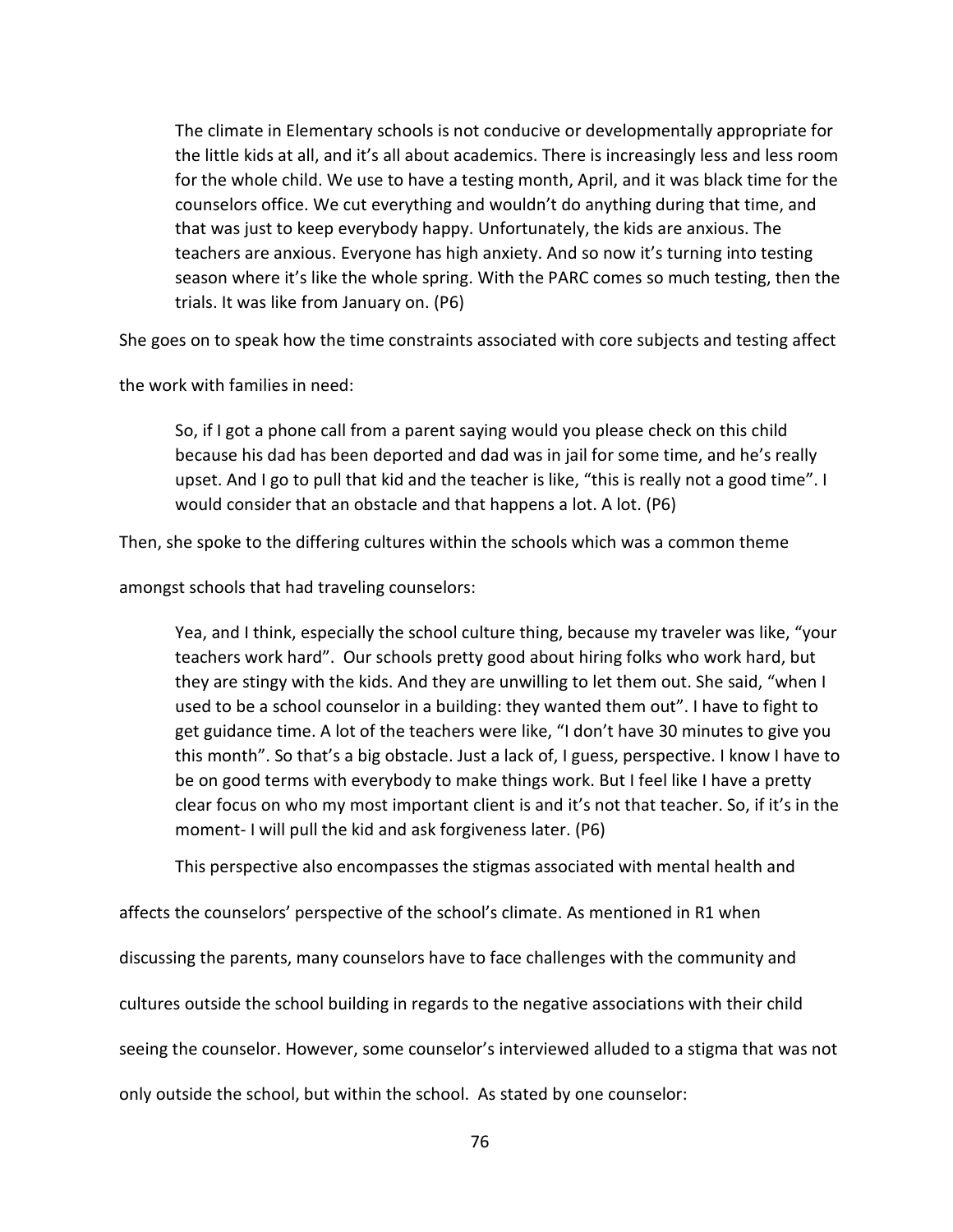In my building, I think they do see an appreciation for counseling, but just in general. Sometimes there is a negative stigma, or they do not see it as it being as important as it really is. I would like to see people value mental health in schools and not have a negative stigma attached to it. (P4)

Then by another counselor who experienced the stigma associated with mental health directly:

Last year I squawked and squawked that we needed some mental health information for teachers in regards to common presenting childhood disorders because we have fairly low educated parents, and they will buy everything the teachers say. And the teachers were stepping over the line and saying things like, "you need to take your son to the doctor. He has ADHD". So, I told my principal we that we really need to educate our teachers about this stuff. So May is mental health awareness month, and this year I put some little handouts from the Mayo clinic, one per week, saying this is what depression looks like in a child. This is how its treated, and this is how you can support a child in the classroom. Some of them were put back in my box. And so, I was clued into the fact that we probably have some staff members who are probably anti-mental health. So it depends on who you talk to and I am not sure who those folks are- but it was an eye opener to me. There are probably some who think I do not need to be here. But I have had staff members say, "you and the school nurse are the most important people in this school", so I think it's all in who you ask. There is still a stigma associated with mental health out there. (P6)

Although this negative mental health stigma within the school did not emerge in all of the interviews with the counselors, dealing with the stigma outside the school with parents and community did. And interestingly, this topic of conversation brought to light some other motivating qualities that assisted these school counselors in overcoming the challenges associated with the profession.

**(R3) Motivational constructs.** When asked to describe their typical day and what makes up their job, the school counselors interviewed listed tasks that are more commonly known to be associated with the school counseling profession such as guidance lessons, individual/ group sessions, and crisis management. In addition to the more known tasks, some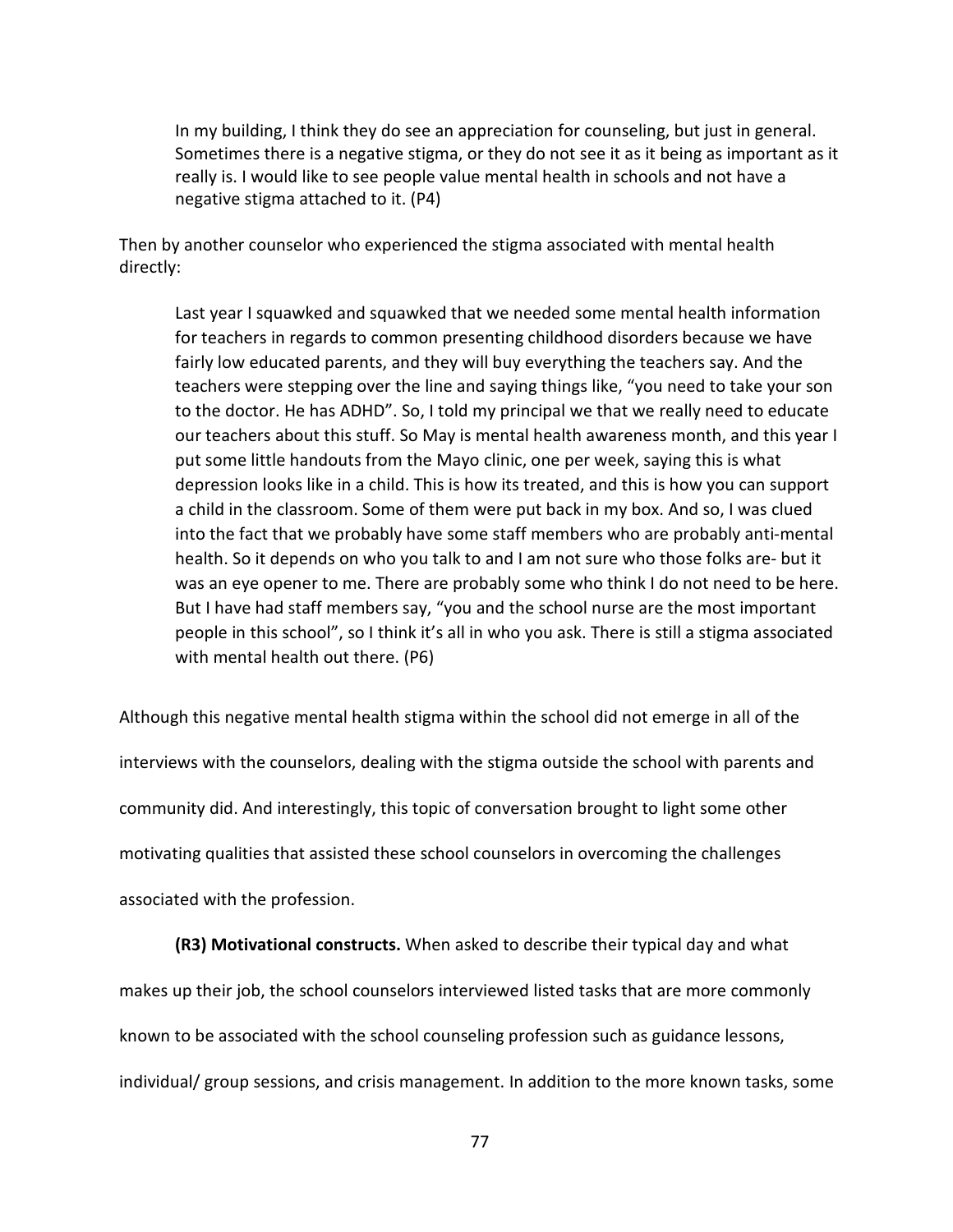also listed things some less commonly known tasks such as: morning/afternoon duty, behavioral check-ins, various collaborative meetings with teachers and administration, testing coordination, parental involvement, teacher consultations, family/ community resource liaison, special education meetings, assembly organization, medicine distribution in nurse's absence, home visits, snack pack coordinator, community English literacy program. When asked to describe their role, descriptions given were: nurturer, barrier remover, resource finder, super hero, problem solver, safe place, proactive supporter, new student/ teacher orienteer, listener, behavioral specialist, social worker, advocate for the child and school, and mental health specialist. With such typical days that involve the wearing of many hats, it is not unexpected that the school counselors interviewed were often overwhelmed. However, all seemed highly motivated for the work. As stated by one participant:

I really, really enjoy my job. I really enjoy being there for kids who really need me. Maybe they don't have anyone else for them or there is no one else they can talk to. I feel like I am making a huge difference in kids' lives and, there are just a lot of kids that are sad. I really enjoy being that person they can come to and hug when there's no one else, or giving families resources that make a huge difference in their lives when they feel like they cannot do it anymore, then they do. Families and children are really suffering and no one has been there to be their voice, so they feel heard. I do feel like I am making a difference everyday and it's rewarding. I have always been around kids where I can see they are suffering, and it's painful to watch. It's just an extremely rewarding job. It can be sad at times, but you have to remind yourself that you are making a difference. You take it one day at a time and do what you can. I cannot imagine any other job being as rewarding. (P4)

This sense of motivation is vital to a counselor returning to the work every day despite that the job entails being an advocate for the child and involves things like reporting abuse and neglect. As stated by one counselor when reflecting on some of the more challenging, but necessary

aspects of the profession that contribute to doing her job well: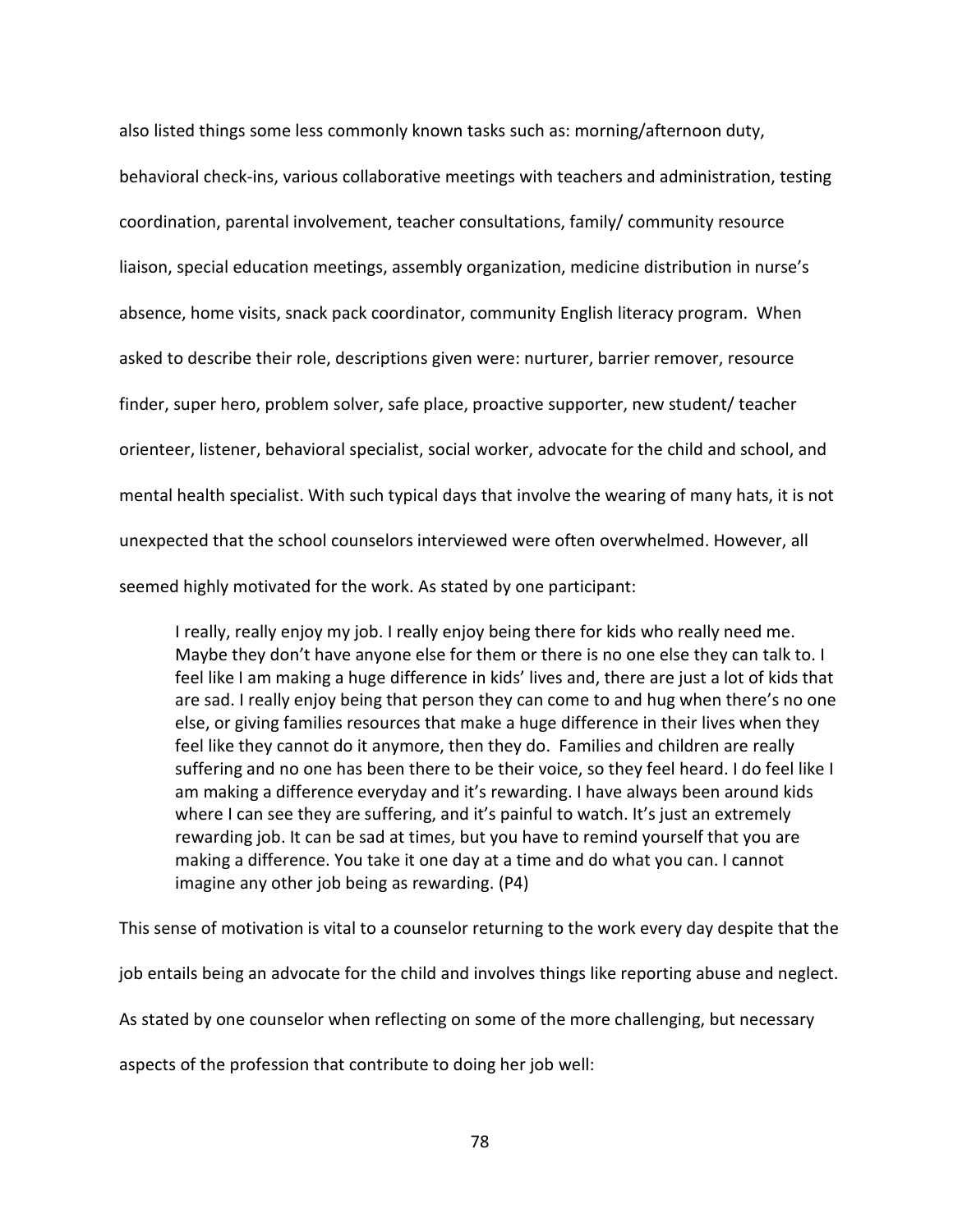I am just thinking about the hotlines, and how do you feel like you have done a good job with that. I don't know that I have ever felt as though I have done a "good job" with that. So it's a lot of little measures you have at the end of the day. Just because I wear so many hats that I guess that's feel enough. I got my hands wet. I jumped in and got my feet dirty..ya know. (P6)

Ultimately, all counselors interviewed shared the sentiment that the kids are the driving force

that keeps them coming back every day and their want to help them be the most successful in

life. As stated by another participant:

I love working with the kids and helping them work through things and grow as people. They are in the stage where they are molding their brains to be the people they are going to become later, so it's fun to see them think things through and maybe make a different choice. (P1)

In addition, the counselors from schools with very high poverty rates shared the same idea

that their kids love to come to school and would rather be at school then not. As stated by one

counselor:

 I think there are different roles for school counselors in different schools. I have as a traveling school counselor worked at the poverty and the non-poverty school. Whereas the kids leech onto you here, (I am surprised we have been in the office without interruption for this long), I feel like where I was a different school before. The kids would not want to tell their parent they were with you. Here, I had a kid yesterday at lunch and she invited her mom, and that was her birthday party. She invited her mom and she brought McDonalds and ate it in here. They just come in, and you are their best friend. Some 5<sup>th</sup> graders call me their stepmom. I'm not their stepmom! They just need someone to look at and someone to hang on: a role model for some of them. We have no attendance problems on Monday. These kids love to come to school. We had Saturday school and kids loved coming. We had almost everyone-- a full school on Saturday-- to recover a snow day because they need something to do. (P2)

The motivation of the students to be there and their trust of the school counselor plays into

the relational component mentioned in R1 and ties into the counselor's sense of efficacy.

However, the many tasks and roles they assume are so varied and interwoven throughout the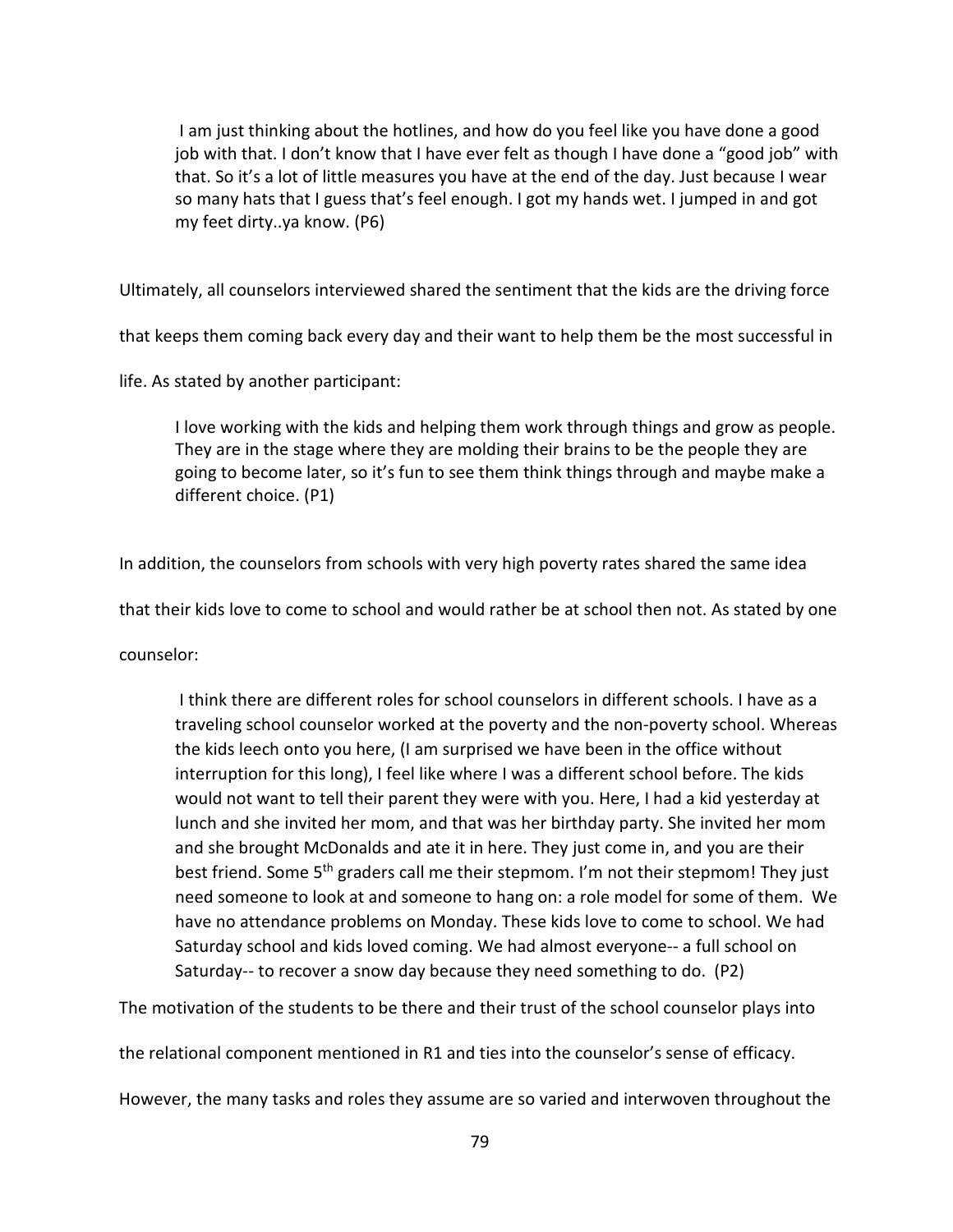schools' organization and climate that is can add or take away from the feeling of doing a good

job. As stated by one participant:

I usually have a pile about this big with a running list of things I am trying to get accomplished. I used to make a list everyday and then I realized it never gets done so I just got a small little legal pad and I make a running list of stuff…And that's one of the things that I like and one of the things I struggle with. Feeling like I am accomplishing what I need to be accomplishing when sometimes you walk in the door and things go to hell in a hand basket. (P8)

She went on to discuss how the role can lend itself to being overworked and over tasked.

This was the first year for me to be the lead counselor at the end of school. Last year the counselor just really managed it and she would say "do this" or say "I need to you to go here" so it just seemed really smooth. This year absolutely from the time I walked in at 7:30 to the time I left at 3:30 I didn't sit down. Sometimes I didn't eat. I had to rearrange groups. There was so much to do that I didn't even realize it. When I look back at it I wonder "what did I do" because it was such a blur. (P8)

In addition, the role ambiguity and confidential nature associated with the job not only leads

to limited feedback on performance, as stated in research question R2, it also can mean

limited complements and gratitude amongst a high potential for scrutiny. As stated by one

participant:

If you are into accolades this is not the job for you- but you have to be valued in order to keep your job. And that's like how do you qualify it? That's the big question, how do you make it pretty on paper and make yourself seem essential. (P6)

In order to accomplish this idea of "making yourself seem essential", some counselors spoke

about data and accountability and their approach to "proving their worth" to those other

agents of the school and stakeholders who might feel their role is ancillary. One participant

who was at risk of losing her job due to budget cuts stated:

I do think we need more training on data and accountability. Although we do have those evaluation measures, I think that we need to- and just being fresh out of grad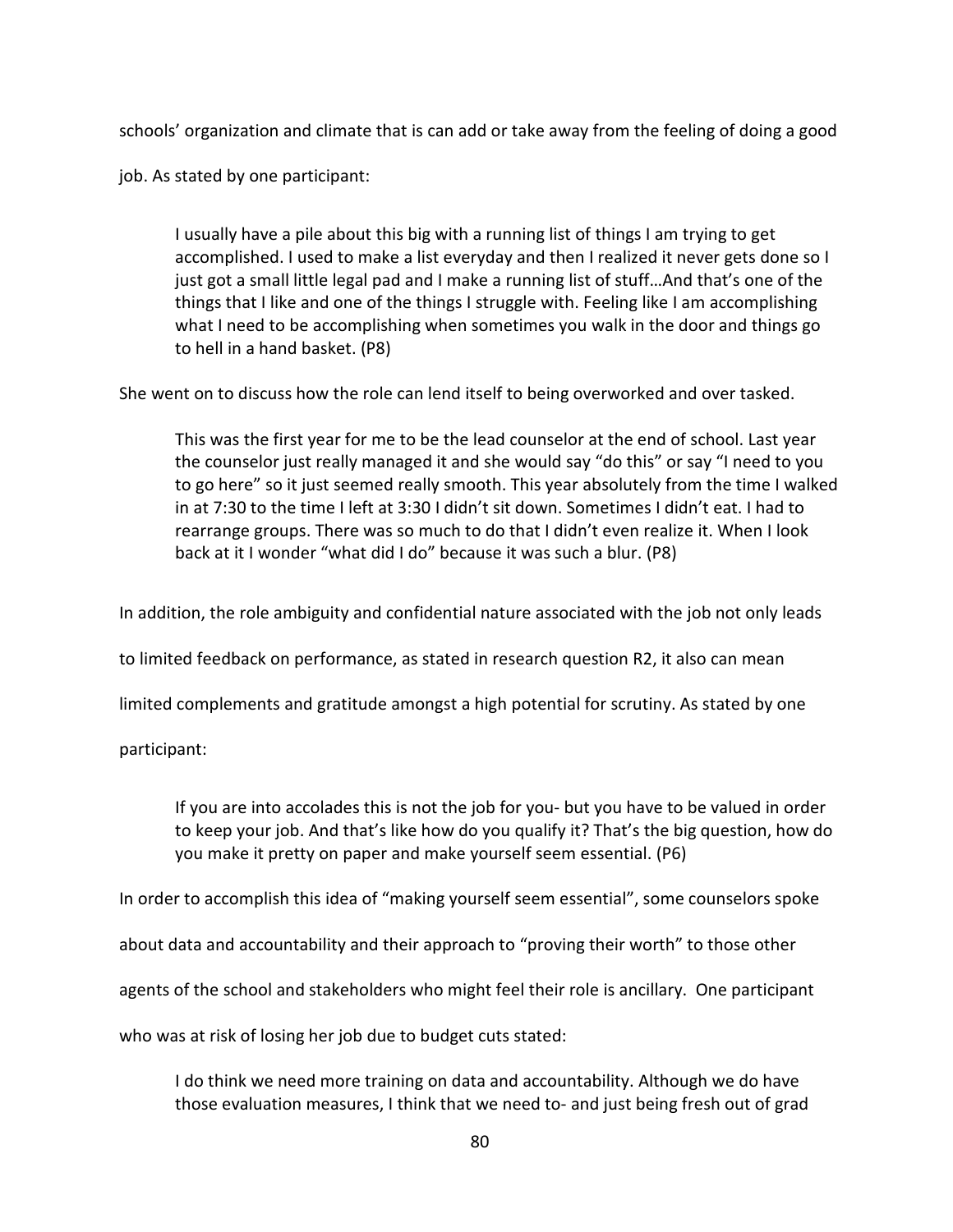school- I am all about it. But just keeping track of what we are doing and how many kids we are meeting with and how many minutes we are spending with each level. That is something I am trying to push at district meeting about a google form you can use and its easy- just to have more accountability and we can show- in case it does come down to and it and they are like, "school counselors" we are cutting you", and we can say, "look I have met with hundreds of kids this year". Here are pre and post tests. Here are teacher evaluations that show the differences we are making with these kids. They teach us this now, but I don't think it was taught 15 years ago. So, to make sure we are keeping with what is current and it's important. I had to re-interview for my position this year and that's what saved me. I was able to bring in a portfolio and show what I did. She [principal] was like, "I have never seen this before". (P7)

In this light, elementary school counselors not only have to remain motivated to return to a

job that is very ambiguous and dynamic in its role but also under constant scrutiny and at risk

for being cut from school programs. Because the current push in education is data driven

accountability, counselors find themselves in the position to also be accountable in the

education system for a job that is highly subjective and qualitative by design. As stated by

another participant:

It seems like they are putting all of their eggs into the data basket- which is great but you can make it look anyway you want to support your program and I think that when we are talking about the emotional well-being of children, how can you quantify that? And just the validity of it. Why do I want to waste my time doing it, when I could be working with a child? I do not have time to input all that data because it takes just that… time- which we do not have. (P1)

As the state of education demands accountability, the job of school counselors entails not only

advocacy for mental health within the school (as stated in (R2) School Climate) but also

advocacy for the need for counselors within the school system, and this advocacy role can take

its toll. As stated by one participant:

Budget cuts are coming. I don't think I made an friends when I stood up and told everyone at our district meeting of school counselors that you may not feel it yet, but school counselors are being cut all over the place, so you had better be able to prove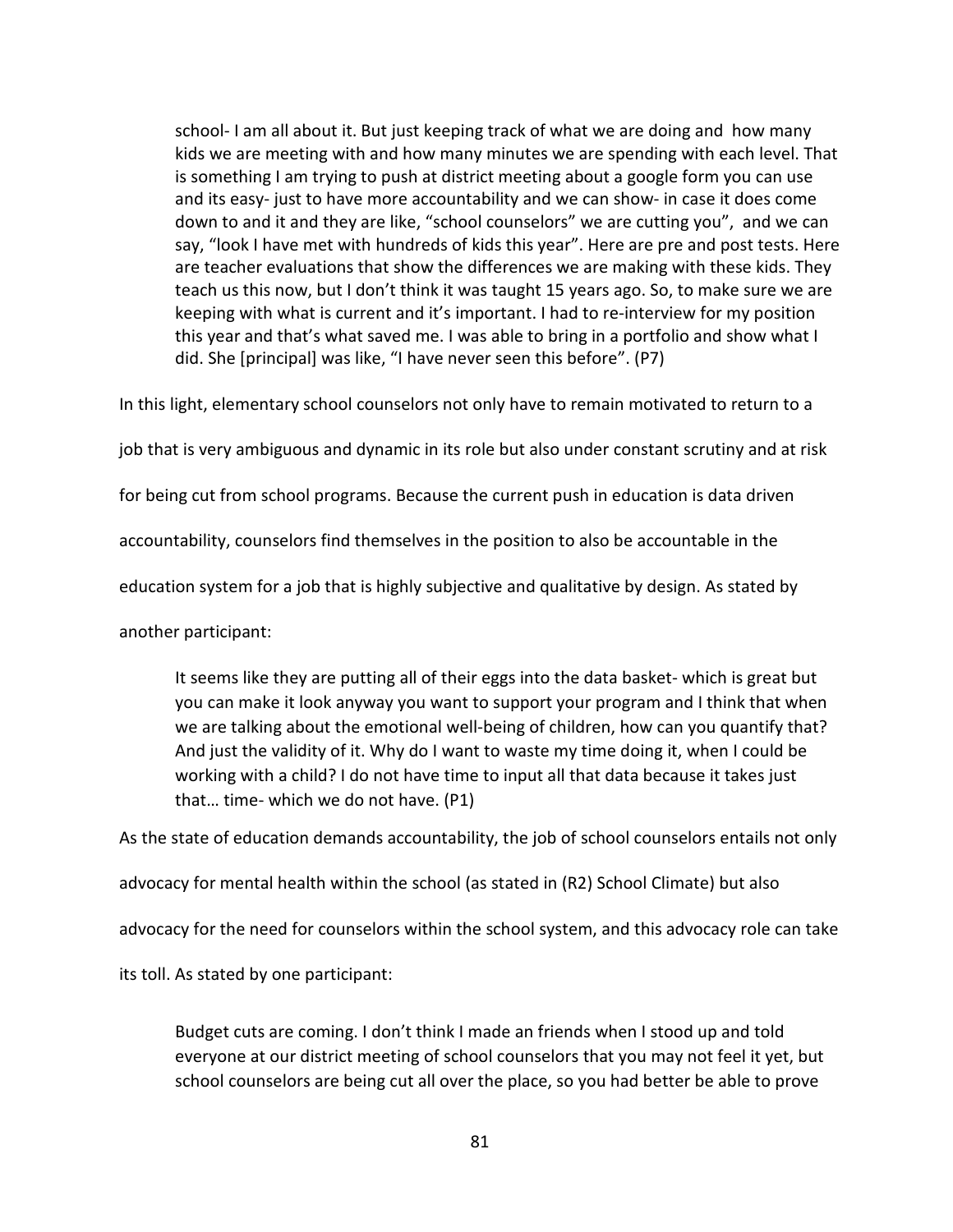what you are doing. Everyone was kind of like "what!?" And then here we are, and budget cuts are happening. (P6)

She later in the interview went on to say:

I think the part that I am coming to terms with right now in my career is the discomfort that goes hand in hand with the advocacy. I am not really comfortable with conflict. I am not really comfortable with going against the grain: that swimming upstream feeling. I think when you are an advocate that is going to come. I think… I am going to cry. [Crying] For a little while there, I wondered if I was doing my job right. I feel like I am always fighting. (P6)

Whether advocating for the profession as an agent of mental health wellness or fighting for

the professional integrity of the work within schools, an emotional toll comes with the job an

elementary school counselor. This kind of challenge must be met with other motivational

constructs at work that keep the counselor able to continuously and tirelessly return to the

work and love their job. As stated by one participant about the job of a school counselor:

You do have to be very self-motivated and self-driven in this job. (P8)

And by another participant in regards to the mindset of a typical day:

Assertiveness is a tool I would say, or more like a support, that I use. (P6)

And by another participant in talking about collaborations with other stakeholders:

You have to do what you say you are going to do. (P4)

These statements all bring to light a type of internal motivation that seems necessary for the school counselor to be able to be the assertive advocate that the role demands, but at the same time encompass and balance the role that is more subjective such as "the nurturer".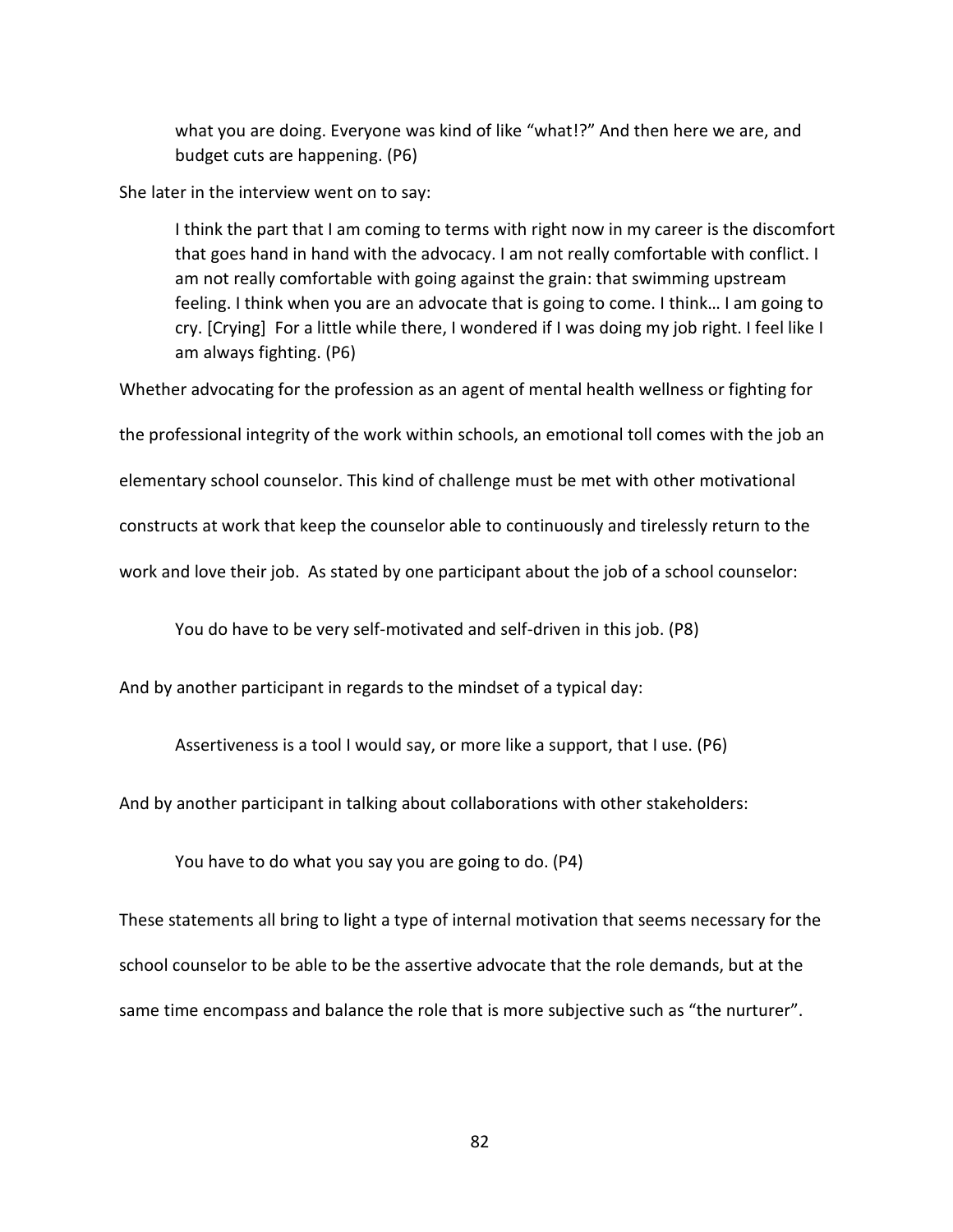In summation for research question R3, what specific aspects of the job contribute significantly to the efficacy of the school counselor, the counselors interviewed stated that the overall school climate impacted their sense of doing a good job. Relating to school climate, the counselors also viewed their own internal motivation as a factor that plays into efficacy. Those interviewed stated that motivation to continue can sometimes be challenging in a job that requires qualities that are in antithesis of each other (i.e., the advocate versus the nurturer) in a climate that does not support the need for the school counselor to embody all of the qualities that are necessary to do the work.

## **(R4) What uncontrollable factors such as school population, location, and grade levels have the most effect on efficacy?**

The work of an elementary school counselor is highly individualized to the schools in which the counselor works based on population makeup such as high/low socioeconomic status, limited English proficiency, and size/ numbers of the school. The school counselors interviewed came from schools that were very different in make-up. Three of the seven schools were below 50% low income percentage (ranging from 18% to 46%) and four of the schools were above (ranging from 60% to 92%). Three of the schools' populations were over 50% for limited English proficiency. When asked about barriers, most of the counselors interviewed mentioned some of the hardest barriers to overcome are the uncontrollable factors outside of the school such as parent contact, language barriers, and meeting the needs associated with poverty. As stated by one participant from a high poverty and limited English proficiency school: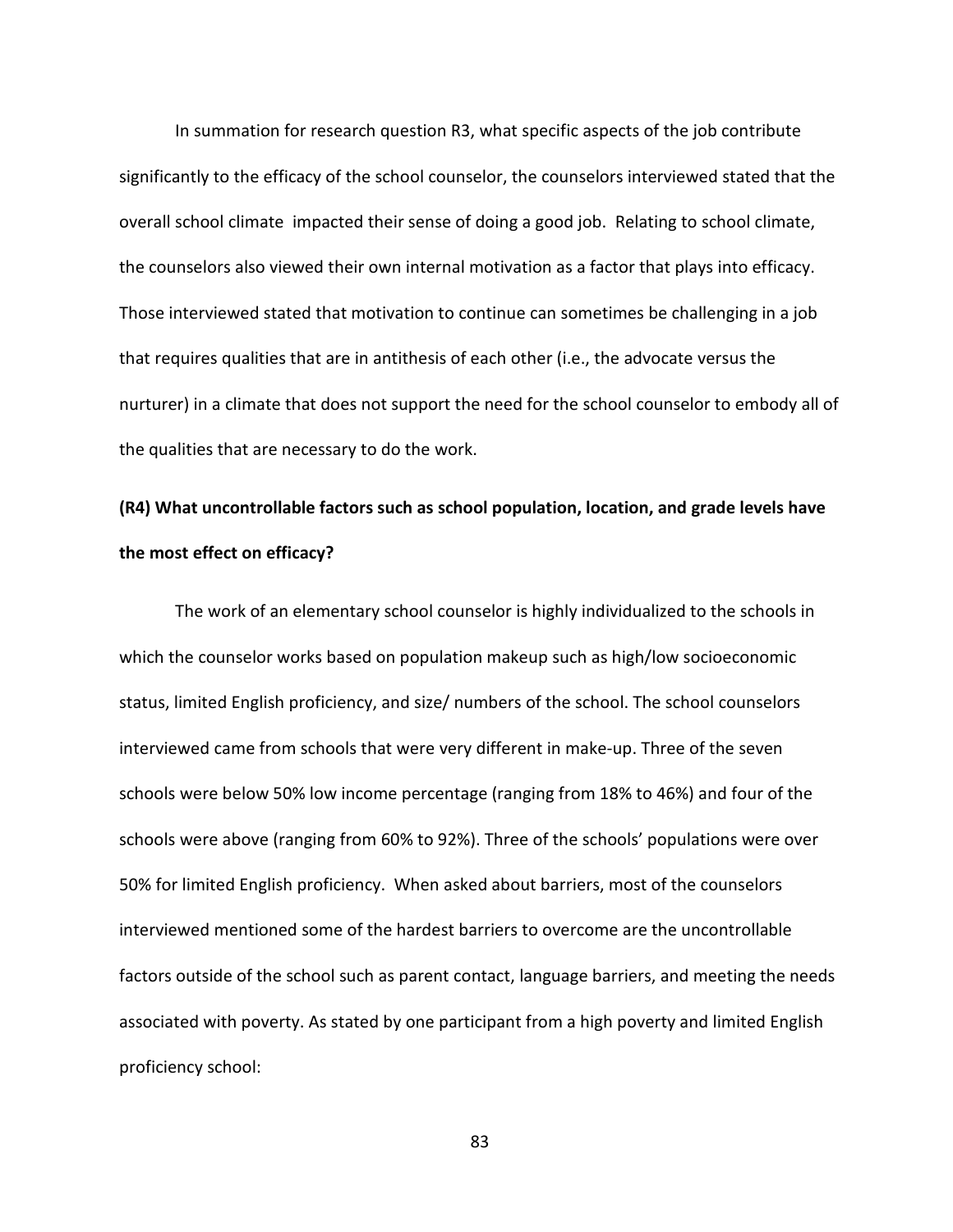Probably the biggest barriers are all the factors outside of school: the language barriers to be able to access families and things like that. Attendance is big problem for us- so it is something we are really focusing on. It is harder to connect with a family in a really scary situation because what if you can't fix it and you can't help, and you are left with the knowledge that this family is in a sticky situation and you can't do anything about it. So, these families are missing 22-25 days. (P8)

And by another participant also from a high poverty and limited English proficiency school stated:

Our barrier here is speaking with parents. We have a lot of Spanish and Marshallese kids and I don't speak Spanish. That's a big barrier with parents. Even when I have an interpreter, there are things that are lost and that is huge. (P2)

Although these counselors viewed the language barrier as a challenge, they both spoke to the

fact that the children at their schools were different from what they had experienced in

schools with a lower poverty rate in that the children viewed the counselors as a resource and

were more inclined to come to see them.

This discrepancy was also stated by another traveling school counselor interviewed who works

in a school with a very low poverty rate part of the time and a school with a 50% poverty rate

half of the time. When speaking to the differences between the two schools, she stated:

Both schools are very different. The demographic and population is very different and it actually feels like two very different jobs. Like the things I am responsible for here, I do not have to do over there. For example, here [higher poverty rate] we do a lot of helping families find community resources like handing out food and clothes to kids who cannot afford it for the weekend. There [low poverty rate] maybe once a month we have something like that come up. There it is more dealing with the interpersonal relationships between the kids, and here it's more resource management for the families and the students. (P7)

Although all of the school counselors interviewed came from three different school districts,

three different towns, and somewhat differing school make-ups, it seemed as though they

were all able to work towards overcoming the barriers presented to them, and stated that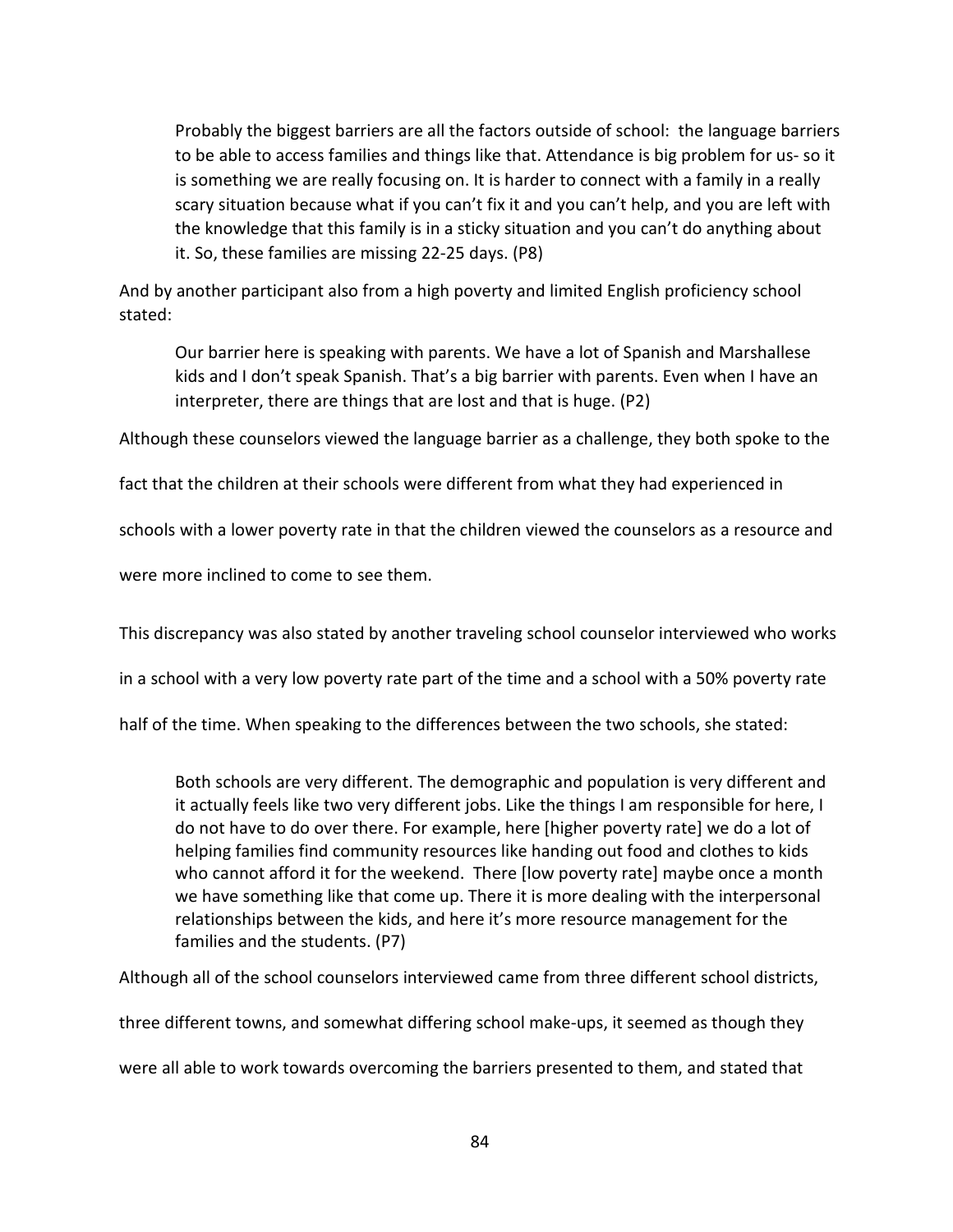they still love the work. However, it seemed as though the schools that school counselors from high poverty schools were more inclined to assume many of the social work roles and duties such as assisting the families to find resources in the community, assisting the families with snack pack and food to go home, and in conducting home visits for children high in absences. Another interesting difference stated by the school counselor split between the two schools was that she found she has more of a leadership role at the higher poverty rate school. She stated:

 Here [high poverty rate] I am more involved with admin tasks. I am Response to Intervention (RTI), ya know, just those different meetings. I have the social services meeting every other Friday. There [low poverty rate], we really don't have anything to do with the RTI or 504 or things like that. I do have a really good relationship with admin over there but not as many leadership roles as I have here. Then, there- I do less school counseling activities. I kind of hate to admit that I do less school counseling things there because they don't have those basic needs issues like here, so I am always looking to see what I can do and how can I help out. (P7)

In summation to research question R4: what uncontrollable factors have the most

effect on efficacy, it seems as though working with parents who perceived a negative stigma associated with mental health (as mentioned in research question (R2: School Climate) as well as working with parents and the language barrier in high limited English proficiency rate schools were discussed the most. However, these parental factors did not seem to play into the counselors' sense of doing a good job. Interestingly, the difference in need of the school counselor in high poverty schools versus low poverty schools seemed to be a factor. In high poverty schools, the counselor was viewed more favorable and accepted as a helping resource whereas the low poverty schools there seemed to not be such a need for services and more of a stigma associated with visiting the school counselor.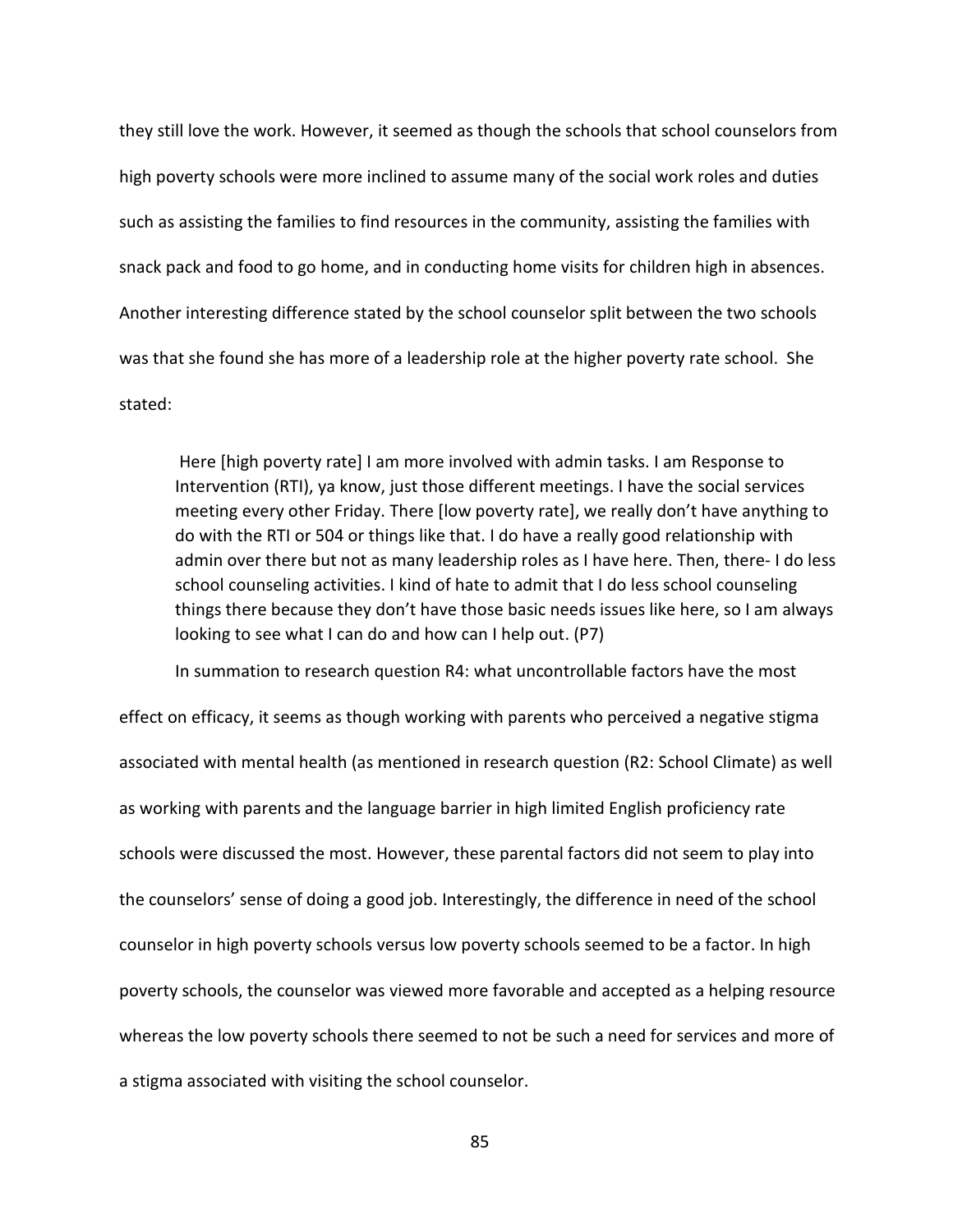#### **Chapter 4 Summary**

The purpose of this study was to explore elementary school counselors' perceptions of how self-efficacy is experienced and manifested in their work. In this study, rich information was discovered, and the findings were organized based on the four research questions and perceived goals of the study.

The overarching research question (R1) of this study was what factors are the most influential in the elementary school counselor's experience of doing a good job and assists the most in manifesting self-efficacy. Results suggested the factors that appeared to be the most influential to a counselor's sense of doing a good job appeared to be relationally tied to rapport with teachers, children, administration, and parents. In regards to question (R2) to what degree does the level of administrative support relate to a school counselor's sense of efficacy, results suggested the elementary school counselors interviewed seemed to place high value on the support of their administration regardless of their administration's perceived understanding of their role. It seems that when administrative support is high, it contributes to efficacy and conversely, when it is low, it creates a sense of uncertainty about job performance.

 In regards to (R3) what specific aspects of the job contribute more significantly to efficacy, it seemed that the counselors interviewed stated the school climate impacts their sense of doing a good job and their ability to remain motivated to continue. The counselors felt that the climate of the school creates a sense that they must be able to encompass the role of the assertive advocate for the child while simultaneously embodying the role of the caring nurturer for the child—two qualities that are often in antithesis of the other.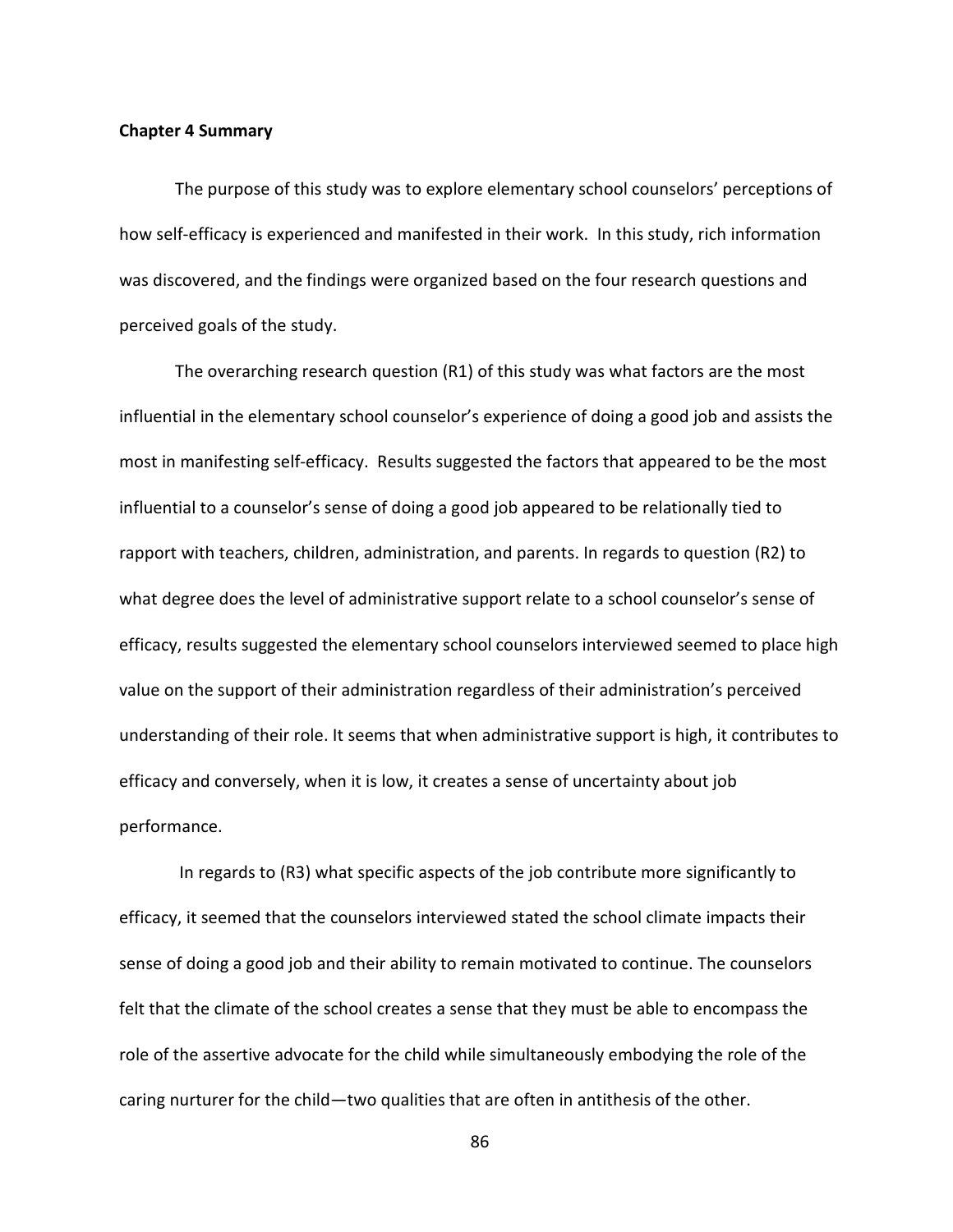Lastly, in respect to question (R4) what uncontrollable factors such as school population, location, and grade levels have the most effect on efficacy, it seemed as though working with parents overcome the negative stigma associated with mental health as well as working with parents and the language barrier in high limited English proficiency rate schools were discussed the most.

In Chapter 5, discussion of findings and hopes for future research will be discussed.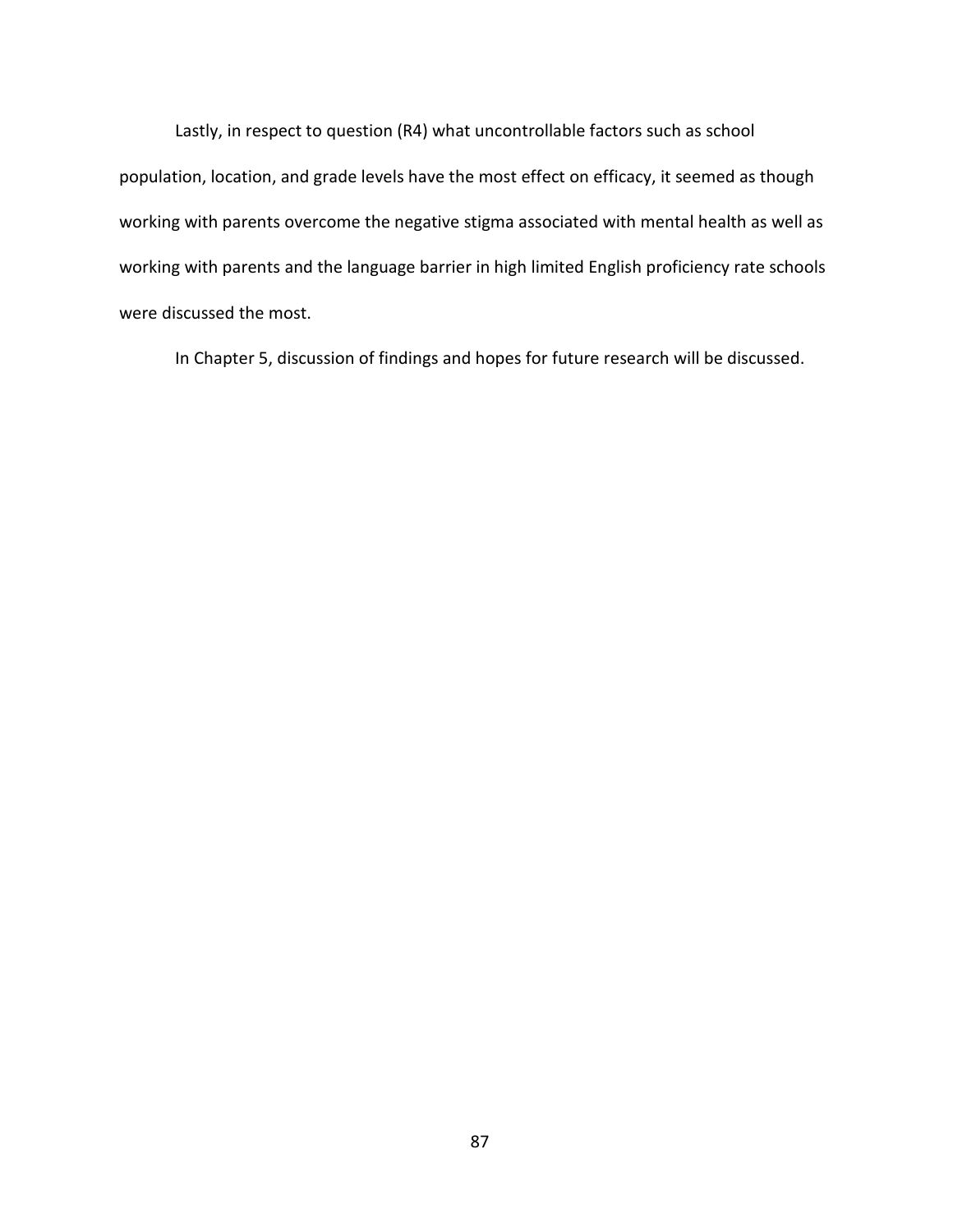### **Chapter 5: Discussion of Findings**

The purpose of this study was to explore elementary school counselors' perceptions of how self-efficacy is experienced and manifested in their work. In a role that is multifaceted and individualized to a particular school, school counselors must be flexible and somewhat accommodating to ambiguity. In addition, the ambiguous nature of the role to school counselors in relation to other stakeholders in the education system can lead to detrimental effects on a counselor's sense of efficacy. Being that research would suggest that self-efficacy is manifested from internal as well as external influences (Bandura, 1977; Bandura, 1986; Pajares, 2002) and the work is ambiguous, it is important to explore what factors and themes emerge when school counselors are asked the question "how do you know you are doing a good job".

In this chapter, the discussion of findings will be organized in accordance with the study's research questions. In this study, the overarching research question (R1) was: what factors are the most influential and assist in the elementary school counselor's experience of doing a good job and manifesting of self-efficacy. Then, additional questions addressed to further explore specific topics were: (R2) to what degree does the level of administrative support relate to a school counselor's sense of efficacy, (R3) what specific aspects of the job contribute more significantly to efficacy, and finally, (R4) what uncontrollable factors such as school population, location, and grade levels have the most effect on efficacy? This chapter will begin with a discussion about the first overarching research question then follow with the additional questions and implications for further research.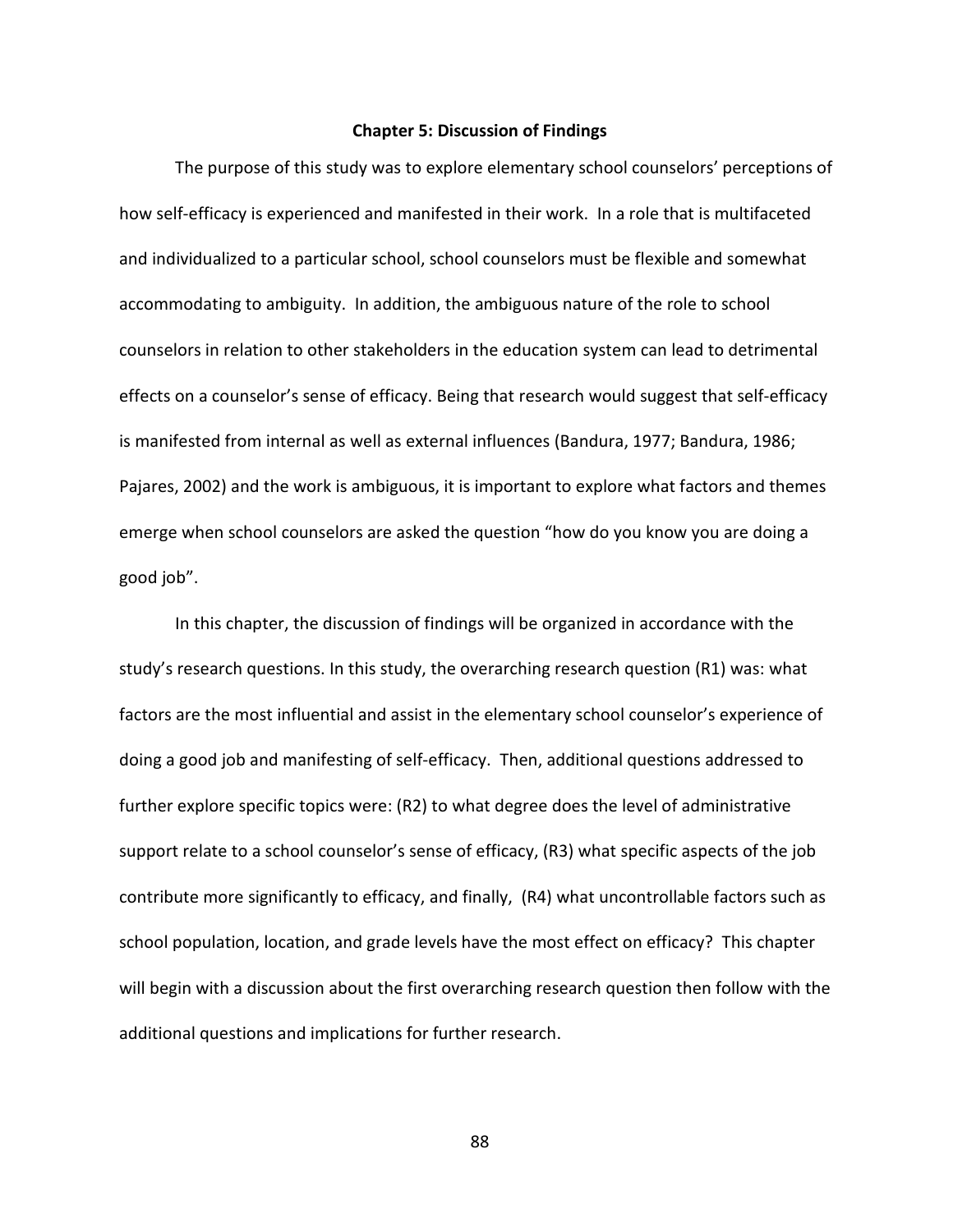# **(R1)What factors are the most influential in the elementary school counselor's experience of doing good job?**

 In addressing the first research question of the study, specific themes emerged in the data. For the elementary school counselors interviewed in this study, experiencing of efficacy encompassed the relational aspects of the work specifically associated with teachers, children, administration, and parents. Those interviewed placed a lot of importance on the quality of the relationships and interactions that took place within the workplace with other stakeholders. This finding was congruent with ASCA's definition of a school counselor and seems appropriate considering that the role of the school counselors revolves around collaboratively working with all facets of the school system.

According to the ASCA (2015b), elementary school counselors are integral to an entire educational program because they engage in proactive leadership that involves all stakeholders to help students achieve educational success. Because the collaboration piece is so vital to the role of a school counselor, it stands to reason that the quality of the relationships between the school counselor and the involved stakeholders such as teacher, students, and parents would have an effect on the counselor's sense of efficacy for their job. Also, because many administrators perceive the role of the school counselor to be one based in relationships and collaboration (Amatea & Clark, 2005; Curry & Bickmore, 2013), a counselor who struggles in this area may also experience poor evaluations from administration. In Amatea and Clark's (2005) study on administrator's conceptions of the work of school counselors, they found that administrators perceived elementary counselors as having specialized knowledge to be able to work with the key adults in the students' life in order to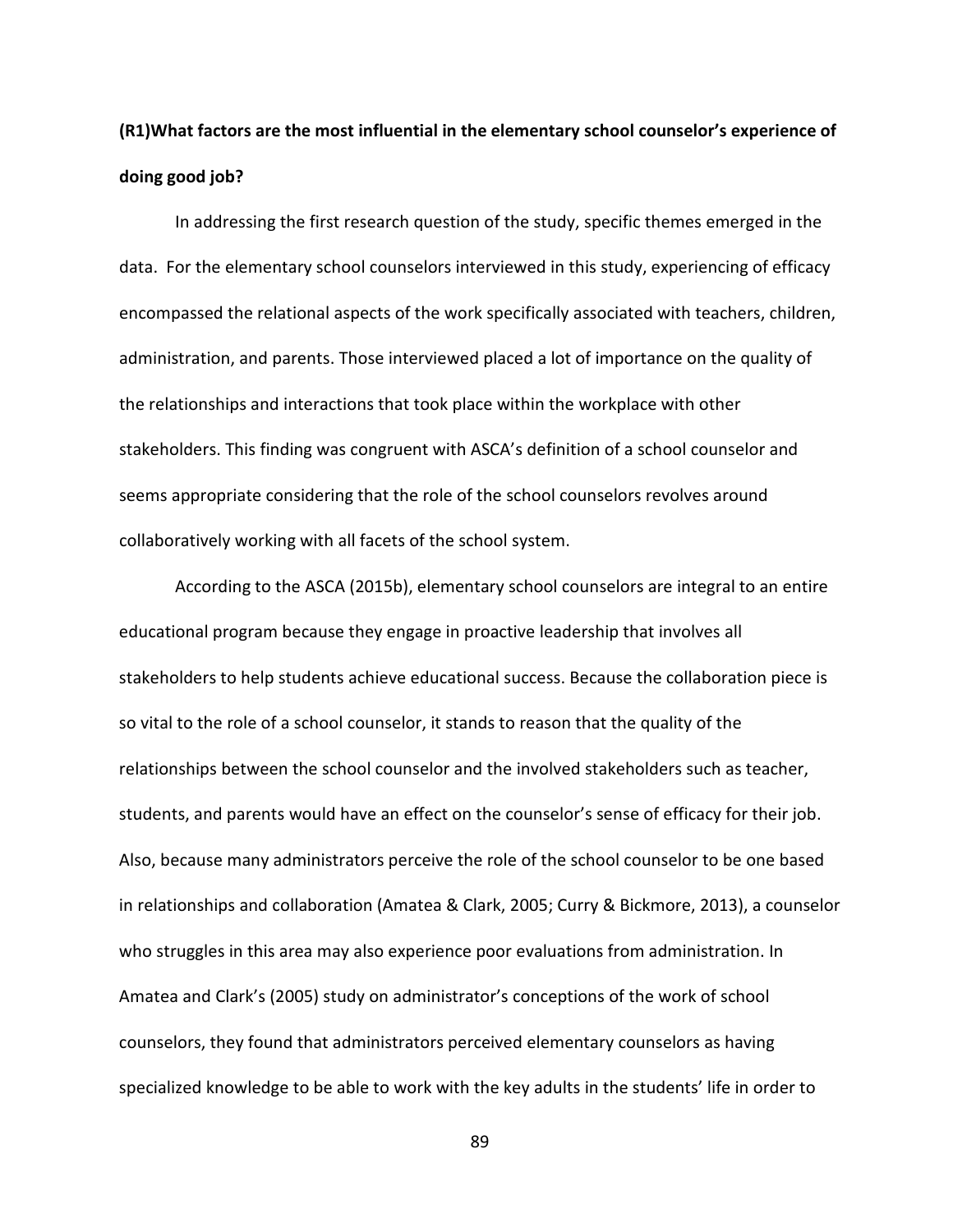accomplish the needed goals for educational success. Although the relational aspect may be a perceived role of the school counselor, it is an area that is multi-facetted and dependent on many external factors. Within the general need for positive relationships with those key stakeholders such as teachers, children, administrators, and parents, are specific, more complicated layers that can assist in manifesting efficacy. The relationships between teachers, children, administrators, and parents are discussed in detail in the following paragraphs.

**Teachers.** Relational aspects of the counselor-teacher relationship are influenced by factors such as power in relationship, role ambiguity, and lack of support. Although the school counselor does not necessarily hold power over the teachers in the building, the role is one that allows for the counselor to be an advocate and liaison between the student and the key adults when needed. It is also a role that requires consistent, daily collaboration between teachers and administration. In addition, because role ambiguity is high for school counselors in the educational system, it can be assumed that not all teachers fully understand the role of the school counselor and, for whatever reason-personal or professional, are less willing to support the counseling program.

 Interestingly, when speaking about the factors that help the school counselors to "know" their work is successful, all interviewed mentioned some form of trust of their teachers to be working with their students. To those interviewed, this trust meant that their teachers were indirectly supporting their guidance program by allowing the students in their classrooms to be a part of it. These counselors also felt as though they were more able to be a part of a "collaborative team" if their teachers were willing to approach them with questions or concerns. In a sense, it seemed as though building and maintaining a relationship of mutual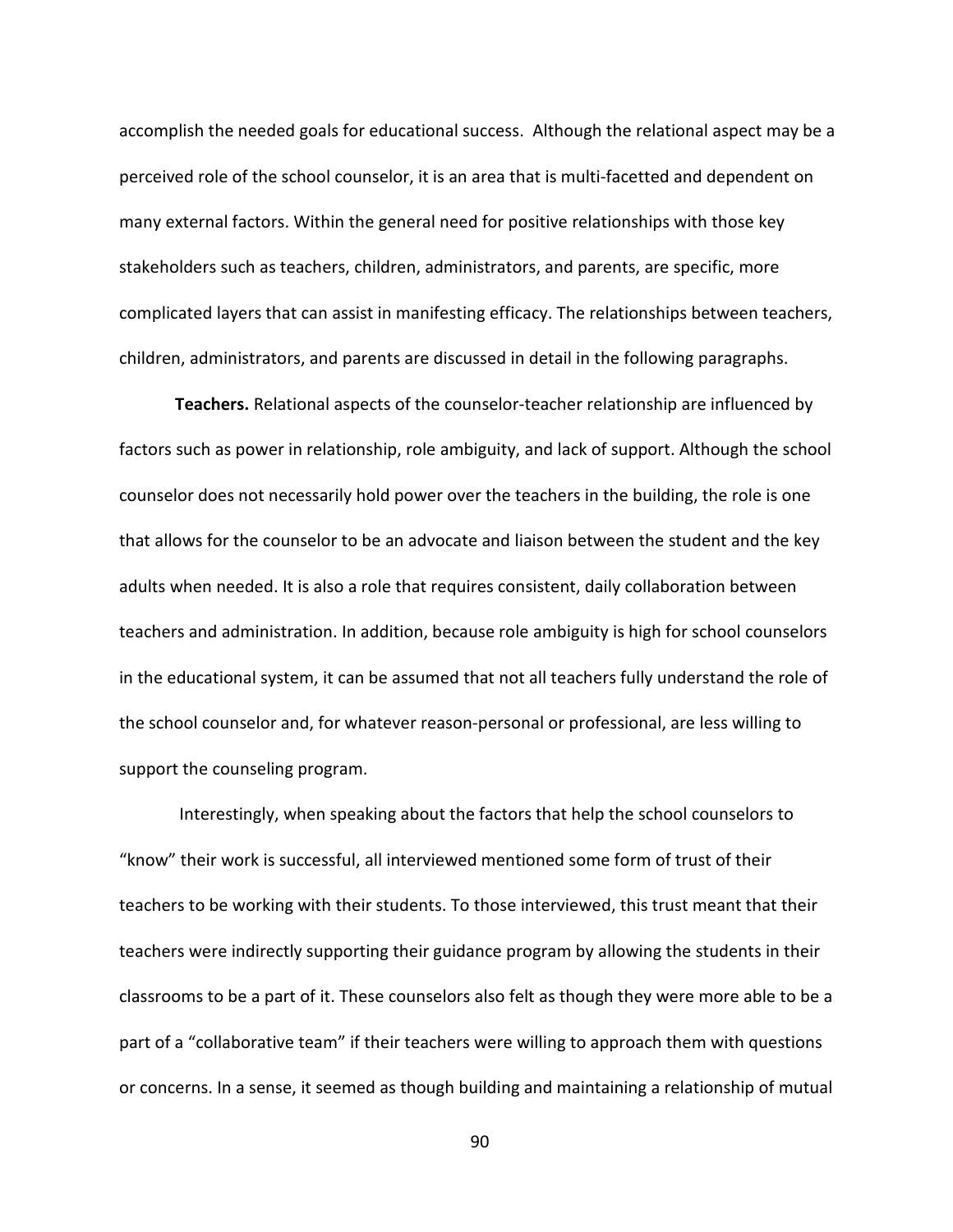trust and respect with the teachers was vital in feeling as though they had access and opportunities in working with the students as well as maintaining a climate conducive to doing the work.

This finding about the importance of the relational quality between teachers and counselors is supported by Clark and Amatea's (2004) qualitative study on teacher's perceptions of school counselors where communication, collaboration, and teamwork were the themes that frequently emerged from teachers about the relationship between teachers and school counselors. This finding supports Sutton and Fall's (1995) finding that colleague support was the strongest predictor of efficacy for school counselors when considering school climate. Otherwise, limited literature exists in regards to research on the relational components between teachers and school counselors. Although the ASCA model (2012) addresses the need for communication with administration in the service area of management and it does touch on collaboratively working with teachers in delivery, it does not speak in any detail about the need for establishing quality relationships with teachers. However, all counselors interviewed in this study discussed the need for trust, open communication, and transparency with their teachers and how they, as school counselors, worked hard to acquire and maintain those relationships. For them, the teachers played a large part in how they determined whether or not their role was successful.

 **Children**. In addition to the relational component with teachers, the findings suggested that the next factor that played into efficacy was the school counselor's relationship with their student population. Those interviewed stated that they knew they were doing a good job if their students felt comfortable coming to see them, the school counselor, and if their kids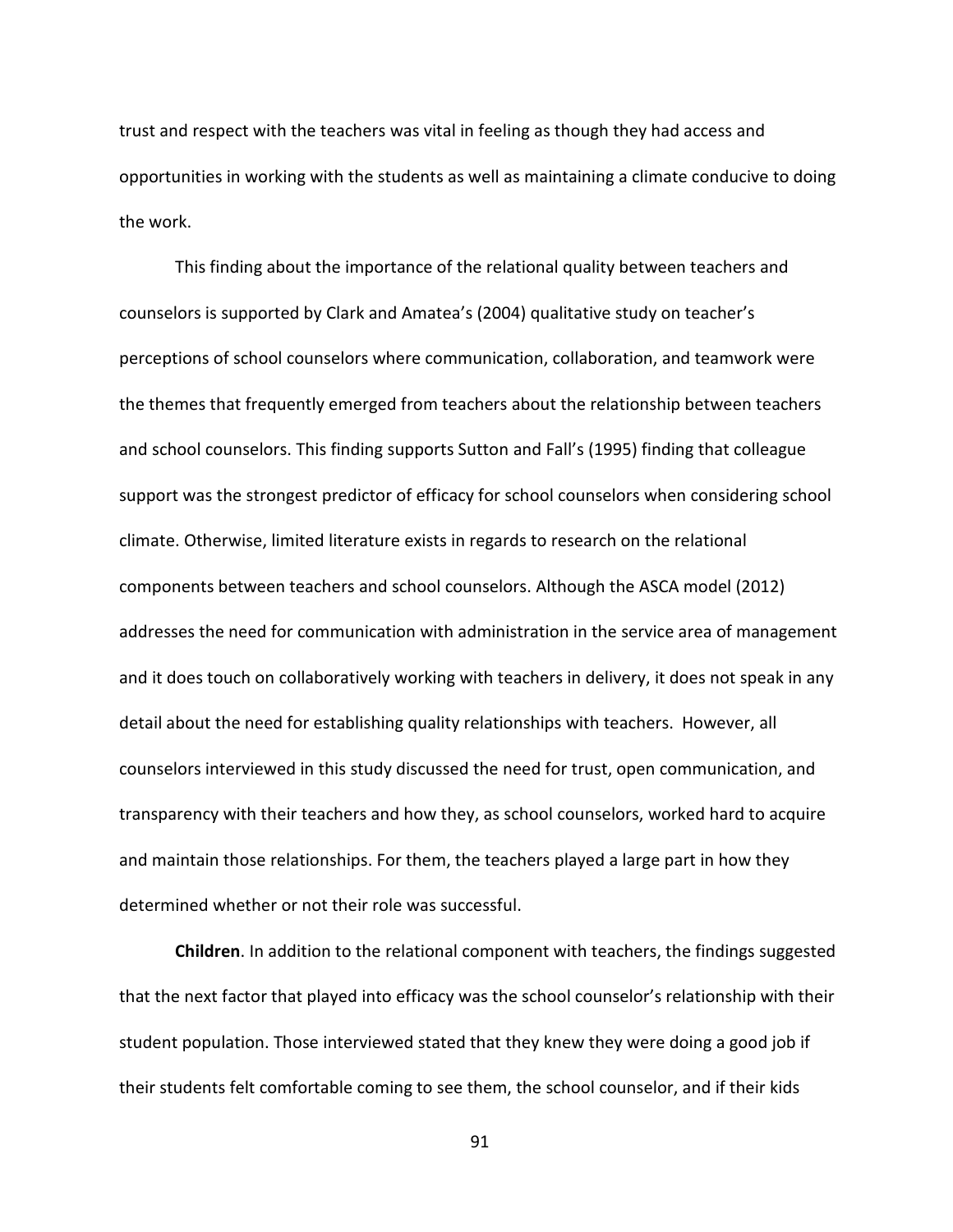knew who they were. Within this relational component with the children, the theme of visibility emerged the strongest. Although the relational quality the school counselors held with their students was not discussed in such an intense manner that the relations with the teachers were discussed, interestingly, the relationship with the students were what kept each school counselor returning to work each day. This finding validates that the school counselors interviewed love working with children and despite the stressors that can come from other aspects of the job, the genuine desire to work with their kids may help them to remain motivated to continue in the face of adversity.

Because working directly with the children is what drives a school counselor to continue, these findings validate the need for the school counselor to be allotted the necessary time to, in fact, work with children in their assigned role of a counselor rather than being tasked to non-counseling duties or assignments that would take away from direct services. This finding supports the idea that school counselors who are performing activities that are more consistent with the role of a school counselor are more likely spending most of their time in direct services, as per the ASCA (2012) National Model. This finding may also support Cervoni's (2007) finding that counselors who spend more time outside of ASCA recommended areas were less satisfied with their jobs as that direct work with the children was viewed as the ultimate motivation for those interviewed to continue to do the work.

This finding also supports Bandura's theory on self-efficacy in that if school counselors are truly motivated to work with children and can overcome the other issues of the job related to role ambiguity, then working with children would be considered a bolstering factor for efficacy for school counselors. According to Bandura's theory, self-regulation and the ability to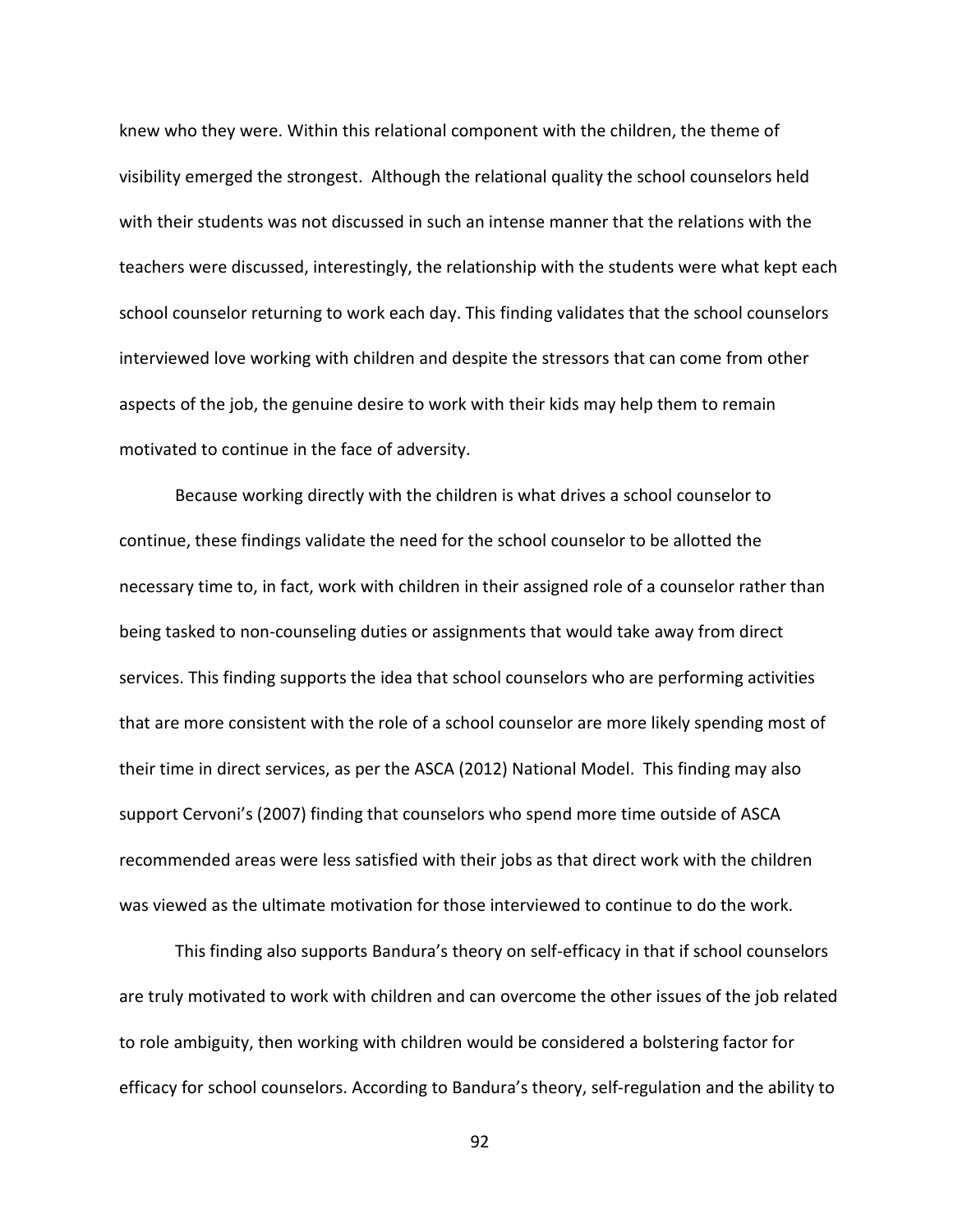continue with a task in the face of adversity is contingent on a feedback process that helps to bolster self-concept and confidence in a given area; for the school counselors interviewed in this study, it seemed that children gave them feedback that the work they are doing is important and meaningful. So, though the direct work with children, the self-regulatory feedback process is enough to persevere. According to ASCA (2012), direct services to students should make up 80% of the counselors day, so this finding is regards to children being the motivating factor for school counselors indirectly supports the research by Ernst (2012) that found that school counselors who operated within the ASCA framework felt more self-efficacy for their position. Ultimately, this finding shows the impact that the direct work may have for school counselors.

**Administrators.** Another relational component that emerged from the school counselors interviewed was administrative trust. For the most part, those interviewed felt as though their administration was supportive and encouraging of their guidance program and within that support, they felt that there was trust from the administration for the school counselor to implement their vision of the guidance program. Interestingly for some, it seemed as though their administration was not fully understanding of their role, yet they "trusted" the school counselor to be doing her job. This supports Ponec and Brock's (2000) findings that an effective relationship between school counselors and principals must have an element of mutual trust that is based in frequent communication, visibility, and accessibility. Although many meetings between school counselors and principals happen informally (hallway chats, on the run, between meetings, lunch periods, etc.), having the opportunity to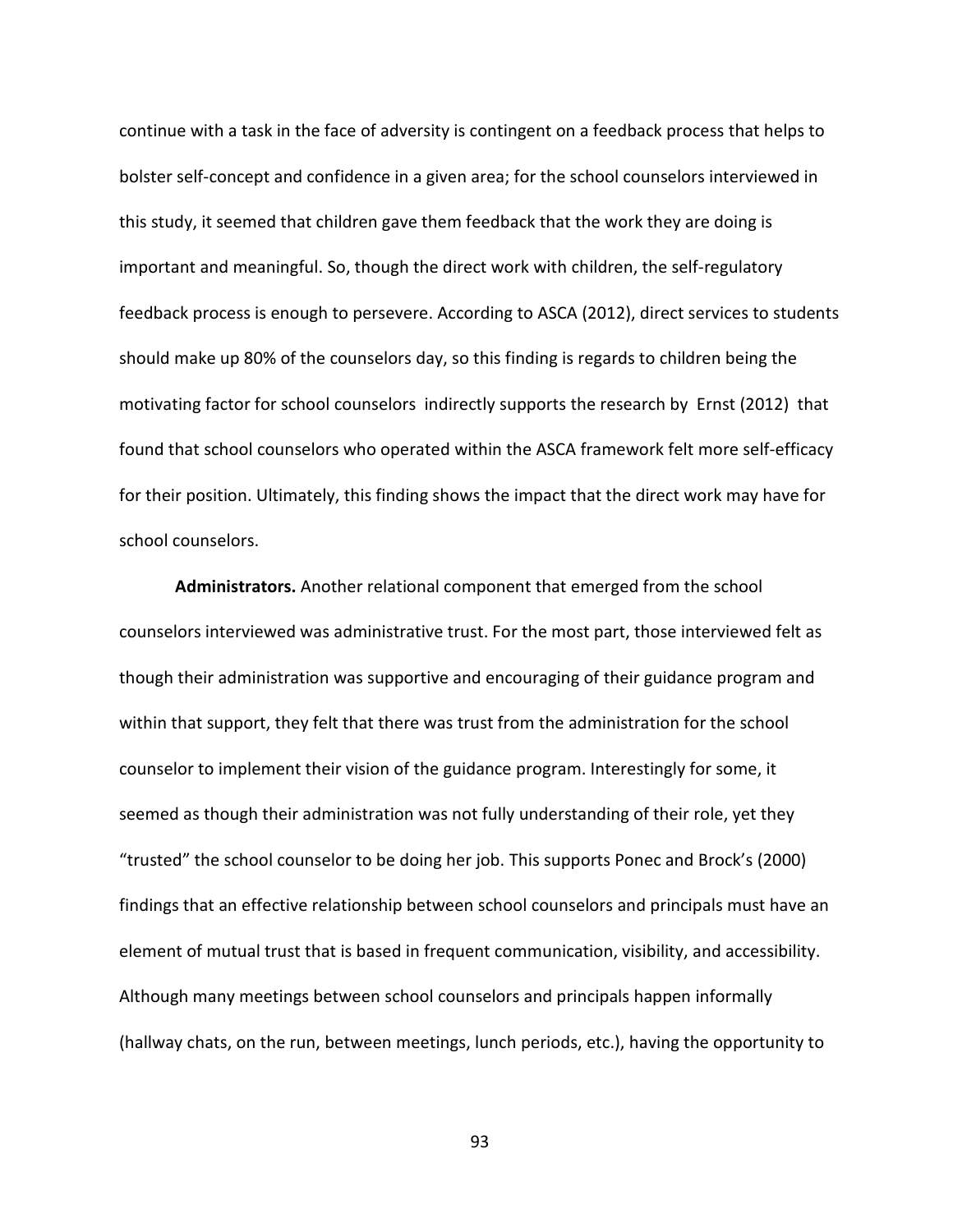connect allows both parties to remain congruent on expectations and day to day functioning and reduces the likelihood for misunderstandings or confusion.

In this study, a lack of understanding of the role of the school counselor was evident in evaluations and feedback received from the school counselors from their administration. This finding supports the research that confusion does exist between the school counselors and their principals (Curry & Bickmore, 2013; Kirchner & Setchfield, 2005; Lieberman, 2004) and that education for administration on the role of the school counselor is merited (Leuwerke et. al, 2009) and can be viewed as an opportunity for collaboration and team work ( Ponec & Brock, 2000).

**Parents.** The last indicator of efficacy mentioned by the school counselors interviewed was rapport established with the parents of their students. The counselors described this rapport as being involved with their child's school life, being supportive of the work of the school counselor, and allowing their child to participate in the guidance program. A theme that emerged when discussing the rapport with parents was an underlying negative stigma associated with counseling that created a barrier from being able to most effectively work with the child and the parent. All counselors interviewed felt as though working with the parents was the most challenging and that they were not trained enough on how to do it. For most, the barrier was based on issues related to the low income status of the families and negative association with counselors related to hotline calls, court ordered counseling, and mental health stigmas. For other counselors interviewed, the main barrier was a combination of families having limited English proficiency in addition to the issues related to low income status. These findings support Van Velsor and Orozco's (2000) discussion of barriers associated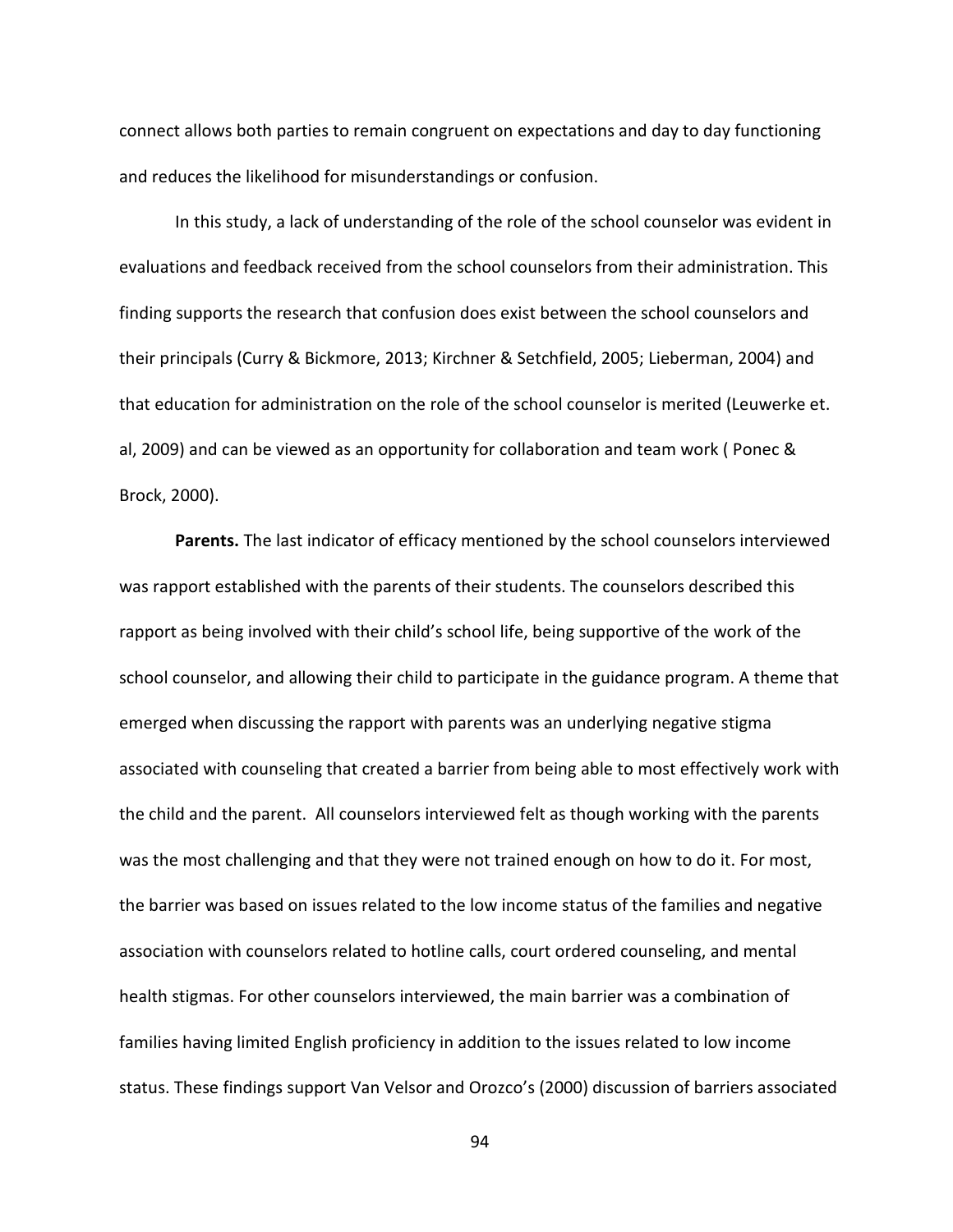with low income families. Some of the school counselors interviewed felt that their parents were hesitant to participate in school related activates and seemed to be highly against their child's involvement with the counselor. The counselors felt that these suspicious parents viewed mental health services with a negative stigma related to DHS hotline calls, police involvement, or possibly viewing the parents as incompetent which, in turn, limits the work with the counselor.

In summation to question (R1): what factors are the most influential in the elementary school counselor's experience of doing a good job and what factors assist the most in manifesting self-efficacy, it seemed that those counselors interview placed a lot of emphasis in determining whether or not they were doing a good job on the relational components with the stakeholders in the school system. Trust, mutual respect, and effective communication were highly valued qualities for those interviewed that assisted the most for fostering the needed relationships within in the school, and the counselors that described their current working relationships with those qualities seemed to be the most content at their associated schools.

These findings support the current literature about the need for effective and qualitatively good working relationships playing into job satisfaction as well as working selfefficacy (Cervoni, 2007; Clark & Amatea, 2004; Curry & Bickmore, 2013; Sutton & Fall, 1995; Ponec & Brock, 2000; Van Velcor & Orozco, 2000). The added value to the literature brought forth by this question is the emphasis on the necessary quality of the relationships between school counselors and other agents of the school, especially relating to teachers, in regards to trust, mutual respect, and effective communication. Another added value from this research question was uncovering the level of importance placed on the direct work with children in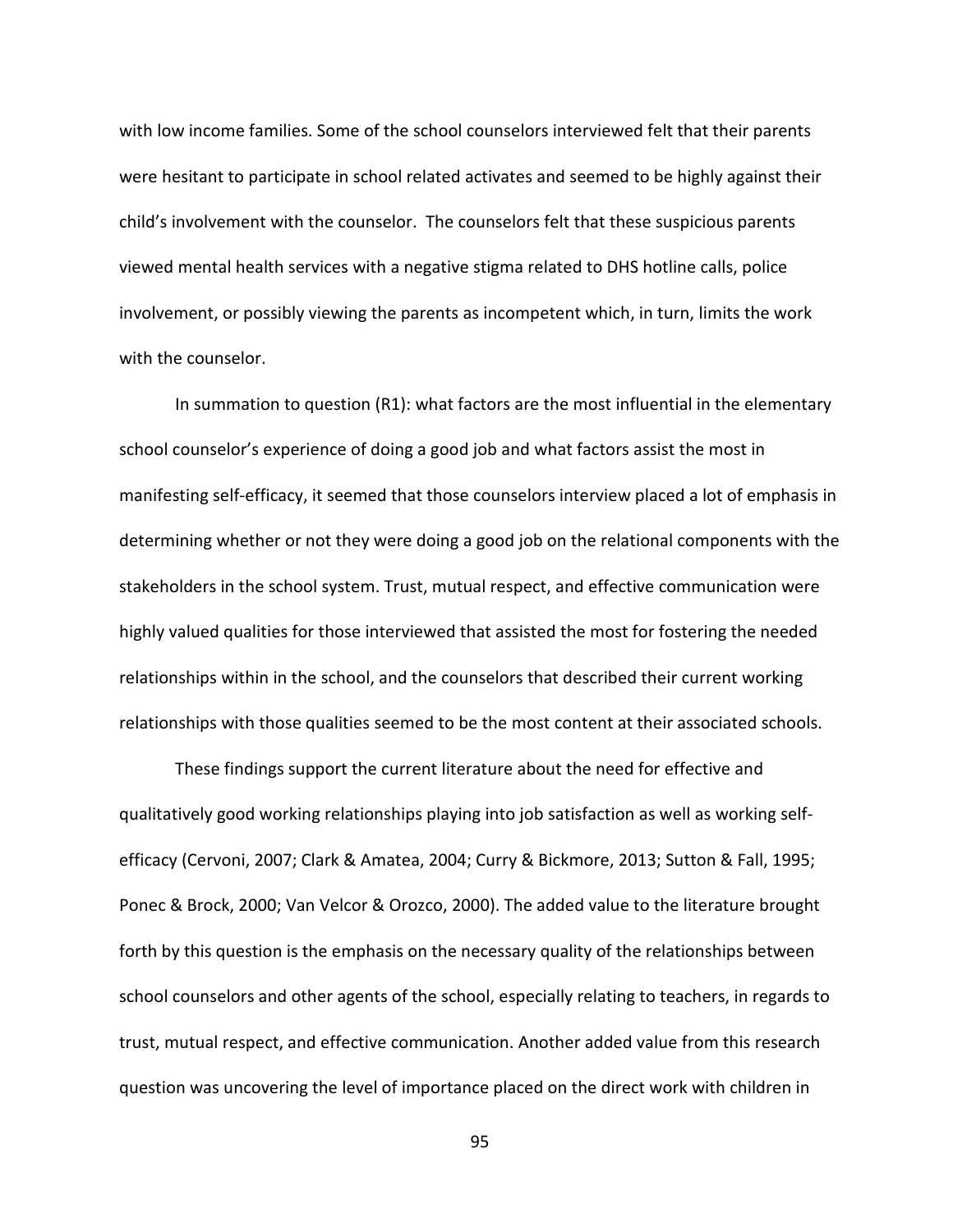regards to addressing motivations to continue the work. See Table 5.1 below for a summary of

findings.

**Table 5.1: Summary of Findings for Research Question 1**

| Relationships with<br>teachers that embody<br>Freedom to maximize<br><b>Effective</b><br>trust, mutual<br>Trust and support<br>direct work with | (R1) What factors are the most influential in the elementary school<br>counselor's experience of doing good job? |  |                     |                                           |  |
|-------------------------------------------------------------------------------------------------------------------------------------------------|------------------------------------------------------------------------------------------------------------------|--|---------------------|-------------------------------------------|--|
| children<br>and professional<br>collaboration                                                                                                   | professional respect,                                                                                            |  | from administration | communication and<br>rapport with parents |  |

# **Additional Questions: (R2) to what degree does the level of administrative support relate to a school counselor's sense of efficacy?**

According to the school counselors interviewed, higher levels of administrative support in the form of trust corresponded with a clearer perception of doing a good job even if there was not much faith in the evaluation system. For some counselors, they felt as though their principals were not fully understanding of their role as the school counselor and therefore, they did not perceive their working evaluation as solid evidence that they were, in fact, doing a good job. However, if they felt as though their administrator trusted them to do their job and gave them the support, freedom, and flexibility to manage the guidance program without too much critical feedback, they felt that was evidence that their work as a counselor was effective.

This finding supports the previous work by Curry and Bickmore (2013). In their study which observed principals' perceptions and novice school counselors, they found that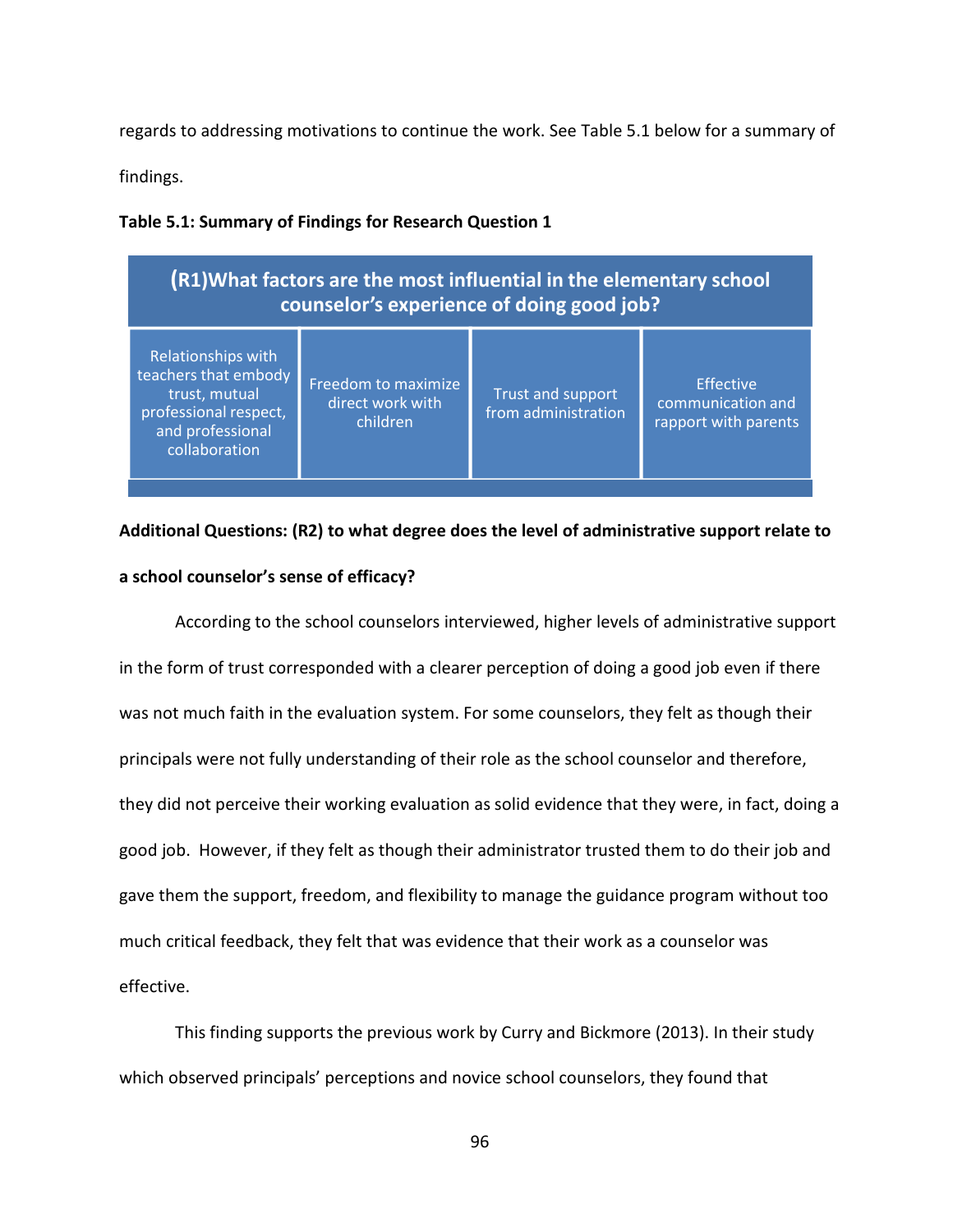principals lacked a full understanding of the role of the school counselor and often were operating from the mindset of managing teachers when approaching school counselors. This finding also supports Sutton and Fall's (1995) study that a strong predictor of efficacy for school counselors was the quality and quantity of the exchanges between the counselor and the administrator as well as Ponec and Brock's (2000) study that fostering trust was vital to the role. In addition, it also supports the work of Bodenhorn and Skaggs (2005) that counselors with higher levels of administrative support were more likely to meet their career goals. However, no literature reviewed discussed the lack of understanding of the role and therefore the need for trust within the same context.

In summation to question R2, the counselors interviewed in this study reported a higher sense of efficacy if trust and support were present from their administration. Interestingly, many counselors discussed that they felt as though their administrator was, in fact, supportive of their work, yet lacked a full understanding of what the role of a school counselor encompasses. So, to these school counselors, it seemed as though they did not see this lack of understanding as necessarily a detriment to their work so long as their administrator was still supportive and "trusted" that they were doing their job. This finding contributes a new facet to the literature that merits further exploration. See Table 5.2 below for a summary of findings.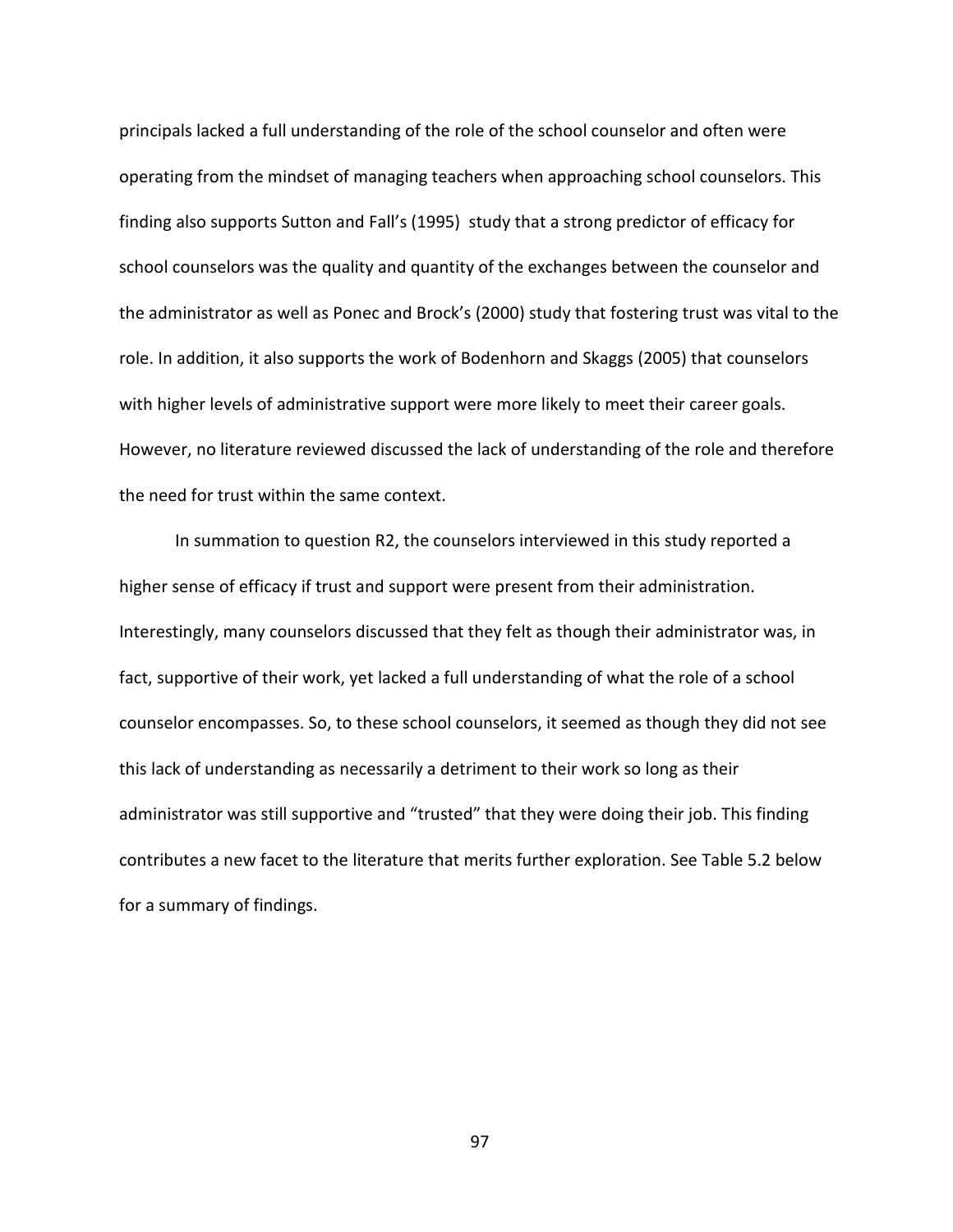#### **Table 5.2: Summary of Findings Research Question 2**

| Addition Questions: (R2) To what degree does the level of<br>administrative support relate to a school counselor's sense of efficacy? |                                   |  |  |  |
|---------------------------------------------------------------------------------------------------------------------------------------|-----------------------------------|--|--|--|
| High trust and support from                                                                                                           | Lack of undertsanding of role was |  |  |  |
| administration lead to greater                                                                                                        | excused so long as trust was      |  |  |  |
| feelings of efficacy                                                                                                                  | present                           |  |  |  |

# **Additional Questions Continued: (R3) What specific aspects of the job contribute more significantly to efficacy?**

 As previously mentioned in question R1, the relational components between teachers, children, administration, and parents contributed significantly to the counselor's sense of efficacy. In addition (as mentioned in R2), feeling as though they were supported and trusted by their administration was also a significant factor that played into the manifestation of efficacy. Other findings related to the specific elements that affect the counselor's efficacy is the overall school climate. School counselors interviewed in this study who discussed feeling more supported and professionally respected at their schools spoke more confidently about their role as the school counselor and felt more integrated into the workings of their schools, and those interviewed who did not feel that sense of respect or support from their schools viewed their working situation more negatively. Some things that stood out as factors that played into a positive school climate for these counselors included: access to students, perceived reluctance from teachers for collaboration, time constraints, and negative stigmas associated with mental health.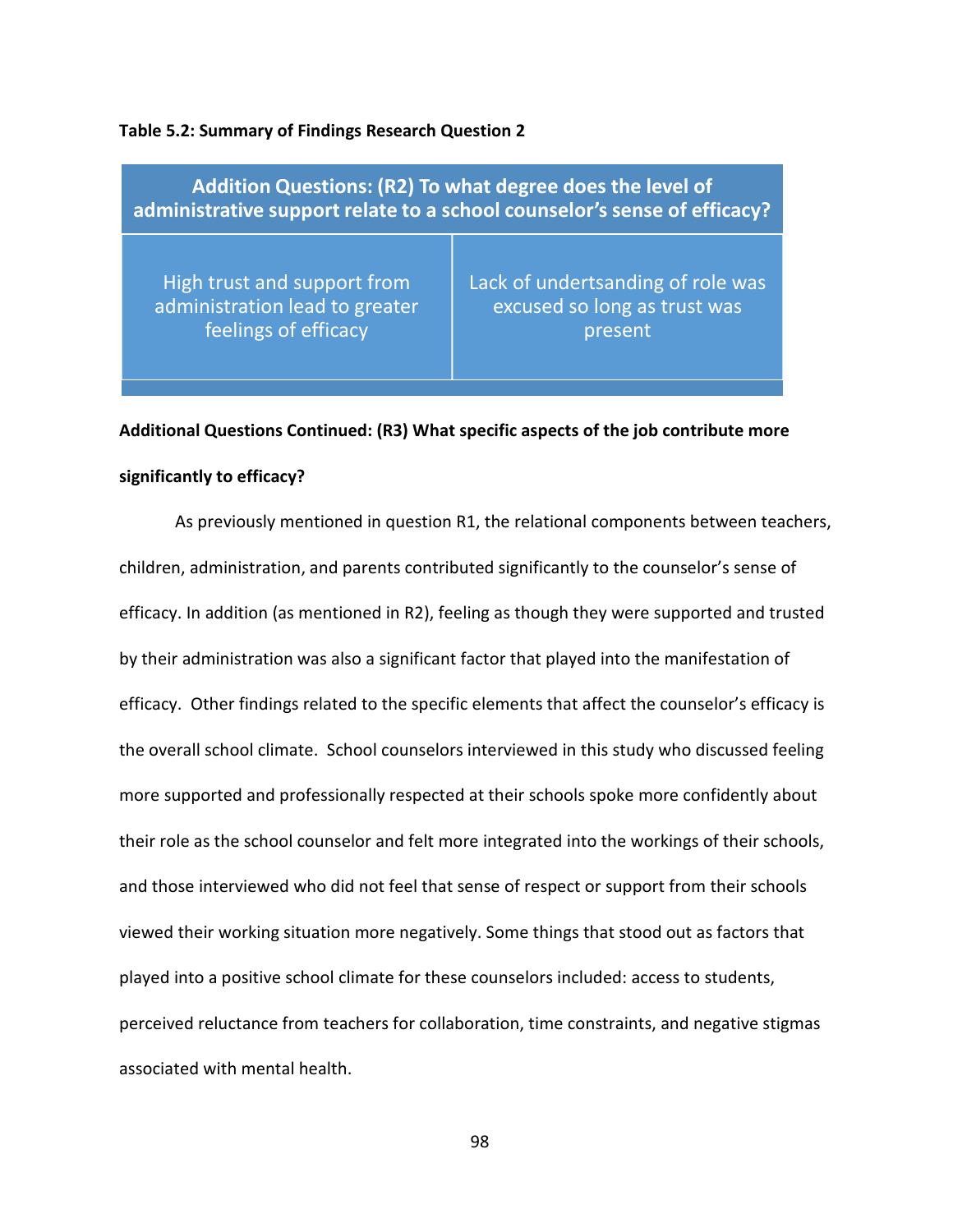These findings support Sutton and Fall's (1995) research that suggested a supportive school climate was more conducive to counselor efficacy and that peer/ colleague support was also related to higher levels of efficacy. Because school counselors must have direct access to students throughout the school day in order to do their work, it is imperative that a working relationship of mutual trust and professional respect be in place with teachers and staff within the school. Therefore, when negative stigmas, time constraints, and lack of access to students via teachers become barriers, the likelihood is high for lowered self-efficacy of the school counselor. This finding also supports Clark and Amatea's (2004) study that for an effective working relationship, school counselors and teachers expect and want better communication, collaboration, and accessibility. According to their study and Ponec and Brock's (2000) study, the working relationship is something that is not only important for the teachers and counselors to foster, but also for the administrator to encourage and support through providing more opportunities for collaborations and more flexibility for communication.

 In regards to negative mental health stigmas, some research suggests that it is not uncommon for some parents of students who come from lower socioeconomic status to view mental health as a threat (Velsor & Orozco, 2007); however, limited research exists which specifically addresses a negative stigma of mental health services from inside the school system, especially related to negative attitudes coming from teachers, administration, or staff. Literature in regards to school counselors being viewed as ancillary support due to role ambiguity is not uncommon (Baggerly and Osborn, 2006; Cervoni, 2007; Curry & Bickmore, 2013; Erford, 2011; House & Hayes, 2002; Lambie & Williamson, 2004; Leuwerke, Walker, & Shi, 2009; Thompson & Powers, 1983), and because ambiguity in the workplace can create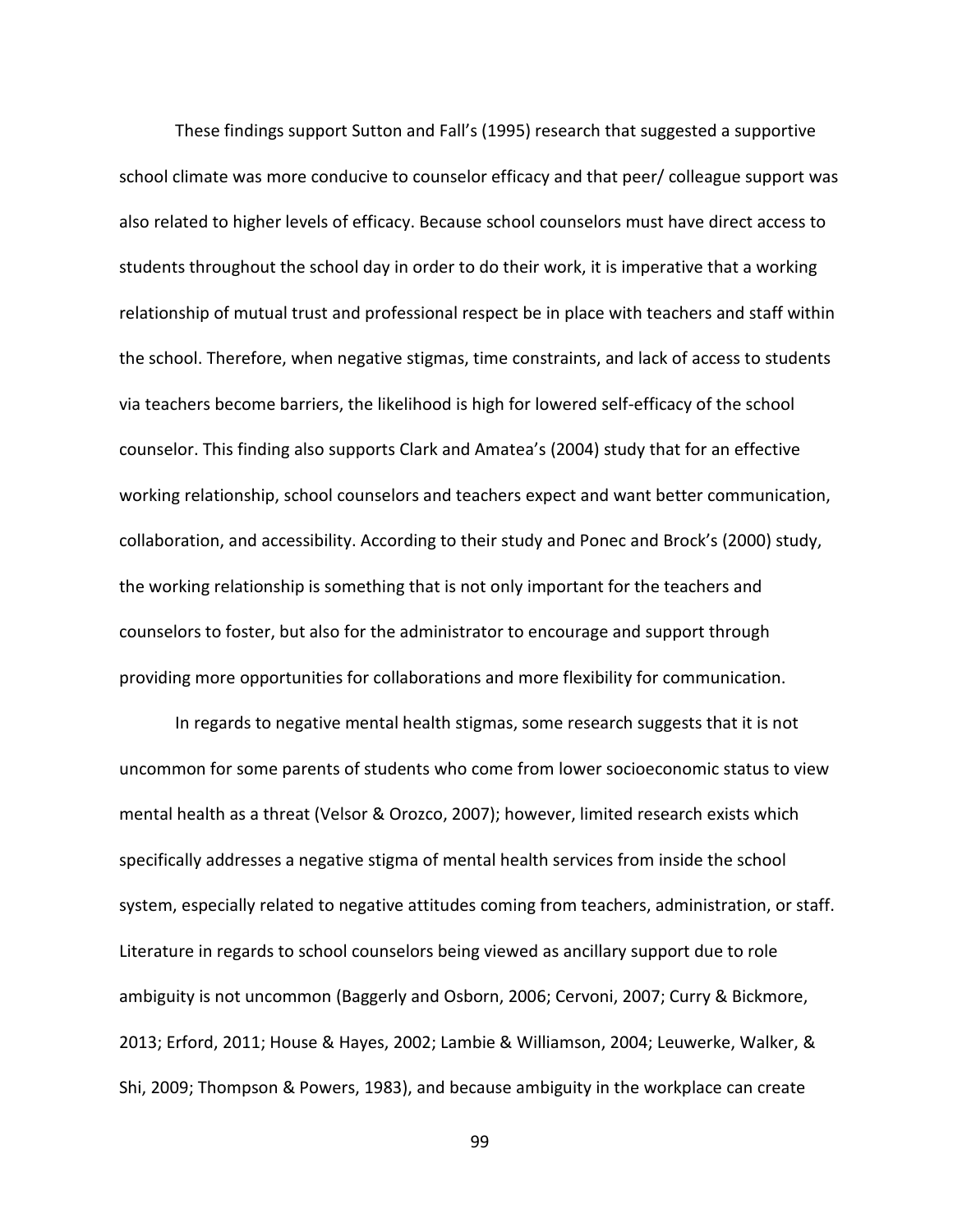unrealistic expectations based on previous experiences (Bandura & Wood, 1989), it could be argued that some of the lack of support for counseling comes from a lack of value in the profession or viewing the counselor as incompetent. Such a perceived lack of value can also stem from the lack of knowledge of the role of the school counselor or perhaps limited visibility of the school counselor.

 In addition to the overall school climate, another theme that emerged for the counselors interviewed revolved around attitudinal qualities and motivational constructs. Because the role of the school counselor can range from the ASCA suggested duties to "fair share" duties outside of counseling to "above and beyond" duties, an effective counselor must be fluid and flexible to be able to change attitudinally as needed based on the role. For example, one counselor interviewed noted that she is often in the position of being an advocate for her students with other school agents but simultaneously must also be able to collaborate with the same agents in order to help the student be successful. Having to metaphorically "wear both hats" while working with the same team can lead to issues such as strained relationships, resentment, and negative attitudes if transparency and open communication is limited. This is especially true if the role of the counselor is not completely understood.

Another attitudinal dichotomy that presented was the school counselor being able to embody the qualities of the nurturer (loving, caring, kind, warm, responsive, empathic) while at the same time being able to exude the qualities of the advocate (assertive, direct, task/goaloriented). This role of advocacy can be a challenging role for counselors because it requires sometimes going against administration and/or teachers' thoughts or ideals. According to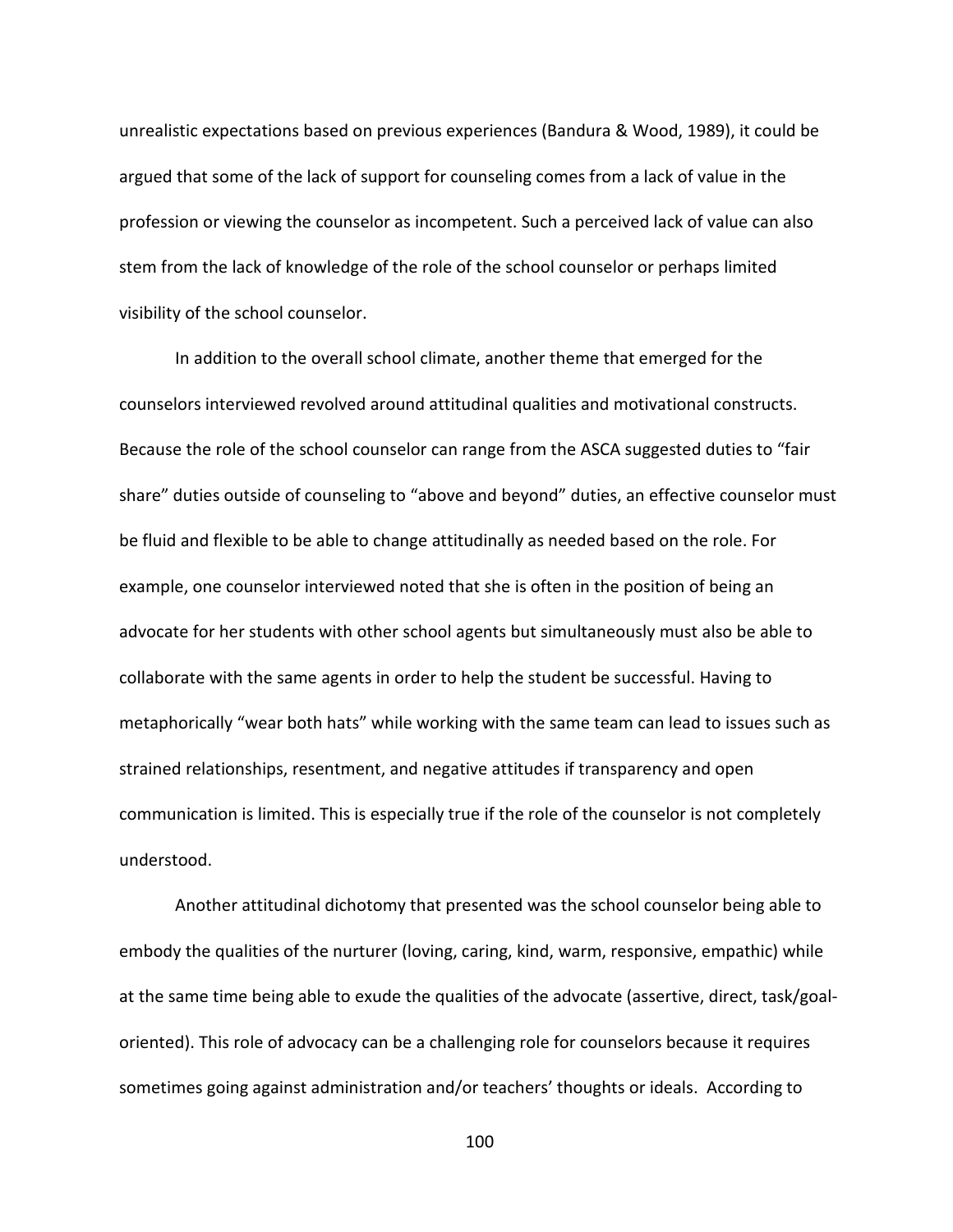House and Sears (2002), school counselors tend to be overly accommodating and subject to overt and covert pressures exuded by the school which results in adopting an agenda that is not theirs, thus becoming maintainers of the status quo. The counselors interviewed who spoke to the challenges they experienced mostly elaborated on how being in the role of the advocate impacted their working relationship with other school agents. Although advocacy is a part of a counselor's ethical code, it is an area that is sometimes not reinforced and taught enough in training and some counselors struggle when finally in a school (House and Sears, 2000).

 In summation to question R3, the themes that emerged as specific factors that contributed to efficacy for the counselor's interviewed related to an overall school climate of support, communication, and professional respect. New contributions that merit further exploration include the potential for mental health stigma from agents within the school contributing to a lowered sense of self efficacy for the school counselor. Another area that merits more emphasis and exploration is the training of pre-service school counselors in the role of the advocate. This finding speaks to the importance of building a climate that is promoting more opportunities for collaborative involvement and opportunities to define the school counselor's role in the school. See Table 5.3 below for a summary of findings.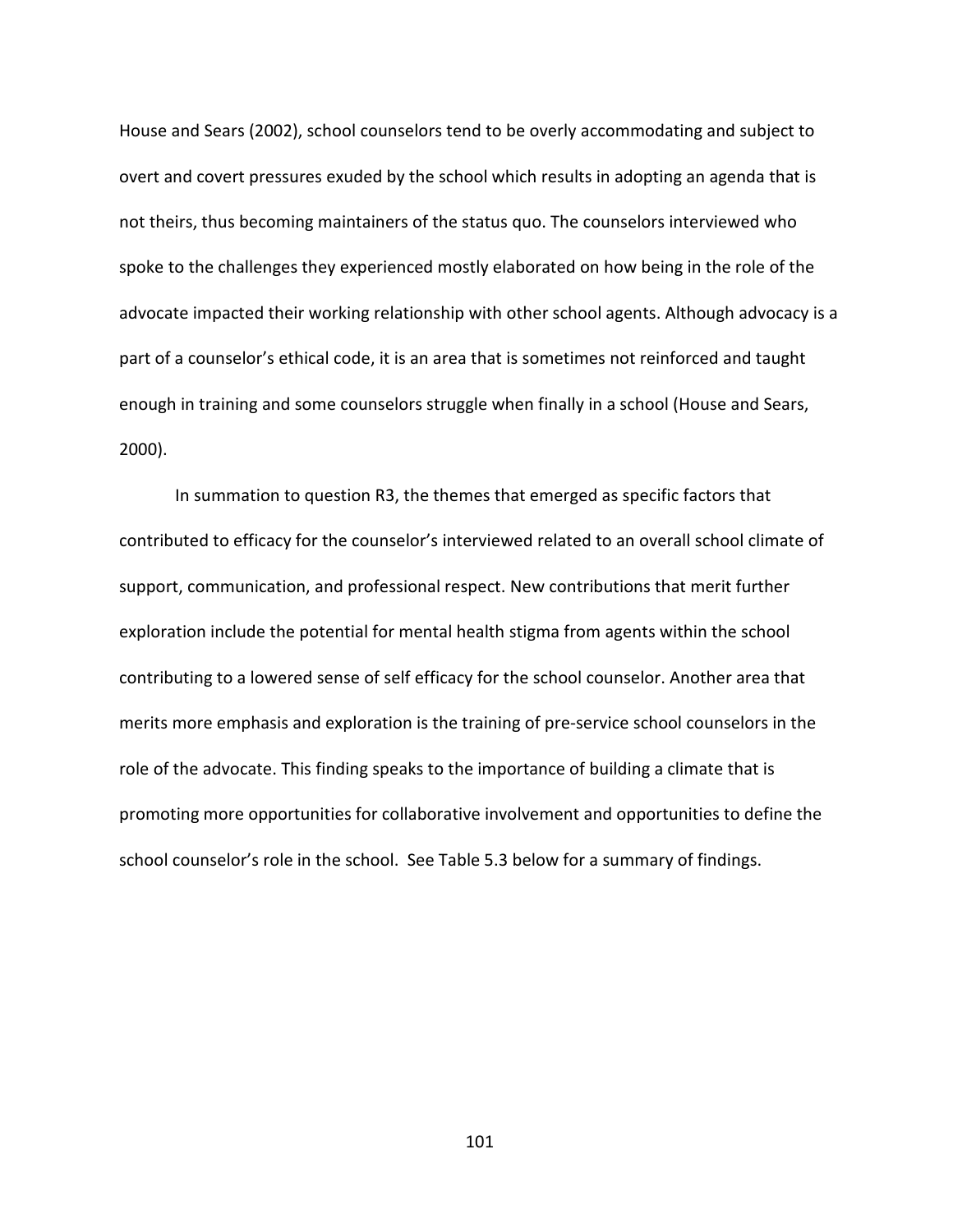### **Table 5.3: Summary of Findings for Research Question 3**

| Addition Questions: (R3) What specific aspects of the job contribute more<br>significantly to efficacy? |                         |                       |  |
|---------------------------------------------------------------------------------------------------------|-------------------------|-----------------------|--|
| Overall school climate of                                                                               | A school climate that   | A school climate that |  |
| support,                                                                                                | does not endorse        | promotes the advocacy |  |
| communication, and                                                                                      | stigmas associated with | role of the school    |  |
| professional respect.                                                                                   | mental health           | counselor             |  |

# **Additional Questions Continued: (R4) what uncontrollable factors such as school population,**

## **location, and grade levels have the most effect on efficacy?**

 For the elementary school counselors interviewed, the most discussed uncontrollable factor was working with parents with a perceived negative stigma towards mental health as well as working with parents with limited English speaking skills. It seemed that despite the school make-up, all interviewed mentioned working with parents as a struggle but much emphasis was placed on working specifically with parents who were reluctant to allow their child to work with the school counselor due to a perceived negative stigma. In some cases, the counselors were able to educate the parents and overcome the challenge. For others, the counselor learned to approach parents differently in regards to the language associated with receiving services (i.e. rather than calling group work "counseling" it was referred to as "friendship skills").

Some counselors mentioned that their parents were hesitant to trust the counselor based on previous situations relating to DHS hotline calls or experiences with child protective services. Then, for some parents, it almost seemed embarrassing that their child would come to the counselor for help. Interesting to note, the embarrassment of the stigma was true for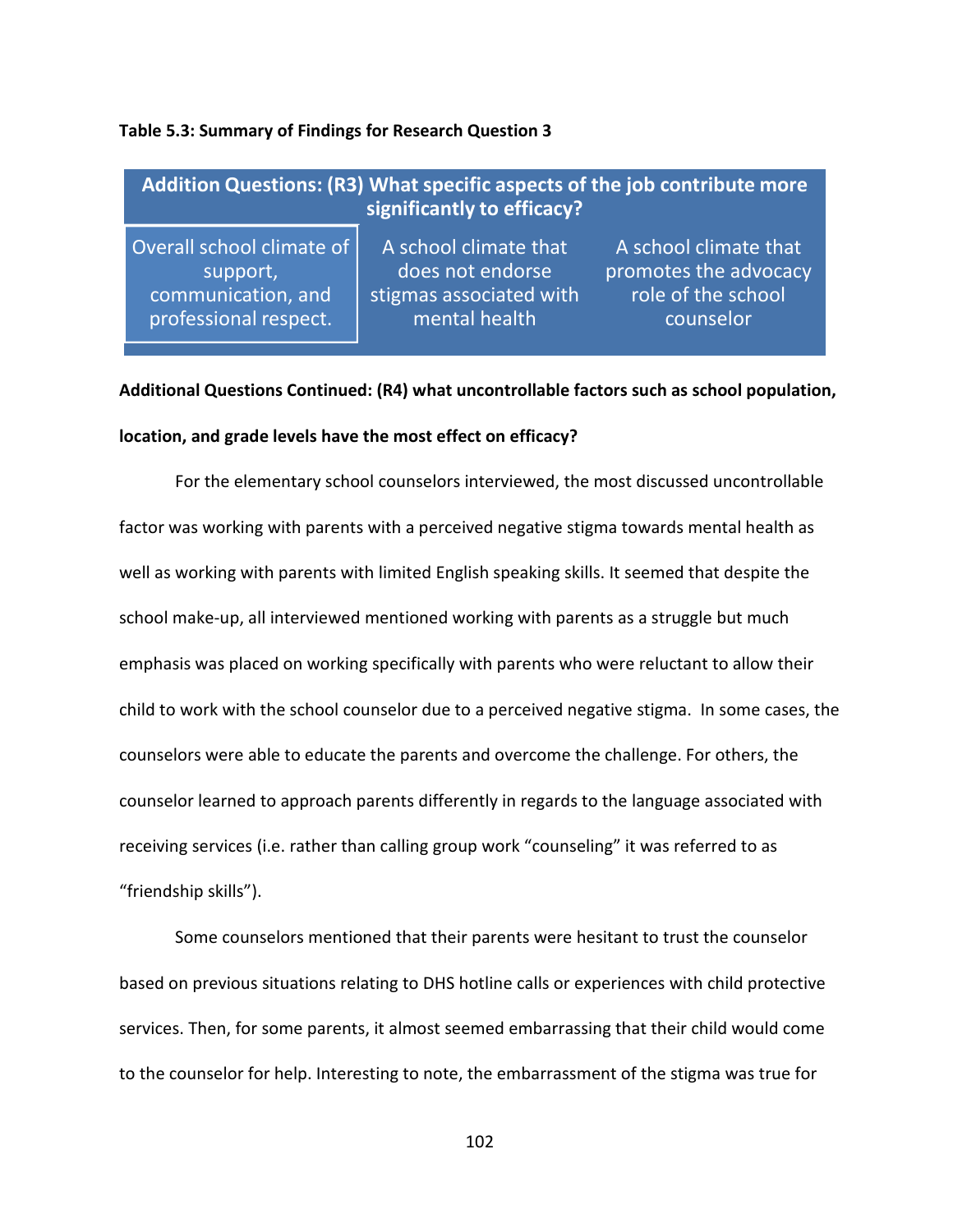the affluent school as well as the rural school. This finding brings to light the need for education to parents on the role of the school counselor as well as the need for constant communication, visibility, and transparency of the counselor to the parents. Interestingly, some counselors interviewed mentioned that their training did not prepare them for working with the parents. The lack of training was also theme related to working with parents who speak limited English.

 Some of the counselors interviewed spoke to the challenges they encountered when working with parents who speak limited English proficiency (LEP) and, for the most part, came from lower socioeconomic (SES) backgrounds. Not surprisingly, the counselors who worked with populations with large LEP makeup and low SES mentioned that a lot of their work resembles that of social work in that they are constantly assisting in meeting basic needs for students and families with limited communication abilities. However, it is interesting to note that these counselors also emphasized that their students and families were quick to come for aid and did not seem to struggle with the negative stigma related to mental health that other populations did. Then, although the counselors in these schools found themselves often in the role of the social worker, they also seemed to report a greater feeling of being wanted/ needed in their schools and were in more roles of leadership.

 In summation to question R(4), when asked about the uncontrollable factors related to efficacy, the counselors interviewed were quick to discuss various issues relating to work with parents in the differing populations and their lack of training for such work. However, they did not seem to view working with parents as barriers to efficacy as much as they viewed the feedback from the internal agents and relationships within the school. These findings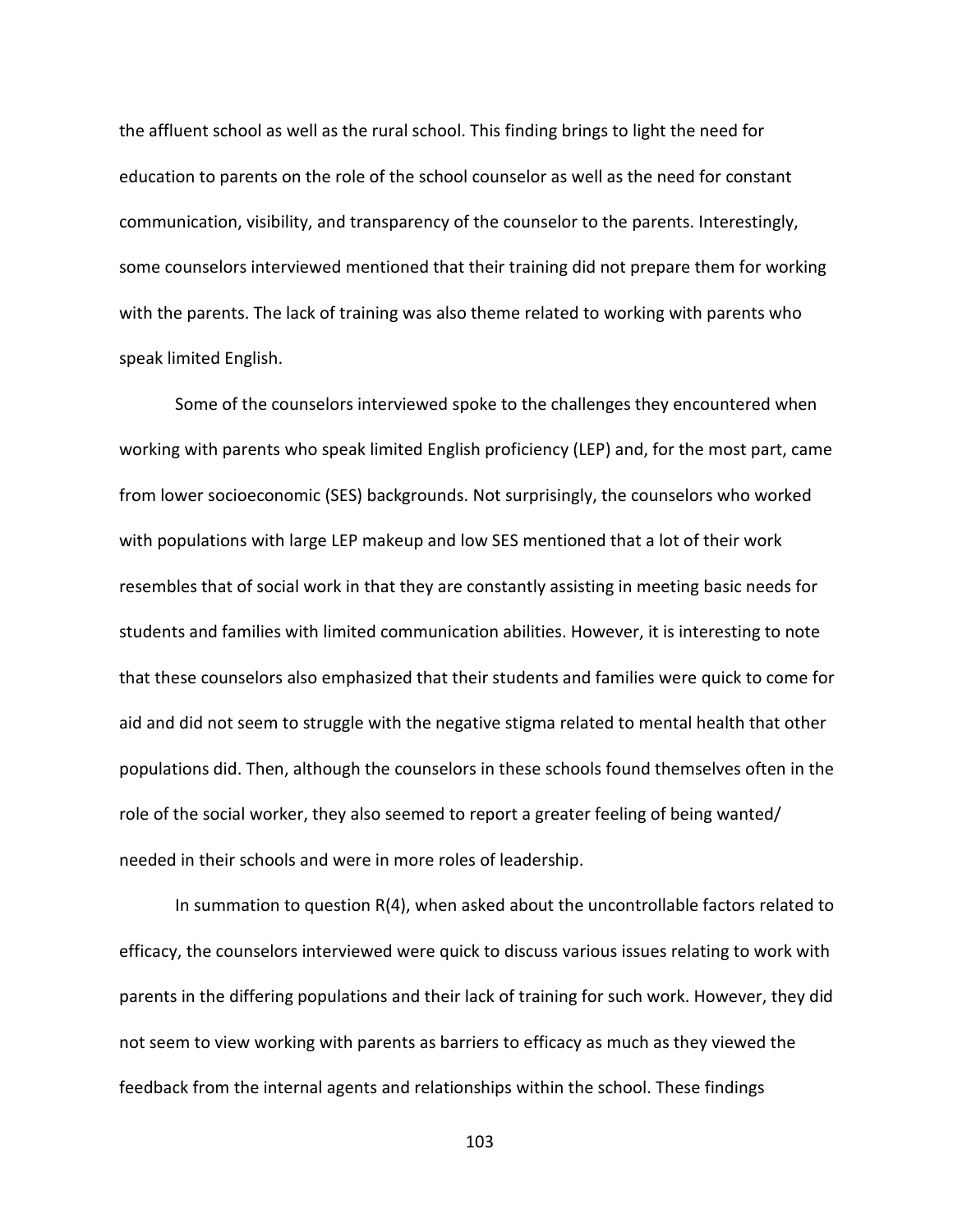contribute to new knowledge by showing that differences in parental issues do exist based on the population of the schools and the role of the counselor is impacted greatly based on the population needs. These findings also suggest that there is a need for more continuing education and training on working with parents from differing populations. See Table 5.4 below for a summary of findings.

## **Table 5.4 Summarization of Findings for Research Question 4**

**Additional Questions Continued: (R4) what uncontrollable factors such as school population, location, and grade levels have the most effect on efficacy?**

| Working with parents-<br>lack of training | Working with<br>reluctant/ambivalent<br>parents- due to<br>percieved mental<br>health stigma | Working with parents<br>with Limited English<br><b>Proficiency - issues</b><br>related to LEP and low<br><b>SES</b> |
|-------------------------------------------|----------------------------------------------------------------------------------------------|---------------------------------------------------------------------------------------------------------------------|
|                                           |                                                                                              |                                                                                                                     |

## **Conclusions**

The purpose of this study was to explore elementary school counselors' perceptions of how self-efficacy is experienced and manifested in their work. In this study, eight school counselors discussed the ways in which they know that are doing a good job, what helps to reinforce their sense of doing a good job, and what factors would they consider uncontrollable that affects their sense of doing a good job. Although each counselor came from a unique school which had challenges specific to their school, common themes of efficacy emerged. Four research questions were addressed in this study, therefore, four conclusions follow in sequential order below.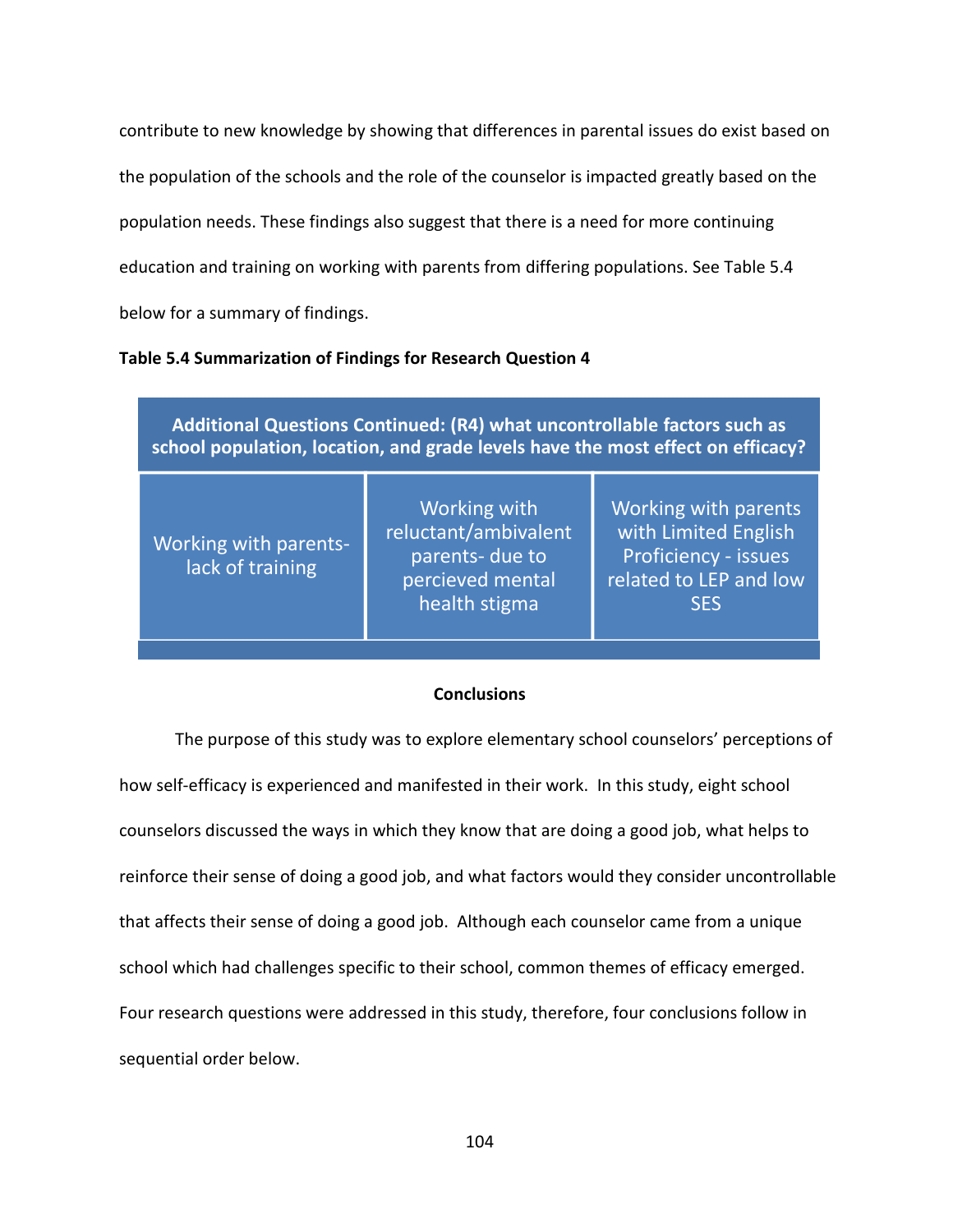#### **Conclusion (R1)**

The overarching research question for this study was: (R1) What factors are the most influential in the elementary school counselor's experience of doing good job? The findings for this question indicated four areas for discussion: relationships with teachers, flexibility for work with children, trust and support from administration, and effective communication with parents.

**Relationships with teachers.** For all interviewed, relationships with other school agents in regards to communication, collaboration, trust, and professional respect were of the utmost importance. This was particularly true for the relationships with the teachers. This finding suggests that school counselors need to have a positive working relationship with their teachers which entail a clear understanding of the role of the school counselor and a mutual understanding that all work is being done with the best interest of the child and school in mind. It also means that school counselors and teachers need more quality interactions and time permitted for collaborative efforts that help to foster and maintain a positive working relationship. Then, because communication is vital for transparency, a school counselor and a teacher must have open lines of continuous communication and feedback for collaborative efforts. The results of this study showed that for these elementary school counselors, their relationships with their teachers was something that had to be consistent and maintained throughout the semester in order to make the climate conducive for mutual respect and trust.

**Flexibility for direct work with children.** For the school counselors interviewed, a factor that affected their sense of efficacy as well as their motivation to continue the work in the face of challenges was their direct work with children. The ASCA (2012) model suggests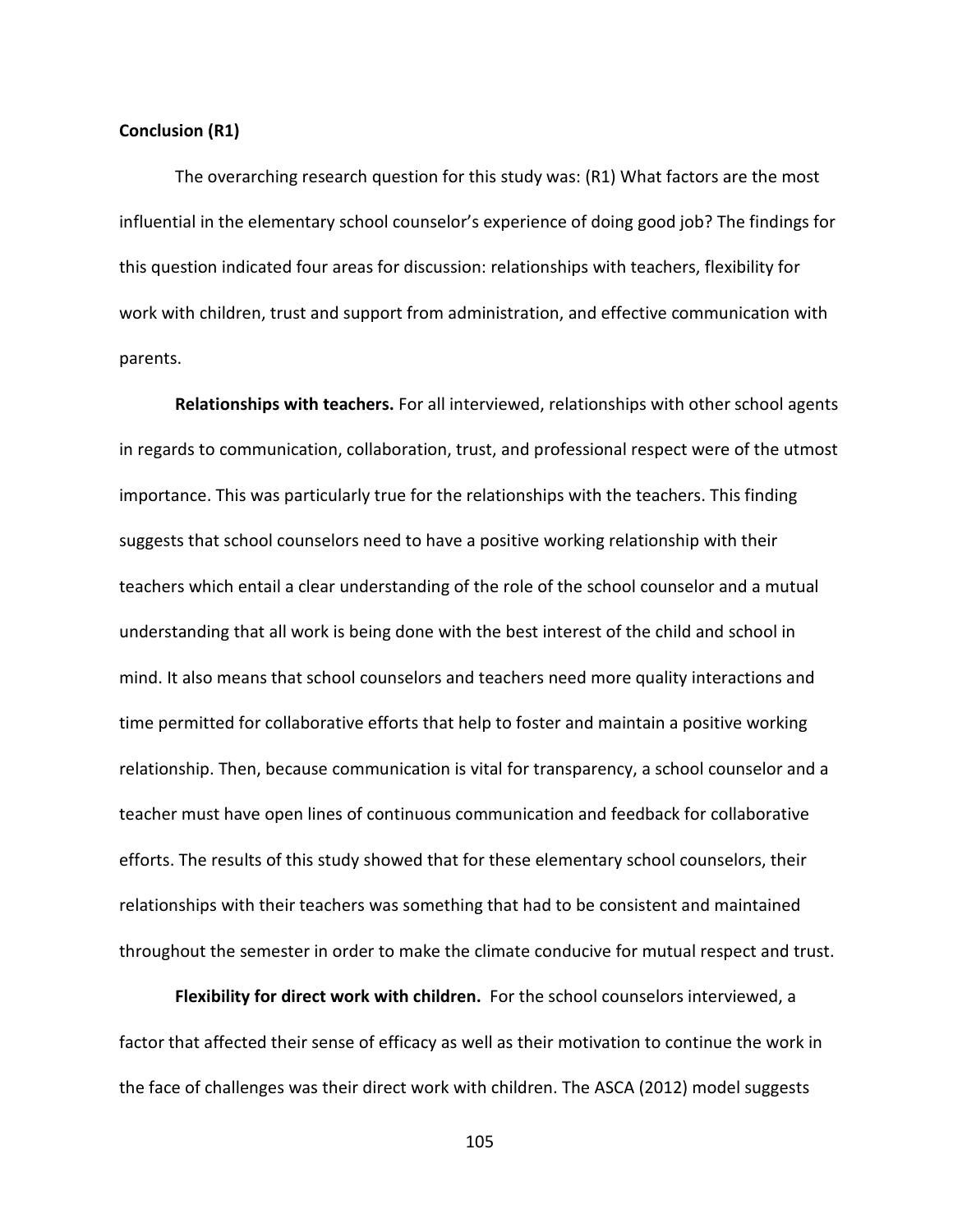that the majority of the school counselor's time (80%) should be in direct work with students, and the indirect work should make up the remainder. However, all interviewed felt that the indirect work tended to often cloud and encroach upon their direct work with students. From paperwork to meetings, indirect work is often "fitted" into the counselor's very hectic schedule and often can quickly become something that also spills over into their free time. Despite the demands that come with the job relating to indirect work, it is interesting to note that most interviewed felt as though the work with children was the best part of their job and what helped them to power through days that includes things like: no lunch break, short bathroom breaks, before and after-hours/ weekend work related to completion of indirect services.

This finding shows the value and the level of importance placed on the school counselors having the freedom and flexibility to perform direct services to students. This freedom and flexibility entails being able to have access to students throughout the day, having access to the classrooms for guidance lessons, having access to students for group activities, and having flexibility in the schedule to attend to situational crises when needed. A common theme that emerges for direct work with students is having access to those students through support and understanding of the teachers. This finding relates back to the importance of the quality of the relationships between the school counselor and the teacher, and the sense of trust and professional respect between both parties to allow the counselor to do the job needed. It also speaks to the need for the teachers to understand the role of the school counselor and have open lines of communication for events such as unexpected crises that must be handled. This finding also relates to the importance of having an administration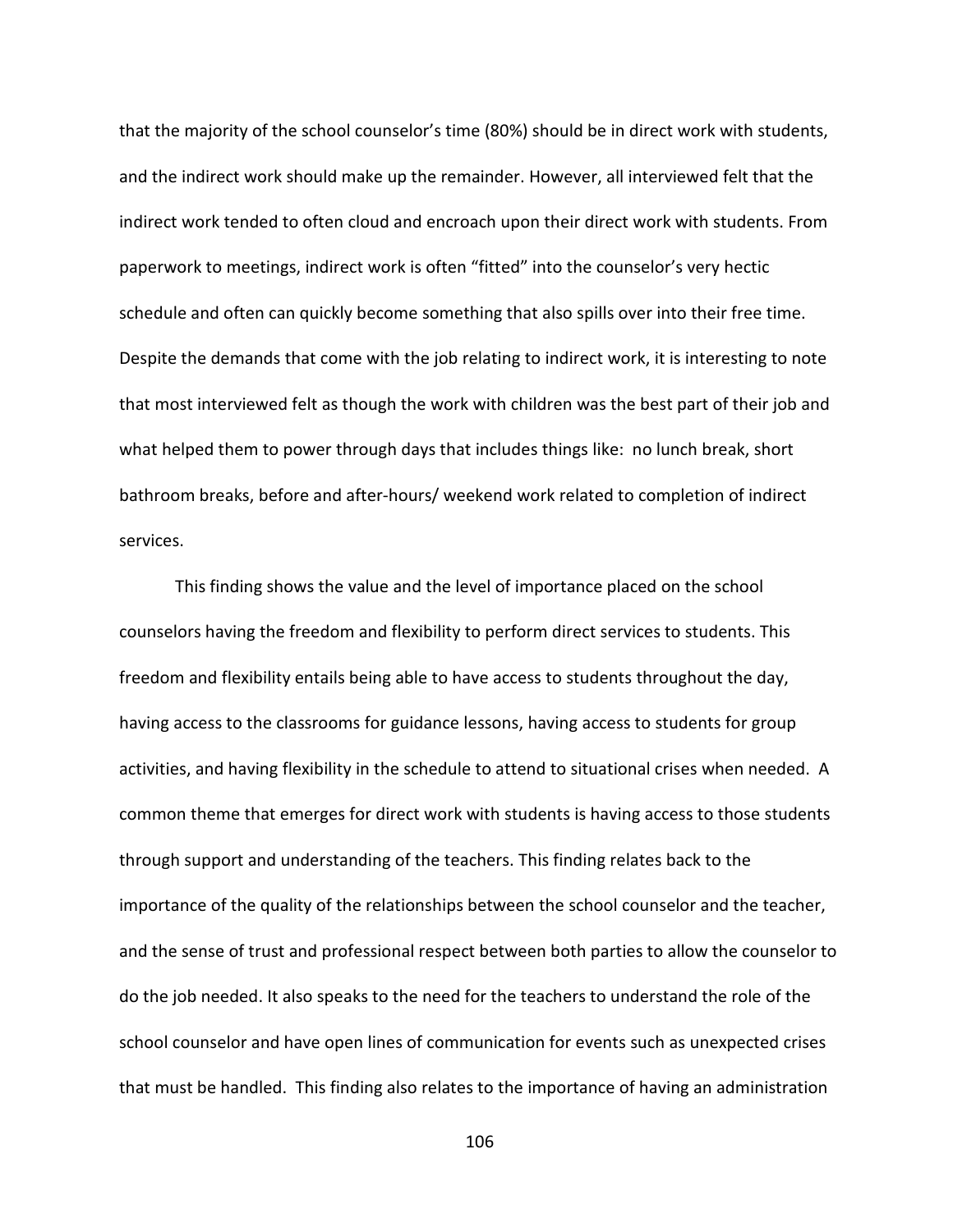that emphasizes the importance of the work of the counselor and promotes a climate conducive to the counselor having access to students (without issue).

**Trust and support from administration.** As addressed in previous sections, administrative support of the guidance program and of the counselor's working activities played into the school counselor's sense of self-efficacy. However, it should be noted that many of the interviewees felt as though their administration lacked some understanding of their role as a school counselor. Therefore, they felt that if their administration was not critical and placed them in leadership roles than they were "trusted" to be doing their job, despite the perceived lack of understanding. It was also interesting to note that only a few of the schools visited for interviews had a current working definition of the role of their school counselor which made evaluations somewhat arbitrary and played into the importance of administrative trust. Some of the counselor's interviewed stated that they did not place much emphasis on the value of their evaluations because they felt as though their evaluators (administrators) did not know how to adequately rate them due to the lack of knowledge. Therefore, their evaluations did not play into their sense of efficacy as much as the perceived "trust" of their administration.

This finding shows the importance of the relationship between the school counselor and their administration and relates to similar conclusions in regards to the relationships needed with teachers. It shows that the relationship between the school counselor and the administrator requires open communication, transparency, continuous feedback, and mutual professional respect. It also demonstrates the value that could be added to the school system by more effectively utilizing the school counselor if the administrators were more aware of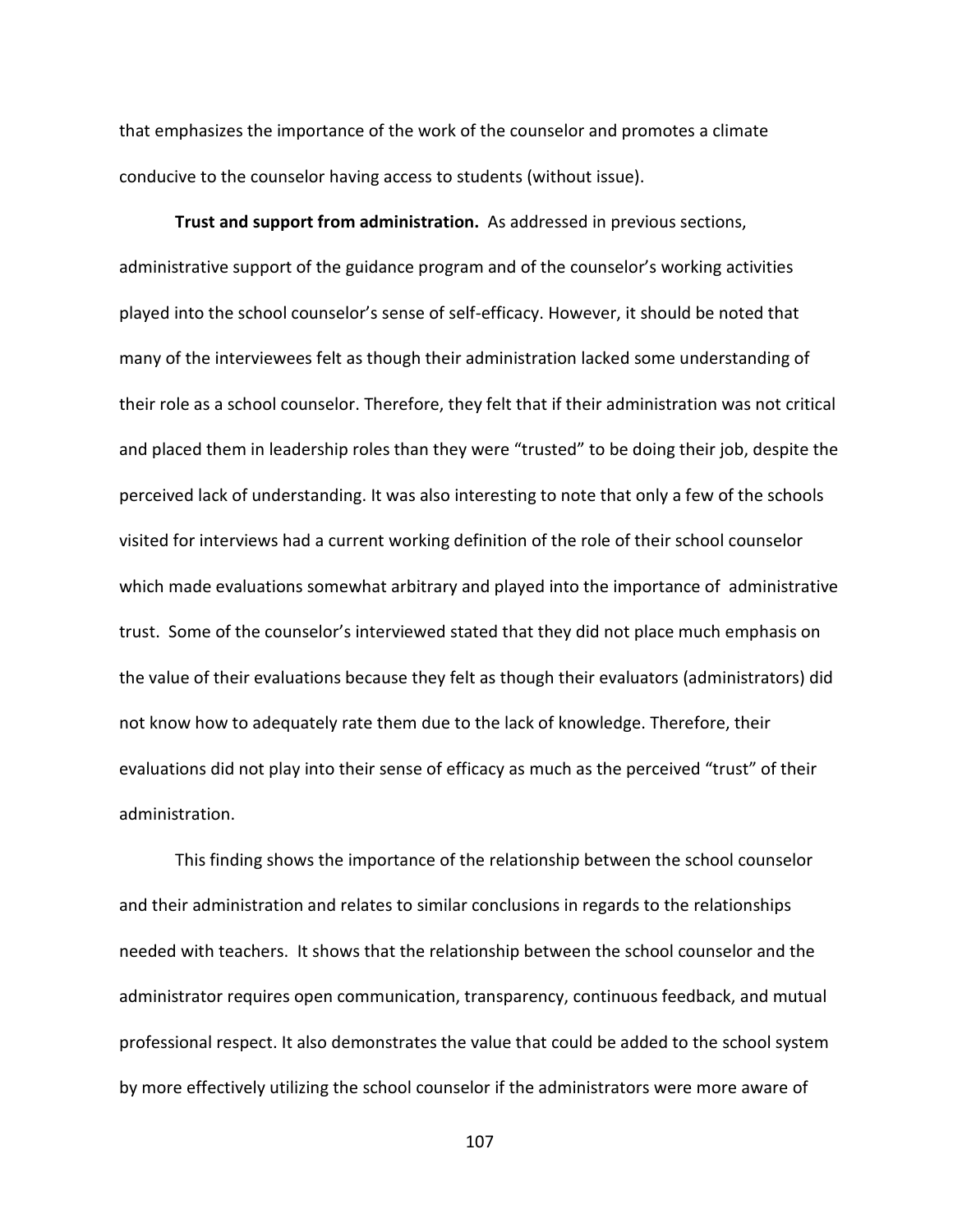what tasks specifically make up the role (and what is involved with said tasks). By increasing the knowledge of the school counselor's role, the administrator is in a better position to advocate for a climate within the school that fosters more opportunities for collaboration, emphasizes the importance of the work, and creates a greater sense of mutual, professional respect.

**Effective communication with parents**. In addition to the relational components in the workplace, another factor that presented as having an effect on efficacy was mental health stigmas that come from outside as well as inside the school. For these school counselors, one of the barriers that was associated with the school climate and the sense of support was from the perceptions of parents in regards to mental health services. This factor of a negative mental health stigma for parents is potentially rooted in fear from past experiences or negative speak about the profession, and it speaks to the importance and need for more education for parents in regards to the role/ purpose of the school counselor as well as more visibility and accessibility of the counselor for the parents.

## **Conclusion (R2)**

Additional questions answered by the research included research question (R2) to what degree does the level of administrative support relate to a school counselor's sense of efficacy? To the school counselor's interviewed, support from the administration was a very important factor that affected their sense of efficacy, and it revolved around the theme of "trust". The school counselors who felt supported by their administration felt more freedom in their role, talked with confidence about their program, and presented with a sense of ownership when speaking about the work. In contrast, school counselors who did not feel as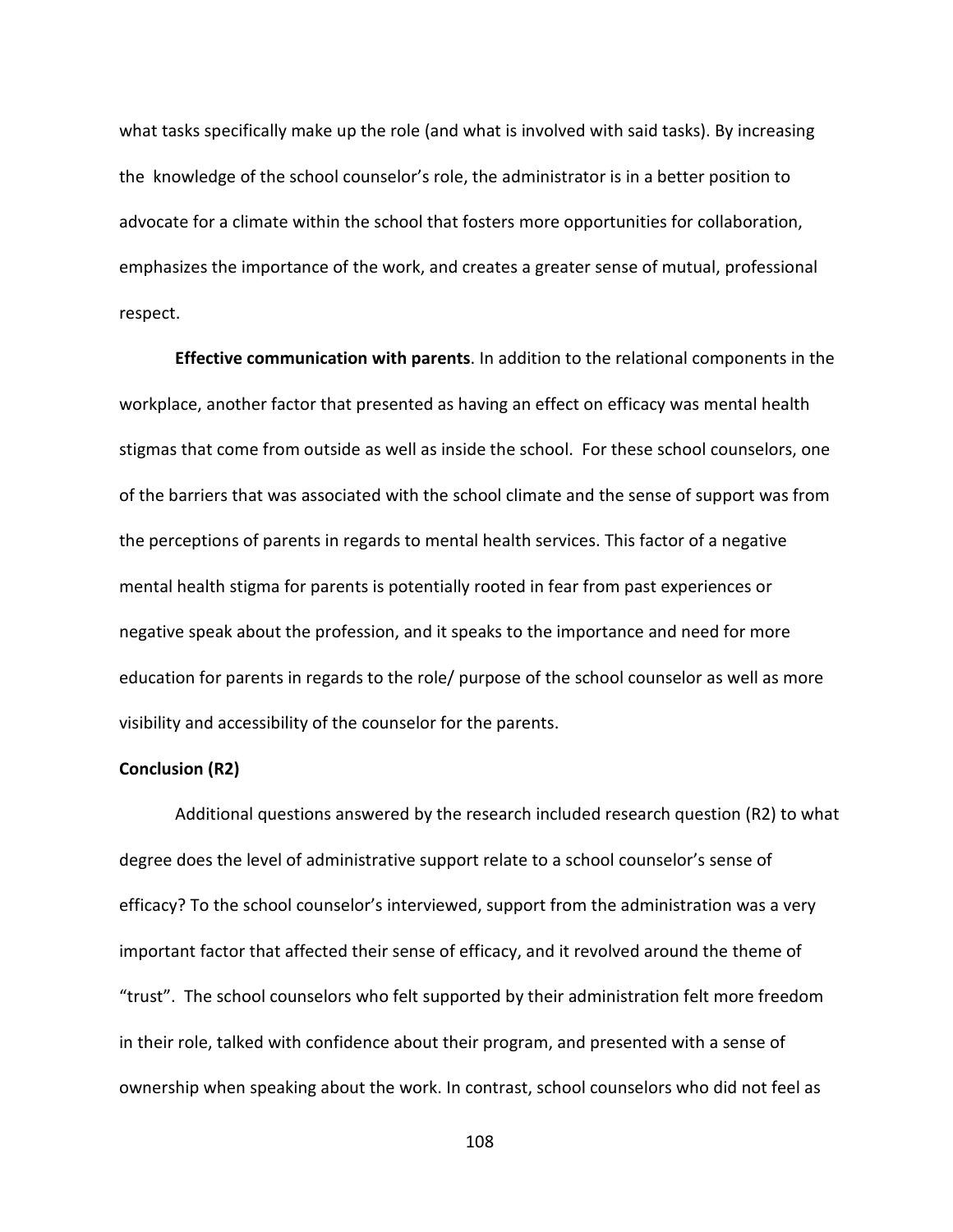supported or felt scrutinized spoke with more uncertainty and more frustration about their programs. It seemed as though most of the school counselors interviewed felt that their administration had somewhat of an understanding of their role as the school counselor and they essentially "trusted" that their counselor was doing the things that school counselors are supposed to do. Even though this lack of knowledge did not seem to necessarily affect the efficacy of those interviewed, it did seem to affect the way the school counselors perceived their evaluations. It seemed as though they did not place much value on them because they felt like their evaluators (their administration) did not know how to evaluate their work due to lack of knowledge of counseling jargon and how it should be evaluated.

 These findings show that support from administration was highly valued by the elementary counselors interviewed in this study, and they also valued a sense of trust that allowed them freedom to have ownership of their guidance program, without fear of being scrutinized. However, the need for the "trust" could be because the administration truly lacks knowledge and understanding of what the role of the school counselor entails, and this lack of knowledge, in turn, limits the effectiveness and purpose of the evaluation process. Because the purposes of evaluations are to reflect on current practices in order to improve effectiveness, this process is being underutilized if the evaluator cannot give good, constructive feedback. This finding speaks to the importance of administration having more indepth knowledge as to the purpose and functioning of the school counselor in order to create a more effective system. Administration needs to be knowledgeable enough to provide constructive feedback that helps to align the counselor to the overall mission of the school.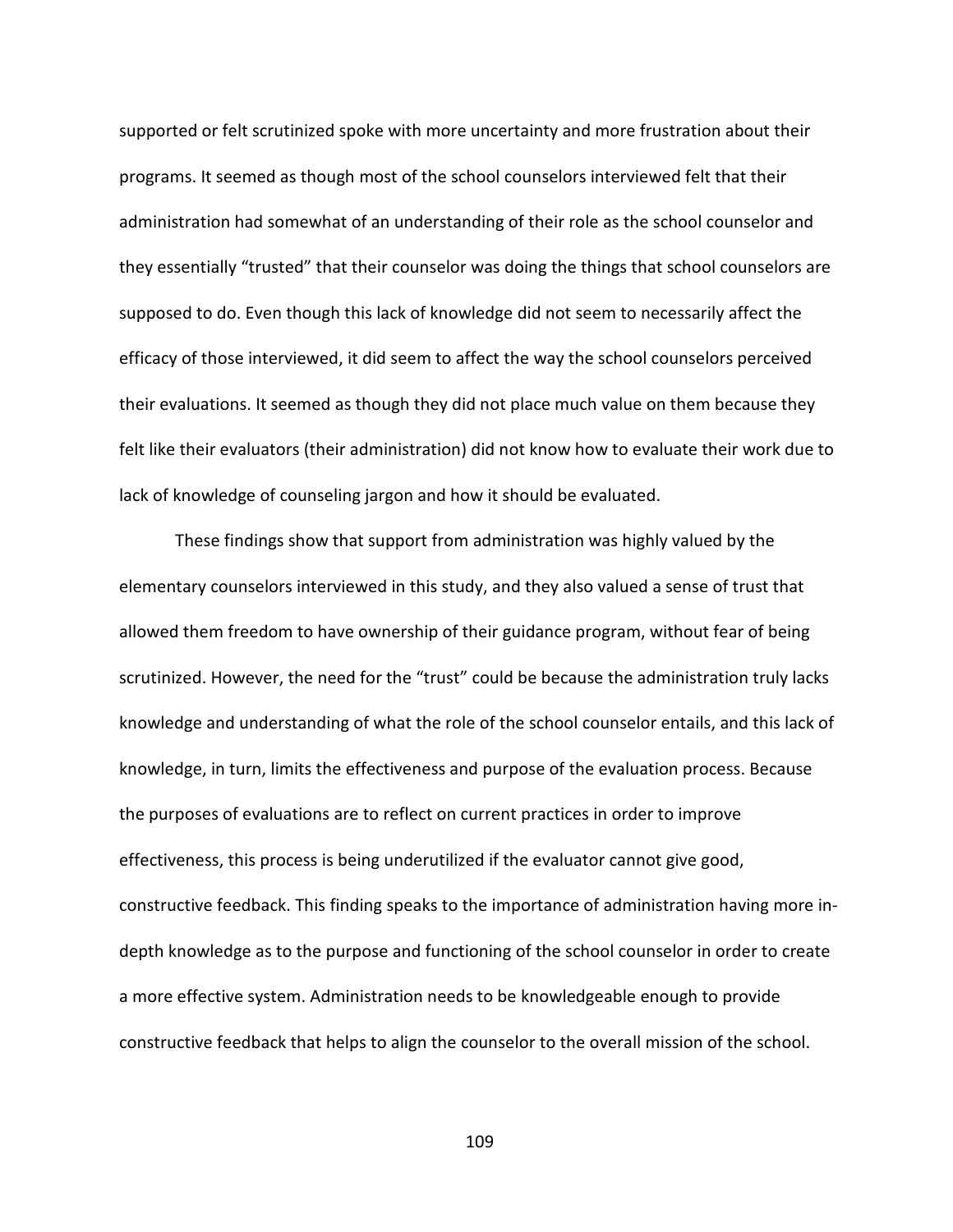#### **Conclusion (R3)**

 The next additional research question addressed was (R3) what specific aspects of the job contribute more to efficacy? The purpose of this research question was to uncover the specific factors of the working role of the counselor that have the greatest impact on the counselor's sense of doing a good job. As discussed in conclusion (R1), the elementary counselors in this study placed a high value on the relationships with all stakeholders within the school system, thus, it is reasonable that the findings of research question (R3) significantly revolve around the overall school climate relating to the school counselor's perceived relationship with other agents of the school. The counselors interviewed placed a lot of emphasis on the overall support, communication, and professional respect coming from the school, as a whole, and the counselors who felt valued by their schools from all stakeholders (front office staff ranging to administration) spoke with more enthusiasm about their work and expressed more of a sense of being an integral part of the system. Those who felt less valued expressed more disconnect and uncertainty. This was especially true for the school counselors who experienced the negative stigma associated with mental health from within the school.

As mentioned in research question (R1), school counselors commonly have to deal with the potential for a negative mental health stigma coming from parents outside of the school system. In addition to the external attitudes, there is also sometimes the internal threat of negative attitudes toward mental health services that comes from within the school. This type of attitude not only affects the school climate but it also affects the counselors' overall feeling of support for the guidance program. This lack of support can affect the counselor's sense of efficacy. Whether coming from the outside or coming from within, a negative mental health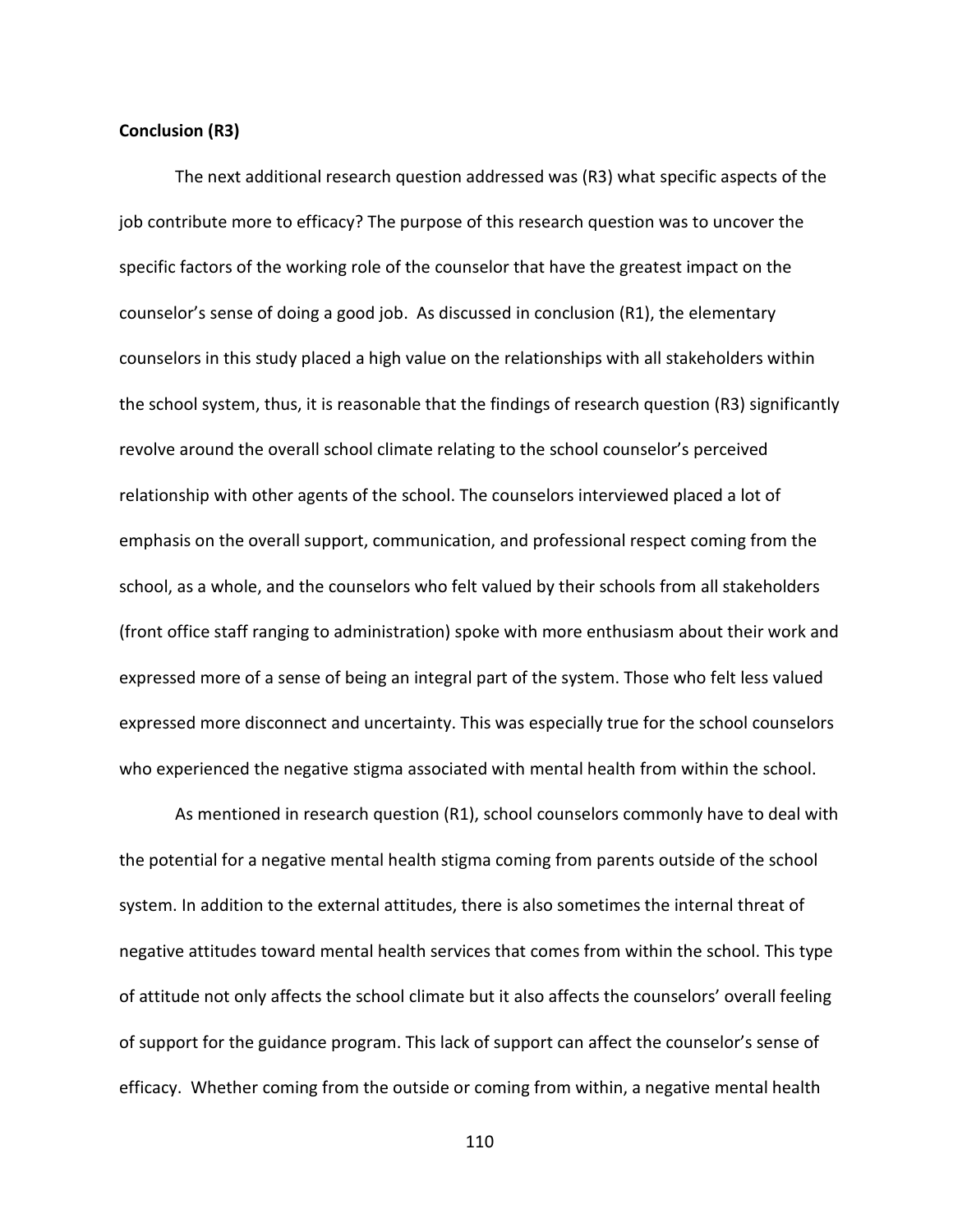stigma can significantly impact the work of a school counselor. Therefore, it is important to consider whether or not role ambiguity and lack of understanding by other agents of the school is a contributing factor.

Then, the last prominent commonality between those interviewed were the unique challenges faced from working with the various different populations (i.e. low SES, high SES, high LEP, rural) and the general sense of a lack of training on how to appropriately work with parents. Most interviewed felt that their training (which was quite varied) lacked how to address working with parents. In addition, the counselors who worked in districts without social workers and were tasked to those duties felt somewhat ill prepared for the demands the work would require. This commonality speaks to a need for more training or continuing education on working with a diverse population of parents. Although the counselors did not necessarily feel that the work with the parents contributed significantly to their sense of efficacy, it did play into their overall sense of climate associated with the school.

Although the school counselors in this study were interviewed at the close of their school year and exhibited all of the signs of fatigue from the work, they all essentially loved their jobs and were motivated to keep going, despite the challenges. Because the role of a school counselor is somewhat ambiguous and because lack of knowledge about a role can create issues that can affect working relationships in a workplace, it is import to take into consideration that, for these school counselors, the quality of the relationships with other school agents and stakeholders greatly affected their sense of efficacy. Therefore, it is important to take preventative measures that help to ensure that role ambiguity is not an underlying stressor on those relationships.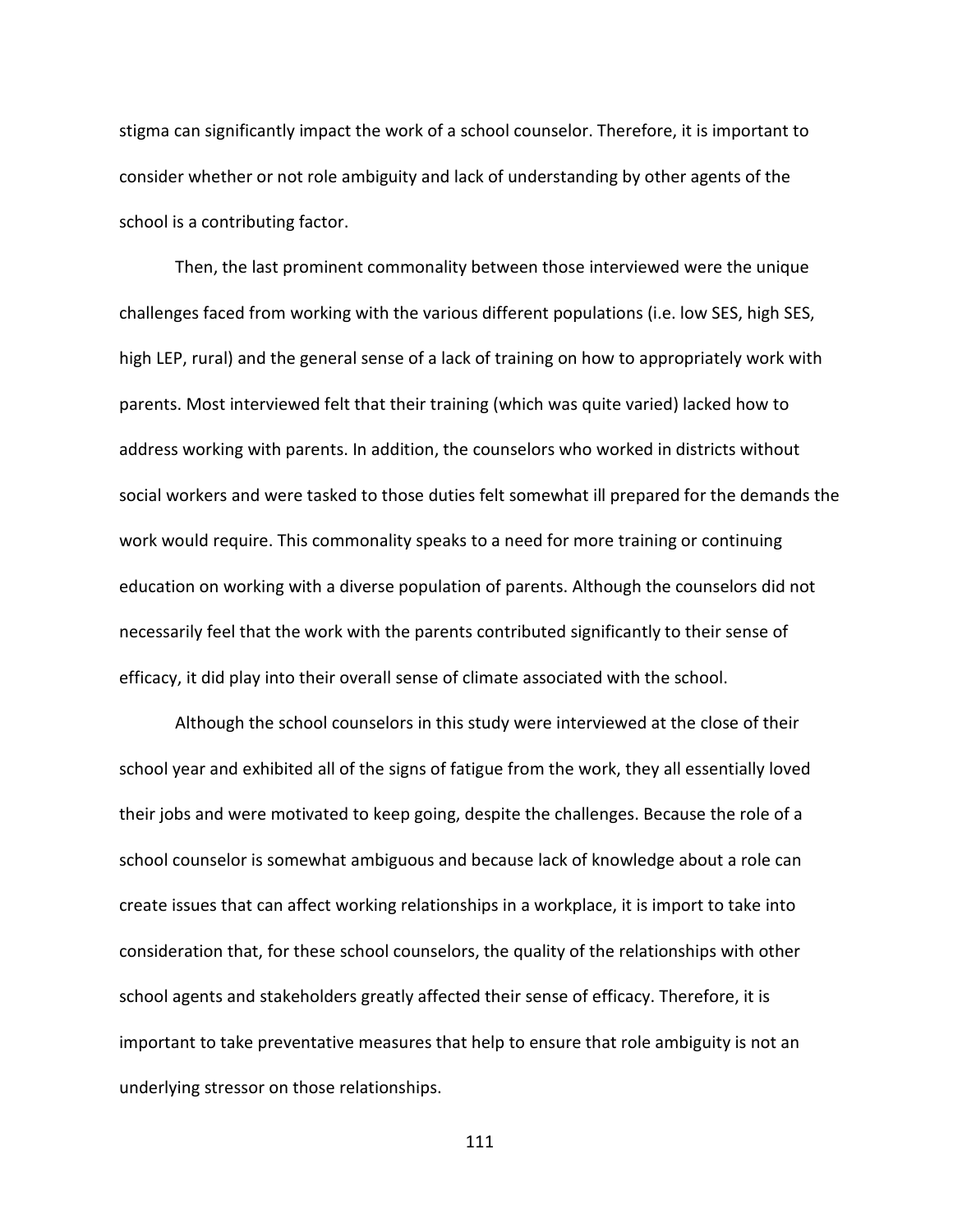#### **Conclusion (R4)**

The last additional research question addressed in this study was: what uncontrollable factors such as school population, location, and grade levels have the most effect on efficacy? The purpose of this question was to observe what factors are outside of the school counselor's ability to control that are unique to their jobs, yet have an impact on efficacy. For the counselor's interviewed, the factors that were discussed that were essentially out of their control were similar to some of the factors relating to working with parents previously discussed in research question R1: working with parents with a negative mental health stigma and working with parents who have limited English proficiency language skills.

 The elementary counselors interviewed mentioned working with parents as a continuous challenge because the parents of their students can present with a wide range of attitudes and needs, and ultimately, most of the interactions with parents were in regards to situations that encompass a student being in "trouble" or needing additional services or work. As one participant expressed, it was rare that she had the opportunity to call a parent for something positive that a child did. She felt that it was almost always for a "negative situation". For some counselors, they felt the biggest challenge with their population of parents was overcoming the negative mental health stigma associated with the term "counselor". Other parental challenges experienced involved issues relating to parents with limited English speaking abilities. Some counselor's interviewed found it challenging to acquire permissions for their children to participate in services or to communicate with the families when their children were absent. They also found it challenging to be sure that the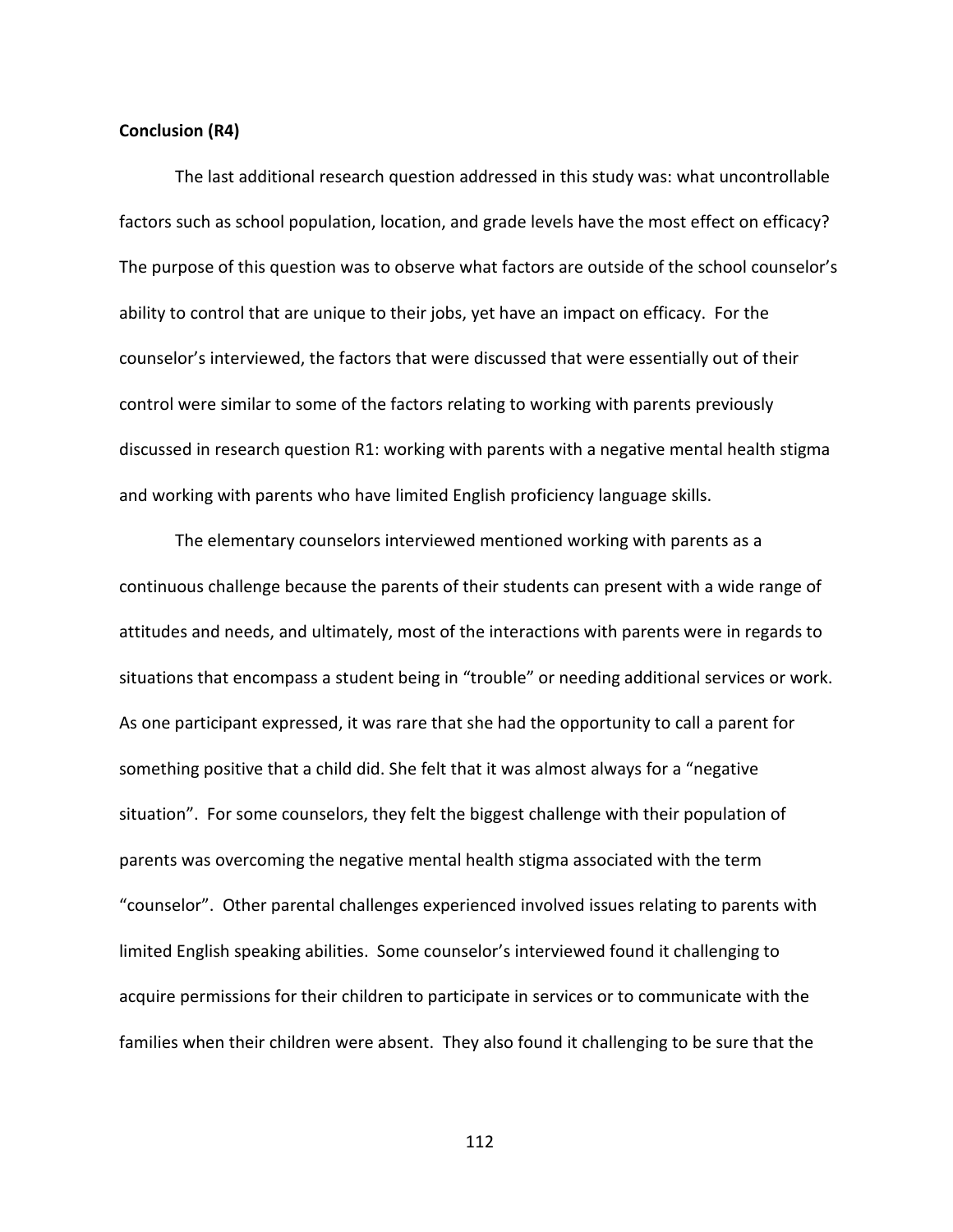child and families' basic needs were meeting met which often led these counselors to assume more social work duties such as: home visits, resource referrals, and resource finding.

 Although the theme of working with parents was common, it is also interesting to note that these counselors did not necessarily view the work with parents as a negative. For the most part, all interviewed seemed to be tenacious in their attempts to connect with parents and they also carried with them an attitude of perseverance. However, most interviewed stated that working with parents was an area that they felt was lacking in their training and they wished for more education on best practices when working with parents from diverse backgrounds. Although most training programs do address a parental component in the school counseling core classes, there exists a heavy reliance on the experience gained at the internship level for the hands on work with parents. This reliance is good in that any experience received is good, however, the likelihood of a counseling intern being employed in a school with a similar population they experienced while in training is low- because school make ups are so different. Therefore, this finding speaks to the need more training on working with parents and families as a school counselor as well as the need for more classes in continuing education that revolve around current, evidence supported practices with parents.

#### **Implications and Practice**

Self-efficacy in the workplace is a construct that can help a person to remain effective in their job and remain motivated to continue to do the work, and the role of a school counselor is one that has a very high demand without a lot of appreciation or feedback. It is also a role that is subjective and ambiguous to other agents/ stakeholders within the school system. Therefore, it is important to know what factors play into a counselor's sense of doing a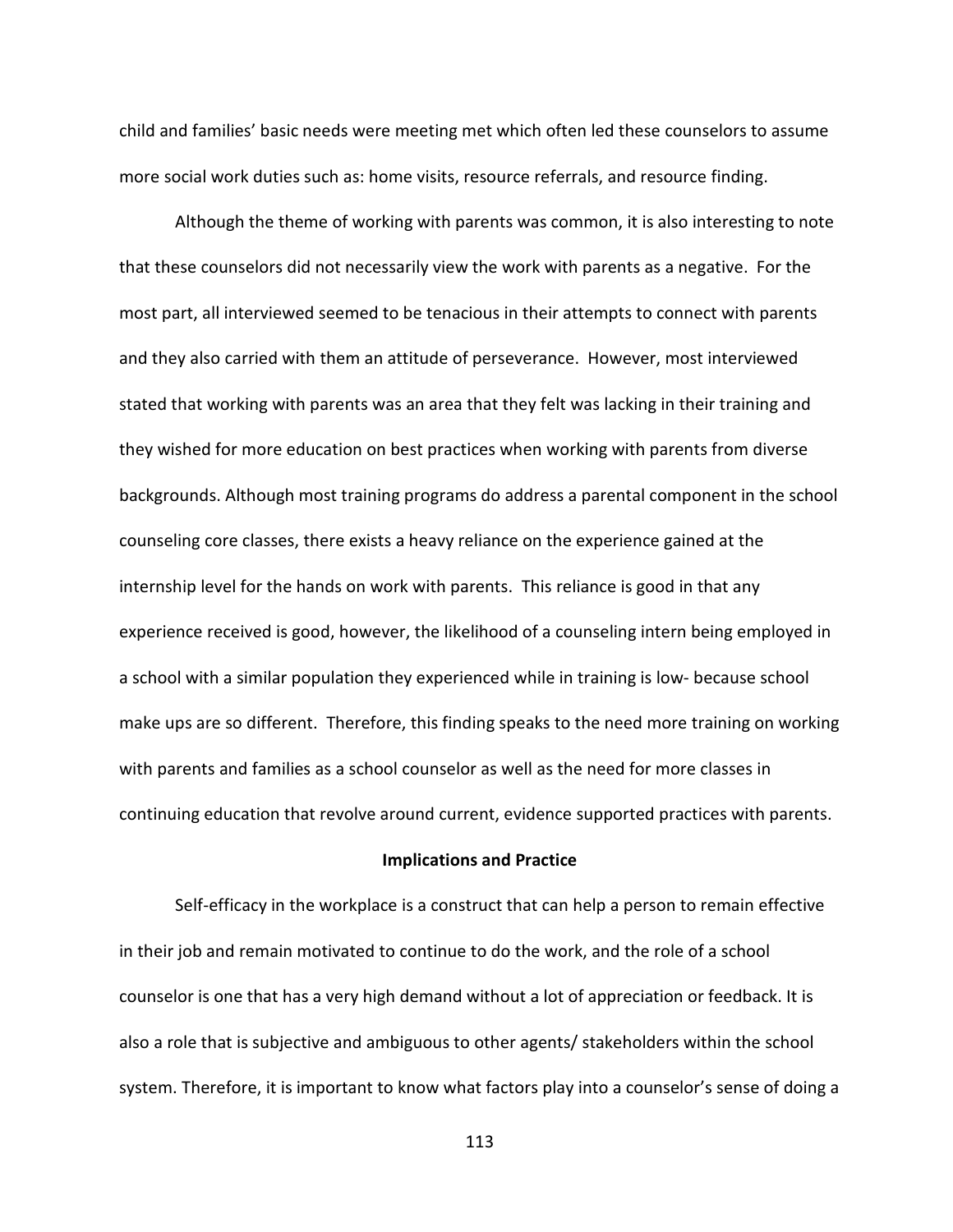good job so that those areas can be explored further for more efficient training and more proactive procedures in schools. The findings of this study can help to assist in the training of elementary school counselors as well as validate common themes and challenges for practicing school counselors. The findings can also help show the impact that role ambiguity has for the school counselor on their sense of efficacy and addresses the importance of educating all stakeholders of the school system on what exactly the school counselors does. Because the role of an elementary school counselor can be an isolated and high stress position that does not allow for consistent supervision or peer "venting", it is important to have preventative measures in place that help to keep school counselors from becoming less effective, feel undervalued, and possibly burn out.

Benefiters of the current research include all stakeholders in the school system including: school counselors, administrators, teachers, parents, and staff. Others that can benefit from this research include graduate training programs for school counselors, teachers, and administrators. These findings can also assist organizations and private practitioners who develop and teach continuing education courses.

### **Further Research**

This study observed the factors that assist in manifesting self-efficacy for an elementary school counselor. From this study, ideas for future research would include a more in depth exploration of some of the findings. One area for further research would be taking a more thorough approach to observing the quality of the working relationships between teachers and school counselors. Although some research in this area does exist, it is lacking a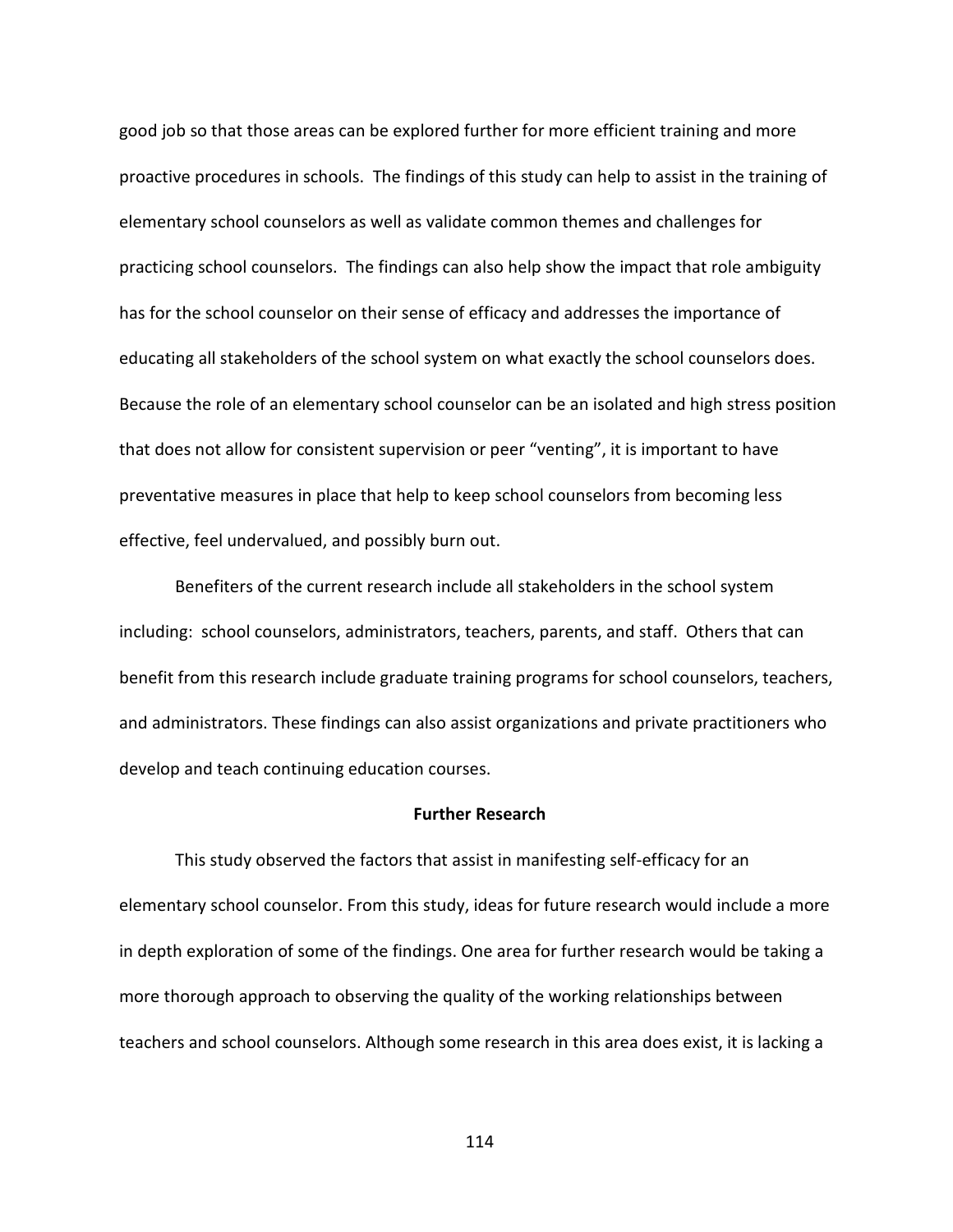more in-depth discussion on how to foster more effective and efficient working relationships and how to take into account the unique attributes associated with differing schools.

 Another area that merits further exploration would be to observe the idea of "trust" between school counselors and administrators in relation to role ambiguity and the administrator's lack of understanding of the role of the school counselor. Although it was evident in this study that the perceived trust of their administration played a key role in the counselor's sense of efficacy, it was not clear what factors were included into this sense of trust and why the "trust" was necessary- whether it was in fact due to a lack of understanding of the role or some other factor.

 Finally, another area recommended for further research would be school counselor's work with parents. Because the training for school counselors working with parent is limited, it would seem that the profession could greatly benefit from more in-depth research into the best practices in working with parents from a school counselor's perspective.

#### **Summary**

 The purpose of this study was to explore elementary school counselors' perceptions of how self-efficacy is experienced and manifested in their work. Because school counselors are an integral part of the school system that helps students to grow emotionally, socially, and personally, it is very important that the most effective practices are in place to allow the school counselor to do the work needed. Society continues to grow and change and so do the students who present in the education system, therefore it is important to continue to produce research relating to the practice of school counselors in order to keep the training programs current to the needs of the profession.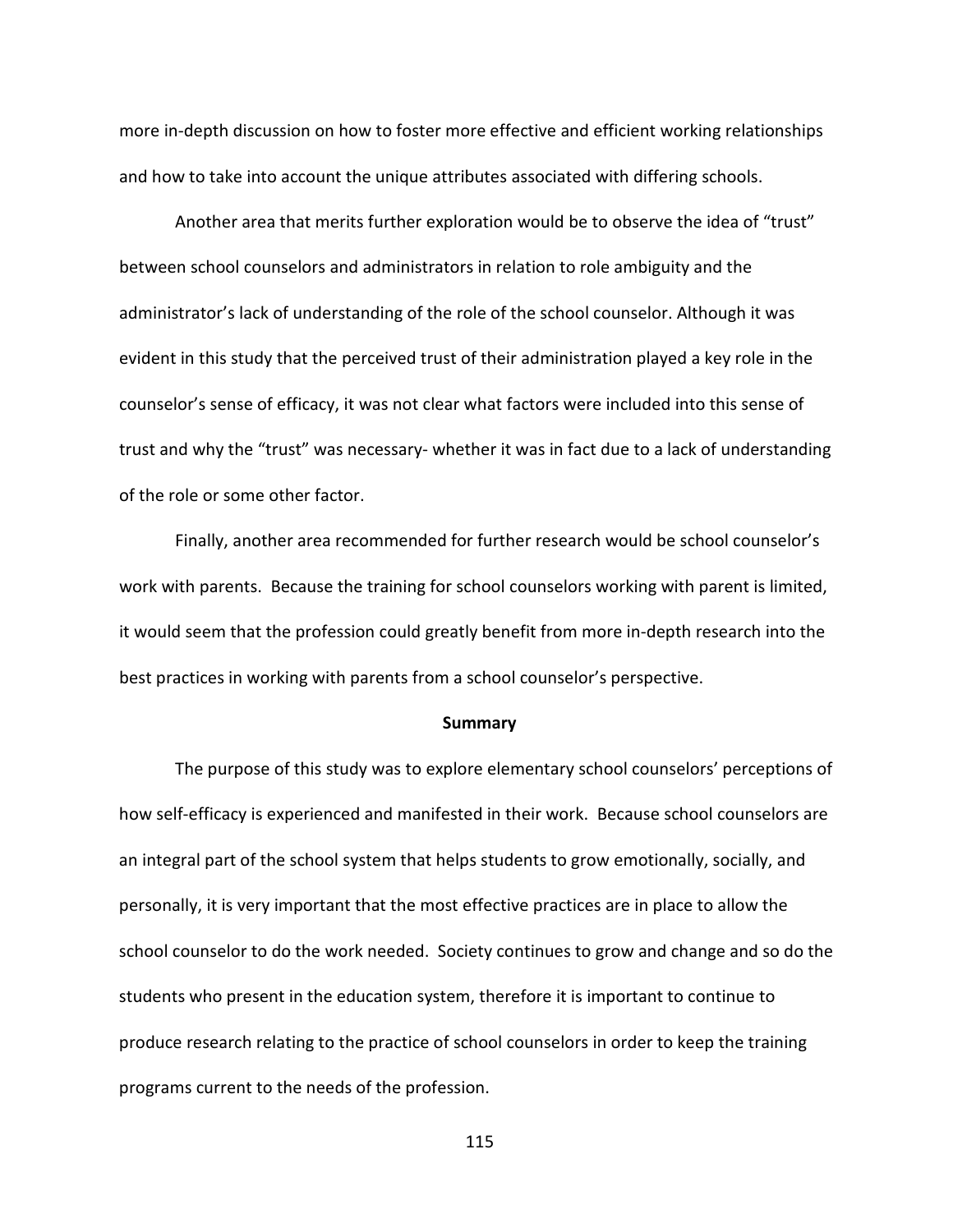In this study, it was evident that a large component of the elementary school counselor's work is in building and maintaining relationships with all of the stakeholders within the school system and those relationships are multi-faceted and intertwined with issues relating to all parties understanding the role of the school counselor. This study speaks to the need for school counselors to be advocates for educating others within their schools as to their roles and it speaks to the need for administrators to better understand the role of the school counselor in order to foster a school climate conducive to mutual trust, professional respect, and effective collaboration. Although this study was limited in its sample size of eight, it was still able to show that despite the uniqueness associated with the different schools that some common themes do exist for school counselors in regards to their world of work and what gives them a sense of doing a good job. Because school counselor's help children to flourish in the classrooms, it is vital that we help our school counselors to flourish in the school system.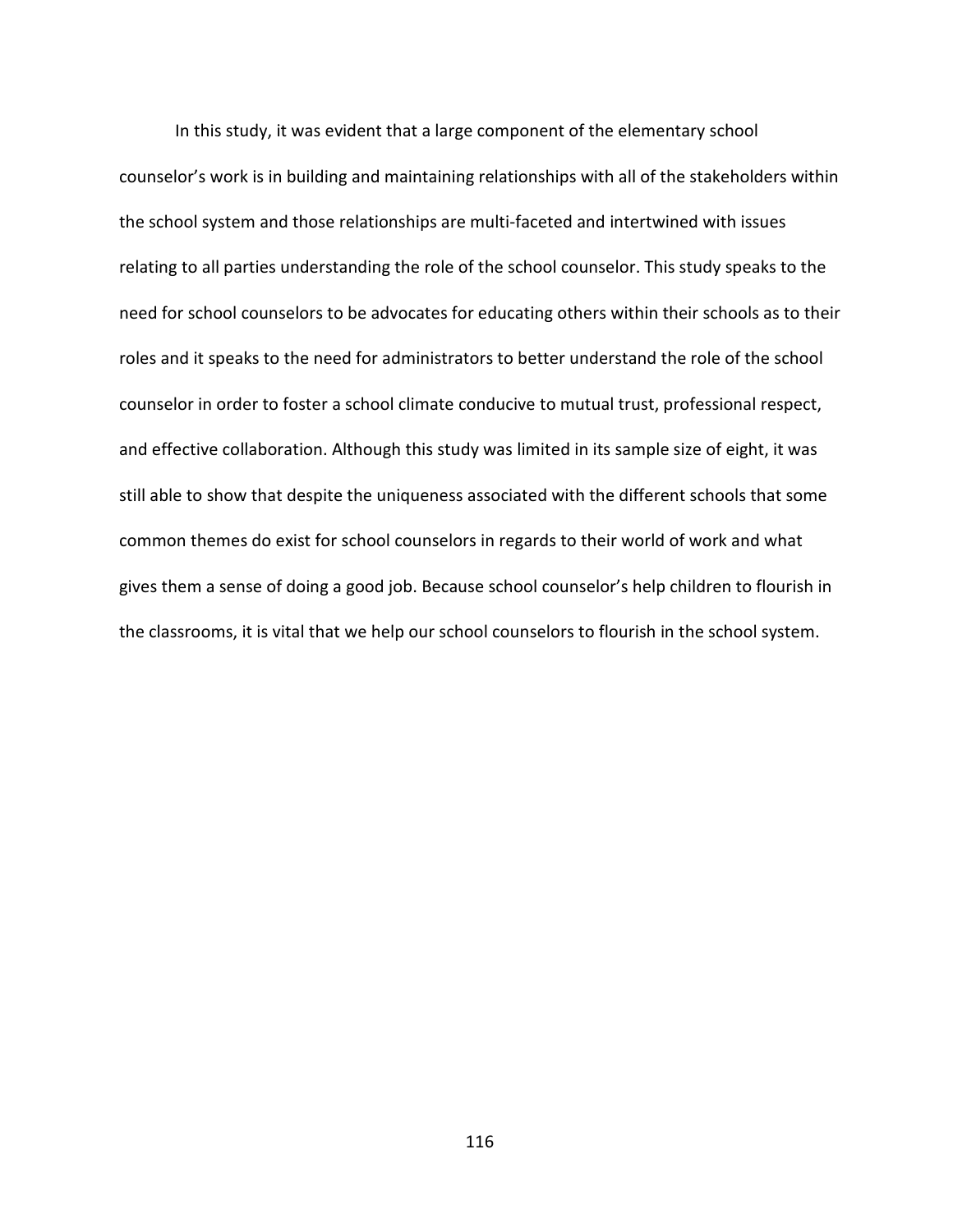## **References**

- Amatea, E. S., & Clark, M. A. (2005). Changing schools, changing counselors: A qualitative study of school administrators' conceptions of the school counselor role. *Professional School Counseling, 9*(1), 16-27.
- American School Counseling Association. (2009).The role of the school counselor. Retrieved from http://www.schoolcounselor.org/content.asp?contentid=240
- American School Counseling Association. (2012). *ASCA national model: A framework for school counseling programs, 3rd Ed*. Alexandria, VA: American School Counselor Association.
- American School Counseling Association. (2015). Executive summary. Retrieved from https://www.schoolcounselor.org/asca/media/asca/ASCA%20National%20Model%20T emplates/ANMExecSumm.pdf
- American School Counseling Association. (2015). Why elementary school counselors. Retrieved from https://www.schoolcounselor.org/school-counselors-members/careersroles/why-elementary-school-counselors
- Astramovich, R. L., Coker, J., & Hoskins, W. J. (2005). Training school counselors in program evaluation. *Professional School Counseling, 9*(1), 49-54.
- Baggerly, J., & Osborn, D. (2006). School counselors' career satisfaction and commitment: Correlates and predictors. *Professional School Counseling*, *9*(3), 197-205.
- Baker, S. B. (2000). *School counseling for the twenty-first century, 3rd. Ed.* Upper Saddle River, NJ: Prentice Hall.
- Bandura, A. (1977). Self-efficacy: toward a unifying theory of behavioral change. *Psychological Review*, 84(2), 191-215.
- Bandura, A. (1986) *Social foundations of thought and action: A social cognitive theory*. Englewood Cliffs, NJ: Prentice-Hall.
- Bandura, A., & Wood, R. (1989).Social cognitive theory of organizational management. *Academy of Management Review, 14*(3), 361-364.
- Bodenhorn, N., & Skaggs, G. (2005). Development of the school counselor self-efficacy scale.  *Measurement and Evaluation in Counseling and Development, 38*(1), 14-28.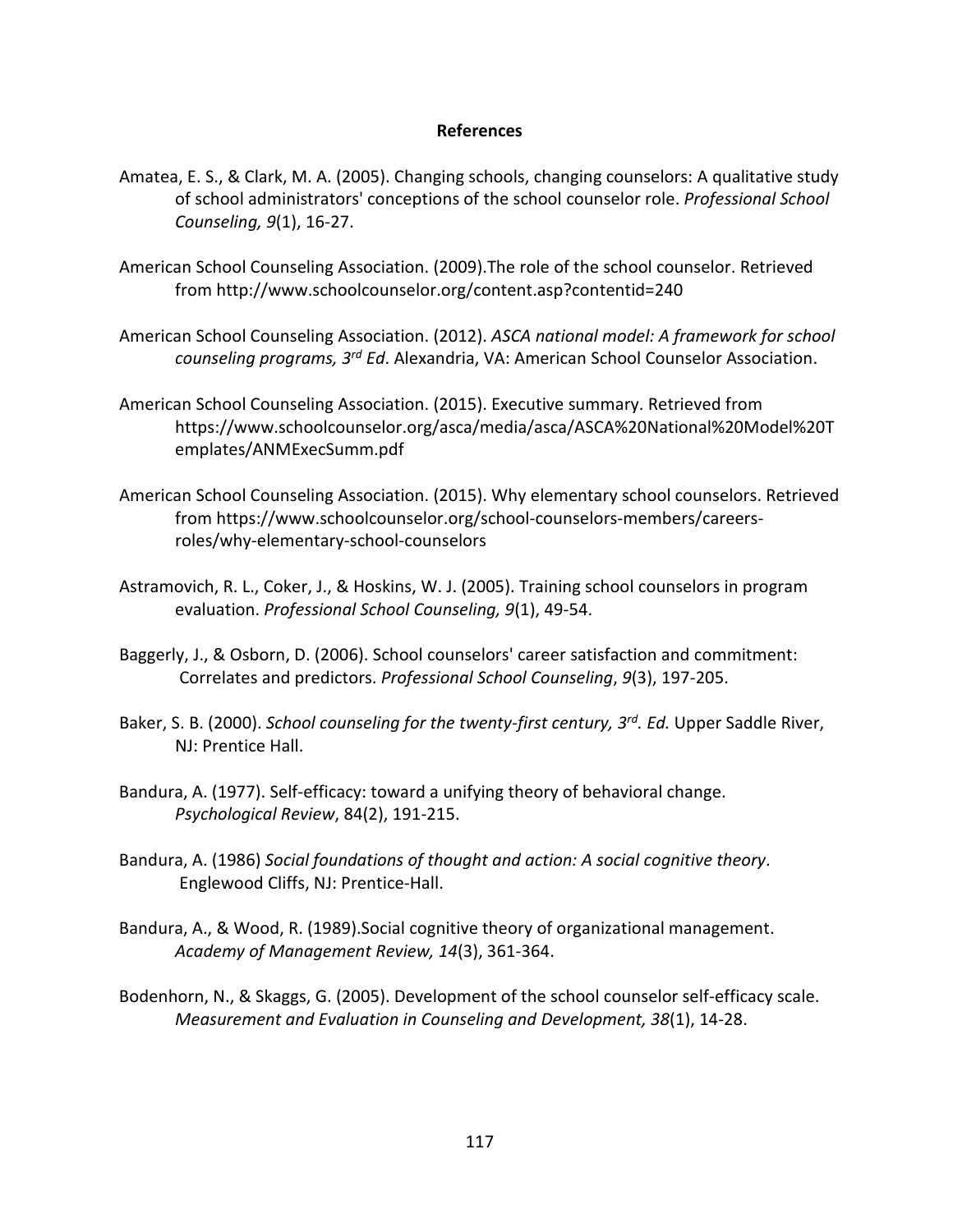- Bodenhorn, N., Wolfe, E., & Airen, O.E. (2010). School counselor program choice and self efficacy: Relationship to achievement gap and equity. *Professional School Counseling, 13*(3), 165-174.
- Boekaerts, M., Pintrich, P.R., & Zeidner, M. (2000). Self-regulation: an introductory overview. In M.Boekaerts, P.R. Pintrich, and M. Zeidner (Eds.) Handbook of Self-Regulation. London: Elsevier.
- Burnham, J.J., & Jackson, C.M. (2000). School counselor roles: Discrepancies between actual practice and existing models. *Professional School Counseling, 4*(1), 41.
- Campbell, C.A., & Dahir, C.A. (1997). *Sharing the vision: The ASCA national standards for school counseling programs.* Alexandria, VA: American School Counselor Association.
- Cervoni, A. (2007). *Role conflict, role ambiguity and ASCA functions as predictors of school counselor job satisfaction* (Order No. 3262025). Available from ProQuest Dissertations & Theses Global. (304767368). Retrieved from http://0-search.proquest.com.library.uark.edu/docview/304767368?accountid=8361
- Charmaz, K. (2006). Constructing grounded theory. London: SAGE Publications Ltd. ISBN: 978- 0-7619-7352-2
- Charlton, A. L. (2009). *School counselors' perceived self-efficacy for addressing bullying in the elementary school setting* (Order No. DP18964). Available from ProQuest Dissertations & Theses Global. (1020385048). Retrieved from http://0 search.proquest.com.library.uark.edu/docview/1020385048?accountid=8361
- Clark, D. M. (2006). *School counselor self-efficacy as related to the ASCA national model for school counselors* (Order No. 3220386). Available from ProQuest Dissertations & Theses Global. (304945025). Retrieved from http://0 search.proquest.com.library.uark.edu/docview/304945025?accountid=8361
- Clark, M. A., & Amatea, E. (2004). Teacher Perceptions and Expectations of School Counselor Contributions: Implications for Program Planning and Training. *Professional School Counseling*, *8*(2), 132.
- Curry, J.R., & Bickmore, D.L. (2013). Principals' perceptions of novice school counselors' induction: an afterthought. *NCPEA International Journal of Educational Leadership Preparation, 8*(2), 128-146.
- Dahir, C. A., & Stone, C. B. (2009). School Counselor Accountability: The Path to Social Justice and Systemic Change. *Journal of Counseling & Development*, *87*(1), 12-20.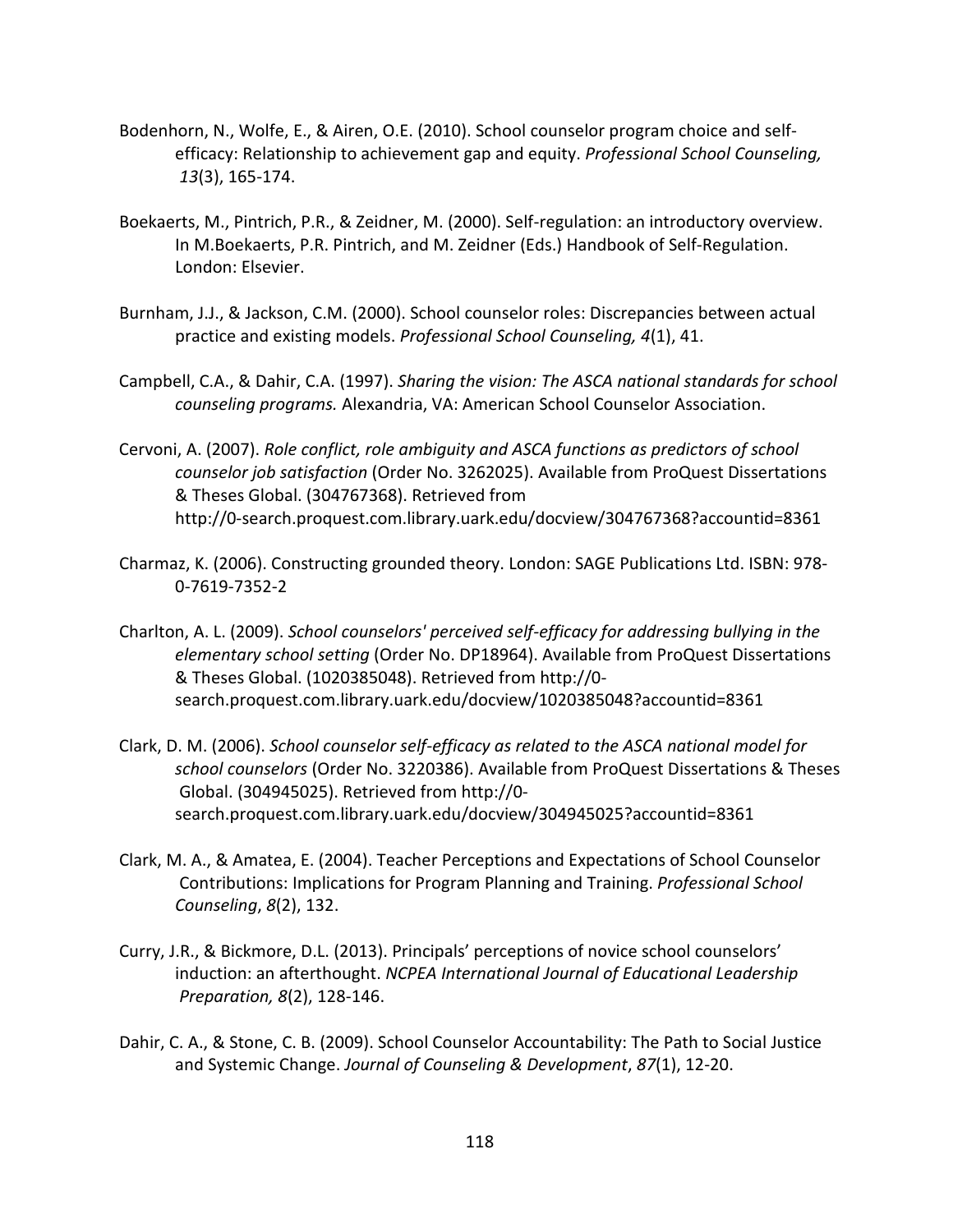- Dimmitt, C., Carey, J.C., & Hatch, T. (2007). Evidence-based school counseling. Thousand Oaks, CA: Corwin Press.
- Dollarhyde, C.T. & Lemberger, M.E. (2006). "No child left behind": implications for school counselors. *Professional School Counselor*, *9*(4), 295-304.
- The Education Trust. (2015). Who we are. Retrieved September 20, 2015, from https://edtrust.org/who-we-are/
- Erford, B.T. (2011). *Transforming the school counseling profession.* Upper Saddle River, NJ: Pearson.
- Ernst, K. A. (2012). *Self-efficacy, attachment, and school counselor service delivery* (Order No. 3502534). Available from ProQuest Dissertations & Theses Global. (963698641). Retrieved from http://0 search.proquest.com.library.uark.edu/docview/963698641?accountid=8361
- Gysbers, N.C. & Henderson, P. (2000). Comprehensive guidance and counseling programs: a rich history and a bright future. *Professional School Counseling, 4* (4), 246-257.
- Hatch, J.A. (2002). Doing qualitative research in educational settings. Albany, NY: State university of New York Press. ISBN: 0-7914-5504-1
- House, R.M., & Hayes, R.L. (2002). School counselors: Becoming key players in school reform. *Professional School Counseling, 5*(4), 249. Retrieved February 21, 2015, from http://www.biomedsearch.com/article/School-counselors-becoming-keyplayers/86059885.html
- House, R.M. & Sears, S.J. (2002). Preparing school counselors to be leaders and advocates: A critical need in the new millennium. *Theory into Practice, 41*(3), 154-162.
- Jackson, S.E. & Schuler, R.S. (1985). A meta-analysis and conceptual critique of research on Role ambiguity and role conflict in work settings. Organizational Behavior & Human Decision Processes, 36, 16-78.
- Kirchner, G. L., & Setchfield, M. S. (2005). School counselors' and school principals' perceptions of the school counselor's role. *Education, 126*(1), 10-16.
- Lambie, G. W., & Williamson, L. L. (2004). The challenge to change from guidance counseling to professional school counseling: A historical proposition. *Professional School Counseling, 8*(2), 124-131.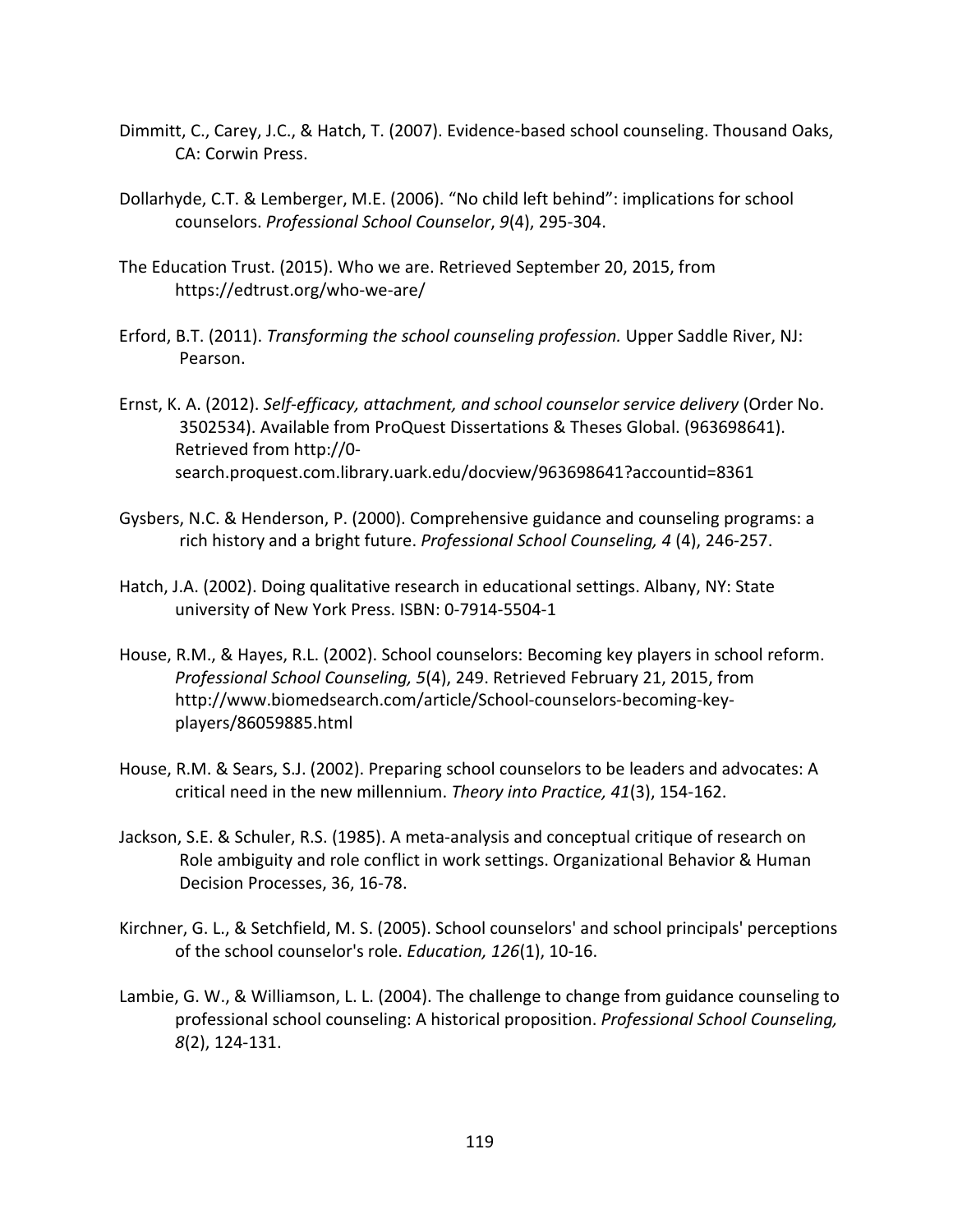- Leuwerke, W. C., Walker, J., & Shi, Q. (2009). Informing principals: The impact of different types of information on principals' perceptions of professional school counselors. *Professional School Counseling, 12*(4), 263-271.
- Lieberman, A. (2004). Confusion regarding school counselor functions: school leadership impacts role clarity. *Education, 124*(3), 552-558.
- Maxwell, J.A. (2013). *Qualitative research design: An interactive approach* (3rded.) Thousand Oaks, CA: Sage Publications. ISBN: 978-1-4129-8119-4
- Morse, J.M., Barrett, M., Mayan, M., Olson, K., & Spiers, J. (2002). Verification strategies for establishing reliability and validity in qualitative research. *International Journal of Qualitative Methods, 1*(2), 13-22.
- Pajares, F. (2002). Overview of social cognitive theory and of self-efficacy. Retrieved December 16, 2014, from http://www.emory.edu/EDUCATION/mfp/eff.html
- Ponec, D. L., & Brock, B. L. (2000). Relationships Among Elementary School Counselors and Principals: A Unique Bond. *Professional School Counseling*, *3*(3), 208.
- Scarborough, J. L. (2005). The school counselor activity rating scale: An instrument for gathering process data. *Professional School Counseling, 8*(3), 274-283.
- Scarborough, J. L., & Culbreth, J. R. (2008). Examining discrepancies between actual and preferred practice of school counselors. *Journal of Counseling & Development*, *86*(4), 446-459.
- Schimmel, C. (2008). School counseling: a brief historical overview. Retried February 21, 2015 Fromhttp://wvde.state.wv.us/counselors/history.html
- Sesto, C. (2013). *Torn in two: An examination of elementary school counselors' perceptions on self-efficacy* (Order No. 3603324). Available from ProQuest Dissertations & Theses Global. (1469024875).
- Sutton, J. M., & Fall, M. (1995). The relationship of school climate factors to counselor self efficacy. *Journal of Counseling & Development*, *73*(3), 331-336.
- Thompson, D. & Powers, S. (1983). Correlates of role conflict and role ambiguity among secondary school counselors. *Psychological Reports, 52*, 239-242.
- Tubre, T.C. & Collins, J.M. (2000). Jackson and Schuler (1985) revisited: A meta-analysis of the relationships between role ambiguity, role conflict, and job performance. *Journal of Management, 26(*1), 155-169.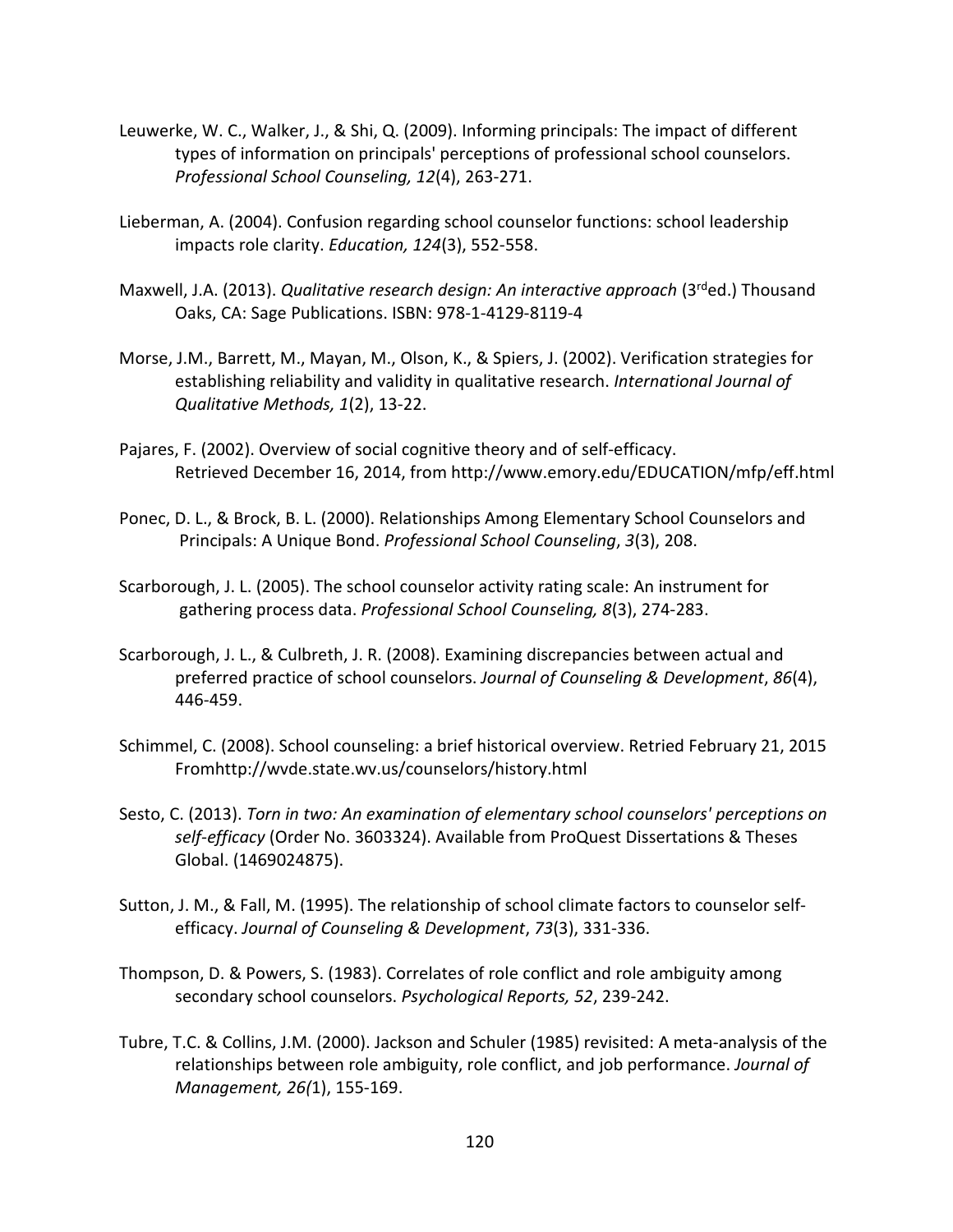- U.S. Department of Education. (2002). No Child Left Behind Act of 2001. Retrieved September 20, 2015, from http://www. ed.gov/policy/elsec/leg/esea02/index.html
- Van Velsor, P., & Orozco, G. L. (2007). Involving Low-Income Parents in the Schools: Communitycentric Strategies for School Counselors. *Professional School Counseling*, *11*(1), 17-24.
- Windle, M. H. (2009). *Counseling matters: A multi-case study of high school counselors and their perceptions of their role in the school community* (Order No. 3425936). Available from ProQuest Dissertations & Theses Global. (761000987). Retrieved from http://0 search.proquest.com.library.uark.edu/docview/761000987?accountid=8361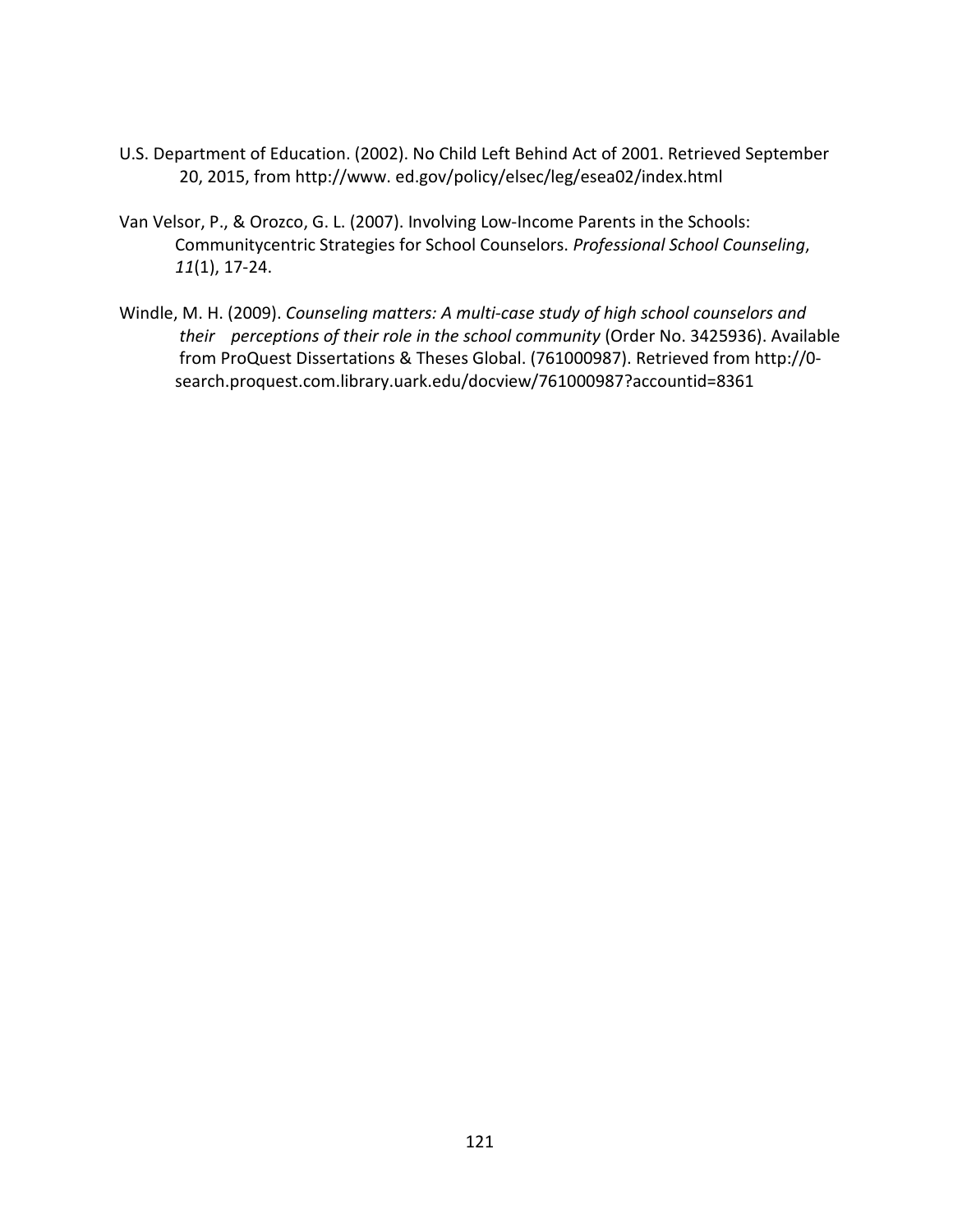## **Appendix A: Interview Protocol**

Self-Efficacy

Preliminary Script: "This is Bonni Behrend. Today is The Mannison of the Script: "This is Bonni Behrend. Today is here in [location] with [name of interviewee], the [title] of [institution]. We will be discussing self-efficacy.

1. Describe for me what it is like in the day of a life of a school counselor.

|    | a. | Tell me how you know you have done a good job.                                                 |
|----|----|------------------------------------------------------------------------------------------------|
|    |    |                                                                                                |
| 2. |    | What factors do you think affect you the most in doing your job well?                          |
|    |    |                                                                                                |
|    |    |                                                                                                |
|    |    |                                                                                                |
| 3. |    | Describe for me any barriers that keep you from feeling as though you have done your job well. |
|    |    |                                                                                                |
| 4. |    | What supports do you have for overcoming challenges?                                           |
|    |    |                                                                                                |
|    |    |                                                                                                |

- 5. How is your working performance evaluated?
	- a. How do such evaluations affect your daily work life?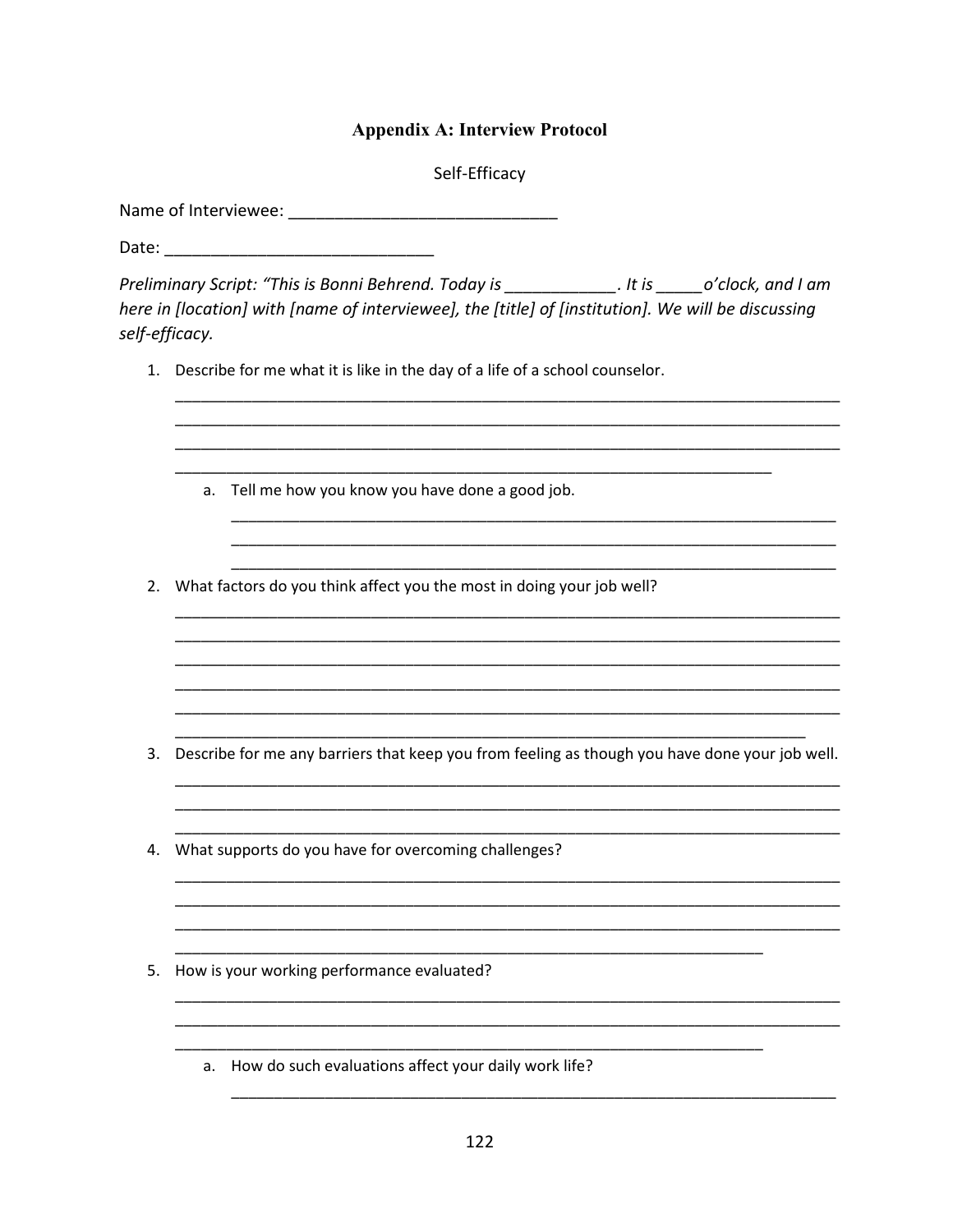- 6. How would you define your role as a school counselor?
- 7. If I were to ask your school principal what is your role as a school counselor, what do you think he/she would say?

 $\overline{\phantom{0}}$ 

 $\overline{\phantom{0}}$ 

- a. How about a teacher?
- b. School staff?

8. What factors keep you coming back to work each day?

9. Is there anything I missed or that you would like to follow up on?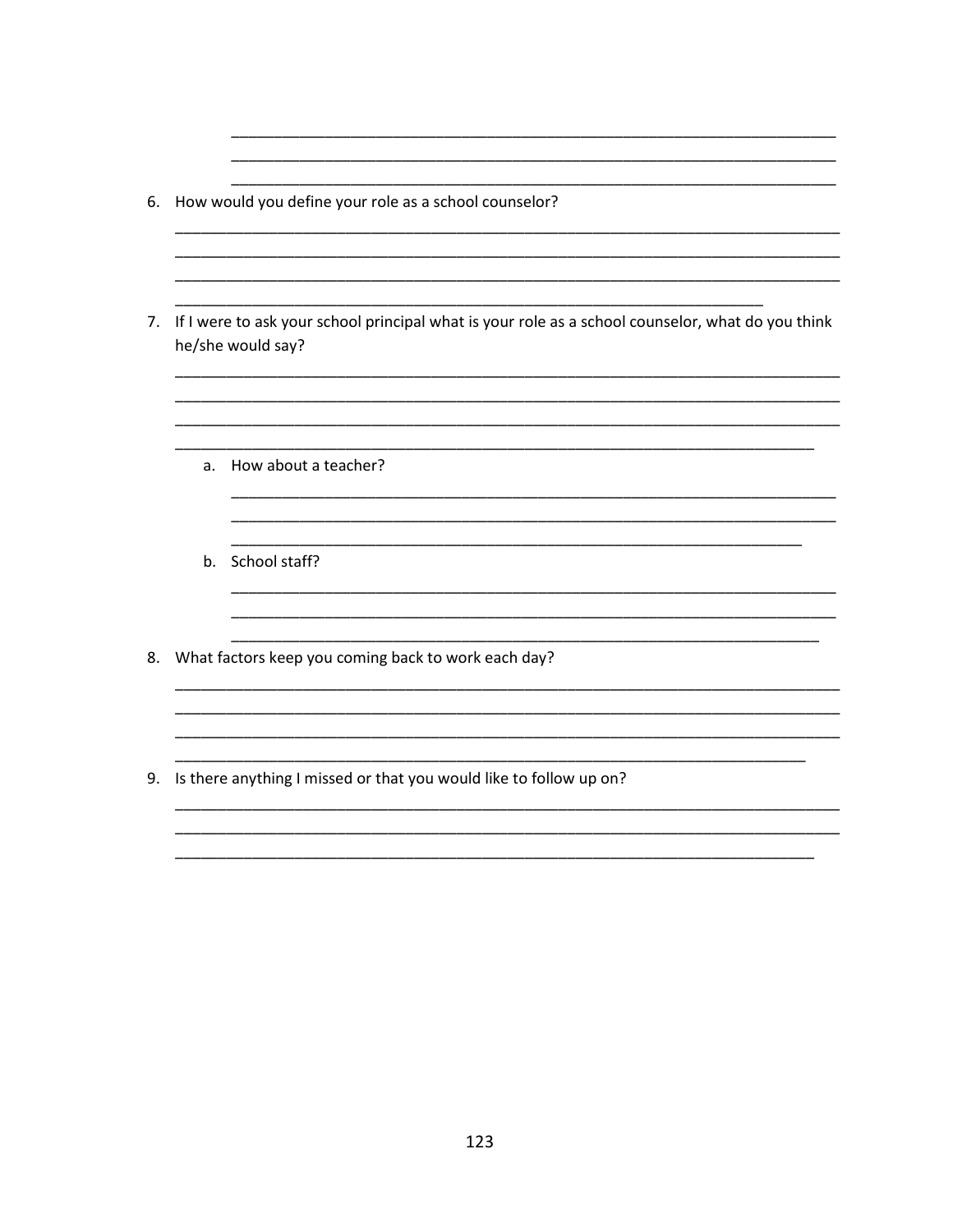